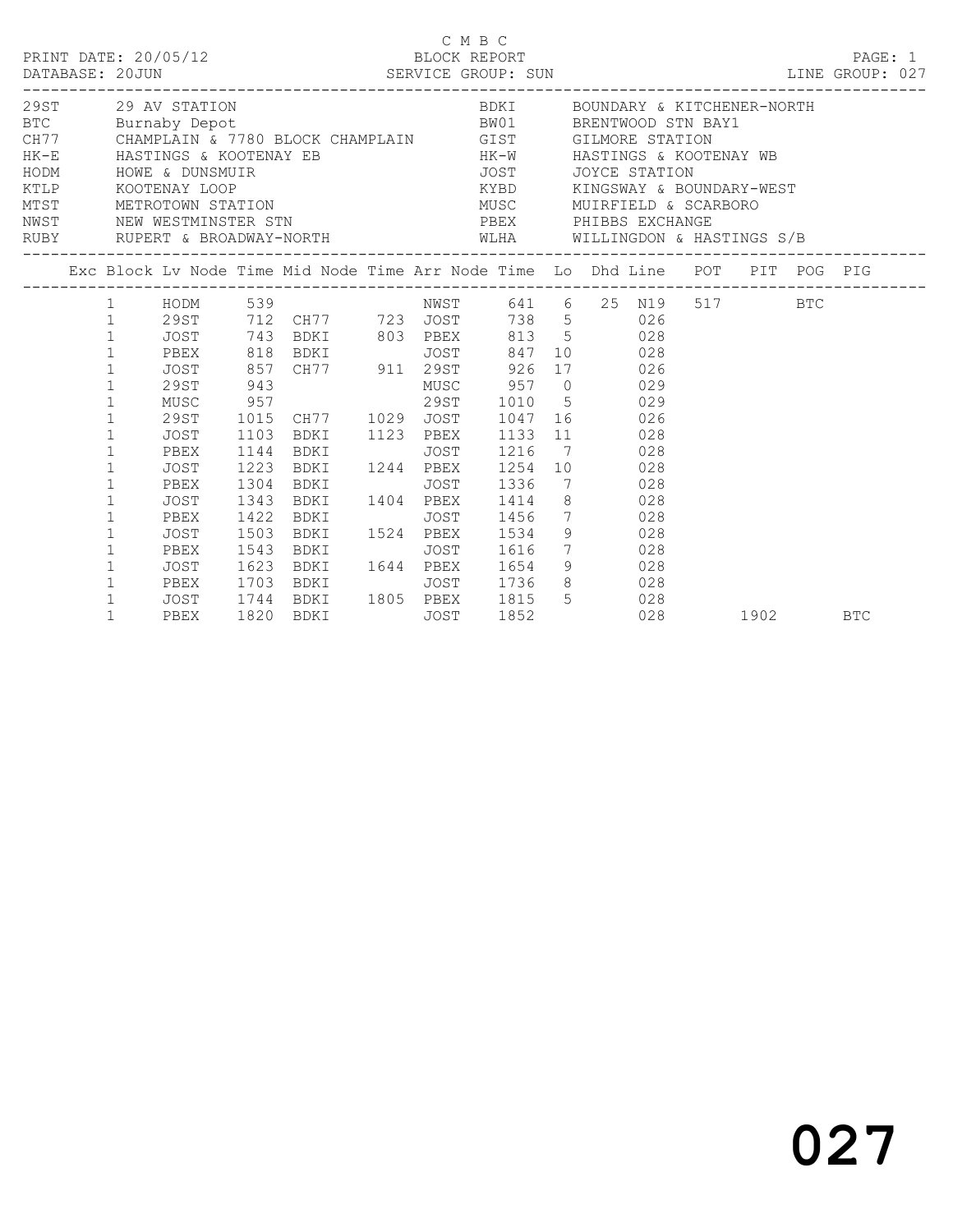### C M B C<br>BLOCK REPORT

|                |             |      |             |      |             |      |                 | Exc Block Lv Node Time Mid Node Time Arr Node Time Lo Dhd Line POT |     |      | PIT POG PIG |            |
|----------------|-------------|------|-------------|------|-------------|------|-----------------|--------------------------------------------------------------------|-----|------|-------------|------------|
| 2              | MTST        | 555  | BW01        |      | 606 KTLP    | 615  | 10              | 130                                                                | 538 |      | <b>BTC</b>  |            |
| $\mathbf{2}$   | KTLP        | 625  | WLHA        | 631  | MTST        | 650  | 5               | 130                                                                |     |      |             |            |
| $\mathbf{2}$   | MTST        | 655  | BW01        | 706  | KTLP        | 715  | 10              | 130                                                                |     |      |             |            |
| $\mathbf{2}$   | KTLP        | 725  | WLHA        | 731  | MTST        | 750  | 5               | 130                                                                |     |      |             |            |
| $\mathbf{2}$   | MTST        | 755  | BW01        | 808  | KTLP        | 817  | $\mathsf S$     | 130                                                                |     |      |             |            |
| $\mathbf{2}$   | KTLP        | 822  | WLHA        | 830  | MTST        | 849  | 5               | 130                                                                |     |      |             |            |
| $\mathbf{2}$   | MTST        | 854  | BW01        | 907  | KTLP        | 916  | 5               | 130                                                                |     |      |             |            |
| $\mathbf{2}$   | KTLP        | 921  | RUBY        | 930  | JOST        | 942  | 7               | 027                                                                |     |      |             |            |
| $\mathbf{2}$   | <b>JOST</b> | 949  | RUBY        | 1000 | KTLP        | 1012 | 8               | 027                                                                |     |      |             |            |
| 2              | KTLP        | 1020 | RUBY        | 1030 | <b>JOST</b> | 1042 | 7               | 027                                                                |     |      |             |            |
| $\mathbf{2}$   | <b>JOST</b> | 1049 | RUBY        | 1100 | KTLP        | 1112 | 8               | 027                                                                |     |      |             |            |
| 2              | KTLP        | 1120 | RUBY        | 1130 | <b>JOST</b> | 1142 | 7               | 027                                                                |     |      |             |            |
| $\mathbf{2}$   | JOST        | 1149 | <b>RUBY</b> | 1201 | KTLP        | 1213 | 6               | 027                                                                |     |      |             |            |
| $\mathbf{2}$   | KTLP        | 1219 | <b>RUBY</b> | 1229 | JOST        | 1242 | $7\phantom{.0}$ | 027                                                                |     |      |             |            |
| $\mathbf{2}$   | JOST        | 1249 | <b>RUBY</b> | 1300 | KTLP        | 1313 | 6               | 027                                                                |     |      |             |            |
| 2              | KTLP        | 1319 | RUBY        | 1329 | JOST        | 1342 | 7               | 027                                                                |     |      |             |            |
| 2              | <b>JOST</b> | 1349 | <b>RUBY</b> | 1400 | KTLP        | 1413 | 6               | 027                                                                |     |      |             |            |
| 2              | KTLP        | 1419 | RUBY        | 1429 | <b>JOST</b> | 1442 | 7               | 027                                                                |     |      |             |            |
| $\mathbf{2}$   | <b>JOST</b> | 1449 | RUBY        | 1500 | KTLP        | 1513 | 6               | 027                                                                |     |      |             |            |
| $\overline{c}$ | KTLP        | 1519 | RUBY        | 1529 | JOST        | 1542 | 7               | 027                                                                |     |      |             |            |
| $\overline{c}$ | <b>JOST</b> | 1549 | <b>RUBY</b> | 1600 | KTLP        | 1613 | 7               | 027                                                                |     |      |             |            |
| 2              | KTLP        | 1620 | RUBY        | 1629 | <b>JOST</b> | 1642 | $7\phantom{.0}$ | 027                                                                |     |      |             |            |
| 2              | <b>JOST</b> | 1649 | RUBY        | 1700 | KTLP        | 1713 | 6               | 027                                                                |     |      |             |            |
| $\mathbf{2}$   | KTLP        | 1719 | RUBY        | 1728 | <b>JOST</b> | 1741 | 6               | 027                                                                |     |      |             |            |
| 2              | <b>JOST</b> | 1747 | <b>RUBY</b> | 1758 | KTLP        | 1811 | 8               | 027                                                                |     |      |             |            |
| 2              | KTLP        | 1819 | RUBY        | 1828 | JOST        | 1841 | 9               | 027                                                                |     |      |             |            |
| $\mathbf{2}$   | JOST        | 1850 | <b>RUBY</b> | 1901 | KTLP        | 1914 | 6               | 027                                                                |     |      |             |            |
| 2              | KTLP        | 1920 | <b>RUBY</b> | 1928 | <b>JOST</b> | 1940 | 5               | 027                                                                |     |      |             |            |
| 2              | <b>JOST</b> | 1945 | <b>BDKI</b> | 2005 | PBEX        | 2013 | $7\phantom{.0}$ | 028                                                                |     |      |             |            |
| 2              | PBEX        | 2020 | BDKI        |      | JOST        | 2051 | 6               | 028                                                                |     |      |             |            |
| 2              | JOST        | 2057 | CH77        | 2112 | <b>29ST</b> | 2127 | 18              | 026                                                                |     |      |             |            |
| $\overline{2}$ | 29ST        | 2145 | CH77        | 2158 | <b>JOST</b> | 2214 |                 | 026                                                                |     | 2222 |             | <b>BTC</b> |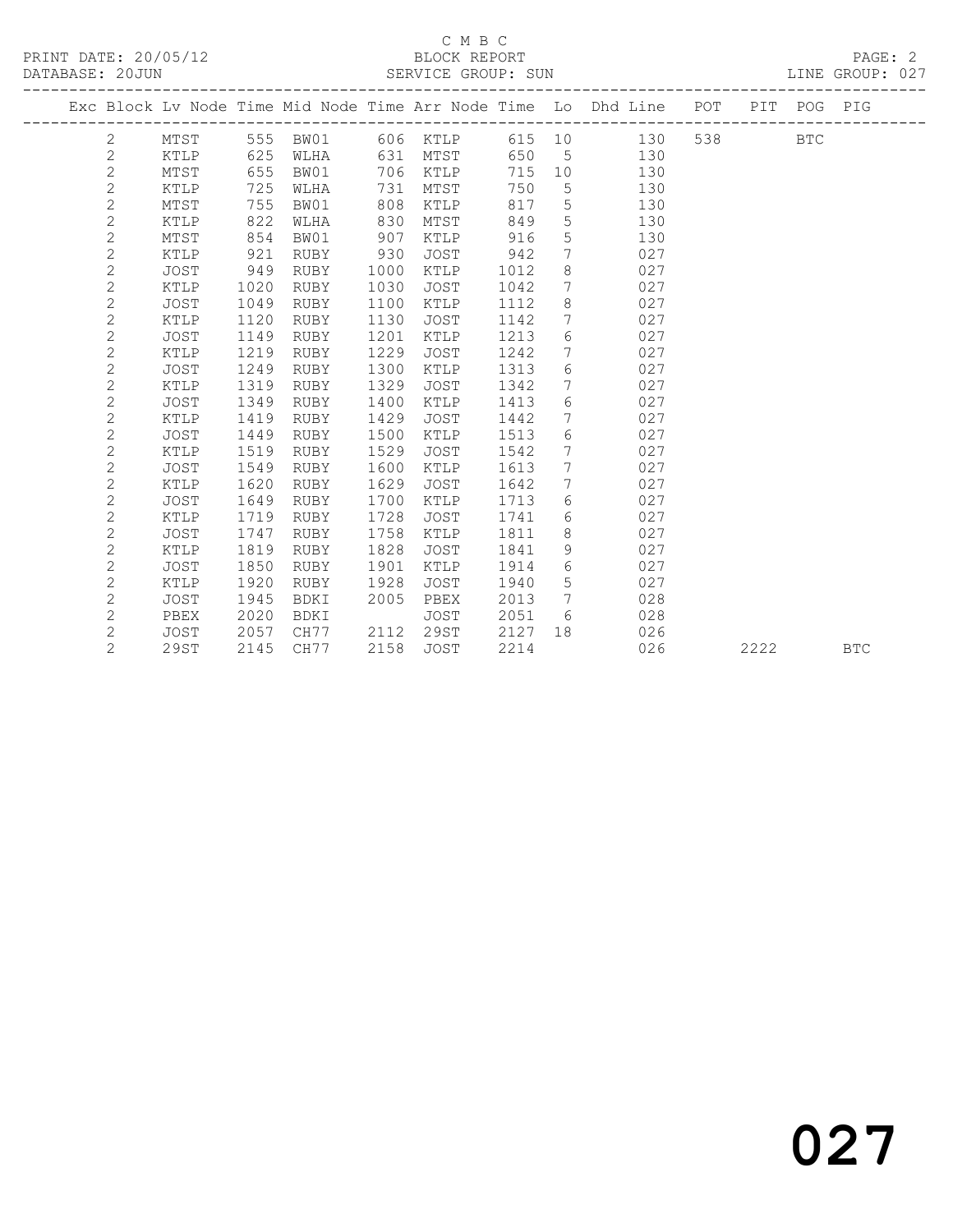#### C M B C<br>BLOCK REPORT

|  |   |             |      |      |      |             |      |                | Exc Block Lv Node Time Mid Node Time Arr Node Time Lo Dhd Line POT |     |      | PIT POG PIG |            |
|--|---|-------------|------|------|------|-------------|------|----------------|--------------------------------------------------------------------|-----|------|-------------|------------|
|  | 3 | JOST        | 630  | CH77 |      | 643 29ST    | 656  | 17             | 026                                                                | 619 |      | <b>BTC</b>  |            |
|  | 3 | 29ST        | 713  |      |      | MUSC        | 727  | $\overline{0}$ | 029                                                                |     |      |             |            |
|  | 3 | MUSC        | 727  |      |      | 29ST        | 739  | 6              | 029                                                                |     |      |             |            |
|  | 3 | 29ST        | 745  | CH77 | 757  | <b>JOST</b> | 814  | 5              | 026                                                                |     |      |             |            |
|  | 3 | <b>JOST</b> | 819  | RUBY | 827  | KTLP        | 838  | 13             | 027                                                                |     |      |             |            |
|  | 3 | KTLP        | 851  | RUBY | 900  | <b>JOST</b> | 912  | 15             | 027                                                                |     |      |             |            |
|  | 3 | <b>JOST</b> | 927  | CH77 | 941  | 29ST        | 956  | 17             | 026                                                                |     |      |             |            |
|  | 3 | 29ST        | 1013 |      |      | MUSC        | 1027 | $\circ$        | 029                                                                |     |      |             |            |
|  | 3 | MUSC        | 1027 |      |      | 29ST        | 1040 | 5              | 029                                                                |     |      |             |            |
|  | 3 | 29ST        | 1045 | CH77 | 1100 | JOST        | 1118 | 9              | 026                                                                |     |      |             |            |
|  | 3 | <b>JOST</b> | 1127 | CH77 | 1143 | 29ST        | 1200 | 13             | 026                                                                |     |      |             |            |
|  | 3 | 29ST        | 1213 |      |      | MUSC        | 1228 | $\circ$        | 029                                                                |     |      |             |            |
|  | 3 | MUSC        | 1228 |      |      | 29ST        | 1241 | 6              | 029                                                                |     |      |             |            |
|  | 3 | 29ST        | 1247 | CH77 | 1302 | JOST        | 1320 | 7              | 026                                                                |     |      |             |            |
|  | 3 | <b>JOST</b> | 1327 | CH77 | 1344 | 29ST        | 1401 | 9              | 026                                                                |     |      |             |            |
|  | 3 | 29ST        | 1410 |      |      | MUSC        | 1426 | $\circ$        | 029                                                                |     |      |             |            |
|  | 3 | MUSC        | 1426 |      |      | 29ST        | 1438 | 7              | 029                                                                |     |      |             |            |
|  | 3 | 29ST        | 1445 | CH77 | 1500 | <b>JOST</b> | 1519 | 8              | 026                                                                |     |      |             |            |
|  | 3 | <b>JOST</b> | 1527 | CH77 | 1544 | 29ST        | 1601 | 9              | 026                                                                |     |      |             |            |
|  | 3 | 29ST        | 1610 |      |      | MUSC        | 1626 | $\circ$        | 029                                                                |     |      |             |            |
|  | 3 | MUSC        | 1626 |      |      | 29ST        | 1638 | 7              | 029                                                                |     |      |             |            |
|  | 3 | 29ST        | 1645 | CH77 | 1700 | JOST        | 1719 | 8              | 026                                                                |     |      |             |            |
|  | 3 | <b>JOST</b> | 1727 | CH77 | 1745 | 29ST        | 1800 | 10             | 026                                                                |     |      |             |            |
|  | 3 | 29ST        | 1810 |      |      | MUSC        | 1826 | $\circ$        | 029                                                                |     |      |             |            |
|  | 3 | MUSC        | 1826 |      |      | 29ST        | 1838 | 7              | 029                                                                |     |      |             |            |
|  | 3 | 29ST        | 1845 | CH77 | 1859 | JOST        | 1917 | 6              | 026                                                                |     |      |             |            |
|  | 3 | JOST        | 1923 | RUBY | 1932 | KTLP        | 1944 | 8              | 027                                                                |     |      |             |            |
|  | 3 | KTLP        | 1952 | RUBY | 2000 | JOST        | 2010 | 5              | 027                                                                |     |      |             |            |
|  | 3 | <b>JOST</b> | 2015 | BDKI | 2035 | PBEX        | 2043 | 7              | 028                                                                |     |      |             |            |
|  | 3 | PBEX        | 2050 | BDKI |      | <b>JOST</b> | 2121 | 6              | 028                                                                |     |      |             |            |
|  | 3 | <b>JOST</b> | 2127 | CH77 | 2142 | 29ST        | 2157 | 25             | 026                                                                |     |      |             |            |
|  | 3 | 29ST        | 2222 | CH77 | 2234 | <b>JOST</b> | 2248 |                | 026                                                                |     | 2256 |             | <b>BTC</b> |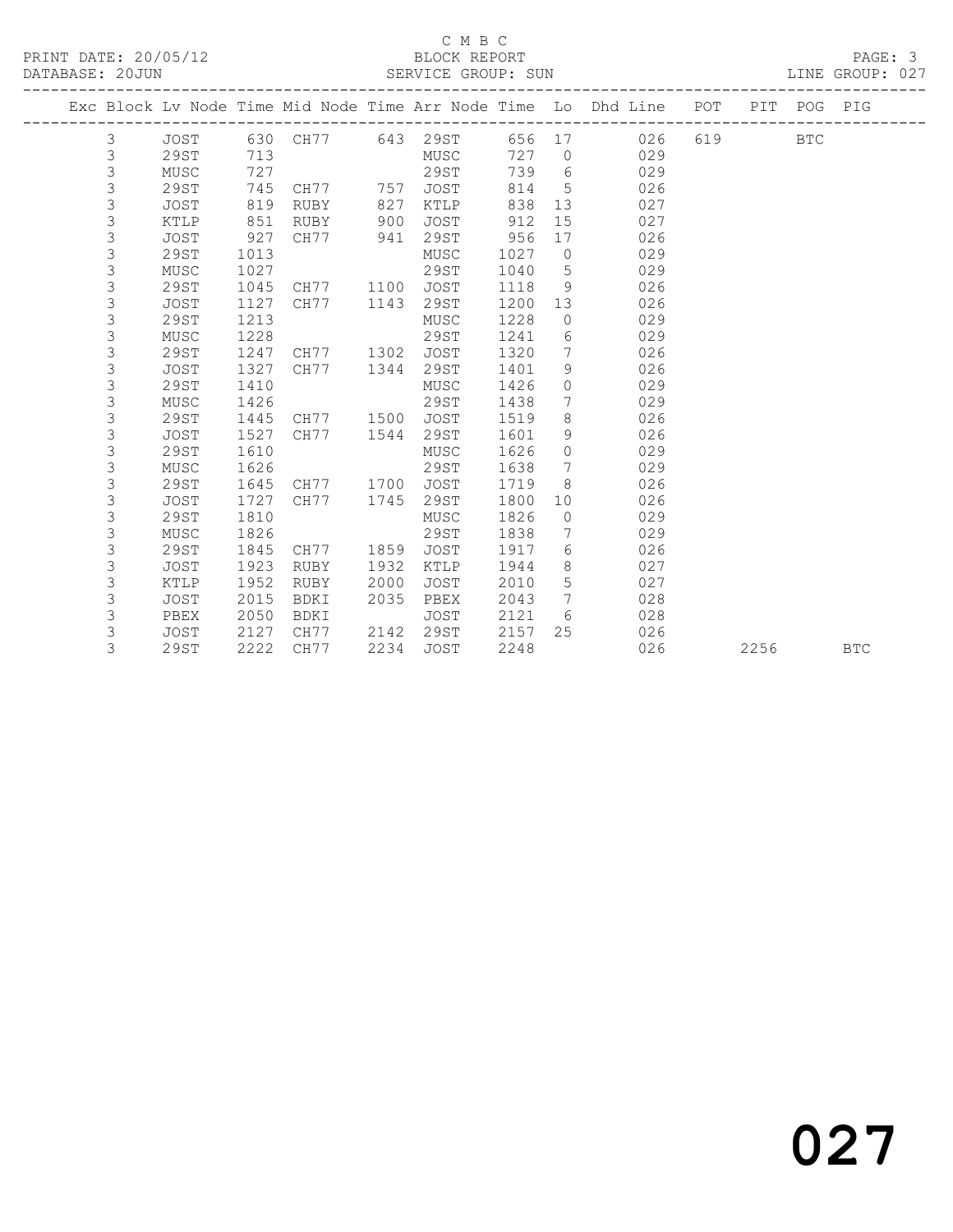### C M B C<br>BLOCK REPORT

|   |             |      | ___________________________________ |      |             |       |                              | Exc Block Lv Node Time Mid Node Time Arr Node Time Lo Dhd Line POT<br>------------------------- |     | PIT  | POG        | PIG        |
|---|-------------|------|-------------------------------------|------|-------------|-------|------------------------------|-------------------------------------------------------------------------------------------------|-----|------|------------|------------|
| 4 | BDKI        | 620  | HK-W 623 HK-W                       |      |             | 623 0 |                              | 028                                                                                             | 619 |      | <b>BTC</b> |            |
| 4 | $HK-E$      | 623  | GIST                                | 630  | JOST        | 645   | $\overline{0}$               | 028                                                                                             |     |      |            |            |
| 4 | JOST        | 645  | GIST                                | 700  | $HK-W$      | 708   | 15                           | 028                                                                                             |     |      |            |            |
| 4 | $HK-E$      | 723  | GIST                                | 730  | JOST        | 745   | 12                           | 028                                                                                             |     |      |            |            |
| 4 | <b>JOST</b> | 757  | CH77                                | 811  | 29ST        | 826   | 17                           | 026                                                                                             |     |      |            |            |
| 4 | 29ST        | 843  |                                     |      | MUSC        | 857   | $\overline{0}$               | 029                                                                                             |     |      |            |            |
| 4 | MUSC        | 857  |                                     |      | 29ST        | 910   | 5                            | 029                                                                                             |     |      |            |            |
| 4 | 29ST        | 915  | CH77 929                            |      | JOST        | 947   | 10 <sup>°</sup>              | 026                                                                                             |     |      |            |            |
| 4 | <b>JOST</b> | 957  | CH77                                | 1012 | 29ST        | 1027  | 16                           | 026                                                                                             |     |      |            |            |
| 4 | 29ST        | 1043 |                                     |      | MUSC        | 1058  | $\circ$                      | 029                                                                                             |     |      |            |            |
| 4 | MUSC        | 1058 |                                     |      | 29ST        | 1111  | 6                            | 029                                                                                             |     |      |            |            |
| 4 | 29ST        | 1117 | CH77                                | 1132 | JOST        | 1150  | 7                            | 026                                                                                             |     |      |            |            |
| 4 | JOST        | 1157 | CH77                                | 1213 | 29ST        | 1230  | 9                            | 026                                                                                             |     |      |            |            |
| 4 | 29ST        | 1239 |                                     |      | MUSC        | 1255  | $\circ$                      | 029                                                                                             |     |      |            |            |
| 4 | MUSC        | 1255 |                                     |      | <b>29ST</b> | 1308  | $7\phantom{.0}$              | 029                                                                                             |     |      |            |            |
| 4 | 29ST        | 1315 | CH77                                | 1330 | <b>JOST</b> | 1348  | 9                            | 026                                                                                             |     |      |            |            |
| 4 | <b>JOST</b> | 1357 | CH77                                | 1414 | 29ST        | 1431  | 9                            | 026                                                                                             |     |      |            |            |
| 4 | 29ST        | 1440 |                                     |      | MUSC        | 1456  | $\circ$                      | 029                                                                                             |     |      |            |            |
| 4 | MUSC        | 1456 |                                     |      | 29ST        | 1508  | 7                            | 029                                                                                             |     |      |            |            |
| 4 | 29ST        | 1515 | CH77                                | 1530 | <b>JOST</b> | 1549  | 8                            | 026                                                                                             |     |      |            |            |
| 4 | <b>JOST</b> | 1557 | CH77                                | 1614 | 29ST        | 1631  | 9                            | 026                                                                                             |     |      |            |            |
| 4 | 29ST        | 1640 |                                     |      | MUSC        | 1656  | $\Omega$                     | 029                                                                                             |     |      |            |            |
| 4 | MUSC        | 1656 |                                     |      | 29ST        | 1708  | $7\phantom{.0}$              | 029                                                                                             |     |      |            |            |
| 4 | 29ST        | 1715 | CH77 1730                           |      | JOST        | 1749  | 8                            | 026                                                                                             |     |      |            |            |
| 4 | <b>JOST</b> | 1757 | CH77                                | 1815 | 29ST        | 1830  | 12                           | 026                                                                                             |     |      |            |            |
| 4 | 29ST        | 1842 |                                     |      | MUSC        | 1858  | $\circ$                      | 029                                                                                             |     |      |            |            |
| 4 | MUSC        | 1858 |                                     |      | 29ST        | 1909  | 6                            | 029                                                                                             |     |      |            |            |
| 4 | 29ST        | 1915 | CH77                                | 1929 | <b>JOST</b> | 1947  | 6                            | 026                                                                                             |     |      |            |            |
| 4 | <b>JOST</b> | 1953 | RUBY                                | 2002 | KTLP        | 2014  | 8                            | 027                                                                                             |     |      |            |            |
| 4 | KTLP        | 2022 | RUBY                                | 2030 | <b>JOST</b> | 2040  | 5                            | 027                                                                                             |     |      |            |            |
| 4 | <b>JOST</b> | 2045 | BDKI                                | 2105 | PBEX        | 2113  | $7\phantom{.0}\phantom{.0}7$ | 028                                                                                             |     |      |            |            |
| 4 | PBEX        | 2120 | BDKI                                |      | JOST        | 2151  | 24                           | 028                                                                                             |     |      |            |            |
| 4 | JOST        | 2215 | BDKI                                | 2234 | PBEX        | 2242  | 10                           | 028                                                                                             |     |      |            |            |
| 4 | PBEX        | 2252 | BDKI                                |      | JOST        | 2320  |                              | 028                                                                                             |     | 2328 |            | <b>BTC</b> |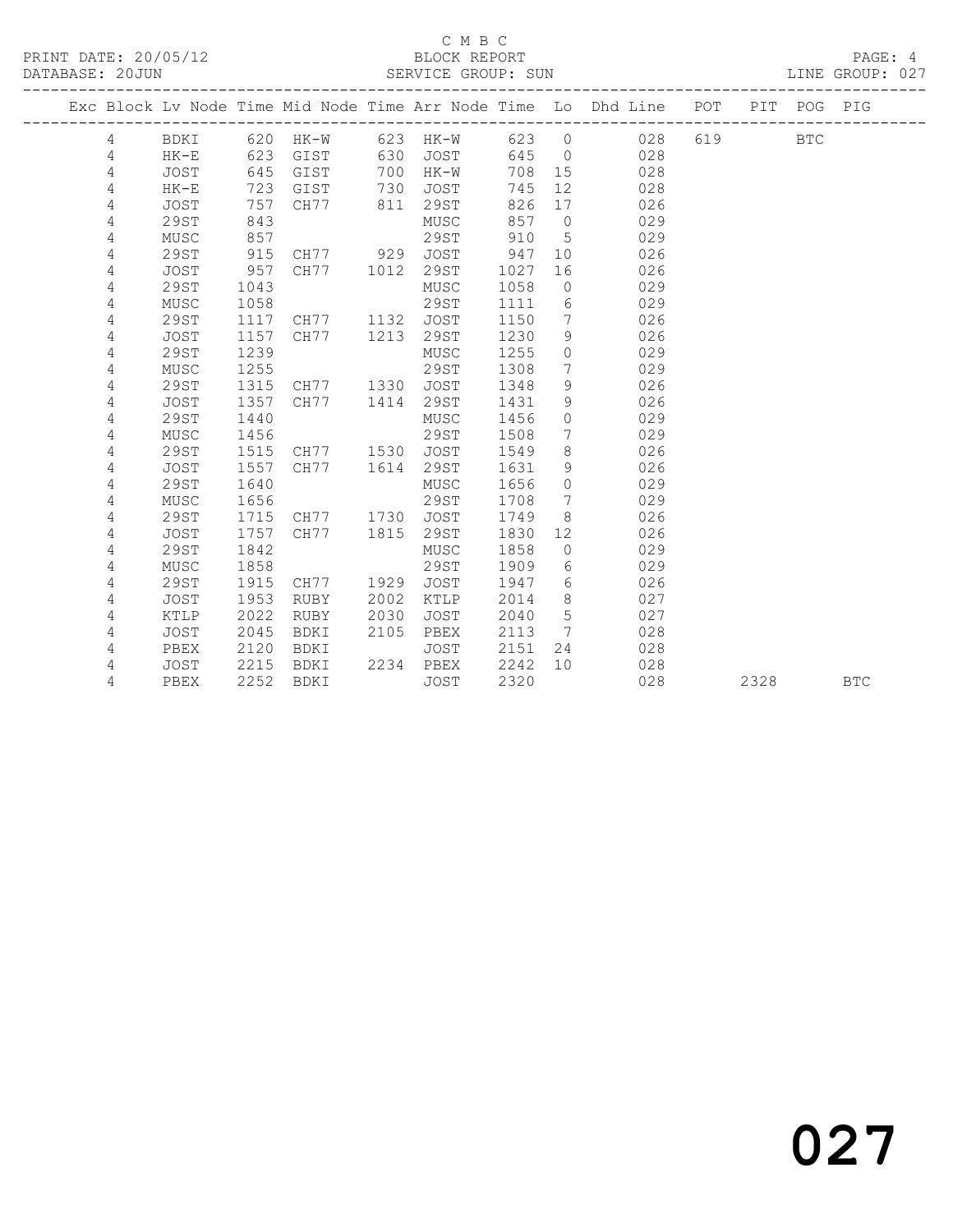### C M B C<br>BLOCK REPORT

|  |        |                     |              |              |      |              |              |                      | Exc Block Lv Node Time Mid Node Time Arr Node Time Lo Dhd Line POT |     |      | PIT POG PIG |            |
|--|--------|---------------------|--------------|--------------|------|--------------|--------------|----------------------|--------------------------------------------------------------------|-----|------|-------------|------------|
|  | 5      | KYBD                |              | 635 RUBY     |      | 647 KTLP     | 657          | $5\overline{)}$      | 027                                                                | 626 |      | <b>BTC</b>  |            |
|  | 5      | <b>KTLP</b>         | 702          | <b>RUBY</b>  | 710  | <b>JOST</b>  | 719          | 8                    | 027                                                                |     |      |             |            |
|  | 5      | <b>JOST</b>         | 727          | CH77         | 741  | 29ST         | 756          | 17                   | 026                                                                |     |      |             |            |
|  | 5      | 29ST                | 813          |              |      | MUSC         | 827          | $\circ$              | 029                                                                |     |      |             |            |
|  | 5      | MUSC                | 827          |              |      | 29ST         | 839          | 6                    | 029                                                                |     |      |             |            |
|  | 5      | 29ST                | 845          | CH77         | 857  | <b>JOST</b>  | 914          | 5                    | 026                                                                |     |      |             |            |
|  | 5      | JOST                | 919          | <b>RUBY</b>  | 930  | KTLP         | 942          | 8                    | 027                                                                |     |      |             |            |
|  | 5      | KTLP                | 950          | RUBY         | 1000 | JOST         | 1012         | 7                    | 027                                                                |     |      |             |            |
|  | 5      | <b>JOST</b>         | 1019         | <b>RUBY</b>  | 1030 | KTLP         | 1042         | 8                    | 027                                                                |     |      |             |            |
|  | 5      | KTLP                | 1050         | <b>RUBY</b>  | 1100 | <b>JOST</b>  | 1112         | 7                    | 027                                                                |     |      |             |            |
|  | 5      | <b>JOST</b>         | 1119         | <b>RUBY</b>  | 1131 | KTLP         | 1143         | 7                    | 027                                                                |     |      |             |            |
|  | 5      | KTLP                | 1150         | <b>RUBY</b>  | 1200 | JOST         | 1212         | 5                    | 027                                                                |     |      |             |            |
|  | 5      | JOST                | 1217         | RUBY         | 1229 | KTLP         | 1241         | $\,8\,$              | 027                                                                |     |      |             |            |
|  | 5      | <b>KTLP</b>         | 1249         | <b>RUBY</b>  | 1259 | JOST         | 1312         | 7                    | 027                                                                |     |      |             |            |
|  | 5      | <b>JOST</b>         | 1319         | <b>RUBY</b>  | 1330 | KTLP         | 1343         | 6                    | 027                                                                |     |      |             |            |
|  | 5      | KTLP                | 1349         | <b>RUBY</b>  | 1359 | <b>JOST</b>  | 1412         | 7                    | 027                                                                |     |      |             |            |
|  | 5      | <b>JOST</b>         | 1419         | <b>RUBY</b>  | 1430 | KTLP         | 1443         | 6                    | 027                                                                |     |      |             |            |
|  | 5      | KTLP                | 1449         | RUBY         | 1459 | JOST         | 1512         | 7                    | 027                                                                |     |      |             |            |
|  | 5      | <b>JOST</b>         | 1519         | <b>RUBY</b>  | 1530 | KTLP         | 1543         | 7                    | 027                                                                |     |      |             |            |
|  | 5      | KTLP                | 1550         | <b>RUBY</b>  | 1559 | JOST         | 1612         | 7                    | 027                                                                |     |      |             |            |
|  | 5      | JOST                | 1619         | <b>RUBY</b>  | 1630 | KTLP         | 1643         | 6                    | 027                                                                |     |      |             |            |
|  | 5      | KTLP                | 1649         | RUBY         | 1658 | <b>JOST</b>  | 1711         | $8\,$                | 027                                                                |     |      |             |            |
|  | 5      | <b>JOST</b>         | 1719         | <b>RUBY</b>  | 1730 | KTLP         | 1743         | $6\,$                | 027                                                                |     |      |             |            |
|  | 5      | <b>KTLP</b>         | 1749         | <b>RUBY</b>  | 1758 | <b>JOST</b>  | 1811         | 7                    | 027                                                                |     |      |             |            |
|  | 5      | JOST                | 1818         | RUBY         | 1829 | KTLP         | 1842         | 8                    | 027                                                                |     |      |             |            |
|  | 5      | KTLP                | 1850         | RUBY         | 1858 | JOST         | 1910         | 5<br>$7\phantom{.0}$ | 027                                                                |     |      |             |            |
|  | 5      | <b>JOST</b>         | 1915         | BDKI         | 1935 | PBEX         | 1943         |                      | 028                                                                |     |      |             |            |
|  | 5<br>5 | PBEX<br><b>JOST</b> | 1950<br>2027 | BDKI<br>CH77 | 2042 | JOST<br>29ST | 2021<br>2057 | 6<br>17              | 028<br>026                                                         |     |      |             |            |
|  | 5      | 29ST                | 2114         |              |      |              | 2128         | $\Omega$             | 029                                                                |     |      |             |            |
|  | 5      | MUSC                | 2128         |              |      | MUSC<br>29ST | 2138         | 16                   | 029                                                                |     |      |             |            |
|  | 5      | 29ST                | 2154         |              |      | MUSC         | 2208         | $\Omega$             | 029                                                                |     |      |             |            |
|  | 5      | MUSC                | 2208         |              |      | <b>29ST</b>  | 2218         |                      | 029                                                                |     | 2228 |             | <b>BTC</b> |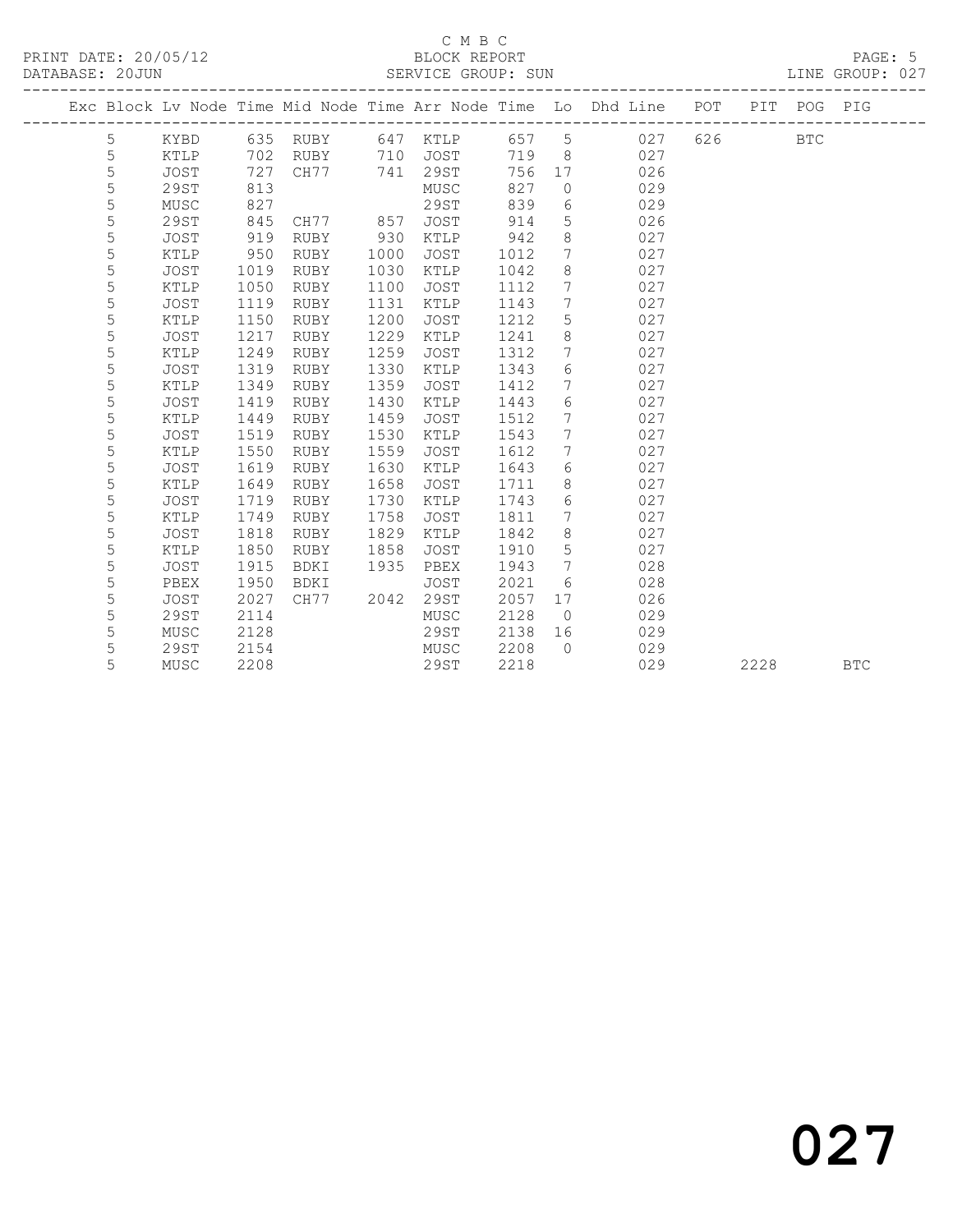#### C M B C<br>BLOCK REPORT SERVICE GROUP: SUN

|   |                 |      |                                  |      |                            |        |                 | Exc Block Lv Node Time Mid Node Time Arr Node Time Lo Dhd Line POT |         | PIT | POG PIG      |            |
|---|-----------------|------|----------------------------------|------|----------------------------|--------|-----------------|--------------------------------------------------------------------|---------|-----|--------------|------------|
| 6 | 29ST            |      |                                  |      |                            |        |                 | 642 CH77 653 JOST 708 5 026                                        | 628 000 |     | $_{\rm BTC}$ |            |
| 6 | JOST            |      | 713 BDKI 733 PBEX                |      |                            | 743 5  |                 | 028                                                                |         |     |              |            |
| 6 | PBEX            | 748  |                                  |      |                            | 817 10 |                 | 028                                                                |         |     |              |            |
| 6 | JOST            | 827  |                                  |      | BDKI JOST<br>CH77 841 29ST | 856    | 17              | 026                                                                |         |     |              |            |
| 6 | 29ST            | 913  |                                  |      | MUSC                       | 927    | $\overline{0}$  | 029                                                                |         |     |              |            |
| 6 | MUSC            | 927  |                                  |      | 29ST 940                   |        | $5^{\circ}$     | 029                                                                |         |     |              |            |
| 6 | 29ST            | 945  | CH77 959 JOST                    |      |                            | 1017   | 10              | 026                                                                |         |     |              |            |
| 6 | JOST            | 1027 | CH77 1043 29ST                   |      |                            | 1100   | 13              | 026                                                                |         |     |              |            |
| 6 | <b>29ST</b>     | 1113 |                                  |      | MUSC                       | 1128   | $\overline{0}$  | 029                                                                |         |     |              |            |
| 6 | MUSC            | 1128 |                                  |      | 29ST                       | 1141   | 6               | 029                                                                |         |     |              |            |
| 6 | <b>29ST</b>     | 1147 | CH77 1202 JOST<br>CH77 1243 29ST |      |                            | 1220   | $\overline{7}$  | 026                                                                |         |     |              |            |
| 6 | JOST            | 1227 |                                  |      |                            | 1300   | 9               | 026                                                                |         |     |              |            |
| 6 | 29ST            | 1309 |                                  |      | MUSC                       | 1325   | $\overline{0}$  | 029                                                                |         |     |              |            |
| 6 | MUSC            | 1325 |                                  |      | 29ST                       | 1338   | $\overline{7}$  | 029                                                                |         |     |              |            |
| 6 | 29ST            | 1345 | CH77 1400                        |      | JOST                       | 1418   | 9               | 026                                                                |         |     |              |            |
| 6 | JOST            | 1427 | CH77 1444                        |      | 29ST                       | 1501   | 9               | 026                                                                |         |     |              |            |
| 6 | 29ST            | 1510 |                                  |      | MUSC                       | 1526   | $\circ$         | 029                                                                |         |     |              |            |
| 6 | MUSC            | 1526 |                                  |      | 29ST                       | 1538   | $\overline{7}$  | 029                                                                |         |     |              |            |
| 6 | <b>29ST</b>     |      | 1545 CH77 1600 JOST              |      |                            | 1619   | 8               | 026                                                                |         |     |              |            |
| 6 | JOST            | 1627 | CH77 1644 29ST                   |      |                            | 1701   | 9               | 026                                                                |         |     |              |            |
| 6 | 29ST            | 1710 |                                  |      | MUSC                       | 1726   | $\overline{0}$  | 029                                                                |         |     |              |            |
| 6 | MUSC            | 1726 |                                  |      | 29ST                       | 1738   | $7\phantom{0}$  | 029                                                                |         |     |              |            |
| 6 | 29ST            |      | 1745 CH77 1800 JOST              |      |                            | 1819   | 8               | 026                                                                |         |     |              |            |
| 6 | JOST            | 1827 | CH77 1845 29ST                   |      |                            | 1900   | 12 <sup>°</sup> | 026                                                                |         |     |              |            |
| 6 | 29ST            | 1912 |                                  |      | MUSC                       | 1928   | $\overline{0}$  | 029                                                                |         |     |              |            |
| 6 | MUSC            | 1928 |                                  |      | 29ST                       | 1939   | 6               | 029                                                                |         |     |              |            |
| 6 | 29ST            | 1945 | CH77 1959 JOST                   |      |                            | 2017   | $6\overline{6}$ | 026                                                                |         |     |              |            |
| 6 | JOST            | 2023 | RUBY                             |      | 2032 KTLP                  | 2044   | 8 <sup>8</sup>  | 027                                                                |         |     |              |            |
| 6 | $\texttt{KTLP}$ | 2052 | RUBY                             | 2100 | JOST                       | 2110   | $5\overline{)}$ | 027                                                                |         |     |              |            |
| 6 | JOST            | 2115 | BDKI                             | 2134 | PBEX                       | 2142   | 8 <sup>8</sup>  | 028                                                                |         |     |              |            |
| 6 | PBEX            | 2150 | BDKI                             |      | JOST                       | 2221   | 24              | 028                                                                |         |     |              |            |
| 6 | JOST            | 2245 | RUBY                             | 2253 | KTLP                       | 2304   | 6               | 027                                                                |         |     |              |            |
| 6 | KTLP            | 2310 | RUBY                             | 2318 | JOST                       | 2327   | 6               | 027                                                                |         |     |              |            |
| 6 | <b>JOST</b>     | 2333 | CH77                             | 2348 | 29ST                       | 2402   | 5 <sup>5</sup>  | 026                                                                |         |     |              |            |
| 6 | 29ST            | 2407 |                                  |      | MUSC                       | 2419   | $\overline{0}$  | 029                                                                |         |     |              |            |
| 6 | MUSC            | 2419 |                                  |      | 29ST                       | 2429   | $5^{\circ}$     | 029                                                                |         |     |              |            |
| 6 | <b>29ST</b>     |      | 2434 CH77 2445 JOST              |      |                            | 2459   |                 | 026                                                                |         |     | 2507         | <b>BTC</b> |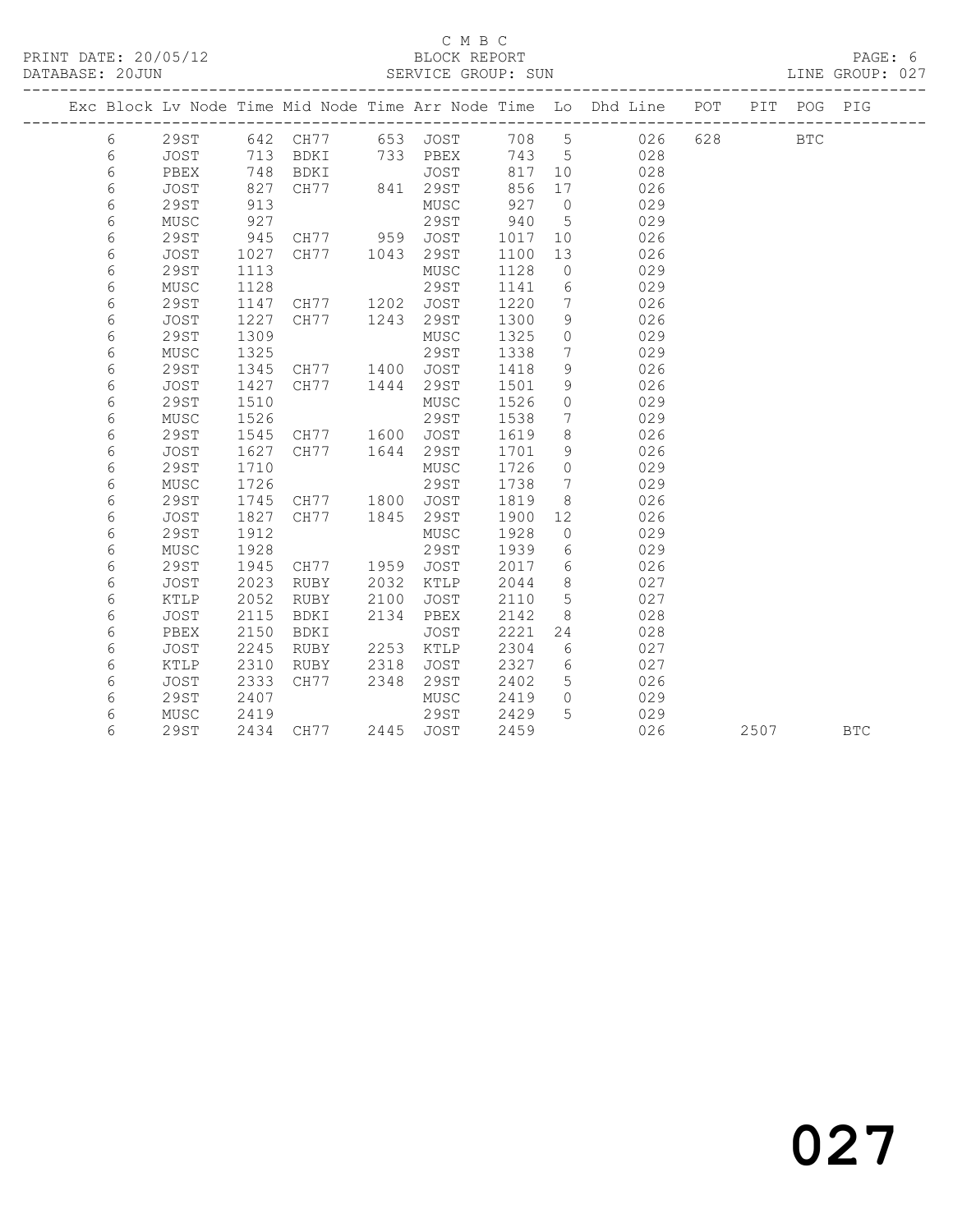### C M B C<br>BLOCK REPORT

|  |                  |                     |              | ____________________________ |      |              |              |                              | Exc Block Lv Node Time Mid Node Time Arr Node Time Lo Dhd Line POT |     | PIT  | POG        | PIG        |
|--|------------------|---------------------|--------------|------------------------------|------|--------------|--------------|------------------------------|--------------------------------------------------------------------|-----|------|------------|------------|
|  | $7\phantom{.0}$  | <b>BDKI</b>         |              | 646 HK-W                     |      | 649 HK-W     |              |                              | 649 2 028                                                          | 645 |      | <b>BTC</b> |            |
|  | 7                | $HK-E$              | 651          | GIST                         | 658  | JOST         | 713          | 6                            | 028                                                                |     |      |            |            |
|  | $\boldsymbol{7}$ | <b>JOST</b>         | 719          | RUBY                         | 727  | KTLP         | 738          | 12                           | 027                                                                |     |      |            |            |
|  | $\overline{7}$   | KTLP                | 750          | RUBY                         | 758  | JOST         | 807          | 6                            | 027                                                                |     |      |            |            |
|  | $\boldsymbol{7}$ | JOST                | 813          | BDKI                         | 833  | PBEX         | 843          | $5\phantom{.0}$              | 028                                                                |     |      |            |            |
|  | $\overline{7}$   | PBEX                | 848<br>943   | BDKI                         |      | JOST         | 918          | 25                           | 028                                                                |     |      |            |            |
|  | 7                | JOST                |              | BDKI                         |      | 1003 PBEX    | 1013         | $5\phantom{.0}$              | 028                                                                |     |      |            |            |
|  | $\boldsymbol{7}$ | PBEX                | 1018         | BDKI                         |      | JOST         | 1048         | 9                            | 028                                                                |     |      |            |            |
|  | 7                | <b>JOST</b>         | 1057         | CH77                         |      | 1113 29ST    | 1130         | 13                           | 026                                                                |     |      |            |            |
|  | $\overline{7}$   | <b>29ST</b>         | 1143         |                              |      | MUSC         | 1158         | $\overline{0}$               | 029                                                                |     |      |            |            |
|  | 7                | MUSC                | 1158         |                              |      | 29ST         | 1211         | 6                            | 029                                                                |     |      |            |            |
|  | 7                | <b>29ST</b>         | 1217         | CH77 1232                    |      | JOST         | 1250         | $7\overline{ }$              | 026                                                                |     |      |            |            |
|  | 7                | <b>JOST</b>         | 1257         | CH77                         | 1314 | 29ST         | 1331         | 9                            | 026                                                                |     |      |            |            |
|  | $\overline{7}$   | 29ST                | 1340         |                              |      | MUSC         | 1356         | $\circ$                      | 029                                                                |     |      |            |            |
|  | $\boldsymbol{7}$ | MUSC                | 1356         |                              |      | <b>29ST</b>  | 1408         | 7                            | 029                                                                |     |      |            |            |
|  | $\overline{7}$   | 29ST                | 1415         | CH77 1430 JOST               |      |              | 1449         | 8                            | 026                                                                |     |      |            |            |
|  | $\boldsymbol{7}$ | JOST                | 1457         | CH77                         |      | 1514 29ST    | 1531         | $\mathcal{G}$                | 026                                                                |     |      |            |            |
|  | 7                | 29ST                | 1540         |                              |      | MUSC         | 1556         | $\circ$                      | 029                                                                |     |      |            |            |
|  | 7                | MUSC                | 1556         |                              |      | 29ST         | 1608         | $7\phantom{.0}$              | 029                                                                |     |      |            |            |
|  | $\overline{7}$   | <b>29ST</b>         | 1615         | CH77                         | 1630 | JOST         | 1649         | 8                            | 026                                                                |     |      |            |            |
|  | 7                | <b>JOST</b>         | 1657         | CH77                         |      | 1714 29ST    | 1731         | 9                            | 026                                                                |     |      |            |            |
|  | $\overline{7}$   | <b>29ST</b>         | 1740         |                              |      | MUSC         | 1756         | $\circ$                      | 029                                                                |     |      |            |            |
|  | 7                | MUSC                | 1756         |                              |      | 29ST         | 1808         | $7\phantom{.0}\phantom{.0}7$ | 029                                                                |     |      |            |            |
|  | 7                | <b>29ST</b>         | 1815         | CH77 1829                    | 1915 | JOST         | 1848         | $\mathcal{G}$                | 026                                                                |     |      |            |            |
|  | 7<br>7           | <b>JOST</b><br>29ST | 1857<br>1942 | CH77                         |      | 29ST         | 1930<br>1958 | 12<br>$\circ$                | 026<br>029                                                         |     |      |            |            |
|  | $\overline{7}$   | MUSC                | 1958         |                              |      | MUSC<br>29ST | 2009         | 6                            | 029                                                                |     |      |            |            |
|  | 7                | 29ST                | 2015         |                              | 2028 |              | 2044         | 9                            | 026                                                                |     |      |            |            |
|  | $\boldsymbol{7}$ | JOST                | 2053         | CH77<br>RUBY                 | 2102 | JOST<br>KTLP | 2114         | 8 <sup>8</sup>               | 027                                                                |     |      |            |            |
|  | 7                | KTLP                | 2122         | RUBY                         | 2130 | <b>JOST</b>  | 2140         | $5\phantom{.0}$              | 027                                                                |     |      |            |            |
|  | 7                | JOST                | 2145         | BDKI                         | 2204 | PBEX         | 2212         | 11                           | 028                                                                |     |      |            |            |
|  | 7                | PBEX                | 2223         | BDKI                         |      | <b>JOST</b>  | 2251         | 26                           | 028                                                                |     |      |            |            |
|  | 7                | JOST                | 2317         | BDKI                         |      | 2336 PBEX    | 2344         | 10                           | 028                                                                |     |      |            |            |
|  | 7                | PBEX                | 2354         | BDKI                         |      | JOST         | 2420         | $5^{\circ}$                  | 028                                                                |     |      |            |            |
|  | 7                | JOST                | 2425         | BDKI                         |      | 2444 PBEX    | 2452         | $7\overline{ }$              | 028                                                                |     |      |            |            |
|  | 7                | PBEX                | 2459         |                              |      | $HK-E$       | 2504         |                              | 028                                                                |     | 2508 |            | <b>BTC</b> |
|  |                  |                     |              |                              |      |              |              |                              |                                                                    |     |      |            |            |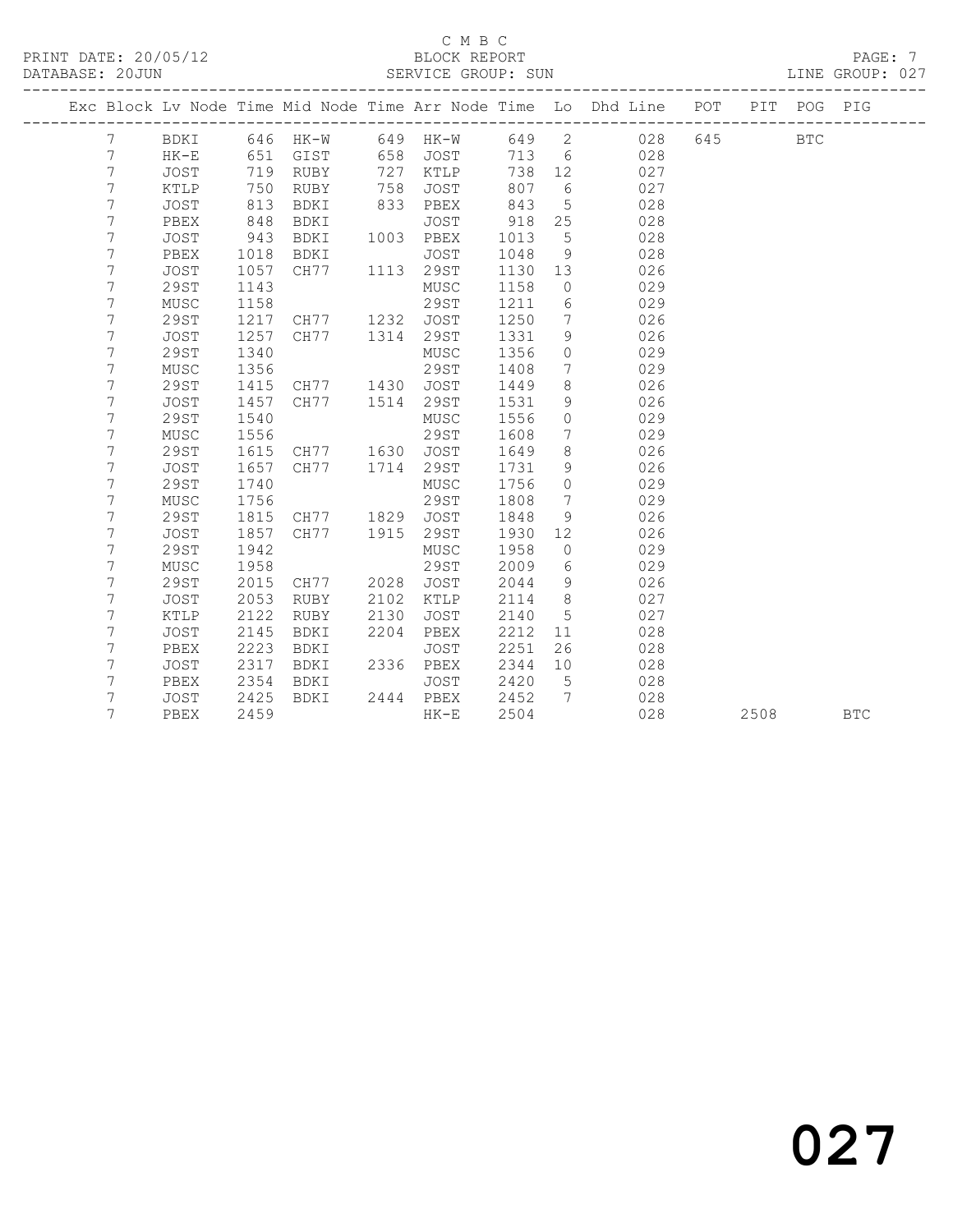#### C M B C<br>BLOCK REPORT

LINE GROUP: 027

|               |              |                                                  |                                  |      |                   |              |                                    | Exc Block Lv Node Time Mid Node Time Arr Node Time Lo Dhd Line POT PIT POG PIG |     |            |            |            |
|---------------|--------------|--------------------------------------------------|----------------------------------|------|-------------------|--------------|------------------------------------|--------------------------------------------------------------------------------|-----|------------|------------|------------|
| 8             | KTLP         |                                                  | 724 RUBY                         |      | 732 JOST          | 741 8        |                                    | 027                                                                            | 718 | <b>BTC</b> |            |            |
| $\,8\,$       | JOST         |                                                  | 749 RUBY                         |      | 757 KTLP          | 808 9        |                                    | 027                                                                            |     |            |            |            |
| $\,8\,$       | KTLP         |                                                  | 817 RUBY                         |      | 826 JOST          | 838          | $5\overline{)}$                    | 027                                                                            |     |            |            |            |
| $\,8\,$       | JOST         | 843<br>918                                       | BDKI                             |      | 903 PBEX          | 913<br>948   | $5^{\circ}$                        | 028                                                                            |     |            |            |            |
| $\,8\,$       | PBEX         |                                                  | BDKI                             |      | JOST              |              | 25                                 | 028                                                                            |     |            |            |            |
| $\,8\,$       | JOST         | 1013                                             | BDKI                             |      | 1033 PBEX         | 1043         | 21                                 | 028                                                                            |     |            |            |            |
| $\,8\,$       | PBEX         | 1104                                             | BDKI                             |      | JOST              | 1136         | $\overline{7}$                     | 028                                                                            |     |            |            |            |
| $\,8\,$       | JOST         | 1143                                             | BDKI                             |      | 1203 PBEX         | 1213         | 11                                 | 028                                                                            |     |            |            |            |
| $\,8\,$       | PBEX         | 1224                                             | BDKI                             |      | JOST              | 1256         | $\overline{7}$                     | 028                                                                            |     |            |            |            |
| $\,8\,$       | JOST         | 1303                                             | BDKI                             |      | 1324 PBEX         | 1334         | 9                                  | 028                                                                            |     |            |            |            |
| $\,8\,$       | PBEX         | 1343                                             | BDKI                             |      | JOST              | 1416         | $7\phantom{.0}$                    | 028                                                                            |     |            |            |            |
| $\,8\,$       | JOST         | $\begin{array}{c}\n1 \\ 1423 \\ 20\n\end{array}$ | BDKI                             |      | 1444 PBEX         | 1454         | 8                                  | 028                                                                            |     |            |            |            |
| $\,8\,$       | PBEX         | 1502                                             | BDKI                             |      | JOST              | 1536         | $7\phantom{.0}$                    | 028                                                                            |     |            |            |            |
| $\,8\,$       | JOST         | 1543                                             | BDKI                             |      | 1604 PBEX         | 1614         | 9                                  | 028                                                                            |     |            |            |            |
| $\,8\,$       | PBEX         | 1623                                             | BDKI                             |      | JOST              | 1656         | 7                                  | 028                                                                            |     |            |            |            |
| $\,8\,$       | <b>JOST</b>  | 1703                                             | BDKI                             |      | 1724 PBEX         | 1734         | 16                                 | 028                                                                            |     |            |            |            |
| $\,8\,$       | PBEX         | 1750                                             | BDKI                             |      | JOST              | 1822         | 23                                 | 028                                                                            |     |            |            |            |
| $\,8\,$       | JOST         | 1845                                             | BDKI                             |      | 1906 PBEX         | 1914         | $\overline{7}$                     | 028                                                                            |     |            |            |            |
| $\,8\,$       | PBEX         | 1921                                             | BDKI                             |      | JOST              | 1952         | $5\overline{)}$                    | 028                                                                            |     |            |            |            |
| $\,8\,$       | JOST         | 1957                                             | CH77 2014 29ST                   |      |                   | 2029 15      |                                    | 026                                                                            |     |            |            |            |
| $\,8\,$       | 29ST         | 2044                                             |                                  |      | MUSC              | 2058         | $\overline{0}$                     | 029                                                                            |     |            |            |            |
| $\,8\,$       | MUSC         | 2058                                             |                                  |      | 29ST              | 2108         | 7                                  | 029                                                                            |     |            |            |            |
| $\,8\,$       | 29ST         | 2115                                             | CH77 2128 JOST<br>RUBY 2202 KTLP |      |                   | 2144         | 9                                  | 026                                                                            |     |            |            |            |
| $\,8\,$       | JOST         | 2153                                             |                                  |      |                   | 2214         | 8 <sup>8</sup>                     | 027                                                                            |     |            |            |            |
| $\,8\,$       | KTLP         | 2222                                             | RUBY                             | 2230 | JOST              | 2240         | $5\phantom{.0}$<br>$5\overline{)}$ | 027                                                                            |     |            |            |            |
| $\,8\,$       | JOST         | 2245                                             | BDKI                             |      | 2304 PBEX         | 2312<br>2345 |                                    | 028                                                                            |     |            |            |            |
| $\,8\,$       | PBEX         | 2317                                             | BDKI                             |      | JOST              |              | 5                                  | 028                                                                            |     |            |            |            |
| $\,8\,$       | JOST         | 2350                                             | BDKI                             |      | 2409 PBEX         | 2417         | $\overline{7}$<br>6                | 028                                                                            |     |            |            |            |
| $\,8\,$<br>8  | PBEX<br>JOST | 2424<br>2456                                     | BDKI<br>GIST                     |      | JOST<br>2511 HK-W | 2450<br>2519 |                                    | 028<br>028                                                                     |     | 2523       |            | <b>BTC</b> |
|               |              |                                                  |                                  |      |                   |              |                                    |                                                                                |     |            |            |            |
| 9             | <b>JOST</b>  | 913                                              | BDKI                             |      | 933 PBEX          | 943          | $5\overline{)}$                    | 028                                                                            | 902 |            | <b>BTC</b> |            |
| 9             | PBEX         | 948                                              | BDKI                             |      | JOST              | 1018         | 25                                 | 028                                                                            |     |            |            |            |
| 9             | JOST         | 1043                                             | BDKI                             |      | 1103 PBEX         | 1113         | 11                                 | 028                                                                            |     |            |            |            |
| $\mathsf 9$   | PBEX         | 1124                                             | BDKI                             |      | JOST              | 1156         | $\overline{7}$                     | 028                                                                            |     |            |            |            |
| 9             | JOST         | 1203                                             | BDKI                             |      | 1224 PBEX         | 1234         | 10                                 | 028                                                                            |     |            |            |            |
| 9             | PBEX         | 1244                                             | BDKI                             |      | JOST              | 1316         | $7\phantom{.0}\phantom{.0}7$       | 028                                                                            |     |            |            |            |
| 9             | JOST         | 1323                                             | BDKI                             |      | 1344 PBEX         | 1354         | 8 <sup>8</sup>                     | 028                                                                            |     |            |            |            |
| 9             | PBEX         | 1402                                             | BDKI                             |      | JOST              | 1436         | $\overline{7}$                     | 028                                                                            |     |            |            |            |
| 9             | JOST         | 1443                                             | BDKI                             |      | 1504 PBEX         | 1514         | 8                                  | 028                                                                            |     |            |            |            |
| 9             | PBEX         | 1522                                             | BDKI                             |      | JOST              | 1556         | $\overline{7}$                     | 028                                                                            |     |            |            |            |
| 9             | <b>JOST</b>  | 1603<br>1643                                     | BDKI                             |      | 1624 PBEX         | 1634         | - 9                                | 028                                                                            |     |            |            |            |
| $\mathcal{G}$ | PBEX         |                                                  | BDKI                             |      | JOST              | 1716         | $\overline{7}$                     | 028                                                                            |     |            |            |            |
| 9             | JOST         |                                                  | 1723 BDKI                        |      | 1744 PBEX         | 1754         |                                    | 028                                                                            |     | 1804       |            | <b>BTC</b> |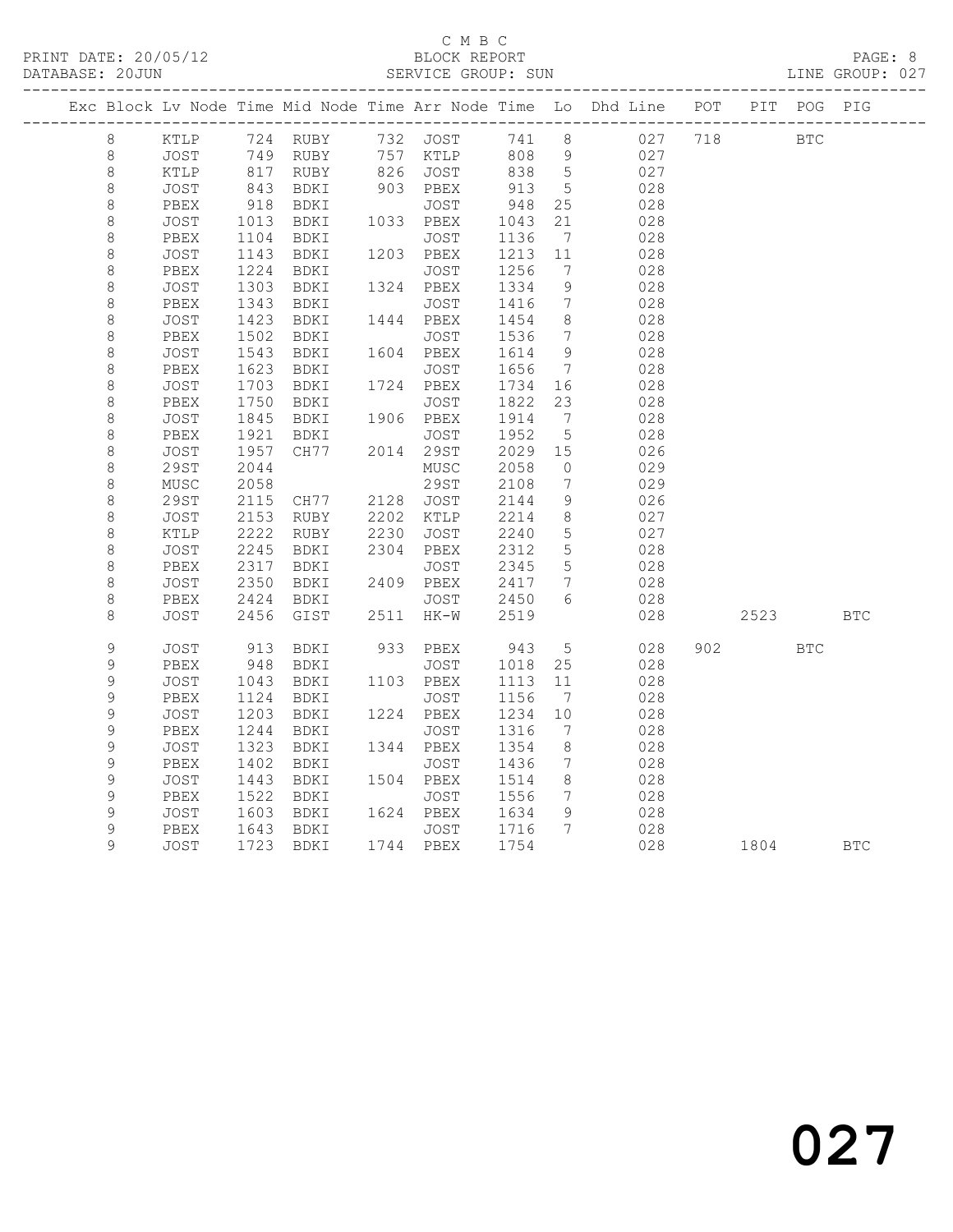#### C M B C<br>BLOCK REPORT

LINE GROUP: 027

|  |    |             |      |                |      |      |         |                 | Exc Block Lv Node Time Mid Node Time Arr Node Time Lo Dhd Line POT |      | PIT POG PIG |            |
|--|----|-------------|------|----------------|------|------|---------|-----------------|--------------------------------------------------------------------|------|-------------|------------|
|  | 10 |             |      |                |      |      |         |                 | BDKI 1029 HK-W 1032 PBEX 1039 5 028 1028                           |      | <b>BTC</b>  |            |
|  | 10 | PBEX        | 1044 | BDKI           |      | JOST |         |                 | 1116 7 028                                                         |      |             |            |
|  | 10 | JOST        | 1123 | BDKI 1143 PBEX |      |      | 1153 11 |                 | 028                                                                |      |             |            |
|  | 10 | PBEX        | 1204 | BDKI           |      | JOST | 1236    | 7               | 028                                                                |      |             |            |
|  | 10 | <b>JOST</b> | 1243 | BDKI           | 1304 | PBEX | 1314    |                 | 028<br>10                                                          |      |             |            |
|  | 10 | PBEX        | 1324 | BDKI           |      | JOST | 1356    | $7\overline{ }$ | 028                                                                |      |             |            |
|  | 10 | JOST        | 1403 | BDKI           | 1424 | PBEX | 1434    |                 | $8 \overline{)}$<br>028                                            |      |             |            |
|  | 10 | PBEX        | 1442 | BDKI           |      | JOST | 1516    | $7\overline{ }$ | 028                                                                |      |             |            |
|  | 10 | <b>JOST</b> | 1523 | BDKI           | 1544 | PBEX | 1554    | 9               | 028                                                                |      |             |            |
|  | 10 | PBEX        | 1603 | BDKI           |      | JOST | 1636    | $7\overline{ }$ | 028                                                                |      |             |            |
|  | 10 | JOST        | 1643 | BDKI           | 1704 | PBEX | 1714    |                 | 9<br>028                                                           |      |             |            |
|  | 10 | PBEX        | 1723 | BDKI           |      | JOST | 1756    | 18              | 028                                                                |      |             |            |
|  | 10 | JOST        | 1814 | BDKI           | 1835 | PBEX | 1845    | 5               | 028                                                                |      |             |            |
|  | 10 | PBEX        | 1850 | BDKI           |      | JOST | 1922    | $5^{\circ}$     | 028                                                                |      |             |            |
|  | 10 | JOST        | 1927 | CH77 1944      |      | 29ST | 1959    |                 | 15<br>026                                                          |      |             |            |
|  | 10 | 29ST        | 2014 |                |      | MUSC | 2030    | $\bigcirc$      | 029                                                                |      |             |            |
|  | 10 | MUSC        | 2030 |                |      | 29ST | 2040    | 5               | 029                                                                |      |             |            |
|  | 10 | 29ST        | 2045 | CH77 2058      |      | JOST | 2114    | 9               | 026                                                                |      |             |            |
|  | 10 | JOST        | 2123 | RUBY           | 2132 | KTLP | 2144    |                 | 8<br>027                                                           |      |             |            |
|  | 10 | KTLP        | 2152 | RUBY           | 2200 | JOST | 2210    | 12              | 027                                                                |      |             |            |
|  | 10 | <b>JOST</b> | 2222 | CH77           | 2237 | 29ST | 2251    | 5               | 026                                                                |      |             |            |
|  | 10 | 29ST        | 2256 |                |      | MUSC | 2310    | $\overline{0}$  | 029                                                                |      |             |            |
|  | 10 | MUSC        | 2310 |                |      | 29ST | 2320    |                 | $5^{\circ}$<br>029                                                 |      |             |            |
|  | 10 | 29ST        | 2325 | CH77           | 2337 | JOST | 2351    | $5^{\circ}$     | 026                                                                |      |             |            |
|  | 10 | JOST        | 2356 | RUBY           | 2404 | KTLP | 2415    | 7               | 027                                                                |      |             |            |
|  | 10 | KTLP        | 2422 | RUBY           | 2430 | JOST | 2439    | 5 <sup>5</sup>  | 027                                                                |      |             |            |
|  | 10 | JOST        | 2444 | CH77           | 2459 | 29ST | 2513    |                 | 026                                                                | 2523 |             | <b>BTC</b> |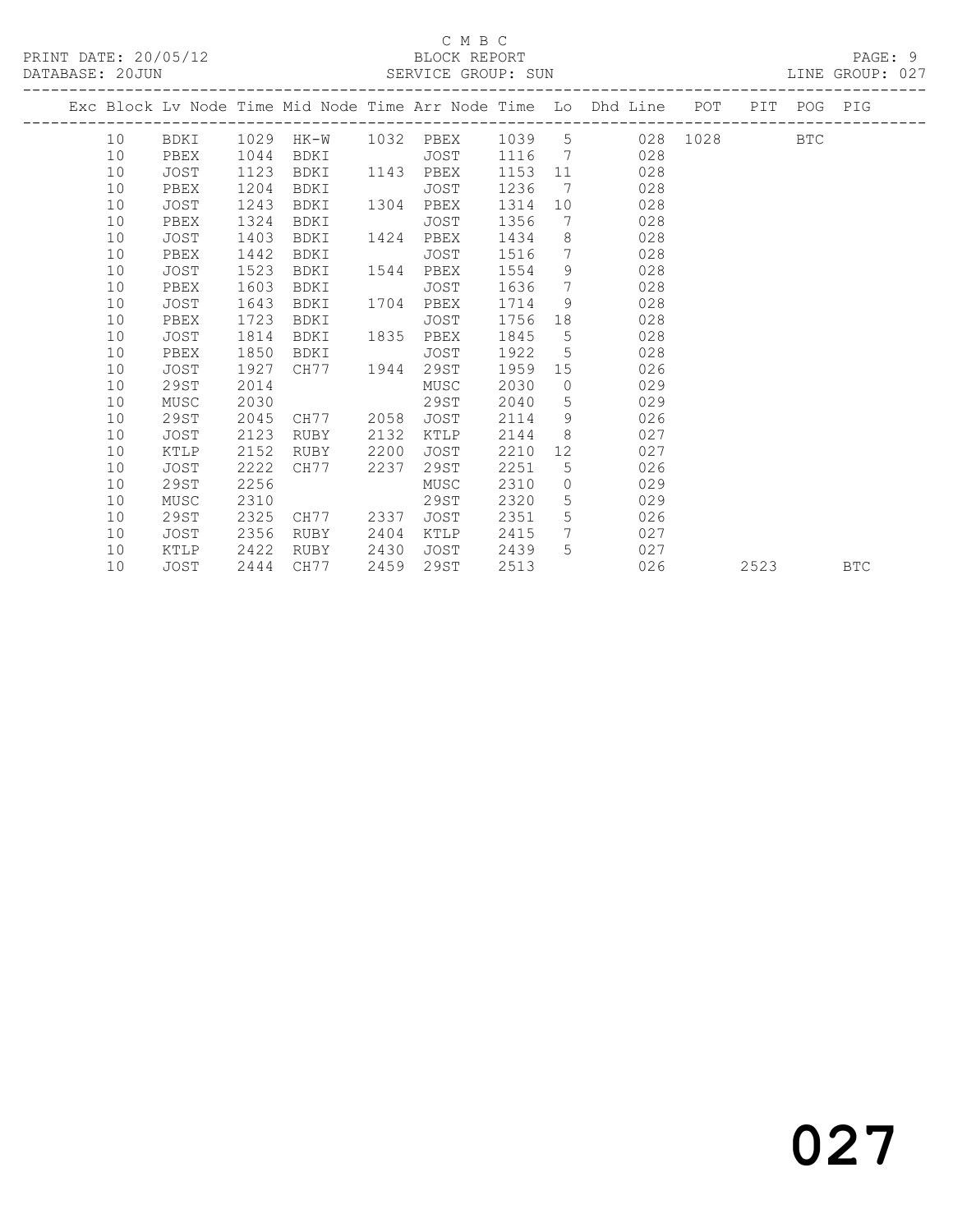|                                                                                                                                                                |                                                                                                                                                                        |                                                                                                                                                      | BDLO BOUNDARY & LOUGHEED-NORTH BTC Burnaby Depot<br>BYCA BROADWAY & CAMBIE<br>GRBY GRANVILLE & BROADWAY GRVT GRANDVIEW TERMINUS<br>HK-E HASTINGS & KOOTENAY EB HK-W HASTINGS & KOOTENAY WB<br>HODM HOWE & DUNSMUIR<br>NWST NEW WESTMINST                                                                                                                                          |                                                                                                                                                              |                                                                                                                                                     |                                                                                                                                                                    |                                                                                                                                                                             |                                                                                                                                                                                                                                                                                               |         |            |  |
|----------------------------------------------------------------------------------------------------------------------------------------------------------------|------------------------------------------------------------------------------------------------------------------------------------------------------------------------|------------------------------------------------------------------------------------------------------------------------------------------------------|-----------------------------------------------------------------------------------------------------------------------------------------------------------------------------------------------------------------------------------------------------------------------------------------------------------------------------------------------------------------------------------|--------------------------------------------------------------------------------------------------------------------------------------------------------------|-----------------------------------------------------------------------------------------------------------------------------------------------------|--------------------------------------------------------------------------------------------------------------------------------------------------------------------|-----------------------------------------------------------------------------------------------------------------------------------------------------------------------------|-----------------------------------------------------------------------------------------------------------------------------------------------------------------------------------------------------------------------------------------------------------------------------------------------|---------|------------|--|
|                                                                                                                                                                |                                                                                                                                                                        |                                                                                                                                                      | Exc Block Lv Node Time Mid Node Time Arr Node Time Lo Dhd Line POT PIT POG PIG                                                                                                                                                                                                                                                                                                    |                                                                                                                                                              |                                                                                                                                                     |                                                                                                                                                                    |                                                                                                                                                                             |                                                                                                                                                                                                                                                                                               |         |            |  |
| 61<br>61<br>61<br>61<br>61<br>61<br>61<br>61<br>61<br>61<br>61<br>61<br>61<br>61<br>61<br>61<br>61<br>61                                                       | GRVT 1103<br>ULP<br>GRVT<br>ULP<br>GRVT<br>ULP<br>GRVT<br>ULP<br>GRVT<br>ULP<br>GRVT<br>ULP<br>GRVT<br>ULP                                                             | 1241<br>1327<br>1418<br>1504<br>1556<br>1642<br>1733<br>1819<br>1909<br>1951<br>1951                                                                 | 61 LB-W 649 BYCA 702 ULP 721 13 099 646 BTC<br>61 ULP 734 BYCA 755 GRVT 805 12 099<br>GRVT 817 BYCA 828 ULP 850<br>ULP 859 BYCA 922 GRVT 933 7 099<br>GRVT 940 BYCA 952 ULP 1015 9 099<br>ULP 1024 BYCA 1047 GRVT 1058 5 099<br>BYCA<br>1149 BYCA<br>BYCA<br>BYCA<br>BYCA<br><b>BYCA</b><br>BYCA<br><b>BYCA</b><br>BYCA<br><b>BYCA</b><br>BYCA<br>BYCA<br>2039 BYCA<br>2121 BYCA  | 1531<br>1709<br>1745<br>1844<br>1921<br>2145                                                                                                                 | 1216 GRVT<br>1355 GRVT<br>1609 ULP 1634 8<br>1709 GRVT 1723 10<br>ULP<br>ULP<br><b>BDLO</b>                                                         |                                                                                                                                                                    |                                                                                                                                                                             | $9$ 099<br>1116 ULP 1141 8 099<br>1229 12 099<br>1254 ULP 1319 8 099<br>1355 GRVT 1408 10 099<br>1431 ULP 1456 8 099<br>GRVT 1545 11 099<br>1634 8 099<br>1723 10 099<br>099<br>1810 9 099<br>GRVT 1857 12 099<br>1946 5 099<br>2016 GRVT 2028 11 099<br>2050 ULP 2115 6 099<br>2204 099 2207 |         | <b>BTC</b> |  |
| 62<br>62<br>62<br>62<br>62<br>62<br>62<br>62<br>62<br>62<br>62<br>62<br>62<br>62<br>62<br>62<br>62<br>62<br>62<br>62<br>62<br>62<br>62<br>62<br>62<br>62<br>62 | GRVT<br>ULP 911<br>ULP<br>GRVT<br>ULP<br>GRVT<br>ULP<br>GRVT<br>ULP<br>GRVT<br>ULP<br>GRVT<br>ULP<br>GRVT<br>ULP<br>GRVT<br>ULP<br>GRVT<br>ULP<br>GRVT<br>ULP1<br>SERO | 1212<br>1303<br>1349<br>1441<br>1527<br>1618<br>1704<br>1756<br>1842<br>1929<br>2011<br>2100<br>2141<br>2223<br>2303<br>2350<br>2434<br>2520<br>2604 | LB-W 701 BYCA 714 ULP 733 13 099<br>ULP 746 BYCA 807 GRVT 817 12 099<br>829 BYCA 840 ULP 902 9 099<br>GRVT 955 BYCA 1007 ULP 1030 10<br>ULP 1040 BYCA 1104 GRVT 1117 9<br>GRVT 1126 BYCA 1139 ULP 1204 8 099<br>BYCA<br>BYCA<br>BYCA<br>BYCA<br>BYCA<br>BYCA<br>BYCA<br>BYCA<br>BYCA<br>BYCA<br>BYCA<br>BYCA<br>BYCA<br>BYCA<br>BYCA<br>BYCA<br>BYCA<br>BYCA<br>GRBY<br>2639 BYGR | 1240<br>1316<br>1417<br>1454<br>1554<br>1631<br>1731<br>1808<br>1907<br>1941<br>2035<br>2111<br>2205<br>2233<br>2325<br>2400<br>2454<br>2529<br>2623<br>2646 | GRVT<br>ULP<br>GRVT<br>ULP<br>GRVT<br>ULP<br>GRVT<br>ULP<br>GRVT<br>ULP<br>GRVT<br>ULP<br>GRVT<br>ULP<br>GRVT<br>ULP<br>GRVT<br>ULP<br>SERO<br>ULP1 | 1253 10<br>1341<br>1430<br>1519<br>1608<br>1656<br>1744<br>1833<br>1920<br>2006<br>2046<br>2135<br>2216<br>2255<br>2336<br>2422<br>2504<br>2550<br>2634<br>2706 17 | 8 <sup>8</sup><br>11<br>8 <sup>8</sup><br>10<br>8<br>12<br>9<br>9<br>$5^{\circ}$<br>14<br>$6\overline{6}$<br>$\overline{7}$<br>8<br>14<br>12<br>16<br>13<br>$5\overline{)}$ | $817 \quad 12$<br>BYCA 934 GRVT 945 10 099<br>099<br>099<br>099<br>099<br>099<br>099<br>099<br>099<br>099<br>099<br>099<br>099<br>099<br>099<br>099<br>099<br>099<br>099<br>099<br>1 099<br>N17<br>26 N17                                                                                     | 658 BTC |            |  |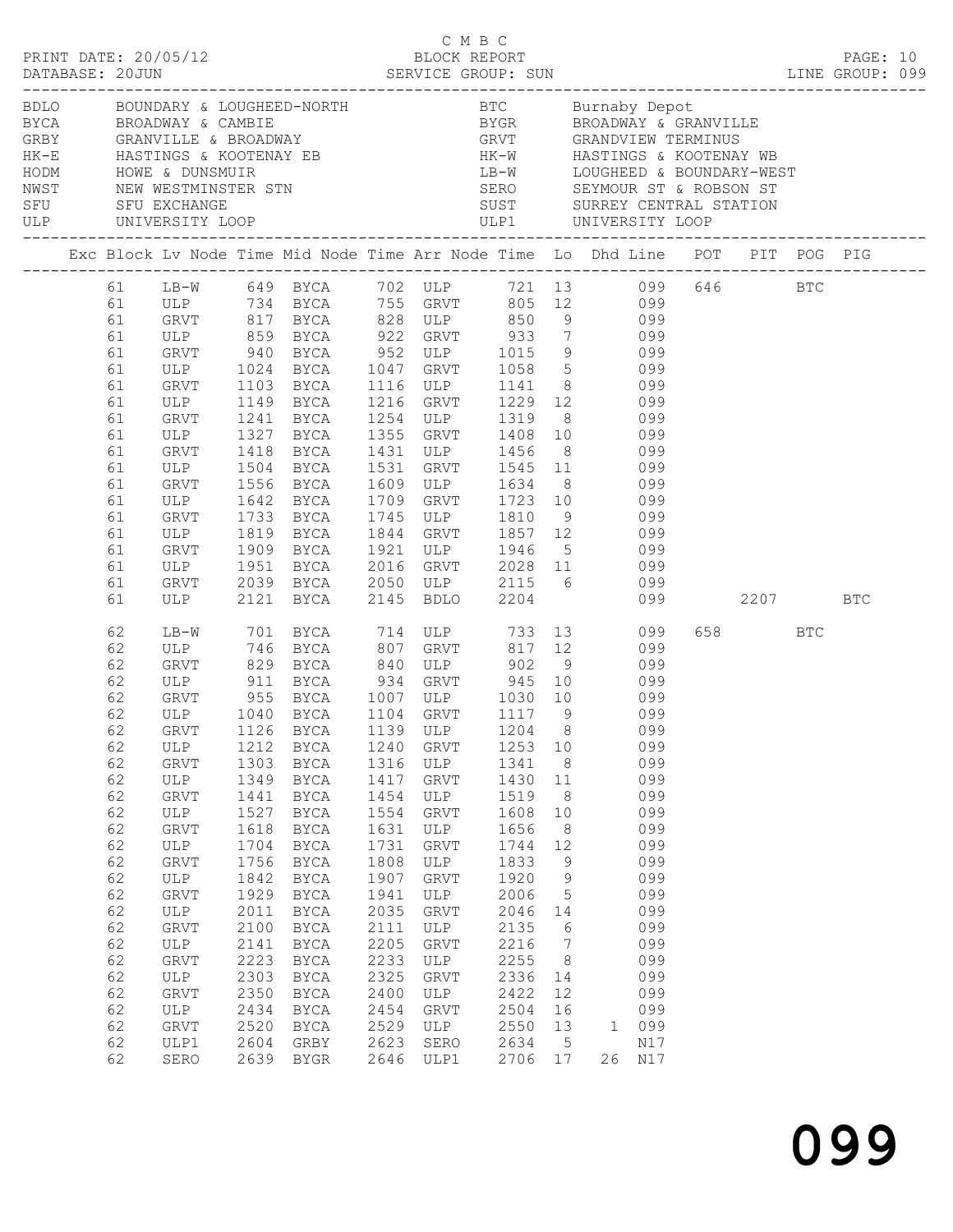#### C M B C<br>BLOCK REPORT

DATABASE: 2010

|  | DAIADAOL. ZUUUN |      |      |      |      | OLINATOL GROOF. SON |        |                |                                                                    |             |             | UINL UNUUL. UJJ |
|--|-----------------|------|------|------|------|---------------------|--------|----------------|--------------------------------------------------------------------|-------------|-------------|-----------------|
|  |                 |      |      |      |      |                     |        |                | Exc Block Lv Node Time Mid Node Time Arr Node Time Lo Dhd Line POT |             | PIT POG PIG |                 |
|  | 62              | HODM |      |      |      |                     |        |                |                                                                    | 2913 — 2013 |             | <b>BTC</b>      |
|  | 63              | LB-W | 713  | BYCA |      | 726 ULP             |        |                | 745 13<br>099                                                      | 710 BTC     |             |                 |
|  | 63              | ULP  | 758  | BYCA | 819  | GRVT                | 829    | 12             | 099                                                                |             |             |                 |
|  | 63              | GRVT | 841  | BYCA | 852  | ULP                 | 914    | 8 <sup>8</sup> | 099                                                                |             |             |                 |
|  | 63              | ULP  | 922  | BYCA | 945  | GRVT                | 956    | $\overline{7}$ | 099                                                                |             |             |                 |
|  | 63              | GRVT | 1003 | BYCA | 1015 | ULP                 | 1038   | 10             | 099                                                                |             |             |                 |
|  | 63              | ULP  | 1048 | BYCA | 1112 | GRVT                | 1125   | -8             | 099                                                                |             |             |                 |
|  | 63              | GRVT | 1133 | BYCA | 1146 | ULP                 | 1211   | 8 <sup>8</sup> | 099                                                                |             |             |                 |
|  | 63              | ULP  | 1219 | BYCA | 1247 | GRVT                | 1300   | 11             | 099                                                                |             |             |                 |
|  | 63              | GRVT | 1311 | BYCA | 1324 | ULP                 | 1349   | 8 <sup>8</sup> | 099                                                                |             |             |                 |
|  | 63              | ULP  | 1357 | BYCA | 1425 | GRVT                | 1438   | 10             | 099                                                                |             |             |                 |
|  | 63              | GRVT | 1448 | BYCA | 1501 | ULP                 | 1526   | 8 <sup>8</sup> | 099                                                                |             |             |                 |
|  | 63              | ULP  | 1534 | BYCA | 1601 | GRVT                | 1615   | 11             | 099                                                                |             |             |                 |
|  | 63              | GRVT | 1626 | BYCA | 1639 | ULP                 | 1704   | 8 <sup>8</sup> | 099                                                                |             |             |                 |
|  | 63              | ULP  | 1712 | BYCA | 1739 | GRVT                | 1752   | 11             | 099                                                                |             |             |                 |
|  | 63              | GRVT | 1803 | BYCA | 1815 | ULP                 | 1840   | 9              | 099                                                                |             |             |                 |
|  | 63              | ULP  | 1849 | BYCA | 1914 | GRVT                | 1927   | 12             | 099                                                                |             |             |                 |
|  | 63              | GRVT | 1939 | BYCA | 1951 | ULP                 | 2016 5 |                | 099                                                                |             |             |                 |
|  |                 |      |      |      |      |                     |        |                |                                                                    |             |             |                 |

| ಀಀ | セハハエ        | エフコフ | DICA        | エフフエ | リロピ         | ZUIU | J  | Uシン |     |      |      |            |
|----|-------------|------|-------------|------|-------------|------|----|-----|-----|------|------|------------|
| 63 | <b>ULP</b>  | 2021 | <b>BYCA</b> | 2045 | GRVT        | 2056 | 15 | 099 |     |      |      |            |
| 63 | GRVT        | 2111 | <b>BYCA</b> | 2122 | ULP         | 2146 | 5  | 099 |     |      |      |            |
| 63 | <b>ULP</b>  | 2151 | <b>BYCA</b> | 2215 | <b>GRVT</b> | 2226 | 9  | 099 |     |      |      |            |
| 63 | <b>GRVT</b> | 2235 | <b>BYCA</b> | 2245 | ULP         | 2307 | 8  | 099 |     |      |      |            |
| 63 | ULP         | 2315 | <b>BYCA</b> | 2337 | <b>BDLO</b> | 2355 |    | 099 |     | 2358 |      | <b>BTC</b> |
| 64 | $LB-W$      | 725  | <b>BYCA</b> | 738  | ULP         | 757  | 13 | 099 | 722 |      | BTC. |            |
| 64 | <b>ULP</b>  | 810  | <b>BYCA</b> | 831  | GRVT        | 841  | 12 | 099 |     |      |      |            |
| 64 | <b>GRVT</b> | 853  | <b>BYCA</b> | 904  | ULP         | 926  | 6  | 099 |     |      |      |            |
| 64 | ULP         | 932  | <b>BYCA</b> | 955  | <b>GRVT</b> | 1006 | 5  | 099 |     |      |      |            |
| 64 | GRVT        | 1011 | <b>BYCA</b> | 1023 | <b>ULP</b>  | 1046 | 10 | 099 |     |      |      |            |
| 64 | ULP         | 1056 | <b>BYCA</b> | 1120 | GRVT        | 1133 | 8  | 099 |     |      |      |            |
| 64 | <b>GRVT</b> | 1141 | <b>BYCA</b> | 1154 | ULP         | 1219 | 8  | 099 |     |      |      |            |
| 64 | ULP         | 1227 | <b>BYCA</b> | 1255 | <b>GRVT</b> | 1308 | 10 | 099 |     |      |      |            |
| 64 | <b>GRVT</b> | 1318 | <b>BYCA</b> | 1331 | ULP         | 1356 | 8  | 099 |     |      |      |            |
| 64 | ULP         | 1404 | <b>BYCA</b> | 1431 | <b>GRVT</b> | 1445 | 11 | 099 |     |      |      |            |
| 64 | GRVT        | 1456 | <b>BYCA</b> | 1509 | <b>ULP</b>  | 1534 | 8  | 099 |     |      |      |            |
| 64 | ULP         | 1542 | <b>BYCA</b> | 1609 | GRVT        | 1623 | 10 | 099 |     |      |      |            |
| 64 | <b>GRVT</b> | 1633 | <b>BYCA</b> | 1645 | ULP         | 1710 | 9  | 099 |     |      |      |            |
| 64 | <b>ULP</b>  | 1719 | <b>BYCA</b> | 1746 | <b>GRVT</b> | 1759 | 12 | 099 |     |      |      |            |
| 64 | GRVT        | 1811 | <b>BYCA</b> | 1823 | ULP         | 1848 | 9  | 099 |     |      |      |            |
| 64 | <b>ULP</b>  | 1857 | <b>BYCA</b> | 1922 | <b>BDLO</b> | 1942 |    | 099 |     | 1945 |      | <b>BTC</b> |
|    |             |      |             |      |             |      |    |     |     |      |      |            |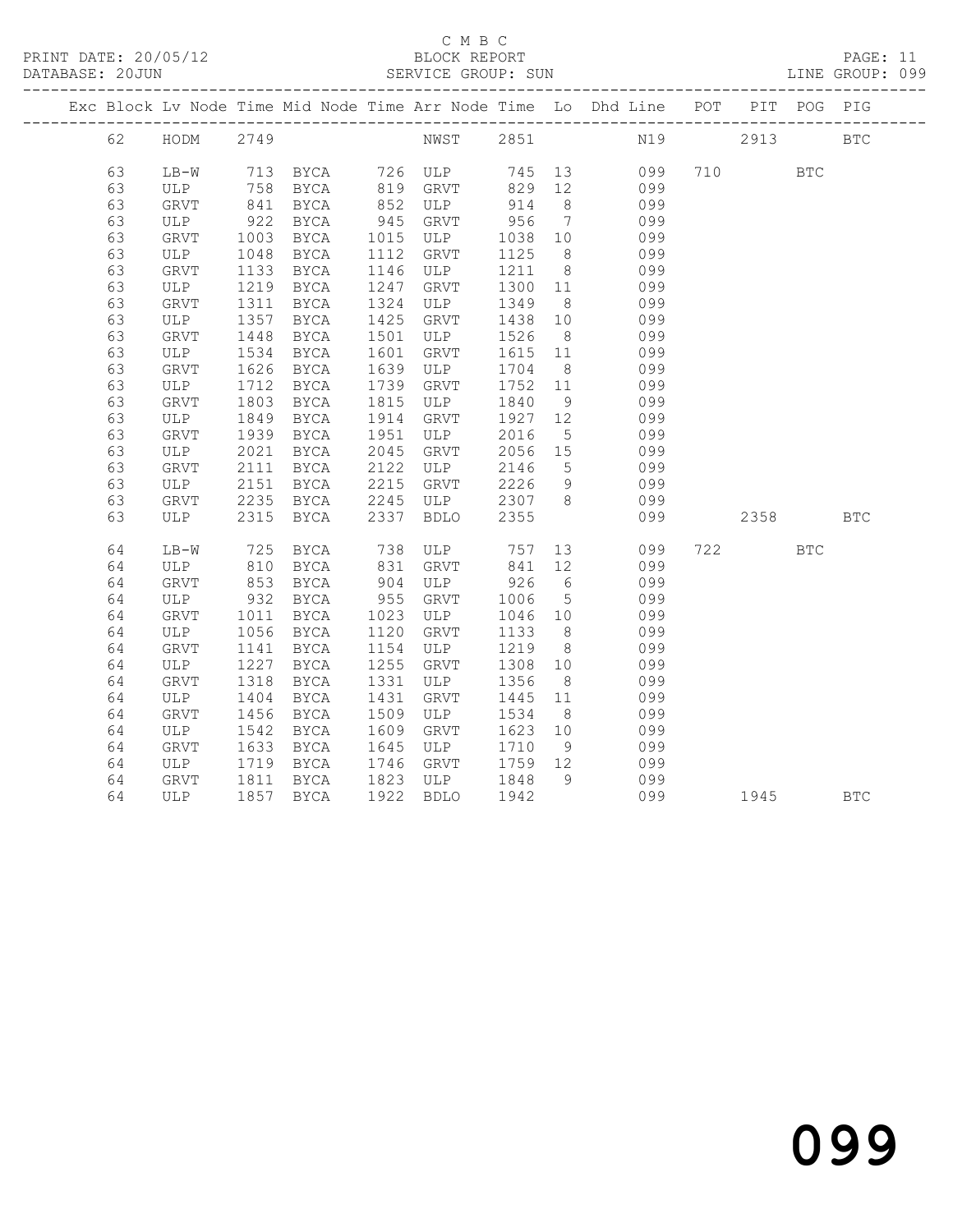### C M B C<br>BLOCK REPORT

PAGE: 12<br>LINE GROUP: 099

|  |          |             |              |                       |              | Exc Block Lv Node Time Mid Node Time Arr Node Time Lo Dhd Line POT PIT POG PIG |                |                       |            |      |            |            |
|--|----------|-------------|--------------|-----------------------|--------------|--------------------------------------------------------------------------------|----------------|-----------------------|------------|------|------------|------------|
|  | 65       |             |              |                       |              | LB-W 737 BYCA 750 ULP 809 14 099 734 BTC                                       |                |                       |            |      |            |            |
|  | 65       |             |              | ULP 823 BYCA 846 GRVT |              |                                                                                | 857 5          |                       | 099        |      |            |            |
|  | 65       | GRVT        | 902          | BYCA                  |              | 913 ULP                                                                        | 935 7          |                       | 099        |      |            |            |
|  | 65       | ULP         | 942          | BYCA                  | 1005         | GRVT                                                                           | 1016           | 10                    | 099        |      |            |            |
|  | 65       | GRVT        | 1026         | <b>BYCA</b>           | 1038         | ULP                                                                            | 1101           | 11                    | 099        |      |            |            |
|  | 65       | ULP         | 1112         | <b>BYCA</b>           | 1139         | GRVT                                                                           | 1152           | 11                    | 099        |      |            |            |
|  | 65       | GRVT        | 1203         | BYCA                  | 1216         | ULP                                                                            | 1241           | 8 <sup>8</sup>        | 099        |      |            |            |
|  | 65       | ULP         | 1249         | BYCA                  | 1317         | GRVT                                                                           | 1330           | 11                    | 099        |      |            |            |
|  | 65       | GRVT        | 1341         | BYCA                  | 1354         | ULP                                                                            | 1419           | 8 <sup>8</sup>        | 099        |      |            |            |
|  | 65       | ULP         | 1427         | BYCA                  | 1454         | GRVT                                                                           | 1508 10        |                       | 099        |      |            |            |
|  | 65       | GRVT        | 1518         | BYCA                  | 1531         | ULP                                                                            | 1556           | 8 <sup>8</sup>        | 099        |      |            |            |
|  | 65       | ULP         | 1604         | BYCA                  | 1631         | GRVT                                                                           | 1645           | 11                    | 099        |      |            |            |
|  | 65       | GRVT        | 1656         | BYCA                  | 1708         | ULP                                                                            | 1733           | 9                     | 099        |      |            |            |
|  | 65       | ULP         | 1742         | BYCA                  | 1809         | GRVT                                                                           | 1822           | $5\overline{)}$       | 099        |      |            |            |
|  | 65       | GRVT        | 1827         | BYCA                  | 1839         | ULP                                                                            | 1904           | 8 <sup>8</sup>        | 099        |      |            |            |
|  | 65<br>65 | ULP         | 1912<br>1959 | BYCA                  | 1937<br>2010 | GRVT<br>ULP                                                                    | 1949<br>2035   | 10<br>$6\overline{6}$ | 099<br>099 |      |            |            |
|  | 65       | GRVT<br>ULP | 2041         | BYCA<br>BYCA          | 2105         | GRVT                                                                           | 2116           | $\overline{7}$        | 099        |      |            |            |
|  | 65       | GRVT        | 2123         | BYCA                  | 2134         | ULP                                                                            | 2158           | $5^{\circ}$           | 099        |      |            |            |
|  | 65       | ULP         | 2203         | BYCA                  | 2225         | GRVT                                                                           | 2236 11        |                       | 099        |      |            |            |
|  | 65       | GRVT        | 2247         | BYCA                  | 2257         | ULP                                                                            | 2319           | 8 <sup>8</sup>        | 099        |      |            |            |
|  | 65       | ULP         | 2327         | BYCA                  | 2349         | GRVT                                                                           | 2400 19        |                       | 20 099     |      |            |            |
|  | 65       | HODM        | 2439         | NWST                  | 2541         | SUST                                                                           | 2601           |                       | N19        | 2631 |            | <b>BTC</b> |
|  |          |             |              |                       |              |                                                                                |                |                       |            |      |            |            |
|  | 66       | $LB-W$      | 747          | BYCA                  | 802          | ULP                                                                            | 824            | 10                    | 099        | 744  | <b>BTC</b> |            |
|  | 66       | ULP         | 834          | BYCA                  | 857          | GRVT                                                                           | 908 9          |                       | 099        |      |            |            |
|  | 66       | GRVT        | 917          | BYCA                  | 929          | ULP                                                                            | 952            | 8 <sup>8</sup>        | 099        |      |            |            |
|  | 66       | ULP         | 1000         | <b>BYCA</b>           | 1023         | GRVT                                                                           | 1034           | $7\overline{ }$       | 099        |      |            |            |
|  | 66       | GRVT        | 1041         | BYCA                  | 1053         | ULP                                                                            | 1116           | 11                    | 099        |      |            |            |
|  | 66       | ULP         | 1127         | BYCA                  | 1154         | GRVT                                                                           | 1207 11        |                       | 099        |      |            |            |
|  | 66       | GRVT        | 1218         | BYCA                  | 1231         | ULP                                                                            | 1256           | 8 <sup>8</sup>        | 099        |      |            |            |
|  | 66       | ULP         | 1304         | BYCA                  | 1332         | GRVT                                                                           | 1345 11        |                       | 099        |      |            |            |
|  | 66       | GRVT        | 1356         | BYCA                  | 1409         | ULP                                                                            | 1434           | 8 <sup>8</sup>        | 099        |      |            |            |
|  | 66       | ULP         | 1442         | BYCA                  | 1509         | GRVT                                                                           | 1523 10        |                       | 099        |      |            |            |
|  | 66       | GRVT        | 1533         | BYCA                  | 1546         | ULP                                                                            | 1611           | 8 <sup>8</sup>        | 099        |      |            |            |
|  | 66       | ULP         | 1619         | BYCA                  | 1646         | GRVT                                                                           | 1700 11        |                       | 099        |      |            |            |
|  | 66<br>66 | GRVT<br>ULP | 1711<br>1757 | BYCA                  | 1723<br>1824 | ULP<br>GRVT                                                                    | 1748<br>1837 6 | 9                     | 099<br>099 |      |            |            |
|  | 66       | GRVT        | 1843         | BYCA<br><b>BYCA</b>   | 1855         | ULP                                                                            | 1920           | $\overline{7}$        | 099        |      |            |            |
|  | 66       |             |              |                       |              | ULP 1927 BYCA 1952 GRVT 2004 15                                                |                |                       | 099        |      |            |            |
|  | 66       | GRVT        |              | 2019 BYCA             | 2030         | ULP                                                                            | 2055           | - 6                   | 099        |      |            |            |
|  | 66       | ULP         | 2101         | BYCA                  | 2125         | GRVT                                                                           | 2136 11        |                       | 099        |      |            |            |
|  | 66       | GRVT        | 2147         | BYCA                  | 2158         | ULP                                                                            | 2222           | $5\phantom{.0}$       | 099        |      |            |            |
|  | 66       | ULP         | 2227         | <b>BYCA</b>           | 2249         | GRVT                                                                           | 2300           | 11                    | 099        |      |            |            |
|  | 66       | GRVT        | 2311         | <b>BYCA</b>           | 2321         | ULP                                                                            | 2343           | 8                     | 099        |      |            |            |
|  | 66       | ULP         | 2351         | BYCA                  | 2413         | GRVT                                                                           | 2424           | 25                    | 20 099     |      |            |            |
|  | 66       | HODM        | 2509         | NWST                  | 2611         | SUST                                                                           | 2631           |                       | N19        | 2701 |            | <b>BTC</b> |
|  |          |             |              |                       |              |                                                                                |                |                       |            |      |            |            |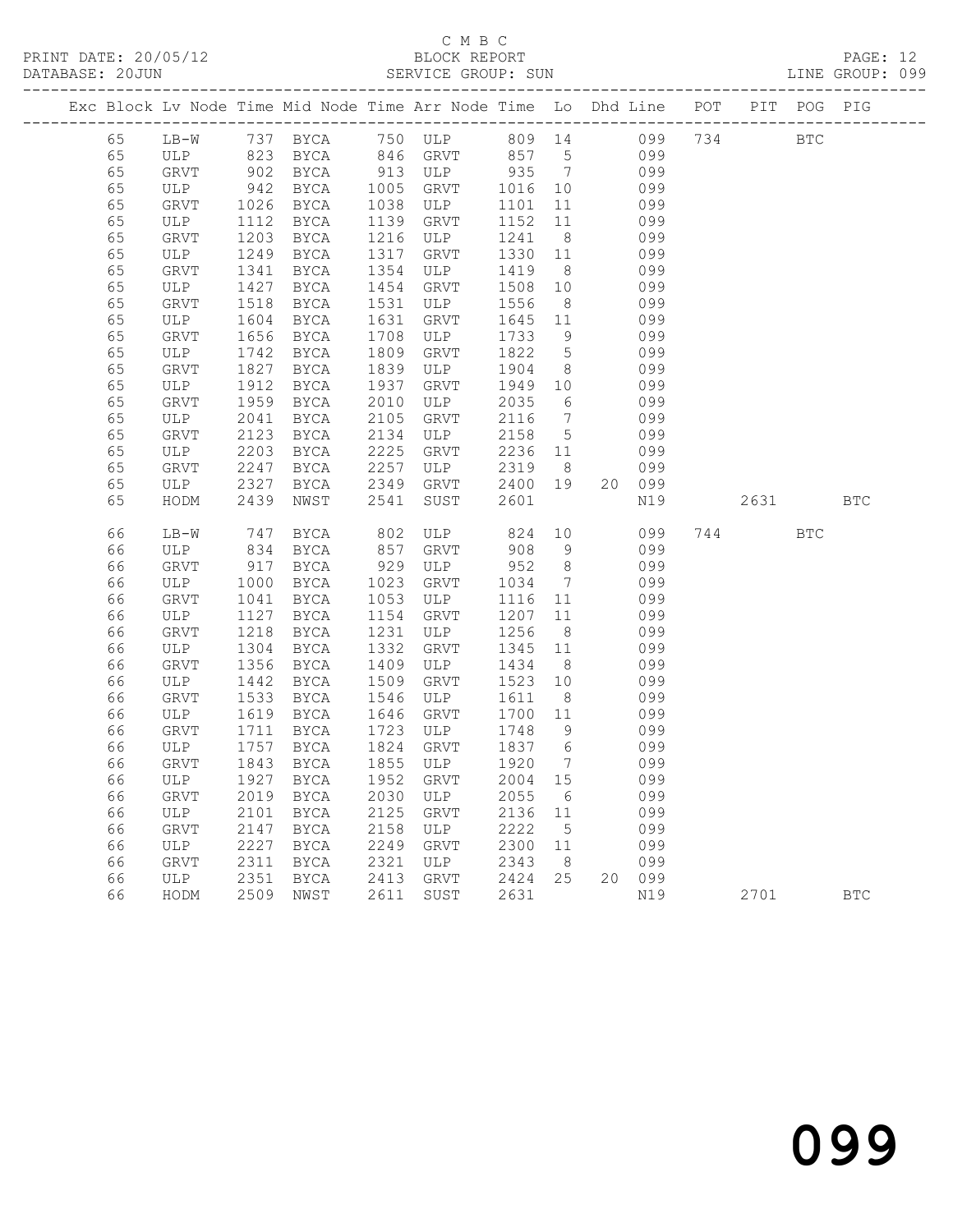PRINT DATE: 20/05/12 BLOCK REPORT BLOCK PRINT PAGE: 13 DATABASE: 20JUN

### C M B C<br>BLOCK REPORT

|  | DATABASE: 20JUN |             |      |             |      | SERVICE GROUP: SUN |      |               |                                                                |     |             | LINE GROUP: 099 |  |
|--|-----------------|-------------|------|-------------|------|--------------------|------|---------------|----------------------------------------------------------------|-----|-------------|-----------------|--|
|  |                 |             |      |             |      |                    |      |               | Exc Block Lv Node Time Mid Node Time Arr Node Time Lo Dhd Line | POT | PIT POG PIG |                 |  |
|  | 67              | LB-W        |      | 759 BYCA    |      | 814 ULP            |      |               | 836 11<br>099                                                  |     | BTC         |                 |  |
|  | 67              | ULP         | 847  | BYCA        | 910  | GRVT               | 921  | 11            | 099                                                            |     |             |                 |  |
|  | 67              | GRVT        | 932  | BYCA        | 944  | ULP                | 1007 | -9            | 099                                                            |     |             |                 |  |
|  | 67              | ULP         | 1016 | BYCA        | 1039 | GRVT               | 1050 | 6             | 099                                                            |     |             |                 |  |
|  | 67              | GRVT        | 1056 | <b>BYCA</b> | 1108 | ULP                | 1131 | 11            | 099                                                            |     |             |                 |  |
|  | 67              | ULP         | 1142 | BYCA        | 1209 | GRVT               | 1222 | - 11          | 099                                                            |     |             |                 |  |
|  | 67              | GRVT        | 1233 | BYCA        | 1246 | ULP                | 1311 | - 8           | 099                                                            |     |             |                 |  |
|  | 67              | ULP         | 1319 | BYCA        | 1347 | GRVT               | 1400 | 11            | 099                                                            |     |             |                 |  |
|  | 67              | GRVT        | 1411 | BYCA        | 1424 | ULP                | 1449 | 8             | 099                                                            |     |             |                 |  |
|  | 67              | ULP         | 1457 | <b>BYCA</b> | 1524 | GRVT               | 1538 | 10            | 099                                                            |     |             |                 |  |
|  | 67              | GRVT        | 1548 | BYCA        | 1601 | ULP                | 1626 | -8            | 099                                                            |     |             |                 |  |
|  | 67              | ULP         | 1634 | BYCA        | 1701 | GRVT               | 1715 | 11            | 099                                                            |     |             |                 |  |
|  | 67              | GRVT        | 1726 | BYCA        | 1738 | ULP                | 1803 | 9             | 099                                                            |     |             |                 |  |
|  | 67              | ULP         | 1812 | BYCA        | 1837 | GRVT               | 1850 | 9             | 099                                                            |     |             |                 |  |
|  | 67              | GRVT        | 1859 | BYCA        | 1911 | ULP                | 1936 | 6             | 099                                                            |     |             |                 |  |
|  | 67              | ULP         | 1942 | BYCA        | 2007 | GRVT               | 2019 | 10            | 099                                                            |     |             |                 |  |
|  | 67              | <b>GRVT</b> |      | $2029$ BYCA | 2040 | IJI.P              | 2105 | $6 \sqrt{25}$ | 099                                                            |     |             |                 |  |

| 67 | GRVT         | 2029 | BYCA        | 2040 | ULP         | 2105 | 6  |              | 099 |     |      |            |            |
|----|--------------|------|-------------|------|-------------|------|----|--------------|-----|-----|------|------------|------------|
| 67 | ULP          | 2111 | <b>BYCA</b> | 2135 | <b>GRVT</b> | 2146 | 13 |              | 099 |     |      |            |            |
| 67 | <b>GRVT</b>  | 2159 | <b>BYCA</b> | 2209 | ULP         | 2231 | 8  |              | 099 |     |      |            |            |
| 67 | ULP          | 2239 | <b>BYCA</b> | 2301 | GRVT        | 2312 | 12 |              | 099 |     |      |            |            |
| 67 | <b>GRVT</b>  | 2324 | <b>BYCA</b> | 2334 | ULP         | 2356 | 8  |              | 099 |     |      |            |            |
| 67 | ULP          | 2404 | <b>BYCA</b> | 2424 | <b>GRVT</b> | 2434 | 16 |              | 099 |     |      |            |            |
| 67 | <b>GRVT</b>  | 2450 | <b>BYCA</b> | 2500 | ULP         | 2522 | 11 | $\mathbf{1}$ | 099 |     |      |            |            |
| 67 | ULP1         | 2534 | GRBY        | 2553 | SERO        | 2604 | 5  |              | N17 |     |      |            |            |
| 67 | SERO         | 2609 | BYGR        | 2616 | ULP1        | 2636 |    |              | N17 |     | 2711 |            | <b>BTC</b> |
| 68 | $LB-W$       | 904  | <b>BYCA</b> | 919  | ULP         | 941  | 11 |              | 099 | 901 |      | <b>BTC</b> |            |
| 68 | ULP          | 952  | BYCA        | 1015 | <b>GRVT</b> | 1026 | 7  |              | 099 |     |      |            |            |
| 68 | GRVT         | 1033 | BYCA        | 1045 | ULP         | 1108 | 12 |              | 099 |     |      |            |            |
| 68 | ULP          | 1120 | BYCA        | 1147 | <b>GRVT</b> | 1200 | 11 |              | 099 |     |      |            |            |
| 68 | <b>GRVT</b>  | 1211 | BYCA        | 1224 | ULP         | 1249 | 8  |              | 099 |     |      |            |            |
| 68 | ULP          | 1257 | <b>BYCA</b> | 1325 | <b>GRVT</b> | 1338 | 10 |              | 099 |     |      |            |            |
| 68 | GRVT         | 1348 | <b>BYCA</b> | 1401 | ULP         | 1426 | 8  |              | 099 |     |      |            |            |
| 68 | ULP          | 1434 | <b>BYCA</b> | 1501 | GRVT        | 1515 | 11 |              | 099 |     |      |            |            |
| 68 | <b>GRVT</b>  | 1526 | <b>BYCA</b> | 1539 | ULP         | 1604 | 8  |              | 099 |     |      |            |            |
| 68 | ULP          | 1612 | BYCA        | 1639 | <b>GRVT</b> | 1653 | 10 |              | 099 |     |      |            |            |
| 68 | <b>GRVT</b>  | 1703 | BYCA        | 1715 | ULP         | 1740 | 9  |              | 099 |     |      |            |            |
| 68 | ULP          | 1749 | <b>BYCA</b> | 1816 | <b>GRVT</b> | 1829 | 6  |              | 099 |     |      |            |            |
| 68 | ${\tt GRVT}$ | 1835 | <b>BYCA</b> | 1847 | ULP         | 1912 | 8  |              | 099 |     |      |            |            |
| 68 | ULP          | 1920 | <b>BYCA</b> | 1945 | <b>GRVT</b> | 1957 | 12 |              | 099 |     |      |            |            |
| 68 | <b>GRVT</b>  | 2009 | BYCA        | 2020 | ULP         | 2045 | 6  |              | 099 |     |      |            |            |
| 68 | ULP          | 2051 | BYCA        | 2115 | <b>GRVT</b> | 2126 | 9  |              | 099 |     |      |            |            |
| 68 | <b>GRVT</b>  | 2135 | BYCA        | 2146 | <b>ULP</b>  | 2210 | 5  |              | 099 |     |      |            |            |
| 68 | ULP          | 2215 | <b>BYCA</b> | 2237 | <b>GRVT</b> | 2248 | 11 |              | 099 |     |      |            |            |
| 68 | GRVT         | 2259 | <b>BYCA</b> | 2309 | ULP         | 2331 | 8  |              | 099 |     |      |            |            |
| 68 | <b>ULP</b>   | 2339 | <b>BYCA</b> | 2401 | GRVT        | 2412 | 8  |              | 099 |     |      |            |            |
| 68 | ${\tt GRVT}$ | 2420 | <b>BYCA</b> | 2430 | ULP         | 2452 | 12 |              | 099 |     |      |            |            |
| 68 | ULP          | 2504 | BYCA        | 2524 | GRVT        | 2534 | 16 |              | 099 |     |      |            |            |
| 68 | <b>GRVT</b>  | 2550 | <b>BYCA</b> | 2559 | ULP         | 2620 | 13 | $\mathbf{1}$ | 099 |     |      |            |            |
| 68 | ULP1         | 2634 | GRBY        | 2653 | SERO        | 2704 | 5  |              | N17 |     |      |            |            |
| 68 | SERO         | 2709 | <b>BYGR</b> | 2716 | ULP1        | 2736 | 7  | 26           | N17 |     |      |            |            |
| 68 | HODM         | 2809 | NWST        | 2911 | SUST        | 2931 |    |              | N19 |     | 3001 |            | <b>BTC</b> |
|    |              |      |             |      |             |      |    |              |     |     |      |            |            |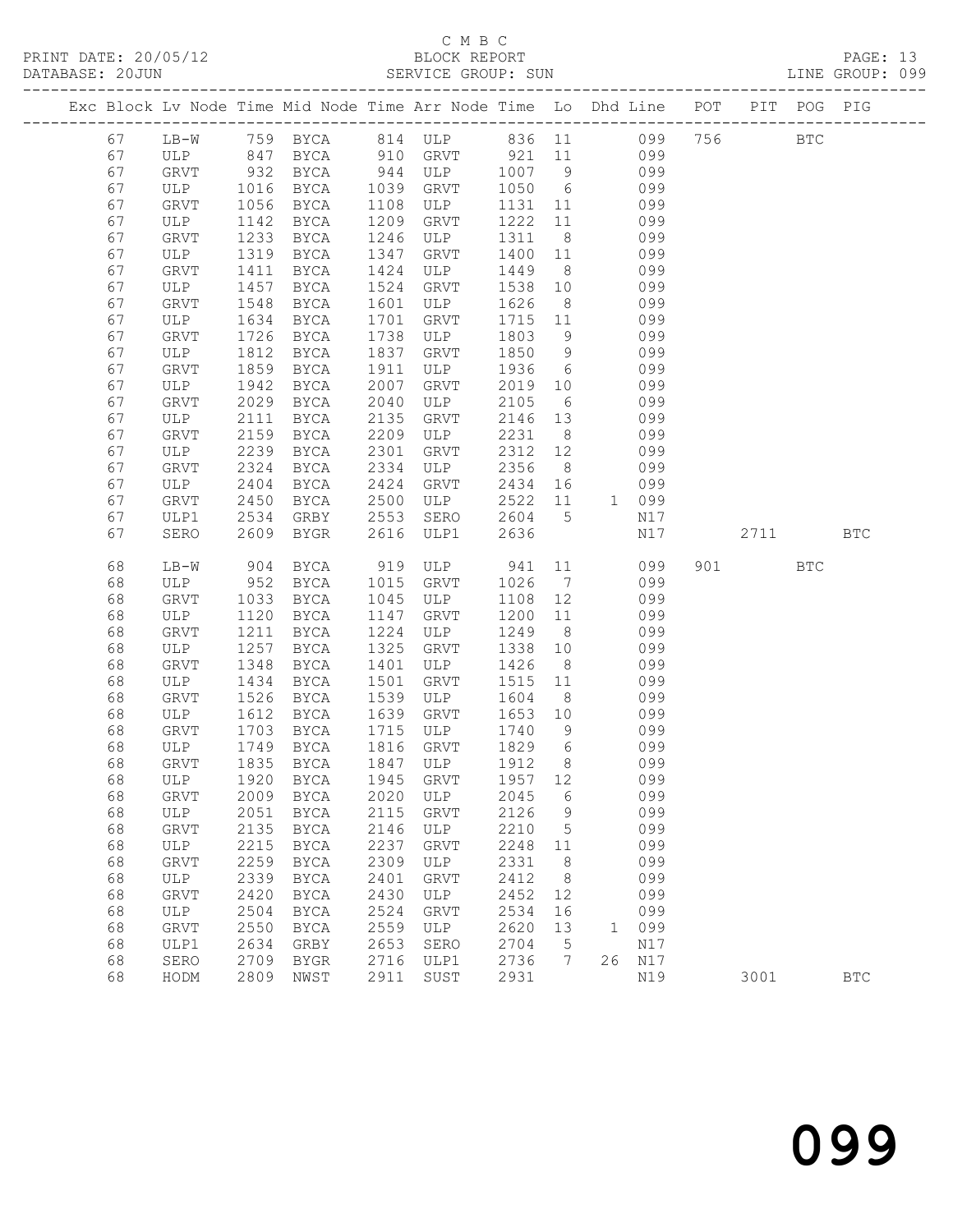## C M B C<br>BLOCK REPORT

PAGE: 14<br>LINE GROUP: 099

|  |    |             |      |             |      | Exc Block Lv Node Time Mid Node Time Arr Node Time Lo Dhd Line POT     |         |                 |     |        |      |      | PIT POG PIG |              |
|--|----|-------------|------|-------------|------|------------------------------------------------------------------------|---------|-----------------|-----|--------|------|------|-------------|--------------|
|  | 69 |             |      |             |      | LB-W 919 BYCA 935 ULP 958 10 099<br>ULP 1008 BYCA 1031 GRVT 1042 6 099 |         |                 |     |        | 916  |      | <b>BTC</b>  |              |
|  | 69 |             |      |             |      |                                                                        |         |                 |     |        |      |      |             |              |
|  | 69 | GRVT        | 1048 | BYCA        |      | 1100 ULP                                                               | 1123 12 |                 | 099 |        |      |      |             |              |
|  | 69 | ULP         | 1135 | BYCA        | 1202 | GRVT                                                                   | 1215 11 |                 | 099 |        |      |      |             |              |
|  | 69 | GRVT        | 1226 | BYCA        | 1239 | ULP                                                                    | 1304    | 8 <sup>8</sup>  |     | 099    |      |      |             |              |
|  | 69 | ULP         | 1312 | BYCA        | 1340 | GRVT                                                                   | 1353    | 10              |     | 099    |      |      |             |              |
|  | 69 | GRVT        | 1403 | BYCA        | 1416 | ULP                                                                    | 1441    | 8 <sup>8</sup>  |     | 099    |      |      |             |              |
|  | 69 | ULP         | 1449 | BYCA        | 1516 | GRVT                                                                   | 1530    | 11              |     | 099    |      |      |             |              |
|  | 69 | <b>GRVT</b> | 1541 | BYCA        | 1554 | ULP                                                                    | 1619    | 8 <sup>8</sup>  |     | 099    |      |      |             |              |
|  | 69 | ULP         | 1627 | BYCA        | 1654 | <b>GRVT</b>                                                            | 1708 10 |                 |     | 099    |      |      |             |              |
|  | 69 | GRVT        | 1718 | BYCA        | 1730 | ULP                                                                    | 1755    | 9               |     | 099    |      |      |             |              |
|  | 69 | ULP         | 1804 | BYCA        | 1829 | GRVT                                                                   | 1842    | 9               | 099 |        |      |      |             |              |
|  | 69 | GRVT        | 1851 | BYCA        | 1903 | ULP                                                                    | 1928    | 6               |     | 099    |      |      |             |              |
|  | 69 | ULP         | 1934 | BYCA        | 1959 | <b>BDLO</b>                                                            | 2019    |                 |     | 099    |      | 2022 |             | <b>BTC</b>   |
|  |    |             |      |             |      |                                                                        |         |                 |     |        |      |      |             |              |
|  | 70 | $LB-W$      | 941  | BYCA        | 957  | ULP                                                                    | 1020    |                 | 12  | 099    |      |      | BTC         |              |
|  | 70 | ULP         | 1032 | BYCA        | 1056 | GRVT                                                                   | 1109    | 9               |     | 099    |      |      |             |              |
|  | 70 | <b>GRVT</b> | 1118 | BYCA        | 1131 | ULP                                                                    | 1156    | 8 <sup>8</sup>  |     | 099    |      |      |             |              |
|  | 70 | ULP         | 1204 | BYCA        | 1232 | <b>GRVT</b>                                                            | 1245 11 |                 |     | 099    |      |      |             |              |
|  | 70 | GRVT        | 1256 | BYCA        | 1309 | ULP                                                                    | 1334    | 8 <sup>8</sup>  |     | 099    |      |      |             |              |
|  | 70 | ULP         | 1342 | BYCA        | 1410 | GRVT                                                                   | 1423    | 10              |     | 099    |      |      |             |              |
|  | 70 | GRVT        | 1433 | BYCA        | 1446 | ULP                                                                    | 1511    | 8 <sup>8</sup>  |     | 099    |      |      |             |              |
|  | 70 | ULP         | 1519 | BYCA        | 1546 | GRVT                                                                   | 1600    | 11              |     | 099    |      |      |             |              |
|  | 70 | GRVT        | 1611 | BYCA        | 1624 | ULP                                                                    | 1649    | 8 <sup>8</sup>  | 099 |        |      |      |             |              |
|  | 70 | ULP         | 1657 | BYCA        | 1724 | GRVT                                                                   | 1737    | 11              |     | 099    |      |      |             |              |
|  | 70 | GRVT        | 1748 | BYCA        | 1800 | ULP                                                                    | 1825    | 9               |     | 099    |      |      |             |              |
|  | 70 | ULP         | 1834 | BYCA        | 1859 | GRVT                                                                   | 1912    | $\overline{7}$  |     | 099    |      |      |             |              |
|  | 70 | GRVT        | 1919 | BYCA        | 1931 | ULP                                                                    | 1956    | $5\overline{)}$ |     | 099    |      |      |             |              |
|  | 70 | ULP         | 2001 | BYCA        | 2025 | GRVT                                                                   | 2036 13 |                 |     | 099    |      |      |             |              |
|  | 70 | GRVT        | 2049 | BYCA        | 2100 | ULP                                                                    | 2125    | 6               |     | 099    |      |      |             |              |
|  | 70 | ULP         | 2131 | BYCA        | 2155 | GRVT                                                                   | 2206    | $5\overline{)}$ |     | 099    |      |      |             |              |
|  | 70 | GRVT        | 2211 | BYCA        | 2221 | ULP                                                                    | 2243    | 8 <sup>8</sup>  |     | 099    |      |      |             |              |
|  | 70 | ULP         | 2251 | BYCA        | 2313 | GRVT                                                                   | 2324    | 13              |     | 099    |      |      |             |              |
|  | 70 | <b>GRVT</b> | 2337 | BYCA        | 2347 | ULP                                                                    | 2409    | 10              |     | 099    |      |      |             |              |
|  | 70 | ULP         | 2419 | BYCA        | 2439 | GRVT                                                                   | 2449    | 22              |     | 20 099 |      |      |             |              |
|  | 70 | HODM        | 2531 | NWST        | 2633 | SUST                                                                   | 2653    | 6               |     | 17 N19 |      |      |             |              |
|  | 70 | SFU         | 2716 | HK-W        | 2739 | HODM                                                                   | 2801    | 8 <sup>8</sup>  |     | N35    |      |      |             |              |
|  | 70 | HODM        | 2809 | HK-E        | 2831 | SFU                                                                    | 2854    | 6               |     | N35    |      |      |             |              |
|  | 70 | SFU         | 2900 | HK-W        |      | 2923 HODM                                                              | 2945    |                 |     | N35    |      | 3002 |             | BTC          |
|  | 71 | $LB-W$      | 1012 | BYCA        | 1028 | ULP                                                                    | 1051    | 13              |     | 099    | 1009 |      | <b>BTC</b>  |              |
|  | 71 | ULP         | 1104 | BYCA        | 1131 | GRVT                                                                   | 1144    | 12              |     | 099    |      |      |             |              |
|  | 71 | <b>GRVT</b> | 1156 | BYCA        | 1209 | ULP                                                                    | 1234    | 8               |     | 099    |      |      |             |              |
|  | 71 | ULP         | 1242 | BYCA        | 1310 | GRVT                                                                   | 1323    | 10              |     | 099    |      |      |             |              |
|  | 71 | <b>GRVT</b> | 1333 | <b>BYCA</b> | 1346 | ULP                                                                    | 1411    | 8               |     | 099    |      |      |             |              |
|  | 71 | ULP         | 1419 | BYCA        | 1446 | GRVT                                                                   | 1500    | 11              |     | 099    |      |      |             |              |
|  | 71 | <b>GRVT</b> | 1511 | <b>BYCA</b> | 1524 | ULP                                                                    | 1549    | 8               |     | 099    |      |      |             |              |
|  | 71 | ULP         | 1557 | BYCA        | 1624 | GRVT                                                                   | 1638    | 10              |     | 099    |      |      |             |              |
|  | 71 | GRVT        | 1648 | <b>BYCA</b> | 1700 | ULP                                                                    | 1725    | 9               |     | 099    |      |      |             |              |
|  | 71 | ULP         | 1734 | BYCA        | 1801 | <b>BDLO</b>                                                            | 1821    |                 |     | 099    |      | 1824 |             | $_{\rm BTC}$ |
|  |    |             |      |             |      |                                                                        |         |                 |     |        |      |      |             |              |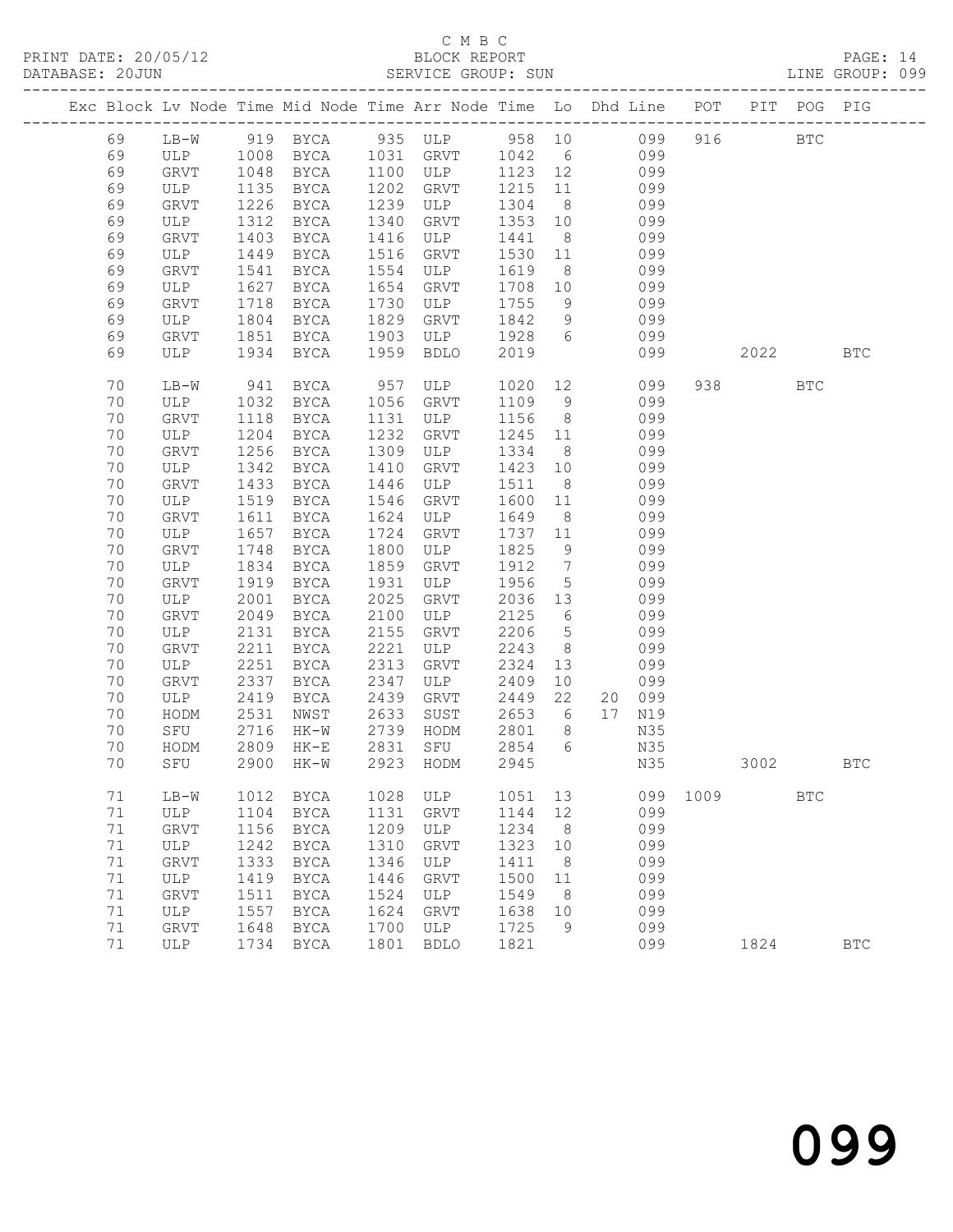#### C M B C<br>BLOCK REPORT

| DATABASE: 20JUN |           |             |      |                    |      |      |         |                 | SERVICE GROUP: SUN                                                             |          |            | LINE GROUP: 099 |  |
|-----------------|-----------|-------------|------|--------------------|------|------|---------|-----------------|--------------------------------------------------------------------------------|----------|------------|-----------------|--|
|                 |           |             |      |                    |      |      |         |                 | Exc Block Lv Node Time Mid Node Time Arr Node Time Lo Dhd Line POT PIT POG PIG |          |            |                 |  |
|                 | $72$ LB-W |             |      | 1105 BYCA 1122 ULP |      |      |         |                 | 1147 10 099 1102                                                               |          | <b>BTC</b> |                 |  |
|                 | 72        | ULP         | 1157 | BYCA               | 1224 | GRVT | 1237    |                 | 11 \,<br>099                                                                   |          |            |                 |  |
|                 | 72        | GRVT        | 1248 | BYCA               | 1301 | ULP  | 1326    |                 | 8 <sup>8</sup><br>099                                                          |          |            |                 |  |
|                 | 72        | ULP         | 1334 | BYCA               | 1402 | GRVT | 1415    |                 | 11 — 1<br>099                                                                  |          |            |                 |  |
|                 | 72        | GRVT        | 1426 | BYCA               | 1439 | ULP  | 1504    | 8 <sup>8</sup>  | 099                                                                            |          |            |                 |  |
|                 | 72        | ULP         | 1512 | BYCA               | 1539 | GRVT | 1553    | 10              | 099                                                                            |          |            |                 |  |
|                 | 72        | GRVT        | 1603 | BYCA               | 1616 | ULP  | 1641    |                 | 8 <sup>8</sup><br>099                                                          |          |            |                 |  |
|                 | 72        | ULP         | 1649 | BYCA               | 1716 | GRVT | 1729 12 |                 | 099                                                                            |          |            |                 |  |
|                 | 72        | <b>GRVT</b> | 1741 | BYCA               | 1753 | ULP  | 1818    | 9               | 099                                                                            |          |            |                 |  |
|                 | 72        | ULP         | 1827 | BYCA               | 1852 | BDLO | 1912    |                 | 099                                                                            | 1915     |            | BTC             |  |
|                 | 73        | LB-W        | 1142 | BYCA               | 1159 | ULP  | 1224 10 |                 |                                                                                | 099 1139 | <b>BTC</b> |                 |  |
|                 | 73        | ULP         | 1234 | BYCA               | 1302 | GRVT | 1315    |                 | 11<br>099                                                                      |          |            |                 |  |
|                 | 73        | <b>GRVT</b> | 1326 | BYCA               | 1339 | ULP  | 1404    | 8 <sup>1</sup>  | 099                                                                            |          |            |                 |  |
|                 | 73        | ULP         | 1412 | BYCA               | 1439 | GRVT | 1453    | 10              | 099                                                                            |          |            |                 |  |
|                 | 73        | GRVT        | 1503 | BYCA               | 1516 | ULP  | 1541    | 8 <sup>8</sup>  | 099                                                                            |          |            |                 |  |
|                 | 73        | ULP         | 1549 | BYCA               | 1616 | GRVT | 1630    | 11              | 099                                                                            |          |            |                 |  |
|                 | 73        | GRVT        | 1641 | BYCA               | 1653 | ULP  | 1718    | 9               | 099                                                                            |          |            |                 |  |
|                 | 73        | ULP         | 1727 | <b>BYCA</b>        | 1754 | GRVT | 1807    | 12 <sup>°</sup> | 099                                                                            |          |            |                 |  |
|                 | 73        | GRVT        | 1819 | BYCA               | 1831 | ULP  | 1856    | 8               | 099                                                                            |          |            |                 |  |
|                 | 73        | ULP         | 1904 | BYCA               | 1929 | GRVT | 1941    |                 | $8 - 8$<br>099                                                                 |          |            |                 |  |
|                 | 73        | GRVT        | 1949 | BYCA               | 2001 | ULP  | 2026    |                 | $5 \quad \overline{\phantom{1}}$<br>099                                        |          |            |                 |  |
|                 | 73        | ULP         | 2031 | BYCA               | 2055 | BDLO | 2114    |                 | 099                                                                            | 2117     |            | <b>BTC</b>      |  |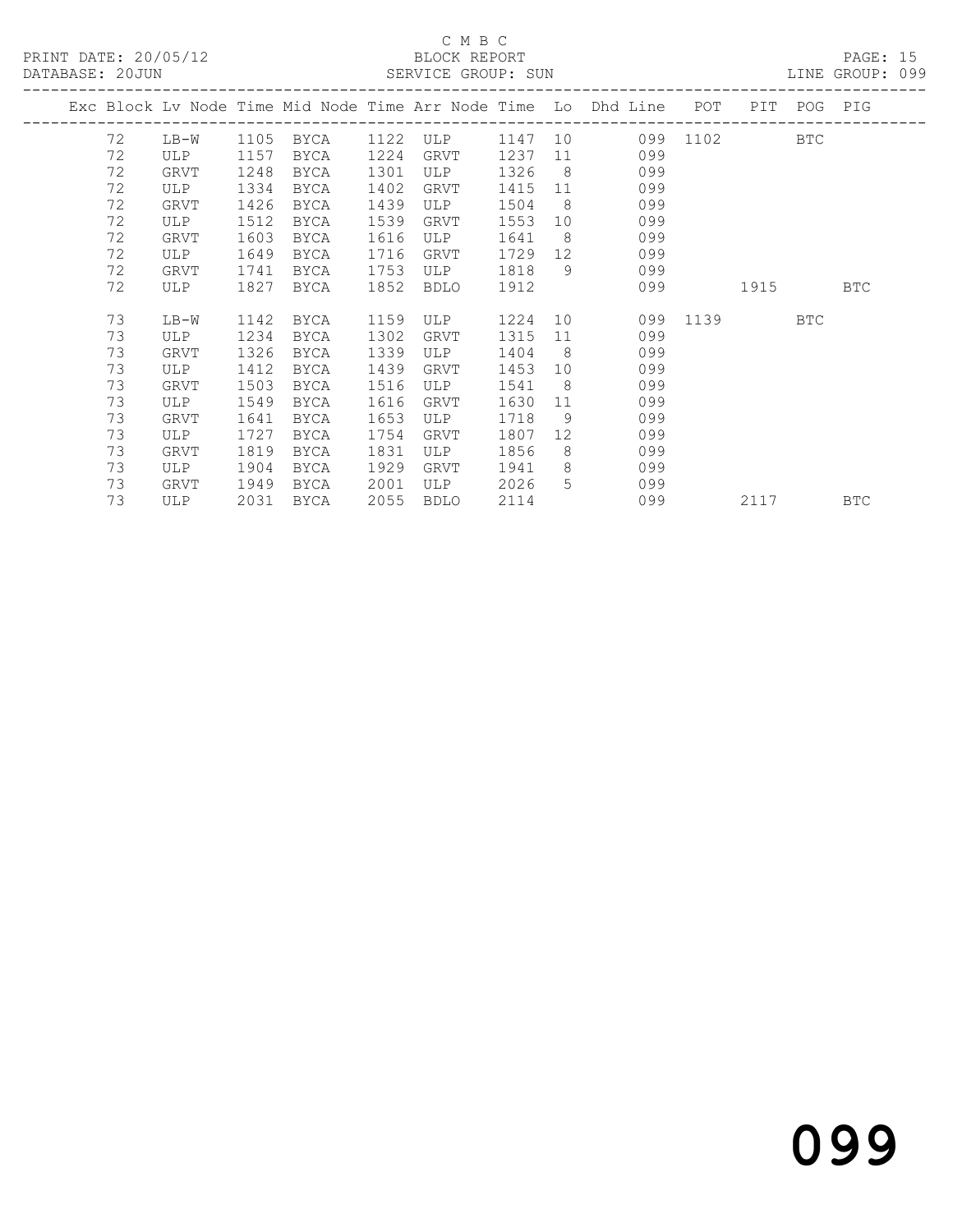| C M B C<br>PRINT DATE: 20/05/12<br>DATABASE: 20JUN SERVICE GROUP: SUN SERVICE SUN LINE GROUP: 130 |                                                                             |                                      |                                      |                                                                                       |           | C M B C                                                |  |                                                                                                                                                                                 |  |      |            |  |
|---------------------------------------------------------------------------------------------------|-----------------------------------------------------------------------------|--------------------------------------|--------------------------------------|---------------------------------------------------------------------------------------|-----------|--------------------------------------------------------|--|---------------------------------------------------------------------------------------------------------------------------------------------------------------------------------|--|------|------------|--|
|                                                                                                   |                                                                             |                                      |                                      |                                                                                       |           |                                                        |  |                                                                                                                                                                                 |  |      |            |  |
|                                                                                                   |                                                                             |                                      |                                      | Exc Block Lv Node Time Mid Node Time Arr Node Time Lo Dhd Line POT PIT POG PIG        |           |                                                        |  |                                                                                                                                                                                 |  |      |            |  |
|                                                                                                   |                                                                             |                                      |                                      | 1 HODM 608 NWST 710 SUST 730 5 35 N19 546 BTC                                         |           |                                                        |  |                                                                                                                                                                                 |  |      |            |  |
|                                                                                                   | $\mathbf{1}$<br>$\mathbf 1$<br>$\mathbf{1}$<br>$\mathbf{1}$<br>$\mathbf{1}$ | MTST<br>KTLP<br>MTST<br>KTLP<br>MTST | 2057<br>2125<br>2157<br>2226<br>2257 | BW01<br>WLHA<br>BW01<br>WLHA<br>BW01                                                  | 2131 MTST | 2110 KTLP 2118<br>2150<br>---- -----<br>2210 KTLP 2218 |  | 7 130<br>$\begin{array}{ccc} 7 & \hspace{1.5cm} 130 \\ 8 & \hspace{1.5cm} 130 \end{array}$<br>$\begin{array}{ccc} 7 & \hspace{1.5cm} 130 \\ 8 & \hspace{1.5cm} 130 \end{array}$ |  |      |            |  |
|                                                                                                   | $\mathbf{1}$<br>$\mathbf{1}$<br>$\mathbf{1}$<br>$\mathbf{1}$                | KTLP<br>MTST<br>KTLP<br>MTST         | 2326<br>2357<br>2426                 | 130<br>2350 7 130<br>2426 WLHA 2431 MTST 2450 7 130<br>2457 BW01 2507 KTLP 2450 7 130 |           |                                                        |  |                                                                                                                                                                                 |  | 2518 | <b>BTC</b> |  |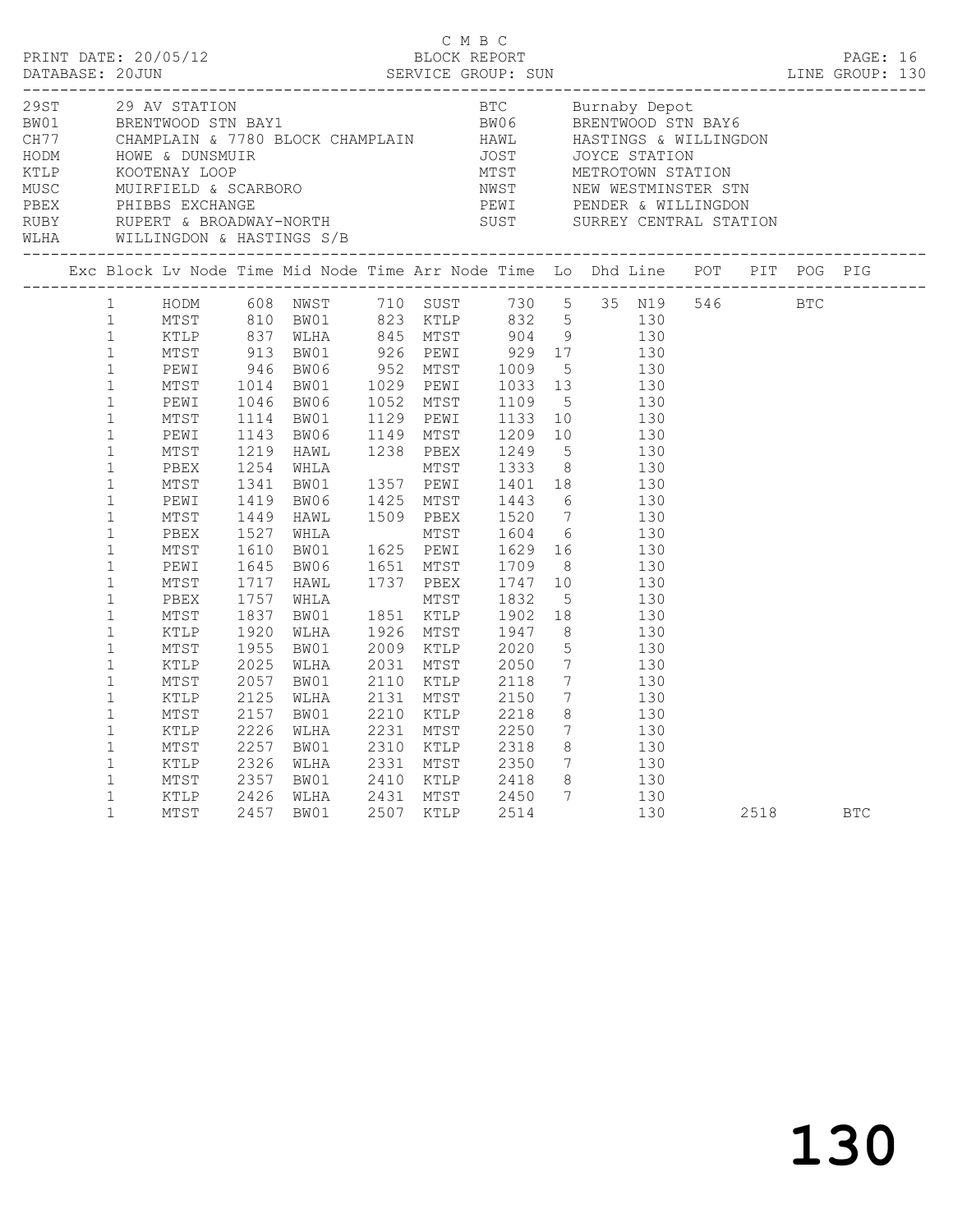## C M B C<br>BLOCK REPORT

PAGE: 17<br>LINE GROUP: 130

|                |                 |                          |           |      |                     |             |                 | Exc Block Lv Node Time Mid Node Time Arr Node Time Lo Dhd Line POT PIT POG PIG |          |            |            |
|----------------|-----------------|--------------------------|-----------|------|---------------------|-------------|-----------------|--------------------------------------------------------------------------------|----------|------------|------------|
| $\mathbf{2}$   |                 |                          |           |      |                     |             |                 |                                                                                |          | <b>BTC</b> |            |
| 2              |                 |                          |           |      |                     |             |                 | MTST 615 BW01 626 KTLP 635 10 130 558<br>KTLP 645 WLHA 651 MTST 710 5 130      |          |            |            |
| $\overline{c}$ | MTST            | $\frac{715}{744}$<br>823 |           |      | BW01 728 KTLP       |             |                 | 737 7 130                                                                      |          |            |            |
| $\sqrt{2}$     | KTLP            |                          | WLHA      |      | 752 MTST            | 811 12      |                 | 130                                                                            |          |            |            |
| $\sqrt{2}$     | MTST            |                          | BW01      |      | $132$ -<br>836 KTLP | 845         | 5 <sup>5</sup>  | 130                                                                            |          |            |            |
| $\overline{c}$ | KTLP            | 850                      | WLHA      | 858  | MTST                | 917         | 11              | 130                                                                            |          |            |            |
| $\mathbf{2}$   | MTST            | 928                      | BW01      | 941  | PEWI                |             | 18              | 130                                                                            |          |            |            |
| $\mathbf{2}$   | PEWI            | 1002                     | BW06      | 1008 | MTST                | 944<br>1025 | $5\overline{)}$ | 130                                                                            |          |            |            |
| $\mathbf{2}$   | MTST            | 1030                     | BW01      | 1045 | PEWI                | 1049        | 13              | 130                                                                            |          |            |            |
| $\sqrt{2}$     | PEWI            | 1102                     | BW06      | 1108 | MTST                | 1125        | 10              | 130                                                                            |          |            |            |
| $\mathbf{2}$   | $\mathtt{MTST}$ | 1135                     | BW01      | 1150 | KTLP                | 1159        | 14              | 130                                                                            |          |            |            |
| $\mathbf{2}$   | KTLP            | 1213                     | WLHA      | 1221 | MTST                | 1245        | 11              | 130                                                                            |          |            |            |
| $\sqrt{2}$     | MTST            | 1256                     | BW01      | 1312 | PEWI                | 1316 13     |                 | 130                                                                            |          |            |            |
| $\mathbf{2}$   | PEWI            | 1329                     | BW06      | 1335 | MTST                | 1355        | 9               | 130                                                                            |          |            |            |
| $\mathbf{2}$   | MTST            | 1404                     | BW01      | 1420 | KTLP                | 1429        | 21              | 130                                                                            |          |            |            |
| $\mathbf{2}$   | KTLP            | 1450                     | WLHA      | 1458 | MTST                | 1520        | $6\overline{6}$ | 130                                                                            |          |            |            |
| $\mathbf{2}$   | MTST            | 1526                     | BW01      | 1541 | PEWI                | 1545 16     |                 | 130                                                                            |          |            |            |
| $\mathbf{2}$   | PEWI            |                          | BW06      | 1607 | MTST                | 1625        | $7\overline{)}$ | 130                                                                            |          |            |            |
| $\mathbf{2}$   | $\mathtt{MTST}$ | $100$<br>1632<br>1719    | BW01      | 1647 | KTLP                | 1658 21     |                 | 130                                                                            |          |            |            |
| $\overline{2}$ | KTLP            |                          | 1719 WLHA | 1726 | MTST                | 1747        |                 | 130                                                                            | 1803 BTC |            |            |
|                |                 |                          |           |      |                     |             |                 |                                                                                |          |            |            |
| $\mathsf S$    | $\texttt{KTLP}$ | 605                      | WLHA      |      | 611 MTST            | 630         |                 | $5 - 5$<br>130                                                                 | 559 35   | <b>BTC</b> |            |
| 3              | MTST            | 635                      | BW01      |      | 646 KTLP            | 655 10      |                 | 130                                                                            |          |            |            |
| 3              | KTLP            | 705                      | WLHA      | 711  | MTST                | 730         | $5\overline{)}$ | 130                                                                            |          |            |            |
| $\mathsf S$    | $\mathtt{MTST}$ | 735                      | BW01      | 748  | KTLP                | 757         | $7\overline{ }$ | 130                                                                            |          |            |            |
| $\mathsf S$    | KTLP            | 804                      | WLHA      | 812  | MTST                | 831         | $5^{\circ}$     | 130                                                                            |          |            |            |
| 3              | $\mathtt{MTST}$ | 836<br>903               | BW01      | 849  | KTLP                | 858<br>932  | 5 <sup>5</sup>  | 130                                                                            |          |            |            |
| $\mathsf S$    | KTLP            |                          | WLHA      | 911  | MTST                |             | 11              | 130                                                                            |          |            |            |
| $\mathsf S$    | MTST            | 943                      | BW01      |      | 956 PEWI            | 1000        | 16              | 130                                                                            |          |            |            |
| $\mathsf 3$    | PEWI            | 1016                     | BW06      | 1022 | MTST                | 1039        | $5\overline{)}$ | 130                                                                            |          |            |            |
| $\mathsf S$    | MTST            | 1044                     | BW01      | 1059 | PEWI                | 1103 11     |                 | 130                                                                            |          |            |            |
| $\mathsf S$    | PEWI            | 1114                     | BW06      | 1120 | MTST                | 1140        | 10              | 130                                                                            |          |            |            |
| $\mathsf S$    | MTST            | 1150                     | HAWL      | 1209 | PBEX                | 1220        | $5\overline{)}$ | 130                                                                            |          |            |            |
| $\mathsf S$    | PBEX            | 1225                     | WHLA      |      | MTST                | 1304        | $\overline{7}$  | 130                                                                            |          |            |            |
| $\mathsf S$    | MTST            | 1311                     | BW01      |      | 1327 PEWI           | 1331 14     |                 | 130                                                                            |          |            |            |
| 3              | PEWI            | 1345                     | BW06      | 1351 | MTST                | 1411        | 8 <sup>8</sup>  | 130                                                                            |          |            |            |
| 3              | MTST            | 1419                     | HAWL      |      | 1439 PBEX           | 1450        | $7\overline{ }$ | 130                                                                            |          |            |            |
| $\mathsf S$    | PBEX            | 1457                     | WHLA      |      | MTST                | 1535        | $6\overline{6}$ | 130                                                                            |          |            |            |
| 3              | $\mathtt{MTST}$ | 1541                     | BW01      |      | 1556 PEWI           | 1600 15     |                 | 130                                                                            |          |            |            |
| $\mathsf 3$    | PEWI            | 1615                     | BW06      |      | 1621 MTST           | 1639        | 8 <sup>8</sup>  | 130                                                                            |          |            |            |
| 3              | $\mathtt{MTST}$ | 1647                     | HAWL      |      | 1707 PBEX           | 1718        | 9               | 130                                                                            |          |            |            |
| 3              | PBEX            | 1727                     | WHLA      |      | MTST                | 1802        |                 | 130                                                                            | 1818     |            | <b>BTC</b> |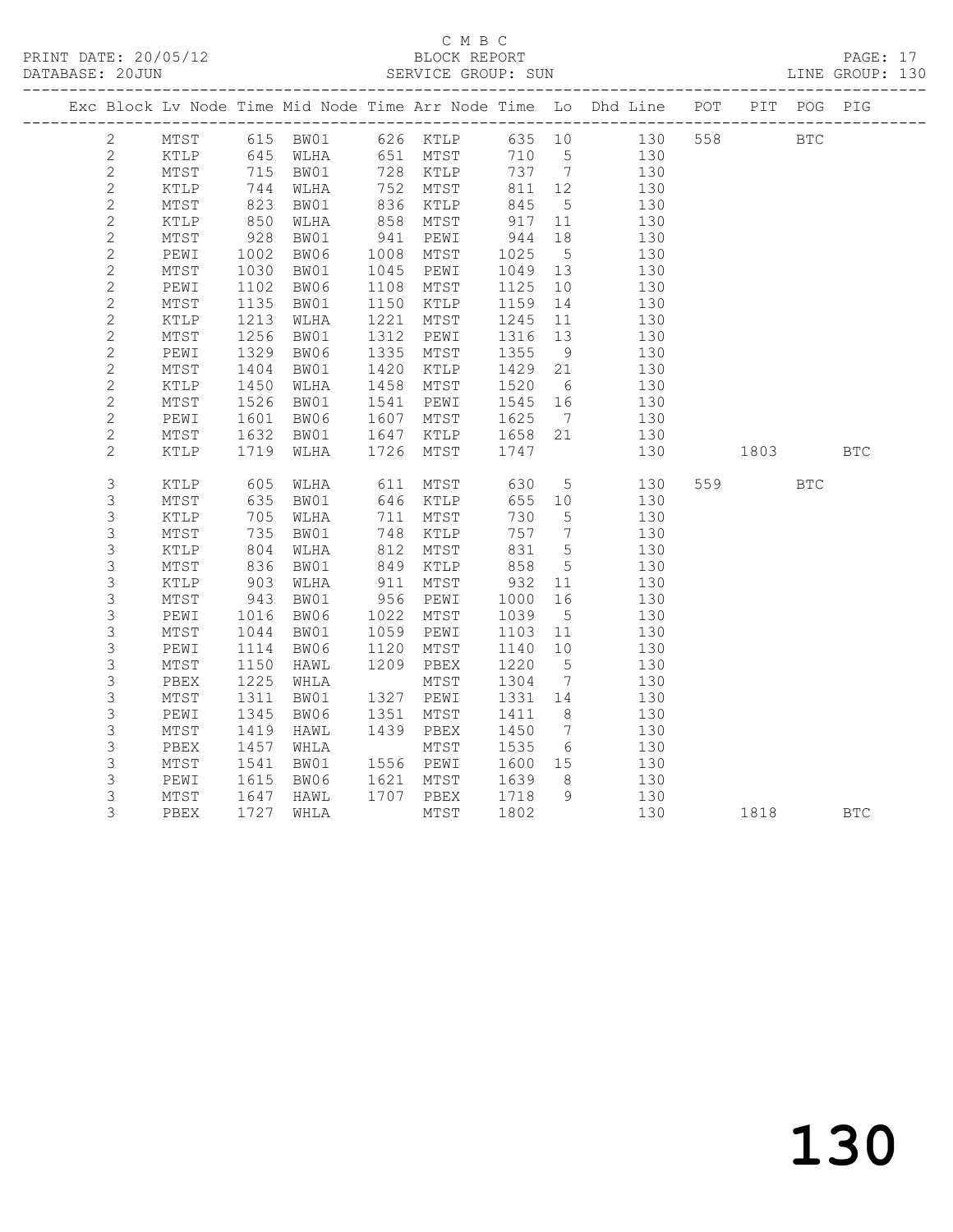## C M B C<br>BLOCK REPORT

PAGE: 18<br>LINE GROUP: 130

|                |                 |            |                                                               |      |              |            |                 | Exc Block Lv Node Time Mid Node Time Arr Node Time Lo Dhd Line POT PIT POG PIG |         |            |            |
|----------------|-----------------|------------|---------------------------------------------------------------|------|--------------|------------|-----------------|--------------------------------------------------------------------------------|---------|------------|------------|
| $\overline{4}$ |                 |            |                                                               |      |              |            |                 | JOST 657 CH77 710 29ST 723 20 026                                              | 646 BTC |            |            |
| 4              | 29ST            | 743        |                                                               |      | MUSC         |            |                 | 757 0 029                                                                      |         |            |            |
| 4              | MUSC            | 757        |                                                               |      | 29ST         | 809 6      |                 | 029                                                                            |         |            |            |
| 4              | 29ST            | 815<br>849 | CH77            827     JOST<br>RUBY             857     KTLP |      |              | 844<br>908 | $5\overline{)}$ | 026                                                                            |         |            |            |
| $\sqrt{4}$     | JOST            |            |                                                               |      |              |            | 10              | 027                                                                            |         |            |            |
| 4              | KTLP            | 918        | WLHA                                                          |      | 926 MTST     | 947        | 12              | 130                                                                            |         |            |            |
| 4              | MTST            | 959        | BW01                                                          |      | 1012 PEWI    | 1016       | 16              | 130                                                                            |         |            |            |
| 4              | PEWI            | 1032       | BW06                                                          |      | 1038 MTST    | 1055 5     |                 | 130                                                                            |         |            |            |
| 4              | MTST            | 1100       | BW01                                                          |      | 1115 PEWI    | 1119 10    |                 | 130                                                                            |         |            |            |
| 4              | PEWI            | 1129       | BW06                                                          | 1135 | MTST         | 1155 11    |                 | 130                                                                            |         |            |            |
| 4              | MTST            | 1206       | BW01                                                          | 1221 | KTLP         | 1230 15    |                 | 130                                                                            |         |            |            |
| 4              | KTLP            | 1245       | WLHA                                                          | 1253 | MTST         | 1317 9     |                 | 130                                                                            |         |            |            |
| 4              | $\mathtt{MTST}$ | 1326       | BW01                                                          | 1342 | PEWI         | 1346 16    |                 | 130                                                                            |         |            |            |
| 4              | PEWI            | 1402       | BW06                                                          | 1408 | MTST         | 1428       | 6               | 130                                                                            |         |            |            |
| 4              | MTST            | 1434       | BW01                                                          | 1450 | KTLP         | 1459 18    |                 | 130                                                                            |         |            |            |
| 4              | KTLP            | 1517       | WLHA                                                          | 1525 | MTST         | 1547 8     |                 | 130                                                                            |         |            |            |
| 4              | MTST            | 1555       | BW01                                                          | 1610 | PEWI         | 1614 17    |                 | 130                                                                            |         |            |            |
| 4              | PEWI            | 1631       | BW06                                                          | 1637 | MTST         | 1655 7     |                 | 130                                                                            |         |            |            |
| 4              | $\mathtt{MTST}$ | 1702       | BW01                                                          | 1717 | KTLP 1728 21 |            |                 | 130                                                                            |         |            |            |
| 4              | KTLP            | 1749       | WLHA                                                          | 1756 | MTST         | 1817       |                 | 130                                                                            | 1833    |            | <b>BTC</b> |
| 5              | MTST            | 904        | BW01                                                          | 917  | KTLP         |            |                 | 926 7<br>130                                                                   | 847     | <b>BTC</b> |            |
| 5              | KTLP            | 933        | WLHA                                                          | 941  | MTST         | 1002 5     |                 | 130                                                                            |         |            |            |
| $\mathsf S$    | MTST            | 1007       | BW01                                                          |      | 1022 KTLP    | 1031       | 17              | 130                                                                            |         |            |            |
| 5              | KTLP            | 1048       | WLHA                                                          | 1056 | MTST         | 1117       | 11              | 130                                                                            |         |            |            |
| 5              | MTST            | 1128       | BW01                                                          | 1143 | PEWI         | 1147 12    |                 | 130                                                                            |         |            |            |
| 5              | PEWI            | 1159       | BW06                                                          | 1205 | MTST         | 1225       | 9               | 130                                                                            |         |            |            |
| 5              | MTST            | 1234       | BW01                                                          | 1250 | KTLP         | 1259 16    |                 | 130                                                                            |         |            |            |
| 5              | KTLP            | 1315       | WLHA                                                          | 1323 | MTST         | 1347       | 9               | 130                                                                            |         |            |            |
| 5              | MTST            | 1356       | BW01                                                          | 1412 | PEWI         | 1416 19    |                 | 130                                                                            |         |            |            |
| 5              | PEWI            | 1435       | BW06                                                          | 1441 | MTST         | 1459       | $5^{\circ}$     | 130                                                                            |         |            |            |
| 5              | $\mathtt{MTST}$ | 1504       | BW01                                                          | 1519 | KTLP         | 1530 17    |                 | 130                                                                            |         |            |            |
| 5              | KTLP            | 1547       | WLHA                                                          | 1555 | MTST         | 1617 7     |                 | 130                                                                            |         |            |            |
| 5              | MTST            | 1624       | BW01                                                          | 1639 | PEWI         | 1643       | 18              | 130                                                                            |         |            |            |
| 5              | PEWI            | 1701       | BW06                                                          | 1707 | MTST         | 1725       | $7\overline{ }$ | 130                                                                            |         |            |            |
| 5              | $\mathtt{MTST}$ | 1732       | BW01                                                          | 1747 | KTLP         | 1758 21    |                 | 130                                                                            |         |            |            |
| 5              | KTLP            | 1819       | WLHA                                                          | 1826 | MTST         | 1847       | 6               | 130                                                                            |         |            |            |
| 5              | MTST            | 1853       | HAWL                                                          |      | 1912 PBEX    | 1922       | 8 <sup>8</sup>  | 130                                                                            |         |            |            |
| 5              | PBEX            | 1930       | WHLA                                                          |      | MTST         | 2002       | 8 <sup>8</sup>  | 130                                                                            |         |            |            |
| 5              | MTST            | 2010       | BW01                                                          |      | 2024 KTLP    | 2035       |                 | 130                                                                            | 2039    |            | <b>BTC</b> |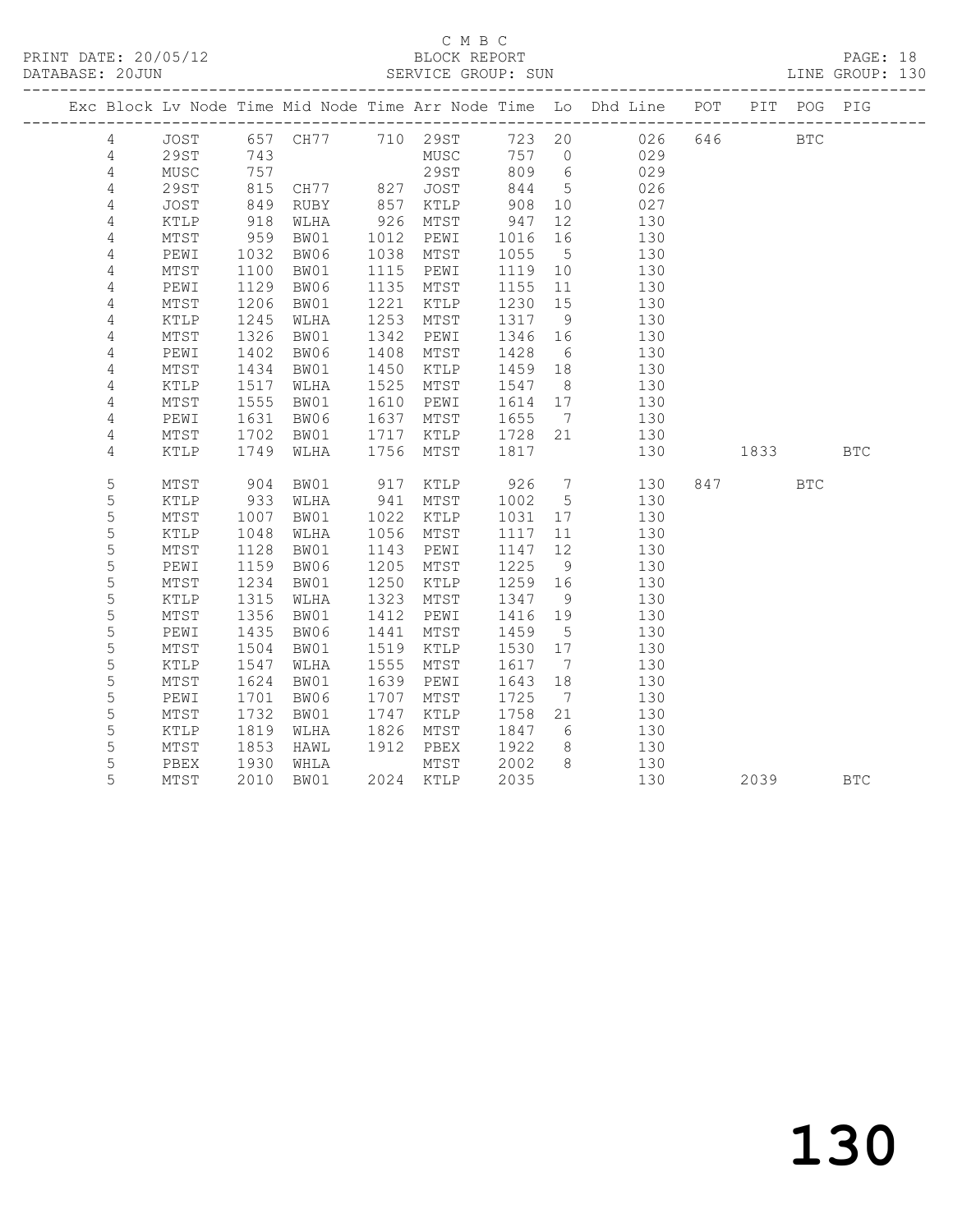### C M B C<br>BLOCK REPORT

| DATABASE: 20JUN |            | ------------------- |                      |              |      | SERVICE GROUP: SUN |                 |                |                                                                                |          |                                                                                                                     | LINE GROUP: 130 |  |
|-----------------|------------|---------------------|----------------------|--------------|------|--------------------|-----------------|----------------|--------------------------------------------------------------------------------|----------|---------------------------------------------------------------------------------------------------------------------|-----------------|--|
|                 |            |                     |                      |              |      |                    |                 |                | Exc Block Lv Node Time Mid Node Time Arr Node Time Lo Dhd Line POT PIT POG PIG |          |                                                                                                                     |                 |  |
|                 | 6          |                     |                      |              |      |                    |                 |                | MTST 921 HAWL 938 PBEX 948 9 130 904 BTC                                       |          |                                                                                                                     |                 |  |
|                 | 6          | PBEX                |                      |              |      |                    |                 |                | 957 WHLA MTST 1032 5 130                                                       |          |                                                                                                                     |                 |  |
|                 | 6          | MTST                | 1037<br>1116<br>1158 |              |      |                    |                 |                | BW01 1052 KTLP 1101 15 130                                                     |          |                                                                                                                     |                 |  |
|                 | $\epsilon$ | KTLP                |                      | WLHA         |      | 1124 MTST          | 1148 10         |                | 130                                                                            |          |                                                                                                                     |                 |  |
|                 | 6          | MTST                |                      | BW01         |      | 1213 PEWI          | 1217            |                | $12$<br>130                                                                    |          |                                                                                                                     |                 |  |
|                 | 6          | PEWI                | 1229                 | BW06         |      | 1235 MTST          | 1255            |                | 9 130                                                                          |          |                                                                                                                     |                 |  |
|                 | 6          | MTST                | 1304                 | BW01         |      | 1320 KTLP          | 1329 18         |                | 130                                                                            |          |                                                                                                                     |                 |  |
|                 | 6          | KTLP                | 1347                 | WLHA         |      | 1355 MTST          | 1419 7          |                | 130                                                                            |          |                                                                                                                     |                 |  |
|                 | 6          | MTST                | 1426                 | BW01         | 1442 | PEWI               | 1446 18         |                | 130                                                                            |          |                                                                                                                     |                 |  |
|                 | 6          | PEWI                | 1504                 | BW06         | 1510 | MTST               | 1528            | 5 <sup>5</sup> | 130                                                                            |          |                                                                                                                     |                 |  |
|                 | 6          | MTST                | 1533                 | BW01         | 1548 | KTLP               | 1559 18         |                | 130                                                                            |          |                                                                                                                     |                 |  |
|                 | 6          | KTLP                | 1617                 | WLHA         | 1625 | MTST               | 1647 7          |                | 130                                                                            |          |                                                                                                                     |                 |  |
|                 | 6          | MTST                | 1654                 | BW01         |      | 1709 PEWI          | 1713            | 19             | 130                                                                            |          |                                                                                                                     |                 |  |
|                 | 6          | PEWI                | 1732                 | BW06         |      | 1738 MTST          |                 |                | 1755 11 130                                                                    |          |                                                                                                                     |                 |  |
|                 | 6          | MTST                | 1806                 | BW01         | 1821 | KTLP               | 1832            | 18             | 130                                                                            |          |                                                                                                                     |                 |  |
|                 | 6          | KTLP                | 1850<br>1924         | WLHA         |      | 1856 MTST          | 1917 7          |                | 130                                                                            |          |                                                                                                                     |                 |  |
|                 | 6          | MTST                |                      | HAWL         |      | 1943 PBEX          | $1953$ 6        |                | 130                                                                            |          |                                                                                                                     |                 |  |
|                 | 6          | PBEX                | 1959                 | WHLA         |      |                    |                 |                | MTST 2031 9 130                                                                |          |                                                                                                                     |                 |  |
|                 | 6          | MTST                | 2040                 |              |      | BW01 2053 KTLP     | 2101            |                | 130                                                                            |          | 2105 BTC                                                                                                            |                 |  |
|                 | 7          | MTST                | 936                  | BW01         |      | 949 KTLP 958 18    |                 |                | 130                                                                            | 919 — 19 | <b>BTC</b>                                                                                                          |                 |  |
|                 | 7          | KTLP                | 1016                 | WLHA         |      | 1024 MTST          | 1045 6          |                | 130                                                                            |          |                                                                                                                     |                 |  |
|                 | 7          | MTST                | 1051                 | HAWL         |      | 1109 PBEX          | 1119 5          |                | 130                                                                            |          |                                                                                                                     |                 |  |
|                 | 7          | PBEX                | 1124                 | WHLA         |      | MTST               | 1203            | 10             | 130                                                                            |          |                                                                                                                     |                 |  |
|                 | 7          | MTST                | 1213                 | BW01         |      | 1228 PEWI          | 1232            | 11             | 130<br>130                                                                     |          |                                                                                                                     |                 |  |
|                 | 7          | PEWI                | 1243                 | BW06         |      | 1249 MTST          | 1309 10         |                |                                                                                |          |                                                                                                                     |                 |  |
|                 | 7          | MTST                | 1319                 | HAWL         |      | 1339 PBEX          |                 |                | 1350 7 130                                                                     |          |                                                                                                                     |                 |  |
|                 | 7<br>7     | PBEX                | 1357<br>1441         | WHLA         |      | MTST<br>1457 PEWI  | 1435<br>1501 14 | 6              | 130<br>130                                                                     |          |                                                                                                                     |                 |  |
|                 | 7          | MTST                | 1515                 | BW01         |      | 1521 MTST          | 1539            |                | $\frac{1}{130}$                                                                |          |                                                                                                                     |                 |  |
|                 | 7          | PEWI<br>MTST        | 1548                 | BW06<br>HAWL |      | 1608 PBEX          | 1619 8          | 9              | 130                                                                            |          |                                                                                                                     |                 |  |
|                 | 7          | PBEX                | 1627                 | WHLA         |      | MTST               | 1704 5          |                | 130                                                                            |          |                                                                                                                     |                 |  |
|                 | 7          | MTST                | 1709                 | BW01         |      | 1724 PEWI          | 1728 18         |                | 130                                                                            |          |                                                                                                                     |                 |  |
|                 | 7          | PEWI                | 1746                 | BW06         |      | 1752 MTST          | 1809 12         |                | 130                                                                            |          |                                                                                                                     |                 |  |
|                 | 7          | MTST                | 1821                 | HAWL         |      | 1841 PBEX          |                 |                | 1851 6 130                                                                     |          |                                                                                                                     |                 |  |
|                 | 7          | PBEX                | 1857                 | WHLA         |      |                    |                 |                | MTST 1932 8 130                                                                |          |                                                                                                                     |                 |  |
|                 | 7          | MTST                | 1940                 |              |      | BW01 1954 KTLP     | 2005            |                | 130                                                                            |          | 2009 — 2009 — 2009 — 2009 — 2009 — 2009 — 2009 — 2009 — 2009 — 2009 — 2009 — 2009 — 2009 — 2009 — 2009 — 2009 — 200 | BTC             |  |
|                 | 8          | MTST                |                      |              |      |                    |                 |                | 952 HAWL 1009 PBEX 1019 8 130                                                  | 935 1990 | BTC                                                                                                                 |                 |  |
|                 | 8          | PBEX                | 1027                 | WHLA         |      | MTST               | 1102            | $5^{\circ}$    | 130                                                                            |          |                                                                                                                     |                 |  |
|                 | $\,8\,$    | MTST                | 1107                 | BW01         | 1122 | KTLP               | 1131            | 14             | 130                                                                            |          |                                                                                                                     |                 |  |
|                 | $\,8\,$    | KTLP                | 1145                 | WLHA         | 1153 | MTST               | 1217            | - 9            | 130                                                                            |          |                                                                                                                     |                 |  |
|                 | 8          | MTST                | 1226                 | BW01         | 1241 | PEWI               | 1245            | 14             | 130                                                                            |          |                                                                                                                     |                 |  |
|                 | $\,8\,$    | PEWI                | 1259                 | BW06         | 1305 | MTST               | 1325            | - 9            | 130                                                                            |          |                                                                                                                     |                 |  |
|                 | $\,8\,$    | MTST                | 1334                 | BW01         | 1350 | KTLP               | 1359            | 22             | 130                                                                            |          |                                                                                                                     |                 |  |
|                 | $\,8\,$    | KTLP                | 1421                 | WLHA         | 1429 | MTST               | 1451            | $5^{\circ}$    | 130                                                                            |          |                                                                                                                     |                 |  |
|                 | 8          | MTST                | 1456                 | BW01         | 1512 | PEWI               | 1516            | 15             | 130                                                                            |          |                                                                                                                     |                 |  |
|                 | 8          | PEWI                | 1531                 | BW06         | 1537 | MTST               | 1555            | 8 <sup>8</sup> | 130                                                                            |          |                                                                                                                     |                 |  |
|                 | 8          | MTST                | 1603                 | BW01         | 1618 | KTLP               | 1629            | 18             | 130                                                                            |          |                                                                                                                     |                 |  |
|                 | 8          | KTLP                | 1647                 | WLHA         | 1655 | MTST               | 1717            | $\overline{7}$ | 130                                                                            |          |                                                                                                                     |                 |  |
|                 | 8          | MTST                | 1724                 | BW01         | 1739 | HAWL               | 1743            |                | 130                                                                            | 1750     |                                                                                                                     | <b>BTC</b>      |  |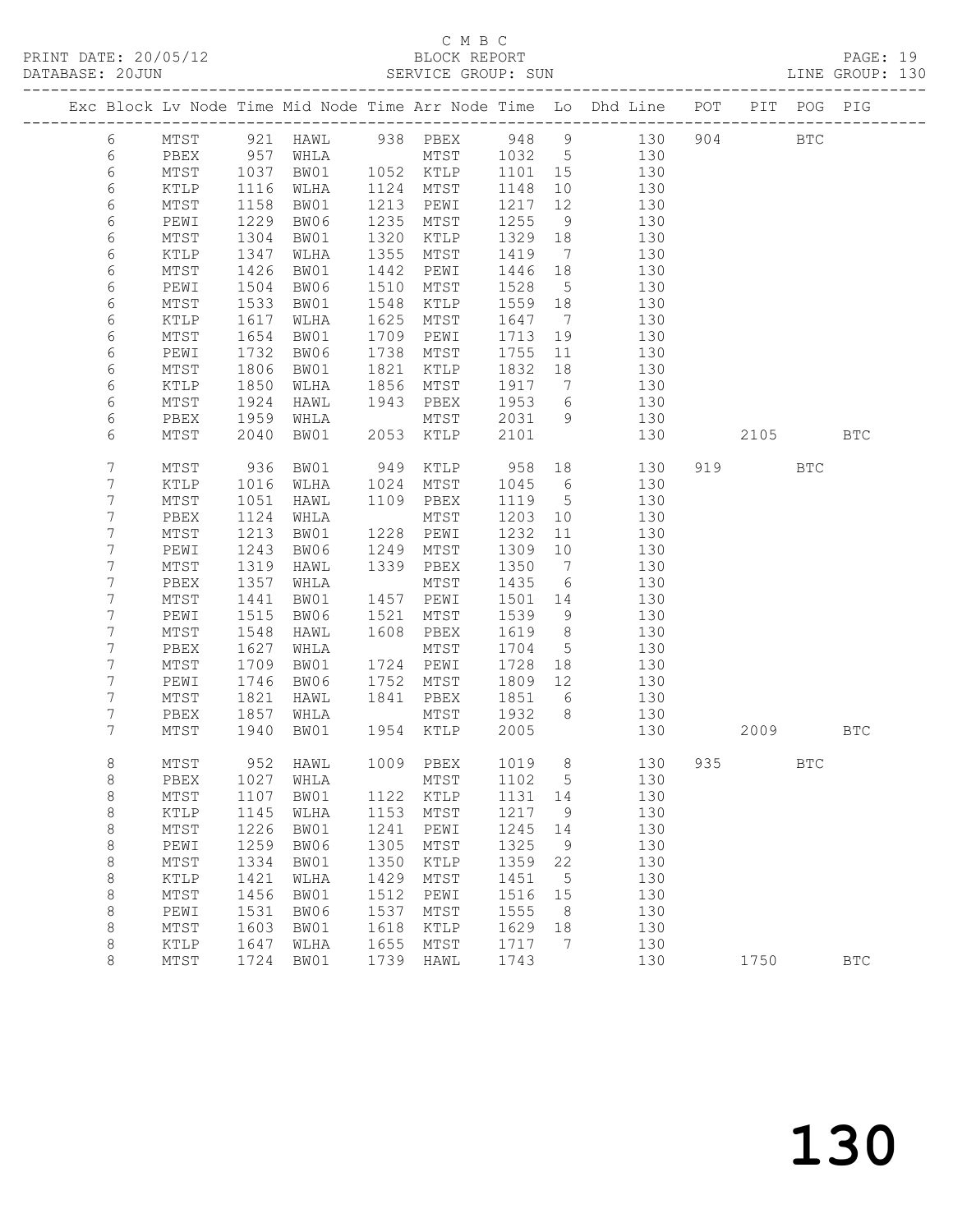#### C M B C<br>BLOCK REPORT SERVICE GROUP: SUN

|             |                 |      |           |      |           |         |                 | Exc Block Lv Node Time Mid Node Time Arr Node Time Lo Dhd Line POT |              | PIT      | POG PIG    |  |
|-------------|-----------------|------|-----------|------|-----------|---------|-----------------|--------------------------------------------------------------------|--------------|----------|------------|--|
| 9           | KTLP            |      | 948 WLHA  |      |           |         |                 | 956 MTST 1017 5 130                                                |              | 942      | <b>BTC</b> |  |
| 9           | MTST            | 1022 | HAWL      |      | 1040 PBEX | 1050 5  |                 | 130                                                                |              |          |            |  |
| $\mathsf 9$ | PBEX            | 1055 | WHLA      |      | MTST      | 1134 9  |                 | 130                                                                |              |          |            |  |
| $\mathsf 9$ | $\mathtt{MTST}$ | 1143 | BW01      |      | 1158 PEWI | 1202 13 |                 | 130                                                                |              |          |            |  |
| 9           | PEWI            | 1215 | BW06      | 1221 | MTST      | 1241    | 8 <sup>8</sup>  | 130                                                                |              |          |            |  |
| 9           | MTST            | 1249 | HAWL      | 1309 | PBEX      | 1320    | $5\overline{)}$ | 130                                                                |              |          |            |  |
| 9           | PBEX            | 1325 | WHLA      |      | MTST      | 1404    | $7\overline{ }$ | 130                                                                |              |          |            |  |
| 9           | MTST            | 1411 | BW01      |      | 1427 PEWI | 1431 17 |                 | 130                                                                |              |          |            |  |
| 9           | PEWI            | 1448 | BW06      | 1454 | MTST      | 1512 7  |                 | 130                                                                |              |          |            |  |
| $\mathsf 9$ | $\mathtt{MTST}$ | 1519 | HAWL      | 1539 | PBEX      | 1550    | $\overline{7}$  | 130                                                                |              |          |            |  |
| 9           | PBEX            | 1557 | WHLA      |      | MTST      | 1634    | $6\overline{6}$ | 130                                                                |              |          |            |  |
| 9           | $\mathtt{MTST}$ | 1640 | BW01      | 1655 | PEWI      | 1659    | 17              | 130                                                                |              |          |            |  |
| 9           | PEWI            | 1716 | BW06      | 1722 | MTST      | 1739    | 13              | 130                                                                |              |          |            |  |
| 9           | MTST            | 1752 | HAWL      | 1812 | PBEX      | 1822    | 6               | 130                                                                |              |          |            |  |
| 9           | PBEX            | 1828 | WHLA      |      | MTST      | 1903    | 6               | 130                                                                |              |          |            |  |
| $\mathsf 9$ | MTST            | 1909 | BW01      | 1923 | KTLP      | 1934 18 |                 | 130                                                                |              |          |            |  |
| 9           | KTLP            | 1952 | WLHA      | 1958 | MTST      | 2017    | 8 <sup>8</sup>  | 130                                                                |              |          |            |  |
| 9           | MTST            | 2025 | BW01      | 2039 | KTLP      | 2050    | $5\overline{)}$ | 130                                                                |              |          |            |  |
| 9           | KTLP            | 2055 | WLHA      | 2101 | MTST      | 2120    | $\overline{7}$  | 130                                                                |              |          |            |  |
| 9           | MTST            | 2127 | BW01      | 2140 | KTLP      | 2148    | 8 <sup>8</sup>  | 130                                                                |              |          |            |  |
| $\mathsf 9$ | KTLP            | 2156 | WLHA      | 2201 | MTST      | 2220    | $\overline{7}$  | 130                                                                |              |          |            |  |
| $\mathsf 9$ | MTST            | 2227 | BW01      | 2240 | KTLP      | 2248    | 8 <sup>8</sup>  | 130                                                                |              |          |            |  |
| 9           | KTLP            | 2256 | WLHA      | 2301 | MTST      | 2320    | $7\overline{ }$ | 130                                                                |              |          |            |  |
| 9           | $\mathtt{MTST}$ | 2327 | BW01      | 2340 | KTLP      | 2348    | 8 <sup>8</sup>  | 130                                                                |              |          |            |  |
| 9           | KTLP            | 2356 | WLHA      | 2401 | MTST      | 2420    | $7\overline{ }$ | 130                                                                |              |          |            |  |
| 9           | $\mathtt{MTST}$ | 2427 | BW01      | 2437 | KTLP      | 2444 12 |                 | 130                                                                |              |          |            |  |
| 9           | KTLP            | 2456 | WLHA      | 2501 | MTST      | 2520 7  |                 | 130                                                                |              |          |            |  |
| 9           | MTST            | 2527 | BW01      | 2537 | KTLP      | 2544    |                 | 130                                                                |              | 2548 BTC |            |  |
| 10          | MTST            | 1121 | HAWL      | 1140 | PBEX      |         |                 | 1151 5                                                             | 130 1104 BTC |          |            |  |
| 10          | PBEX            | 1156 | WHLA      |      | MTST      | 1235    | 6               | 130                                                                |              |          |            |  |
| 10          | MTST            | 1241 | BW01      |      | 1257 PEWI | 1301    | 12              | 130                                                                |              |          |            |  |
| 10          | PEWI            | 1313 | BW06      | 1319 | MTST      | 1339    | 10              | 130                                                                |              |          |            |  |
| 10          | MTST            | 1349 | HAWL      | 1409 | PBEX      | 1420    | $\overline{7}$  | 130                                                                |              |          |            |  |
| 10          | PBEX            | 1427 | WHLA      |      | MTST      | 1505    | 6               | 130                                                                |              |          |            |  |
| 10          | MTST            | 1511 | BW01      |      | 1526 PEWI | 1530 15 |                 | 130                                                                |              |          |            |  |
| 10          | PEWI            | 1545 | BW06      |      | 1551 MTST | 1609    | 8 <sup>8</sup>  | 130                                                                |              |          |            |  |
| 10          | MTST            |      | 1617 HAWL | 1637 | PBEX      | 1648    | 9               | 130                                                                |              |          |            |  |

10 MTST 1742 BW01 1757 HAWL 1801 130 1808 BTC

10 PBEX 1657 WHLA MTST 1732 10 130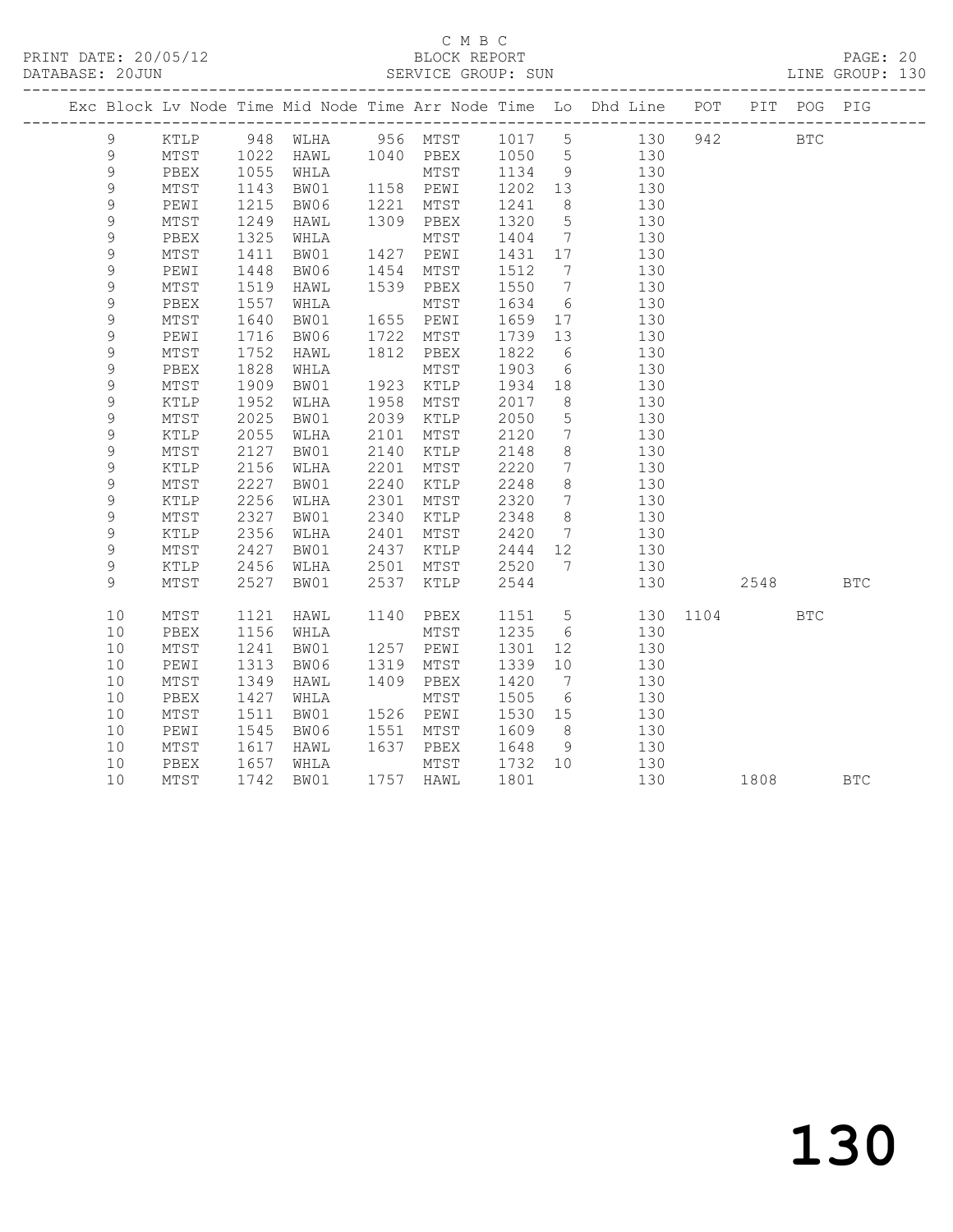| 15LO 15TH & LONSDALE<br>15GB 15 & GRAND BLVD<br>Exc Block Lv Node Time Mid Node Time Arr Node Time Lo Dhd Line POT PIT POG PIG<br>ACCOR IN NOGL 1000 1140 MACA<br>1 LOQU 621<br>1 LOQU 621<br>1 LOQU 620<br>1 LOQU 604<br>1 MACA<br>1 MACA<br>1 MACA<br>1 MACA<br>1 MACA<br>1 MACA<br>1 MACA<br>1 MACA<br>1 MACA<br>1 MACA<br>1 MACA<br>1 MACA<br>1 MACA<br>1 MACA<br>1 MACA<br>1 MACA<br>1 MACA<br>1 MACA<br><br>2001 MAGA 2025 STST 2049 20<br>2109 15LO 2135 LVMT 2148 12 240<br>2200 MAGA 2223 STST 2242 21 240<br>2303 EDRI 2325 MOGL 2334 0 246<br>2334 LOQU 2351 14 249<br>41<br>LVMT<br>41<br>STST<br>41<br>LVMT<br>41<br>STST<br>41<br>MOGL |  |  |  | C M B C |  | PRINT DATE: 20/05/12<br>BLOCK REPORT BLOCK PERT<br>DATABASE: 20JUN SERVICE GROUP: SUN LINE GROUP: 210 |  |  |  |
|------------------------------------------------------------------------------------------------------------------------------------------------------------------------------------------------------------------------------------------------------------------------------------------------------------------------------------------------------------------------------------------------------------------------------------------------------------------------------------------------------------------------------------------------------------------------------------------------------------------------------------------------------|--|--|--|---------|--|-------------------------------------------------------------------------------------------------------|--|--|--|
|                                                                                                                                                                                                                                                                                                                                                                                                                                                                                                                                                                                                                                                      |  |  |  |         |  |                                                                                                       |  |  |  |
|                                                                                                                                                                                                                                                                                                                                                                                                                                                                                                                                                                                                                                                      |  |  |  |         |  |                                                                                                       |  |  |  |
| MOGL 2421 0 249<br>MAGA 2436 246<br>41<br>LOQU<br>MOGL<br>2405<br>246 2501 BTC<br>41<br>2421                                                                                                                                                                                                                                                                                                                                                                                                                                                                                                                                                         |  |  |  |         |  |                                                                                                       |  |  |  |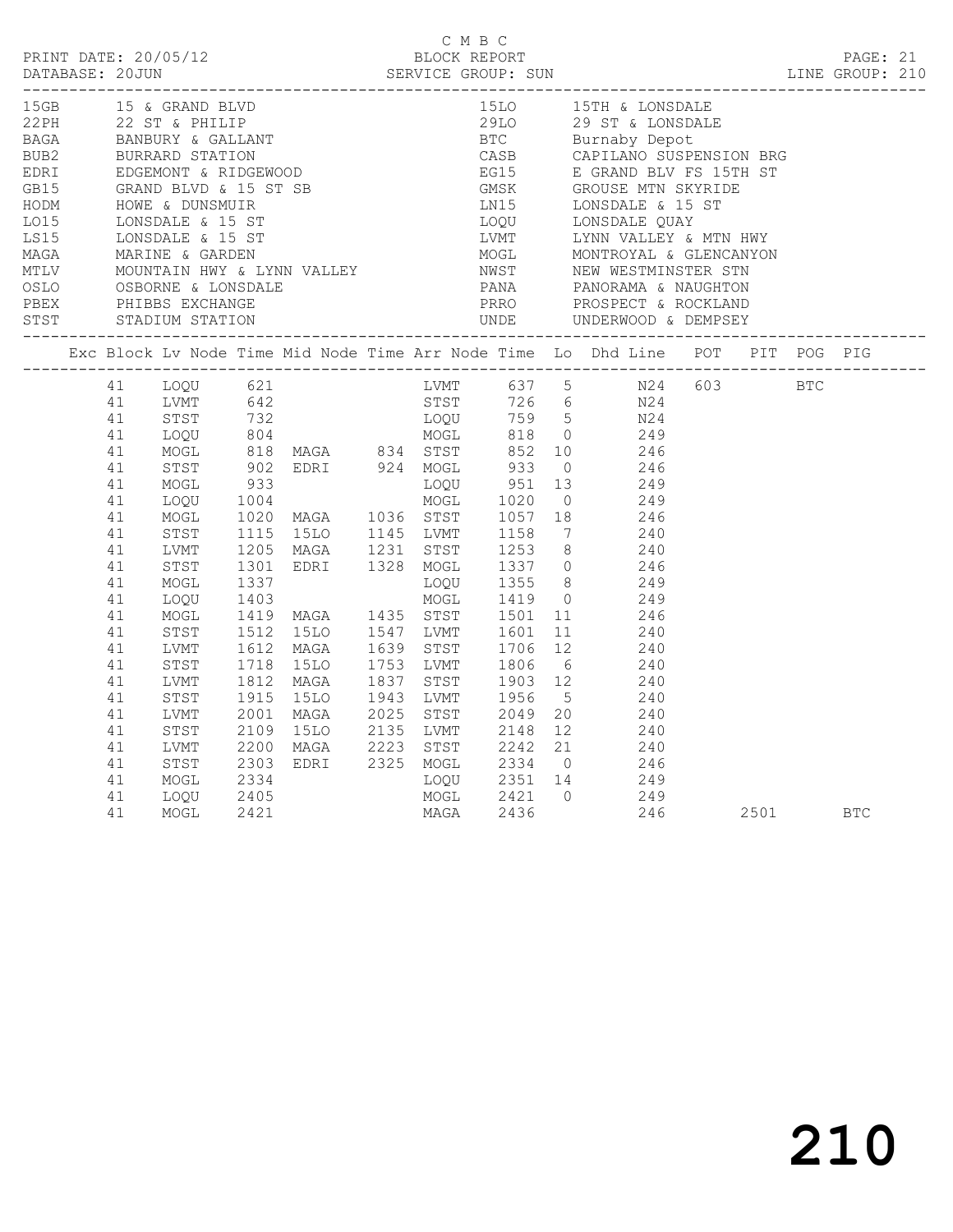#### C M B C<br>BLOCK REPORT SERVICE GROUP: SUN

|          |              |                            |                             |              |                        |              |                 | Exc Block Lv Node Time Mid Node Time Arr Node Time Lo Dhd Line POT PIT POG PIG |          |              |  |
|----------|--------------|----------------------------|-----------------------------|--------------|------------------------|--------------|-----------------|--------------------------------------------------------------------------------|----------|--------------|--|
| 42       |              |                            |                             |              |                        |              |                 | UNDE 656 PBEX 716 BUB2 740 12 210 626                                          |          | $_{\rm BTC}$ |  |
| 42       | BUB2         |                            |                             |              |                        |              |                 | 752 PBEX 813 UNDE 835 20 210                                                   |          |              |  |
| 42       | UNDE         |                            | PBEX                        |              | 915 BUB2               |              |                 |                                                                                |          |              |  |
| 42       | BUB2         | 855<br>951                 | PBEX                        |              | 1013 UNDE              |              |                 | 939 12 210<br>1035 20 210                                                      |          |              |  |
| 42       | UNDE         | 1055                       | PBEX                        |              | 1115 BUB2              | 1141         |                 | 7 210                                                                          |          |              |  |
| 42       | BUB2         | 1148                       | PBEX                        | 1213         | UNDE                   | 1236         |                 | 19 210                                                                         |          |              |  |
| 42       | UNDE         | 1255                       | PBEX                        | 1315         | BUB2                   | 1344         | 5 <sup>5</sup>  |                                                                                |          |              |  |
| 42       | BUB2         | 1349                       | PBEX                        | 1415         | UNDE                   | 1437         | 18              | $\frac{210}{210}$                                                              |          |              |  |
| 42       | UNDE         | 1455                       | PBEX                        | 1514         | BUB2                   | 1543         |                 | 5 210                                                                          |          |              |  |
| 42       | BUB2         | 1548                       | PBEX                        | 1614         | UNDE                   | 1636         |                 | 20 210                                                                         |          |              |  |
| 42       | UNDE         | 1656                       | PBEX                        | 1715         | BUB2                   | 1742         | $7\overline{ }$ | 210                                                                            |          |              |  |
| 42       | BUB2         | 1749                       | PBEX                        | 1814         | UNDE                   | 1836         | 20              | $\frac{1}{210}$                                                                |          |              |  |
| 42       | UNDE         | 1856                       | PBEX                        | 1915         | BUB2                   | 1940         | 12              | 210                                                                            |          |              |  |
| 42       | BUB2         | 1952                       | PBEX                        | 2014         | UNDE                   | 2036         | 22              | 210                                                                            |          |              |  |
| 42       | UNDE         | 2058                       | PBEX                        | 2114         | BUB2                   | 2143         | $7\overline{ }$ | 209                                                                            |          |              |  |
| 42       | BUB2         | 2150                       | PBEX                        | 2213         | UNDE                   | 2236         | 22              | $\frac{2}{209}$                                                                |          |              |  |
| 42       | UNDE         | 2258                       | PBEX                        | 2314         | BUB2                   | 2340         |                 | 10 209                                                                         |          |              |  |
| 42       | BUB2         | 2350                       | PBEX 2413 UNDE              |              |                        |              |                 | 2434 5 209                                                                     |          |              |  |
| 42       | UNDE         | 2439                       |                             |              | PBEX                   |              |                 | 2454 26 209                                                                    |          |              |  |
| 42       | PBEX         | 2520                       |                             |              | PANA                   | 2544 5       |                 | $\frac{209}{211}$                                                              |          |              |  |
| 42       | PANA         | 2549                       |                             |              | PBEX                   | 2607         |                 | 211                                                                            | 2617 BTC |              |  |
|          |              |                            |                             |              |                        |              |                 |                                                                                |          |              |  |
| 43       | EG15         | 646<br>$\frac{0.46}{7.02}$ | LVMT 652 UNDE               |              |                        | 657          |                 | $5 \t 228$                                                                     | 628 8    | <b>BTC</b>   |  |
| 43       | UNDE         |                            | GB15                        |              | 715 LOQU               | 727          | 5 <sup>5</sup>  | $\frac{228}{228}$                                                              |          |              |  |
| 43       | LOQU         |                            | 15GB                        |              | UNDE                   | 754          | $7\overline{ }$ |                                                                                |          |              |  |
| 43       | UNDE         | 801                        | GB15                        |              | 814 LOQU               | 826          |                 | 7 228                                                                          |          |              |  |
| 43       | LOQU         | 833                        | 15GB                        |              | UNDE                   | 856          | 5 <sup>5</sup>  | 228                                                                            |          |              |  |
| 43       | UNDE         | 901<br>932                 | GB15                        |              | 914 LOQU               | 926          | $6\overline{}$  | $228$<br>$228$                                                                 |          |              |  |
| 43       | LOQU         |                            | 15GB                        |              | UNDE                   | 955          | $5\overline{)}$ |                                                                                |          |              |  |
| 43       | UNDE         | 1000                       | GB15                        |              | 1013 LOQU              |              |                 | 1026 6 228                                                                     |          |              |  |
| 43       | LOQU         | 1032                       | 15GB                        |              | UNDE                   | 1055         |                 | 5 228                                                                          |          |              |  |
| 43       | UNDE         | 1100                       | GB15                        |              | 1113 LOQU              | 1126         | $6\overline{}$  | 228<br>228                                                                     |          |              |  |
| 43       | LOQU         | 1132                       | 15GB                        |              | UNDE                   | 1155         | 9               |                                                                                |          |              |  |
| 43       | UNDE         | 1204                       | GB15                        |              | 1217 LOQU              | 1227         | $7\overline{ }$ | 228                                                                            |          |              |  |
| 43       | LOQU         | 1234                       | 29LO                        |              | 1249 LVMT              | 1256         |                 | 7 229                                                                          |          |              |  |
| 43       | LVMT         | 1303<br>1332               | L015                        |              | LOQU<br>UNDE           | 1326         |                 | $\begin{array}{ccc} 6 & 229 \\ 5 & 228 \end{array}$                            |          |              |  |
| 43       | LOQU         | 1403                       | 15GB                        |              | GB15 1416 LOQU 1427 11 | 1358         | 5 <sup>5</sup>  | 228                                                                            |          |              |  |
| 43       | UNDE         |                            | 1438 CASB                   |              |                        |              | 9               |                                                                                |          |              |  |
| 43       | LOQU         |                            |                             |              | 1459 GMSK              | 1508         |                 | 236                                                                            |          |              |  |
|          | 43 GMSK      |                            | 1517 CASB 1524 LOQU 1542 10 |              |                        |              |                 | 236                                                                            |          |              |  |
| 43<br>43 | LOQU         | 1552<br>1626               | LN15<br>LS15                | 1600<br>1634 | PRRO<br>LOQU           | 1617<br>1643 | 9               | 230<br>230                                                                     |          |              |  |
|          | PRRO         | 1651                       |                             | 1659         |                        |              | 8               | 230                                                                            |          |              |  |
| 43<br>43 | LOQU<br>PRRO | 1726                       | LN15<br>LS15                | 1734         | PRRO<br>LOQU           | 1716<br>1742 | 10<br>7         | 230                                                                            |          |              |  |
| 43       | LOQU         | 1749                       | CASB                        | 1805         | GMSK                   | 1814         | 5               | 236                                                                            |          |              |  |
| 43       | $\rm{GMSK}$  | 1819                       | CASB                        | 1826         | LOQU                   | 1844         | $7\phantom{.0}$ | 236                                                                            |          |              |  |
| 43       | LOQU         | 1851                       | LN15                        | 1859         | PRRO                   | 1914         | 13              | 230                                                                            |          |              |  |
| 43       | PRRO         | 1927                       | LS15                        | 1934         | LOQU                   | 1941         | 11              | 230                                                                            |          |              |  |
| 43       | LOQU         | 1952                       | LN15                        | 1959         | PRRO                   | 2014         | 13              | 230                                                                            |          |              |  |
| 43       | PRRO         | 2027                       | LS15                        | 2034         | LOQU                   | 2041         | $\mathsf S$     | 230                                                                            |          |              |  |
| 43       | LOQU         | 2046                       | LN15                        | 2053         | PRRO                   | 2108         | 5               | 230                                                                            |          |              |  |
| 43       | PRRO         | 2113                       | LS15                        | 2120         | LOQU                   | 2127         | 7               | 230                                                                            |          |              |  |
| 43       | LOQU         | 2134                       | LN15                        | 2141         | PRRO                   | 2156         | 18              | 230                                                                            |          |              |  |
| 43       | PRRO         | 2214                       | LS15                        | 2220         | LOQU                   | 2227         | $7\phantom{.0}$ | 230                                                                            |          |              |  |
| 43       | LOQU         | 2234                       | LN15                        | 2241         | PRRO                   | 2256         | 18              | 230                                                                            |          |              |  |
| 43       | PRRO         | 2314                       | LS15                        | 2320         | LOQU                   | 2326         | 6               | 230                                                                            |          |              |  |
| 43       | LOQU         | 2332                       | 15GB                        |              | UNDE                   | 2353         | 6               | 228                                                                            |          |              |  |
|          |              |                            |                             |              |                        |              |                 |                                                                                |          |              |  |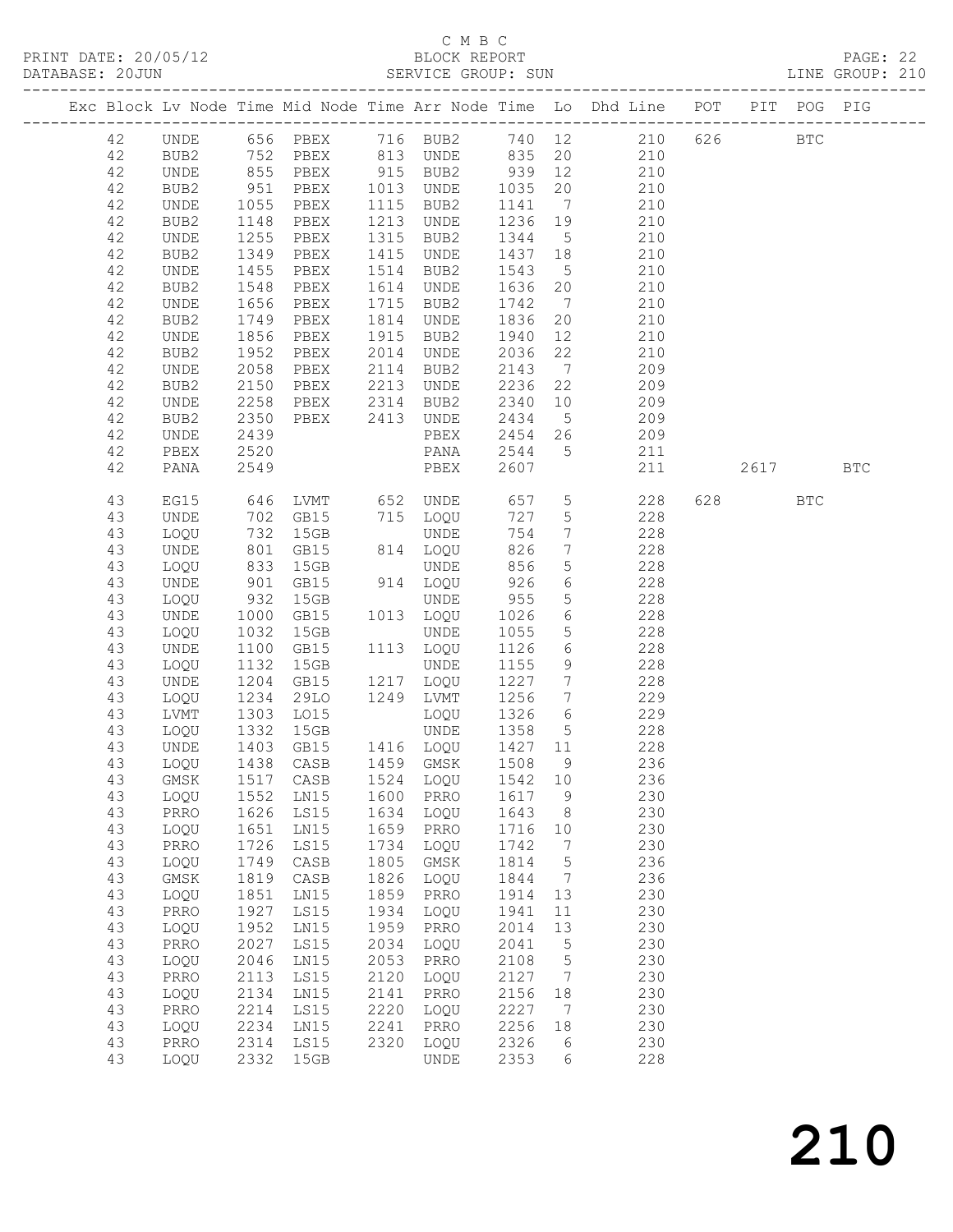#### C M B C<br>BLOCK REPORT

PAGE: 23<br>LINE GROUP: 210

|  |          |                     |              |                   |      |                        |              |                                   | Exc Block Lv Node Time Mid Node Time Arr Node Time Lo Dhd Line POT PIT POG PIG |      |           |            |  |
|--|----------|---------------------|--------------|-------------------|------|------------------------|--------------|-----------------------------------|--------------------------------------------------------------------------------|------|-----------|------------|--|
|  | 43       | UNDE                | 2359         |                   |      | GB15 2409              |              |                                   | 228                                                                            | 2425 |           | <b>BTC</b> |  |
|  | 44       | LOOU                | 651          |                   |      | LVMT                   | 707 5        |                                   | N24                                                                            |      | 633       | <b>BTC</b> |  |
|  | 44       | LVMT                | 712          |                   |      | STST                   | 757          | $5\overline{)}$                   | N24                                                                            |      |           |            |  |
|  | 44       | STST                | 802          |                   |      | LOQU                   | 829 19       |                                   | N24                                                                            |      |           |            |  |
|  | 44       | LOQU                |              | 848 OSLO 902 PRRO |      |                        | 922          | $5^{\circ}$                       | 230                                                                            |      |           |            |  |
|  | 44       | PRRO                | 927          | LS15              |      | 935 LOQU               | 941          | 8 <sup>8</sup>                    | 230                                                                            |      |           |            |  |
|  | 44       | LOQU                | 949          | CASB              |      | 1007 GMSK              | 1013         | $5\overline{)}$                   | 236                                                                            |      |           |            |  |
|  | 44       | GMSK                | 1018         | CASB              |      | 1025 LOQU              | 1042         | 22                                | 236                                                                            |      |           |            |  |
|  | 44       | LOQU                | 1104         | 29LO              |      | 1119 LVMT              | 1126         | $\overline{7}$                    | 229                                                                            |      |           |            |  |
|  | 44       | LVMT                | 1133         | LO15              |      | LOQU                   | 1156         | 8                                 | 229                                                                            |      |           |            |  |
|  | 44       | LOQU                | 1204         | 29LO              |      | 1219 LVMT              | 1226         | $7\phantom{.0}\phantom{.0}7$      | 229                                                                            |      |           |            |  |
|  | 44       | LVMT                | 1233         | LO15<br>29LO      |      | LOQU<br>1319 LVMT      | 1256<br>1326 | 8<br>$7\phantom{.0}\phantom{.0}7$ | 229<br>229                                                                     |      |           |            |  |
|  | 44       | LOQU                | 1304<br>1333 | L015              |      |                        | 1356         | 6                                 | 229                                                                            |      |           |            |  |
|  | 44<br>44 | <b>LVMT</b><br>LOQU | 1402         | 15GB              |      | LOOU<br>UNDE           | 1428         | $5\overline{)}$                   | 228                                                                            |      |           |            |  |
|  | 44       | <b>UNDE</b>         | 1433         | GB15              |      | 1446 LOQU              | 1457 5       |                                   | 228                                                                            |      |           |            |  |
|  | 44       | LOQU                | 1502         | 15GB              |      | UNDE                   | 1528         | $5\overline{)}$                   | 228                                                                            |      |           |            |  |
|  | 44       | UNDE                | 1533         | GB15              |      | 1546 LOQU              | 1557 11      |                                   | 228                                                                            |      |           |            |  |
|  | 44       | LOQU                | 1608         | CASB              |      | 1626 GMSK              | 1635 11      |                                   | 236                                                                            |      |           |            |  |
|  | 44       | GMSK                | 1646         | CASB              |      | 1653 LOQU              | 1712         | 9                                 | 236                                                                            |      |           |            |  |
|  | 44       | LOQU                | 1721         | LNI5              |      | 1729 PRRO              | 1746 11      |                                   | 230                                                                            |      |           |            |  |
|  | 44       | PRRO                | 1757         | LS15              |      | 1804 LOQU 1812 7       |              |                                   | 230                                                                            |      |           |            |  |
|  | 44       | LOQU                |              | 1819 CASB         |      | 1834 GMSK              | 1843         |                                   | 236                                                                            |      | 1913 BTC  |            |  |
|  |          |                     |              |                   |      |                        |              |                                   |                                                                                |      |           |            |  |
|  | 45       | PBEX                | 647          |                   |      | BUB2                   | 708 14       |                                   | 210                                                                            |      | 635 — 100 | <b>BTC</b> |  |
|  | 45       | BUB2                | 722          | PBEX              |      | 743 UNDE               | 805          | 20                                | 210                                                                            |      |           |            |  |
|  | 45       | UNDE                | 825<br>923   | PBEX              |      | 845 BUB2               | 909          | 14                                | 210                                                                            |      |           |            |  |
|  | 45       | BUB2                |              | PBEX              |      | 945 UNDE               | 1007         | 18                                | 210                                                                            |      |           |            |  |
|  | 45       | UNDE                | 1025         | PBEX              |      | 1045 BUB2              | 1111         | 9                                 | 210                                                                            |      |           |            |  |
|  | 45       | BUB2                | 1120         | PBEX              |      | 1143 UNDE              | 1206 19      |                                   | 210                                                                            |      |           |            |  |
|  | 45       | <b>UNDE</b>         | 1225         | PBEX              |      | 1245 BUB2<br>1344 UNDE | 1313         | $5^{\circ}$                       | 210                                                                            |      |           |            |  |
|  | 45<br>45 | BUB2                | 1318<br>1426 | PBEX<br>PBEX      | 1446 |                        | 1406<br>1515 | 20<br>$5^{\circ}$                 | 210<br>210                                                                     |      |           |            |  |
|  | 45       | <b>UNDE</b><br>BUB2 | 1520         | PBEX              | 1546 | BUB2<br>UNDE           | 1608         | 18                                | 210                                                                            |      |           |            |  |
|  | 45       | <b>UNDE</b>         | 1626         | PBEX              | 1645 | BUB2                   | 1713         | 6                                 | 210                                                                            |      |           |            |  |
|  | 45       | BUB2                | 1719         | PBEX              |      | 1744 UNDE              | 1806         | 20                                | 210                                                                            |      |           |            |  |
|  | 45       | UNDE                | 1826         | PBEX              |      | 1845 BUB2              | 1910         | 11                                | 210                                                                            |      |           |            |  |
|  | 45       | BUB2                | 1921         | PBEX              |      | 1944 UNDE              | 2006         | 22                                | 210                                                                            |      |           |            |  |
|  | 45       | <b>UNDE</b>         | 2028         | PBEX              | 2044 | BUB2                   | 2113         | 6                                 | 209                                                                            |      |           |            |  |
|  | 45       | BUB2                | 2119         | PBEX              |      | 2143 UNDE              | 2207 21      |                                   | 209                                                                            |      |           |            |  |
|  | 45       | UNDE                | 2228         | PBEX              |      | 2244 BUB2              | 2312         | 8 <sup>8</sup>                    | 209                                                                            |      |           |            |  |
|  | 45       | BUB2                | 2320         | PBEX              |      | 2343 UNDE              | 2406 23      |                                   | 209                                                                            |      |           |            |  |
|  | 45       | UNDE                | 2429         |                   |      | PBEX                   | 2444         |                                   |                                                                                | 209  | 2454 BTC  |            |  |
|  |          |                     |              |                   |      |                        |              |                                   |                                                                                |      |           |            |  |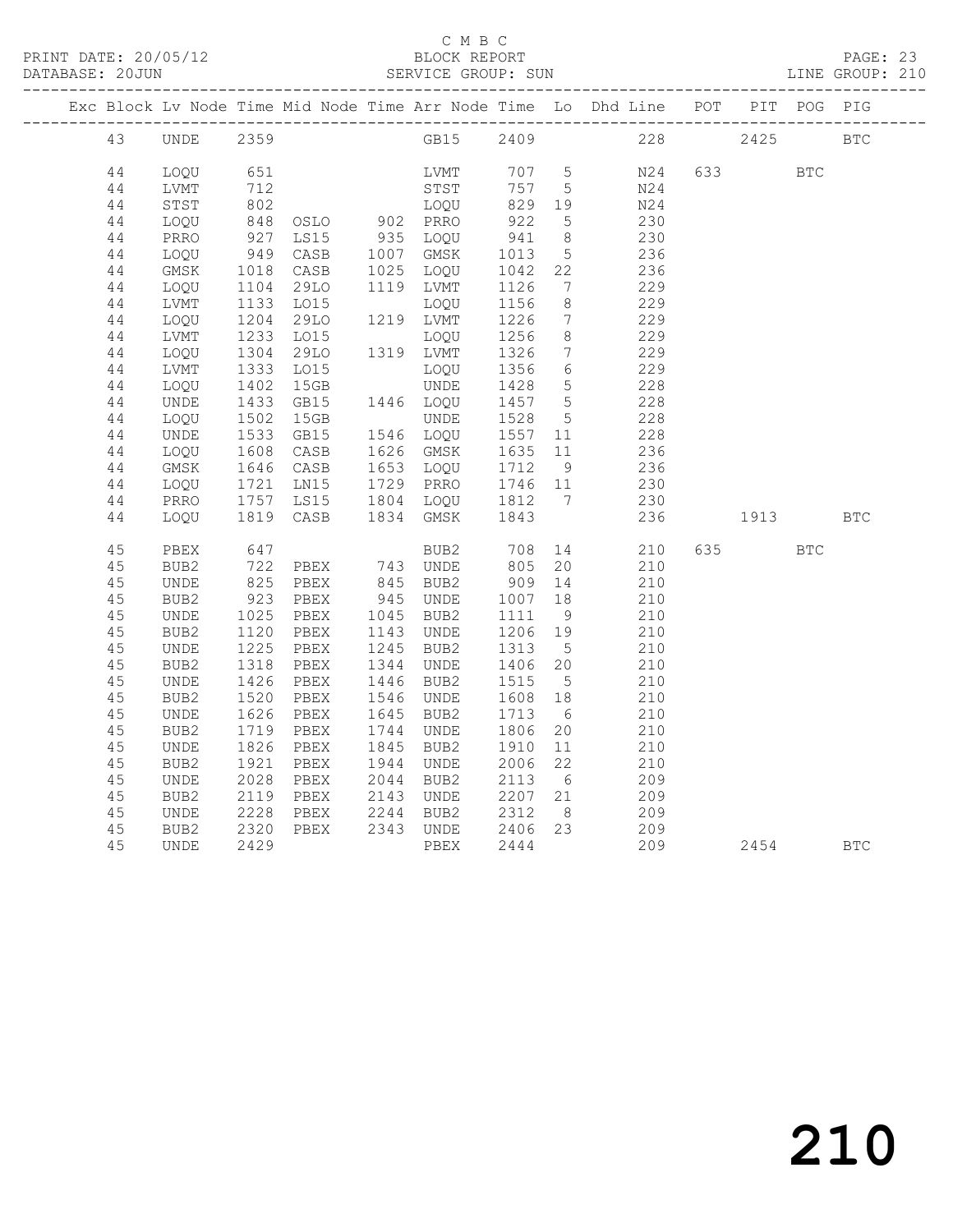#### C M B C<br>BLOCK REPORT

PAGE: 24<br>LINE GROUP: 210

|  |          |                              |              | Exc Block Lv Node Time Mid Node Time Arr Node Time Lo Dhd Line POT |      |                           |                         |                 |     |                                           |        | PIT POG PIG  |            |
|--|----------|------------------------------|--------------|--------------------------------------------------------------------|------|---------------------------|-------------------------|-----------------|-----|-------------------------------------------|--------|--------------|------------|
|  | 46       | PBEX                         | 657          |                                                                    |      | BAGA 717 5 211 645        |                         |                 |     |                                           |        | $_{\rm BTC}$ |            |
|  | 46       | BAGA                         |              |                                                                    |      |                           |                         |                 |     |                                           |        |              |            |
|  | 46       | PBEX                         | 722<br>747   |                                                                    |      | PBEX 742 5<br>BAGA 807 15 |                         |                 |     | $\begin{array}{c} 211 \\ 211 \end{array}$ |        |              |            |
|  | 46       | BAGA                         | 822          |                                                                    |      | PBEX                      | 842                     | $\overline{7}$  |     | 211                                       |        |              |            |
|  | 46       | PBEX                         | 849          |                                                                    |      | PANA 904                  |                         | 20              |     | 212                                       |        |              |            |
|  | 46       | PANA                         |              |                                                                    |      | PBEX                      | 940                     | 9               |     | 212                                       |        |              |            |
|  | 46       | PBEX                         | 924<br>949   |                                                                    |      | PANA                      | 1004                    | $5\overline{)}$ |     | 212                                       |        |              |            |
|  | 46       | PANA                         | 1009         | PBEX 1035 BUB2                                                     |      |                           | 1059                    | $5^{\circ}$     | 211 |                                           |        |              |            |
|  | 46       | BUB2                         | 1104         | PBEX                                                               |      | 1130 PANA                 | 1154                    | 8 <sup>8</sup>  |     | 211                                       |        |              |            |
|  | 46       | PANA                         |              | PBEX                                                               |      | 1230 BUB2                 | 1257                    | $6\overline{6}$ |     | 211                                       |        |              |            |
|  | 46       | BUB2                         | 1202<br>1303 | PBEX                                                               |      | 1330 PANA                 | 1354                    | 9               |     | 211                                       |        |              |            |
|  | 46       | PANA                         | 1403         | PBEX                                                               |      | 1430 BUB2                 | 1458                    | $5\overline{)}$ | 211 |                                           |        |              |            |
|  | 46       | BUB2                         | 1503         | PBEX                                                               |      | 1530 PANA                 | 1555                    | 8 <sup>8</sup>  | 211 |                                           |        |              |            |
|  | 46       | PANA                         | 1603<br>1705 | PBEX 1630 BUB2<br>PBEX 1728 BAGA                                   |      |                           | 1658                    | $\overline{7}$  |     | 211                                       |        |              |            |
|  | 46       | BUB2                         |              |                                                                    |      |                           | 1754 6                  |                 |     | 1 211                                     |        |              |            |
|  | 46       | PANA                         | 1801         |                                                                    |      | PBEX                      | 1819                    | $5\overline{)}$ |     | 212                                       |        |              |            |
|  | 46       | PBEX                         | 1824         |                                                                    |      | PANA                      | 1840 16                 |                 | 212 |                                           |        |              |            |
|  | 46       | PANA                         | 1856         |                                                                    |      | PBEX                      | 1914                    | 6               |     | 212                                       |        |              |            |
|  | 46       | PBEX                         | 1920         |                                                                    |      | BAGA                      | 1944 9                  |                 |     | 211                                       |        |              |            |
|  | 46       | BAGA                         | 1953         |                                                                    |      | PBEX                      | 2013 7                  |                 |     | 211                                       |        |              |            |
|  | 46       | PBEX                         | 2020         |                                                                    |      | BAGA 2044 9               |                         |                 | 211 |                                           |        |              |            |
|  | 46       | BAGA                         | 2053         |                                                                    |      | PBEX                      | 2113                    | $\overline{7}$  |     | 211                                       |        |              |            |
|  | 46       | PBEX                         | 2120         |                                                                    |      | PANA                      | 2144 10                 |                 |     | 211                                       |        |              |            |
|  | 46       | PANA                         | 2154         |                                                                    |      | PBEX                      | 2213                    | $\overline{7}$  |     | 211                                       |        |              |            |
|  | 46       | PBEX                         | 2220         |                                                                    |      | PANA                      | 2244 11                 |                 |     | 211                                       |        |              |            |
|  | 46       | PANA                         | 2255         |                                                                    |      | PBEX                      | 2313 7                  |                 |     | 211                                       |        |              |            |
|  | 46       | PBEX                         | 2320         |                                                                    |      | PANA                      | 2344 11                 |                 |     | 211                                       |        |              |            |
|  | 46       | PANA                         | 2355         |                                                                    |      | PBEX                      | 2413 7                  |                 |     | 211                                       |        |              |            |
|  | 46       | PBEX                         | 2420         |                                                                    |      | PANA                      | 2444 11                 |                 |     | 211                                       |        |              |            |
|  | 46       | PANA                         | 2455         |                                                                    |      | PBEX                      | 2513 13                 |                 |     | 211                                       |        |              |            |
|  | 46<br>46 | PBEX                         | 2526         |                                                                    |      | BUB2<br>LOQU 2632 LVMT    | 2551 6 5 209<br>2651 15 |                 |     |                                           |        |              |            |
|  | 46       | HODM                         | 2602         |                                                                    |      | NWST                      | 2831                    |                 |     | 23 N24<br>N19                             | 2853   |              | <b>BTC</b> |
|  |          | HODM                         | 2729         |                                                                    |      |                           |                         |                 |     |                                           |        |              |            |
|  | 47       | LOQU                         |              |                                                                    |      |                           |                         |                 |     | 249                                       | 646 64 | BTC          |            |
|  | 47       | MOGL                         |              |                                                                    |      |                           |                         |                 |     | 246                                       |        |              |            |
|  | 47       | STST                         |              |                                                                    |      |                           |                         |                 | 246 |                                           |        |              |            |
|  | 47       | MOGL                         | 832          |                                                                    |      | LOOU                      | 850 14                  |                 | 249 |                                           |        |              |            |
|  | 47       | LOQU                         |              | 904 29LO 916 LVMT                                                  |      |                           | 923 9                   |                 |     | 229                                       |        |              |            |
|  |          |                              |              | 47 LVMT 932 LO15                                                   |      | LOQU 954 10               |                         |                 |     | 229                                       |        |              |            |
|  | 47       | LOQU                         | 1004         | 29LO                                                               | 1018 | LVMT                      | 1025                    | 8               |     | 229                                       |        |              |            |
|  | 47       | LVMT                         | 1033         | LO15                                                               |      | LOQU                      | 1056                    | $\sqrt{6}$      |     | 229                                       |        |              |            |
|  | 47       | LOQU                         | 1102         | 15GB                                                               |      | UNDE                      | 1125                    | 5               |     | 228                                       |        |              |            |
|  | 47       | $\ensuremath{\mathsf{UNDE}}$ | 1130         | GB15                                                               | 1143 | LOQU                      | 1156                    | $12$            |     | 228                                       |        |              |            |
|  | 47       | LOQU                         | 1208         | CASB                                                               | 1229 | GMSK                      | 1238                    | 9               |     | 236                                       |        |              |            |
|  | 47       | $\rm{GMSK}$                  | 1247         | CASB                                                               | 1254 | LOQU                      | 1313                    | 9               |     | 236                                       |        |              |            |
|  | 47       | LOQU                         | 1322         | LN15                                                               | 1330 | PRRO                      | 1347                    | 8               |     | 230                                       |        |              |            |
|  | 47       | PRRO                         | 1355         | LS15                                                               | 1404 | LOQU                      | 1413                    | 10              |     | 230                                       |        |              |            |
|  | 47       | LOQU                         | 1423         | CASB                                                               | 1444 | GMSK                      | 1453                    | 9               |     | 236                                       |        |              |            |
|  | 47       | <b>GMSK</b>                  | 1502         | CASB                                                               | 1509 | LOQU                      | 1527                    | 7               |     | 236                                       |        |              |            |
|  | 47       | LOQU                         | 1534         | 29LO                                                               | 1549 | LVMT                      | 1557                    | 9               |     | 229                                       |        |              |            |
|  | 47       | LVMT                         | 1606         | L015                                                               |      | LOQU                      | 1627                    | 5               |     | 229                                       |        |              |            |
|  | 47       | LOQU                         | 1632<br>1703 | 15GB<br>GB15                                                       | 1716 | UNDE                      | 1658<br>1728            | 5               |     | 228<br>228                                |        |              |            |
|  | 47<br>47 | UNDE<br>LOQU                 | 1733         | 15GB                                                               |      | LOQU<br><b>UNDE</b>       | 1758                    | 5<br>5          |     | 228                                       |        |              |            |
|  | 47       | UNDE                         | 1803         | GB15                                                               |      | 1816 LOQU                 | 1828                    | 6               |     | 228                                       |        |              |            |
|  | 47       | LOQU                         | 1834         |                                                                    |      | MOGL                      | 1851                    | $\circ$         |     | 249                                       |        |              |            |
|  |          |                              |              |                                                                    |      |                           |                         |                 |     |                                           |        |              |            |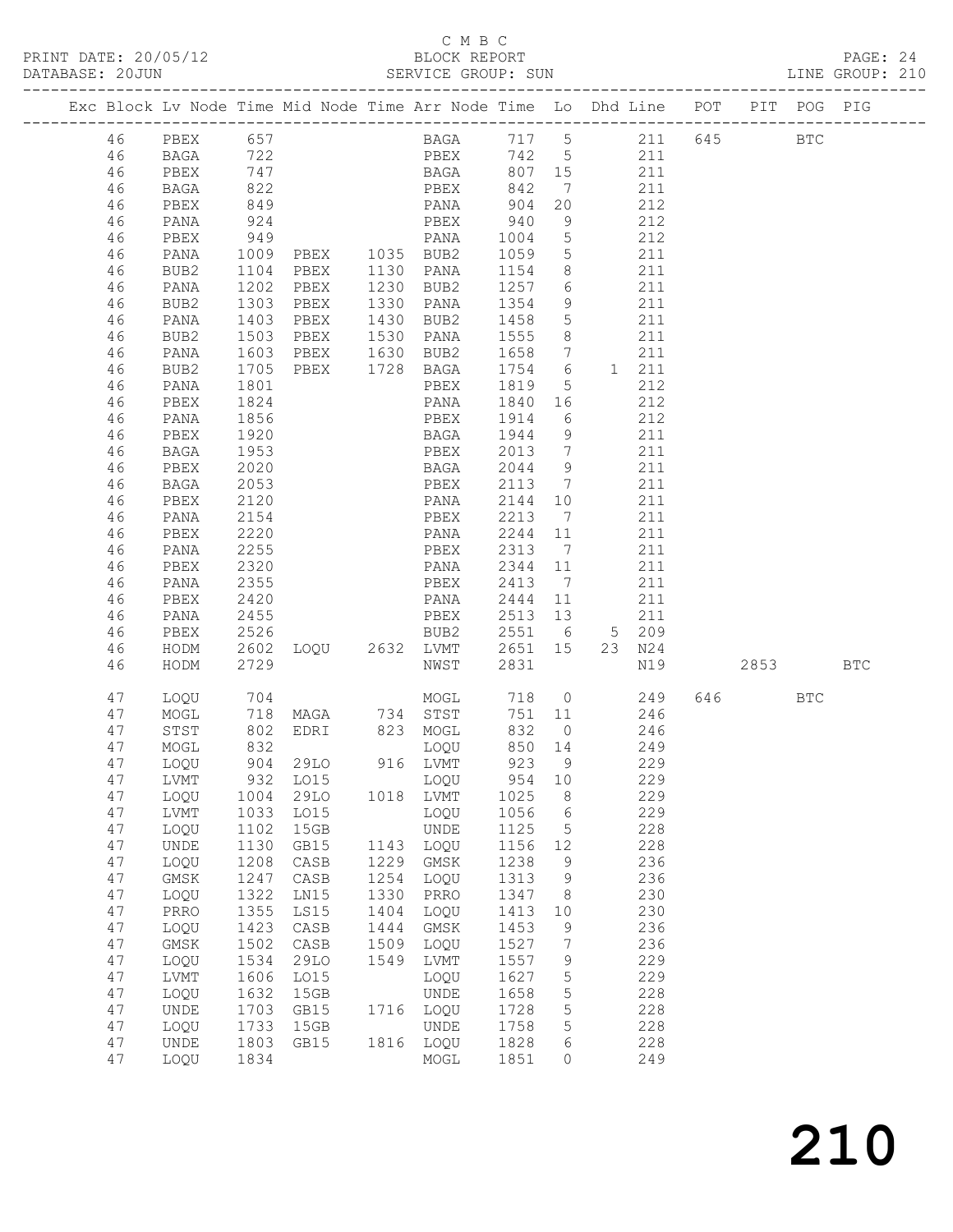PRINT DATE: 20/05/12 BLOCK REPORT PAGE: 25 DATABASE: 20JUN<br>---------------

#### C M B C<br>BLOCK REPORT

|  | DAIABASE; ZUJUN |                  |      |           |      | SLKVICL GKUUF; SUN |      |     |                                                                        |     |      |            | TIME GROOF: 510 |
|--|-----------------|------------------|------|-----------|------|--------------------|------|-----|------------------------------------------------------------------------|-----|------|------------|-----------------|
|  |                 |                  |      |           |      |                    |      |     | Exc Block Lv Node Time Mid Node Time Arr Node Time Lo Dhd Line POT PIT |     |      | POG PIG    |                 |
|  | 47              | MOGL             |      | 1851 MAGA | 1907 |                    |      |     | STST 1931 246                                                          |     | 1955 |            | <b>BTC</b>      |
|  | 48              | UNDE             | 726  | PBEX      | 746  | BUB2               | 810  | 12  | 210                                                                    | 656 |      | <b>BTC</b> |                 |
|  | 48              | BUB2             | 822  | PBEX      | 843  | UNDE               | 905  | 20  | 210                                                                    |     |      |            |                 |
|  | 48              | UNDE             | 925  | PBEX      | 945  | BUB <sub>2</sub>   | 1010 | 10  | 210                                                                    |     |      |            |                 |
|  | 48              | BUB <sub>2</sub> | 1020 | PBEX      | 1043 | <b>UNDE</b>        | 1106 | 19  | 210                                                                    |     |      |            |                 |
|  | 48              | UNDE             | 1125 | PBEX      | 1145 | BUB <sub>2</sub>   | 1211 | 7   | 210                                                                    |     |      |            |                 |
|  | 48              | BUB <sub>2</sub> | 1218 | PBEX      | 1243 | UNDE               | 1306 | 19  | 210                                                                    |     |      |            |                 |
|  | 48              | UNDE             | 1325 | PBEX      | 1345 | BUB <sub>2</sub>   | 1414 | - 5 | 210                                                                    |     |      |            |                 |
|  | 48              | BUB2             | 1419 | PBEX      | 1446 | UNDE               | 1508 | 18  | 210                                                                    |     |      |            |                 |
|  | 48              | UNDE             | 1526 | PBEX      | 1545 | BUB <sub>2</sub>   | 1613 | 5   | 210                                                                    |     |      |            |                 |
|  | 48              | BUB2             | 1618 | PBEX      | 1644 | UNDE               | 1706 | 20  | 210                                                                    |     |      |            |                 |
|  | 48              | UNDE             | 1726 | PBEX      | 1745 | BUB2               | 1812 | 7   | 210                                                                    |     |      |            |                 |
|  | 48              | BUB <sub>2</sub> | 1819 | PBEX      | 1844 | UNDE               | 1906 | 21  | 210                                                                    |     |      |            |                 |
|  | 48              | UNDE             | 1927 | PBEX      | 1945 | BUB2               | 2014 | - 5 | 209                                                                    |     |      |            |                 |
|  | 48              | BUB2             | 2019 | PBEX      | 2043 | UNDE               | 2107 | 21  | 209                                                                    |     |      |            |                 |
|  |                 |                  |      |           |      |                    |      |     |                                                                        |     |      |            |                 |

| 48 | BUB <sub>2</sub> | 2220 | PBEX | 2243 | <b>UNDE</b> | 2306 | 22 | 209 |     |      |            |              |
|----|------------------|------|------|------|-------------|------|----|-----|-----|------|------------|--------------|
| 48 | <b>UNDE</b>      | 2328 | PBEX | 2344 | BUB2        | 2410 | 10 | 209 |     |      |            |              |
| 48 | BUB <sub>2</sub> | 2420 | PBEX | 2443 | <b>UNDE</b> | 2504 |    | 209 |     | 2531 |            | $_{\rm BTC}$ |
|    |                  |      |      |      |             |      |    |     |     |      |            |              |
| 49 | PBEX             | 717  | LN15 | 730  | GMSK        | 749  | 18 | 232 | 705 |      | <b>BTC</b> |              |
| 49 | GMSK             | 807  | LS15 | 827  | PBEX        | 841  | 6  | 232 |     |      |            |              |
| 49 | PBEX             | 847  | LN15 | 900  | GMSK        | 919  | 16 | 232 |     |      |            |              |
| 49 | <b>GMSK</b>      | 935  | CASB | 942  | LOQU        | 959  | 6  | 236 |     |      |            |              |
| 49 | LOQU             | 1005 | CASB | 1023 | GMSK        | 1029 | 8  | 236 |     |      |            |              |
| 49 | GMSK             | 1037 | LS15 | 1059 | PBEX        | 1113 | 7  | 232 |     |      |            |              |
| 49 | PBEX             | 1120 |      |      | PANA        | 1136 | 17 | 212 |     |      |            |              |
| 49 | PANA             | 1153 |      |      | PBEX        | 1211 | 9  | 212 |     |      |            |              |
| 49 | PBEX             | 1220 |      |      | PANA        | 1236 | 19 | 212 |     |      |            |              |
| 49 | PANA             | 1255 |      |      | PBEX        | 1313 | 6  | 212 |     |      |            |              |
| 49 | PBEX             | 1319 | LN15 | 1333 | GMSK        | 1356 | 9  | 232 |     |      |            |              |
| 49 | <b>GMSK</b>      | 1405 | LS15 | 1427 | PBEX        | 1440 | 10 | 232 |     |      |            |              |
| 49 | PBEX             | 1450 |      |      | PANA        | 1507 | 18 | 212 |     |      |            |              |
| 49 | PANA             | 1525 |      |      | PBEX        | 1543 | 7  | 212 |     |      |            |              |
| 49 | PBEX             | 1550 |      |      | PANA        | 1607 | 17 | 212 |     |      |            |              |
| 49 | PANA             | 1624 |      |      | PBEX        | 1642 | 7  | 212 |     |      |            |              |
| 49 | PBEX             | 1649 | LN15 | 1703 | GMSK        | 1726 | 11 | 232 |     |      |            |              |
| 49 | GMSK             | 1737 | LS15 | 1758 | PBEX        | 1813 | 6  | 232 |     |      |            |              |
| 49 | PBEX             | 1819 | LN15 | 1833 | GMSK        | 1856 | 12 | 232 |     |      |            |              |
| 49 | GMSK             | 1908 | LS15 | 1928 | PBEX        | 1942 | 7  | 232 |     |      |            |              |
| 49 | PBEX             | 1949 | LN15 | 2002 | GMSK        | 2023 | 15 | 232 |     |      |            |              |
| 49 | GMSK             | 2038 | LS15 | 2057 | PBEX        | 2110 | 10 | 232 |     |      |            |              |
| 49 | PBEX             | 2120 | LN15 | 2133 | GMSK        | 2154 | 14 | 232 |     |      |            |              |
| 49 | <b>GMSK</b>      | 2208 | LS15 | 2227 | PBEX        | 2239 |    | 232 |     | 2249 |            | <b>BTC</b>   |
|    |                  |      |      |      |             |      |    |     |     |      |            |              |

48 UNDE 2128 PBEX 2144 BUB2 2213 7 209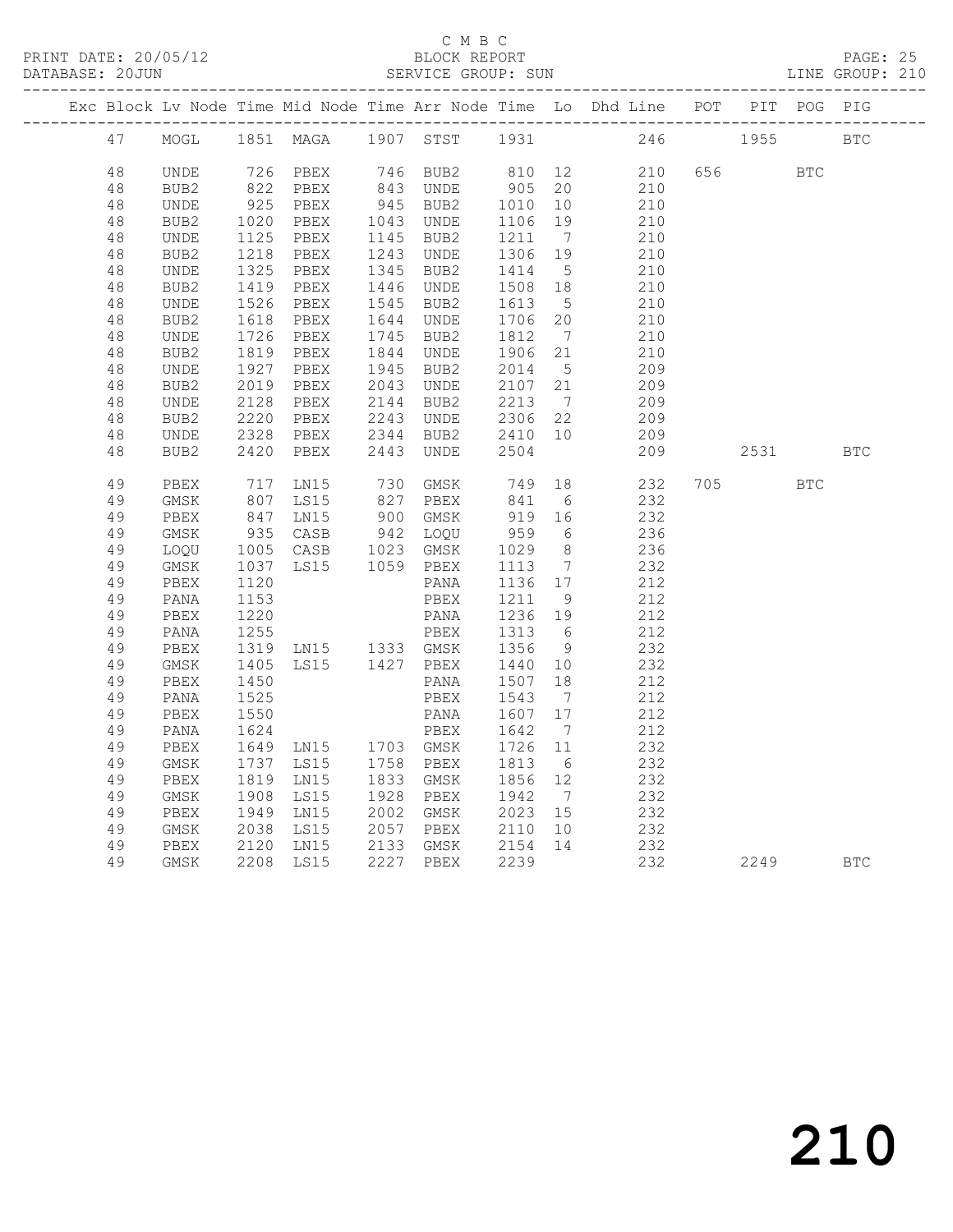## C M B C<br>BLOCK REPORT

PAGE: 26<br>LINE GROUP: 210

|  |    |             |                            |                       |      |                               |         |                 | Exc Block Lv Node Time Mid Node Time Arr Node Time Lo Dhd Line POT PIT POG PIG                                                                             |      |              |            |
|--|----|-------------|----------------------------|-----------------------|------|-------------------------------|---------|-----------------|------------------------------------------------------------------------------------------------------------------------------------------------------------|------|--------------|------------|
|  | 50 |             |                            |                       |      |                               |         |                 | PBEX 717 MTLV 726 UNDE 734 22       210  705<br>UNDE 756 PBEX 816 BUB2 840 11      210<br>BUB2      851  PBEX      913  UNDE      935  20              210 |      | $_{\rm BTC}$ |            |
|  | 50 |             |                            |                       |      |                               |         |                 |                                                                                                                                                            |      |              |            |
|  | 50 |             |                            |                       |      |                               |         |                 |                                                                                                                                                            |      |              |            |
|  | 50 | UNDE        | 955                        | PBEX                  |      | 1015 BUB2                     | 1040    | 10              | 210                                                                                                                                                        |      |              |            |
|  | 50 | BUB2        | 1050<br>1155               | PBEX                  |      | 1113 UNDE                     | 1136    | 19              | 210                                                                                                                                                        |      |              |            |
|  | 50 | UNDE        |                            | PBEX                  | 1215 | BUB2                          | 1243    | $5\overline{)}$ | 210                                                                                                                                                        |      |              |            |
|  | 50 | BUB2        | 1248                       | PBEX                  | 1313 | UNDE                          | 1336 18 |                 | 210                                                                                                                                                        |      |              |            |
|  | 50 | UNDE        | 1354                       | PBEX                  | 1414 | BUB2                          | 1443    | $5\overline{)}$ | 210                                                                                                                                                        |      |              |            |
|  | 50 | BUB2        | 1448<br>1556               | PBEX                  |      | 1514 UNDE                     | 1536 20 |                 | 210                                                                                                                                                        |      |              |            |
|  | 50 | UNDE        |                            | PBEX                  | 1615 | BUB2                          | 1643 6  |                 | 210                                                                                                                                                        |      |              |            |
|  | 50 | BUB2        | 1649                       | PBEX                  | 1714 | UNDE                          | 1736 20 |                 | 210                                                                                                                                                        |      |              |            |
|  | 50 | UNDE        | 1756                       | PBEX                  | 1815 | BUB2                          | 1842    | 9               | 210                                                                                                                                                        |      |              |            |
|  | 50 | BUB2        | 1851                       | PBEX                  |      | 1914 UNDE                     | 1936 22 |                 | 210                                                                                                                                                        |      |              |            |
|  | 50 | UNDE        | ----<br>1958               | PBEX                  |      | 2014 BUB2                     | 2043    | 6               | 209                                                                                                                                                        |      |              |            |
|  | 50 | BUB2        | 2049                       | PBEX                  | 2113 | UNDE                          | 2137 21 |                 | 209                                                                                                                                                        |      |              |            |
|  | 50 | UNDE        | 2158                       | PBEX                  |      | 2214 BUB2                     | 2242    | 8 <sup>8</sup>  | 209                                                                                                                                                        |      |              |            |
|  | 50 | BUB2        | 2250                       | PBEX                  |      | 2313 UNDE                     | 2336 23 |                 | 209                                                                                                                                                        |      |              |            |
|  | 50 | UNDE        | 2359                       | PBEX                  |      | 2414 BUB2                     | 2440 10 |                 | 209                                                                                                                                                        |      |              |            |
|  | 50 | BUB2        | 2450                       | PBEX 2513 UNDE        |      |                               | 2533 6  |                 | 209                                                                                                                                                        |      |              |            |
|  | 50 | UNDE        | 2539                       |                       |      | PBEX                          | 2554 15 |                 | 20 209                                                                                                                                                     |      |              |            |
|  | 50 | HODM        | 2629                       |                       |      | NWST                          | 2731    |                 | N19                                                                                                                                                        | 2753 |              | <b>BTC</b> |
|  | 51 | LN15        |                            | 756 OSLO 803 PRRO 812 |      |                               |         |                 | 15<br>230                                                                                                                                                  |      | <b>BTC</b>   |            |
|  | 51 | PRRO        | 827<br>904                 | LS15                  |      | 835 LOQU 841 23<br>MOGL 920 0 |         |                 | 230                                                                                                                                                        |      |              |            |
|  | 51 | LOQU        |                            |                       |      |                               |         |                 | 249                                                                                                                                                        |      |              |            |
|  | 51 | MOGL        | 920                        | MAGA 936 STST         |      |                               | 955     | 8 <sup>8</sup>  | 246                                                                                                                                                        |      |              |            |
|  | 51 | STST        | 1003                       | EDRI 1028 MOGL        |      |                               |         |                 | 1037 0 246                                                                                                                                                 |      |              |            |
|  | 51 | $\sf{MOGL}$ | 1037<br>$\frac{103}{1103}$ |                       |      | LOQU                          | 1056    | $\frac{1}{7}$   | 249                                                                                                                                                        |      |              |            |
|  | 51 | LOQU        |                            |                       |      | MOGL                          | 1119    | $\overline{0}$  | 249                                                                                                                                                        |      |              |            |
|  | 51 | MOGL        | 1119                       | MAGA 1135 STST        |      |                               | 1156 19 |                 | 246                                                                                                                                                        |      |              |            |
|  | 51 | STST        | 1215                       | 15LO 1247 LVMT        |      |                               | 1300    | $5\overline{)}$ | 240                                                                                                                                                        |      |              |            |
|  | 51 | LVMT        | 1305                       | MAGA                  |      | 1332 STST                     | 1356    | $7\overline{ }$ | 240                                                                                                                                                        |      |              |            |
|  | 51 | STST        | 1403                       | EDRI                  | 1430 | MOGL                          | $14390$ |                 | 246                                                                                                                                                        |      |              |            |
|  | 51 | MOGL        | 1439                       |                       |      | LOQU                          |         |                 | 1457 6 249                                                                                                                                                 |      |              |            |
|  | 51 | LOQU        | 1503                       |                       |      | MOGL                          | 1520    |                 | $0$ 249                                                                                                                                                    |      |              |            |
|  | 51 | MOGL        | 1520<br>1630               | MAGA 1536 STST        |      |                               |         |                 | 1604  26  246<br>1719  5  240                                                                                                                              |      |              |            |
|  | 51 | STST        |                            | <b>15LO</b>           |      | 1705 LVMT                     |         |                 |                                                                                                                                                            |      |              |            |
|  | 51 | LVMT        | 1724                       | MAGA                  |      | 1750 STST 1819 11             |         |                 | 240                                                                                                                                                        |      |              |            |
|  | 51 | STST        | 1830                       | 15LO                  | 1900 | LVMT 1913                     |         | 11              | 240                                                                                                                                                        |      |              |            |
|  | 51 | LVMT        | 1924                       | MAGA                  | 1948 | STST                          | 2012    |                 | 240                                                                                                                                                        | 2036 |              | <b>BTC</b> |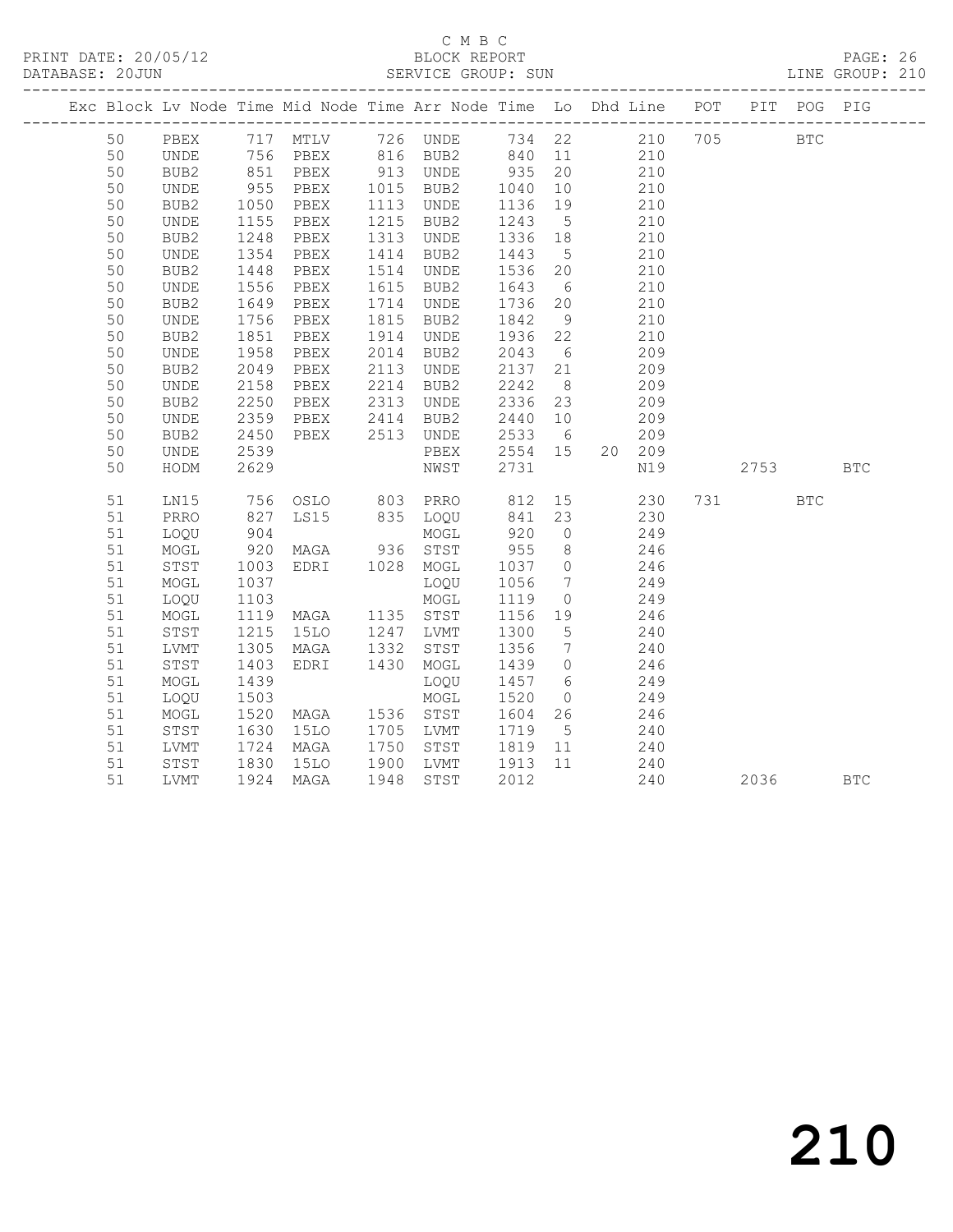PRINT DATE: 20/05/12 BLOCK REPORT<br>DATABASE: 20JUN SERVICE GROUP: SUN

## C M B C<br>BLOCK REPORT

PAGE: 27<br>LINE GROUP: 210

|  |    |              |                   |                |      |              |                                            |                     | Exc Block Lv Node Time Mid Node Time Arr Node Time Lo Dhd Line POT PIT POG PIG |      |            |            |
|--|----|--------------|-------------------|----------------|------|--------------|--------------------------------------------|---------------------|--------------------------------------------------------------------------------|------|------------|------------|
|  | 52 |              |                   |                |      |              |                                            |                     | PRRO 754 LS15 803 LOQU 809 8 230 734                                           |      | BTC        |            |
|  | 52 | LOQU         |                   | 817 OSLO       |      |              |                                            |                     | 831 PRRO 851 6 230                                                             |      |            |            |
|  | 52 | PRRO         |                   | LS15           |      | 905 LOQU     | 911                                        | $5\overline{)}$     | 230                                                                            |      |            |            |
|  | 52 | LOQU         | 857<br>916<br>956 | OSLO           |      | 931 PRRO     | $\begin{array}{c} 951 \\ 1013 \end{array}$ | $5\overline{)}$     | 230                                                                            |      |            |            |
|  | 52 | PRRO         |                   | LS15           |      | 1005 LOQU    | 1013                                       | $7\overline{ }$     | 230                                                                            |      |            |            |
|  | 52 | LOQU         | 1020              | CASB           | 1038 | GMSK         | 1044                                       | 6                   | 236                                                                            |      |            |            |
|  | 52 | GMSK         | 1050              | CASB           | 1057 | LOQU         | 1114                                       | 9                   | 236                                                                            |      |            |            |
|  | 52 | LOQU         | 1123              | CASB           | 1144 | GMSK         | 1152                                       | 9                   | 236                                                                            |      |            |            |
|  | 52 | GMSK         | 1201              | CASB           | 1208 | LOQU         | 1227                                       | 11                  | 236                                                                            |      |            |            |
|  | 52 | LOQU         | 1238              | CASB           | 1259 | GMSK         | 1308                                       | 9                   | 236                                                                            |      |            |            |
|  | 52 |              | 1317              | CASB           | 1324 |              | 1343                                       |                     | 236                                                                            |      |            |            |
|  | 52 | GMSK         |                   | LN15           | 1400 | LOQU<br>PRRO | 1417                                       | 9<br>8 <sup>8</sup> | 230                                                                            |      |            |            |
|  | 52 | LOQU         | 1352              |                |      |              |                                            |                     |                                                                                |      |            |            |
|  |    | PRRO         | 1425              | LS15           | 1434 | LOQU         | 1443 10                                    |                     | 230                                                                            |      |            |            |
|  | 52 | LOQU         | 1453              | CASB           | 1514 | GMSK         | 1523                                       | 9                   | 236                                                                            |      |            |            |
|  | 52 | GMSK         | 1532              | CASB           | 1539 | LOQU         | 1557                                       | 6                   | 236                                                                            |      |            |            |
|  | 52 | LOQU         | 1603              |                |      | MOGL         | 1620                                       | $\overline{0}$      | 249                                                                            |      |            |            |
|  | 52 | MOGL         | 1620              | MAGA           |      | 1636 STST    | 1703                                       | 27                  | 246                                                                            |      |            |            |
|  | 52 | STST         | 1730              | 15LO           | 1803 | LVMT         | 1816                                       | 8 <sup>8</sup>      | 240                                                                            |      |            |            |
|  | 52 | LVMT         | 1824              | MAGA           | 1849 | STST         | 1915 15                                    |                     | 240                                                                            |      |            |            |
|  | 52 | STST         | 1930              | <b>15LO</b>    | 1957 | LVMT         | 2010 10                                    |                     | 240                                                                            |      |            |            |
|  | 52 | LVMT         | 2020              | MAGA           | 2044 | STST         | 2108                                       |                     | 240                                                                            | 2132 |            | <b>BTC</b> |
|  | 53 | PBEX         | 747               | LN15           | 800  | GMSK         | 819                                        | 18                  | 232                                                                            | 735  | <b>BTC</b> |            |
|  | 53 | GMSK         | 837               | LS15           | 857  | PBEX         | 911                                        | 6                   | 232                                                                            |      |            |            |
|  | 53 | PBEX         | 917               | LN15           |      | 930 GMSK     | 949                                        | 16                  | 232                                                                            |      |            |            |
|  | 53 | GMSK         | 1005              | CASB           | 1012 | LOQU         | 1029                                       | $6\overline{6}$     | 236                                                                            |      |            |            |
|  | 53 | LOQU         | 1035              | CASB           | 1054 | GMSK         | 1100                                       | $\overline{7}$      | 236                                                                            |      |            |            |
|  | 53 | GMSK         | 1107              | LS15           |      | 1129 PBEX    | 1143                                       | $\overline{7}$      | 232                                                                            |      |            |            |
|  | 53 | PBEX         | 1150              |                |      | PANA         | 1206                                       | 19                  | 212                                                                            |      |            |            |
|  | 53 | PANA         | 1225              |                |      | PBEX         | 1243                                       | 6                   | 212                                                                            |      |            |            |
|  | 53 | PBEX         | 1249              | LN15 1303 GMSK |      |              | 1326                                       | 9                   | 232                                                                            |      |            |            |
|  | 53 | GMSK         | 1335              | LS15 1357 PBEX |      |              | 1410                                       | 10                  | 232                                                                            |      |            |            |
|  | 53 | PBEX         | 1420              |                |      | PANA         | 1437                                       | 18                  | 212                                                                            |      |            |            |
|  | 53 | PANA         | 1455              |                |      | PBEX         | 1513                                       | 6                   | 212                                                                            |      |            |            |
|  | 53 | PBEX         | 1519              | LN15 1533 GMSK |      |              | 1556                                       | 10                  | 232                                                                            |      |            |            |
|  | 53 | GMSK         | 1606              | LS15 1628 PBEX |      |              | 1643                                       | $\overline{7}$      | 232                                                                            |      |            |            |
|  | 53 | PBEX         | 1650              |                |      | PANA         | 1707                                       | 13                  | 1 212                                                                          |      |            |            |
|  | 53 | BAGA         | 1721              |                |      | PBEX         | 1743                                       | $\overline{7}$      | 211                                                                            |      |            |            |
|  | 53 | PBEX         | 1750              |                |      | PANA         | 1806 20                                    |                     | 212                                                                            |      |            |            |
|  | 53 | PANA         | 1826              |                |      | PBEX         | 1844                                       | 5                   | 212                                                                            |      |            |            |
|  | 53 | ${\tt PBEX}$ | 1849              | LN15           | 1903 | GMSK         | 1926                                       | 7                   | 232                                                                            |      |            |            |
|  | 53 | GMSK         | 1933              | CASB           | 1940 | LOQU         | 1958                                       | 5                   | 236                                                                            |      |            |            |
|  | 53 | LOQU         | 2003              | 15GB           |      | <b>UNDE</b>  | 2025                                       | 8                   | 228                                                                            |      |            |            |
|  | 53 | UNDE         | 2033              | GB15           | 2045 | LOQU         | 2056                                       | 7                   | 228                                                                            |      |            |            |
|  | 53 | LOQU         | 2103              | 15GB           |      | <b>UNDE</b>  | 2125                                       | 8                   | 228                                                                            |      |            |            |
|  | 53 | UNDE         | 2133              | GB15           | 2145 | LOQU         | 2156                                       | 8                   | 228                                                                            |      |            |            |
|  | 53 | LOQU         | 2204              | CASB           | 2218 | GMSK         | 2227                                       | 10                  | 236                                                                            |      |            |            |
|  | 53 | GMSK         | 2237              | LS15           | 2256 | PBEX         | 2308                                       | 5                   | 232<br>20                                                                      |      |            |            |
|  | 53 | HODM         | 2333              | LOQU           | 2403 | LVMT         | 2422                                       | 5                   | N24                                                                            |      |            |            |
|  | 53 | ${\rm LVMT}$ | 2427              | LOQU           |      | HODM         | 2508                                       | 5                   | N24                                                                            |      |            |            |
|  | 53 | HODM         | 2513              | LOQU           | 2543 | LVMT         | 2602                                       | 6                   | N24                                                                            |      |            |            |
|  | 53 | LVMT         | 2608              | LOQU           |      | HODM         | 2649                                       | 5                   | N24                                                                            |      |            |            |
|  | 53 | HODM         | 2654              | LOQU           | 2724 | LVMT         | 2743                                       |                     | N24                                                                            | 2803 |            | <b>BTC</b> |
|  |    |              |                   |                |      |              |                                            |                     |                                                                                |      |            |            |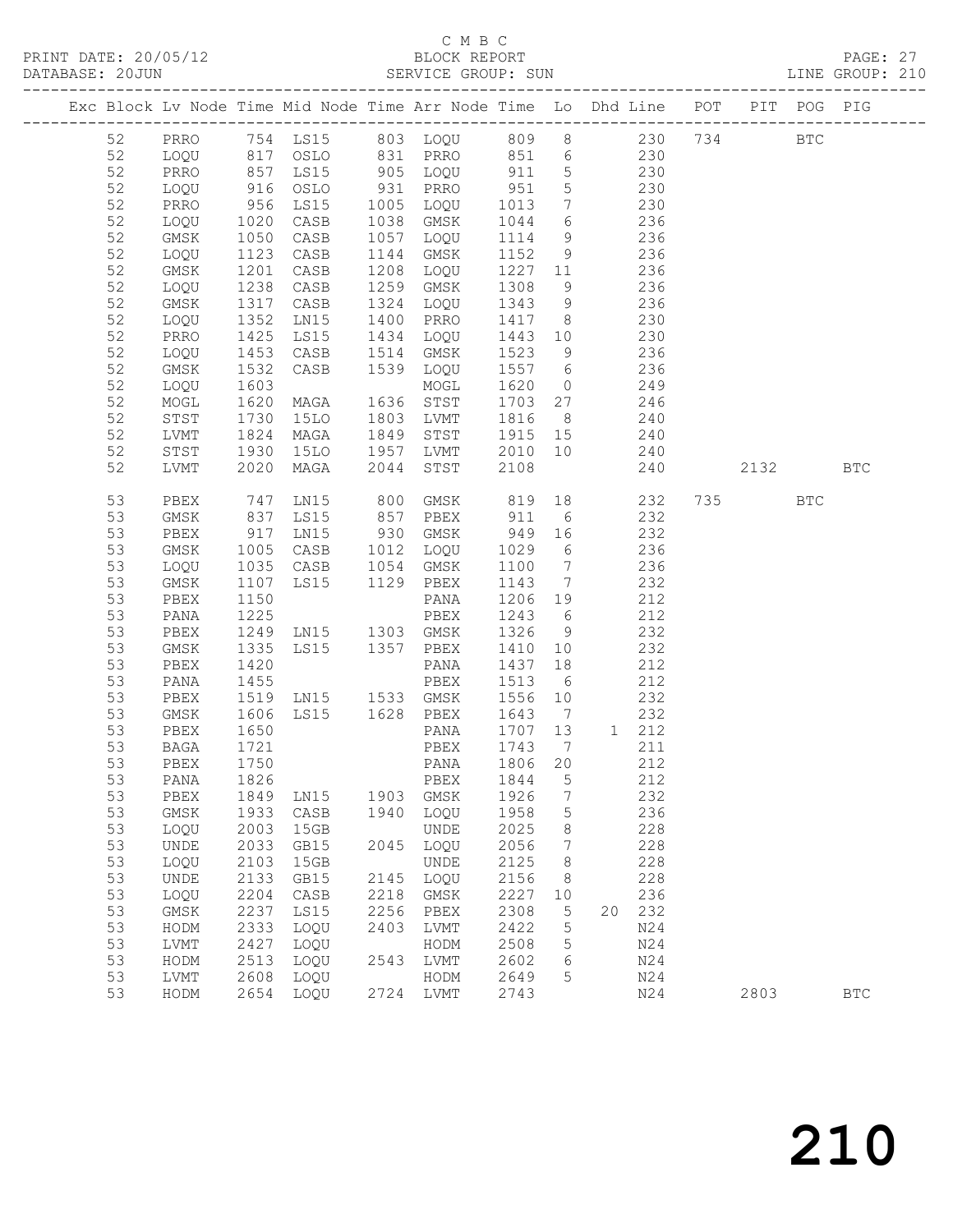#### C M B C<br>BLOCK REPORT

PAGE: 28<br>LINE GROUP: 210

|  |    |      |             |                |      |           |         |                 | Exc Block Lv Node Time Mid Node Time Arr Node Time Lo Dhd Line POT PIT POG PIG |      |            |            |
|--|----|------|-------------|----------------|------|-----------|---------|-----------------|--------------------------------------------------------------------------------|------|------------|------------|
|  | 54 |      |             |                |      |           |         |                 | LOQU 804 29LO 816 LVMT 823 9 229 746                                           |      | <b>BTC</b> |            |
|  | 54 | LVMT | 832         |                |      |           |         |                 |                                                                                |      |            |            |
|  | 54 | LOQU | 904         | CASB 920 GMSK  |      |           |         |                 | 926 11 236                                                                     |      |            |            |
|  | 54 | GMSK | 937         | LS15 958 PBEX  |      |           | 1012    | $5^{\circ}$     | 232                                                                            |      |            |            |
|  | 54 | PBEX | 1017        |                |      | PANA      | 1038    | 18              | 211                                                                            |      |            |            |
|  | 54 | PANA |             |                |      |           | 1112    | $\overline{7}$  | 212                                                                            |      |            |            |
|  | 54 | PBEX |             |                |      |           | 1155    | 10              | 232                                                                            |      |            |            |
|  | 54 | GMSK | 1205        | LS15 1227 PBEX |      |           | 1240    | 10              | 232                                                                            |      |            |            |
|  | 54 | PBEX | 1250        |                |      | PANA      | 1307    | 18              | 212                                                                            |      |            |            |
|  | 54 | PANA | 1325        |                |      | PBEX      | 1343    | 6               | 212                                                                            |      |            |            |
|  | 54 | PBEX | 1349        | LN15 1403 GMSK |      |           | 1426    | 9               | 232                                                                            |      |            |            |
|  | 54 | GMSK | 1435        | LS15 1457 PBEX |      |           | 1512    | 8 <sup>8</sup>  | 232                                                                            |      |            |            |
|  | 54 | PBEX | 1520        |                |      | PANA      | 1537 17 |                 | 212                                                                            |      |            |            |
|  | 54 | PANA | 1554        |                |      | PBEX      | 1612    | $\overline{7}$  | 212                                                                            |      |            |            |
|  | 54 | PBEX | 1619        | LNI5           |      | 1633 GMSK | 1656 11 |                 | 232                                                                            |      |            |            |
|  | 54 | GMSK | 1707        | LS15           |      | 1728 PBEX | 1743    |                 | 232                                                                            | 1753 |            | <b>BTC</b> |
|  |    |      |             |                |      |           |         |                 |                                                                                |      |            |            |
|  | 55 | LVMT | 804         | LO15           |      | LOOU      | 822     |                 | 12 and $\sim$<br>229                                                           | 746  | <b>BTC</b> |            |
|  | 55 | LOQU | 834         | CASB           |      | 848 GMSK  | 854     | 13              | 236                                                                            |      |            |            |
|  | 55 | GMSK | 907         | LS15           | 928  | PBEX      | 942     | $5\overline{)}$ | 232                                                                            |      |            |            |
|  | 55 | PBEX | 947<br>1035 | LN15           | 1000 | GMSK      | 1019    | 16              | 232                                                                            |      |            |            |
|  | 55 | GMSK |             | CASB           | 1042 | LOQU      | 1059    | 6               | 236                                                                            |      |            |            |
|  | 55 | LOQU | 1105        | CASB           | 1126 | GMSK      | 1134    | 14              | 236                                                                            |      |            |            |
|  | 55 | GMSK | 1148        | CASB           | 1155 | LOQU      | 1212 11 |                 | 236                                                                            |      |            |            |
|  | 55 | LOQU | 1223        | CASB           | 1244 | GMSK      | 1253    | 8 <sup>8</sup>  | 236                                                                            |      |            |            |
|  | 55 | GMSK | 1301        | CASB           | 1308 | LOQU      | 1327 6  |                 | 236                                                                            |      |            |            |
|  | 55 | LOQU | 1333        |                |      | MOGL      | 1349    | $\bigcirc$      | 249                                                                            |      |            |            |
|  | 55 | MOGL | 1349        | MAGA           | 1405 | STST      | 1431    | 14              | 246                                                                            |      |            |            |
|  | 55 | STST | 1445        | 15LO           | 1520 | LVMT      | 1534    | 11              | 240                                                                            |      |            |            |
|  | 55 | LVMT | 1545        | MAGA           | 1612 | STST      | 1639    | 15              | 240                                                                            |      |            |            |
|  | 55 | STST | 1654        | <b>15LO</b>    | 1729 | LVMT      | 1742    | 6               | 240                                                                            |      |            |            |
|  | 55 | LVMT | 1748        | MAGA           | 1814 | STST      | 1843 17 |                 | 240                                                                            |      |            |            |
|  | 55 | STST | 1900        | <b>15LO</b>    | 1928 | LVMT      | 1941    | $\overline{7}$  | 240                                                                            |      |            |            |
|  | 55 | LVMT | 1948        | MAGA           | 2012 | STST      | 2036    | 14              | 240                                                                            |      |            |            |
|  | 55 | STST | 2050        | <b>15LO</b>    | 2116 | LVMT      | 2129    | 11              | 240                                                                            |      |            |            |
|  | 55 | LVMT | 2140        | MAGA           | 2203 | STST      | 2222    | 18              | 240                                                                            |      |            |            |
|  | 55 | STST | 2240        | <b>15LO</b>    | 2306 | LVMT      | 2319    |                 | 240                                                                            | 2339 |            | <b>BTC</b> |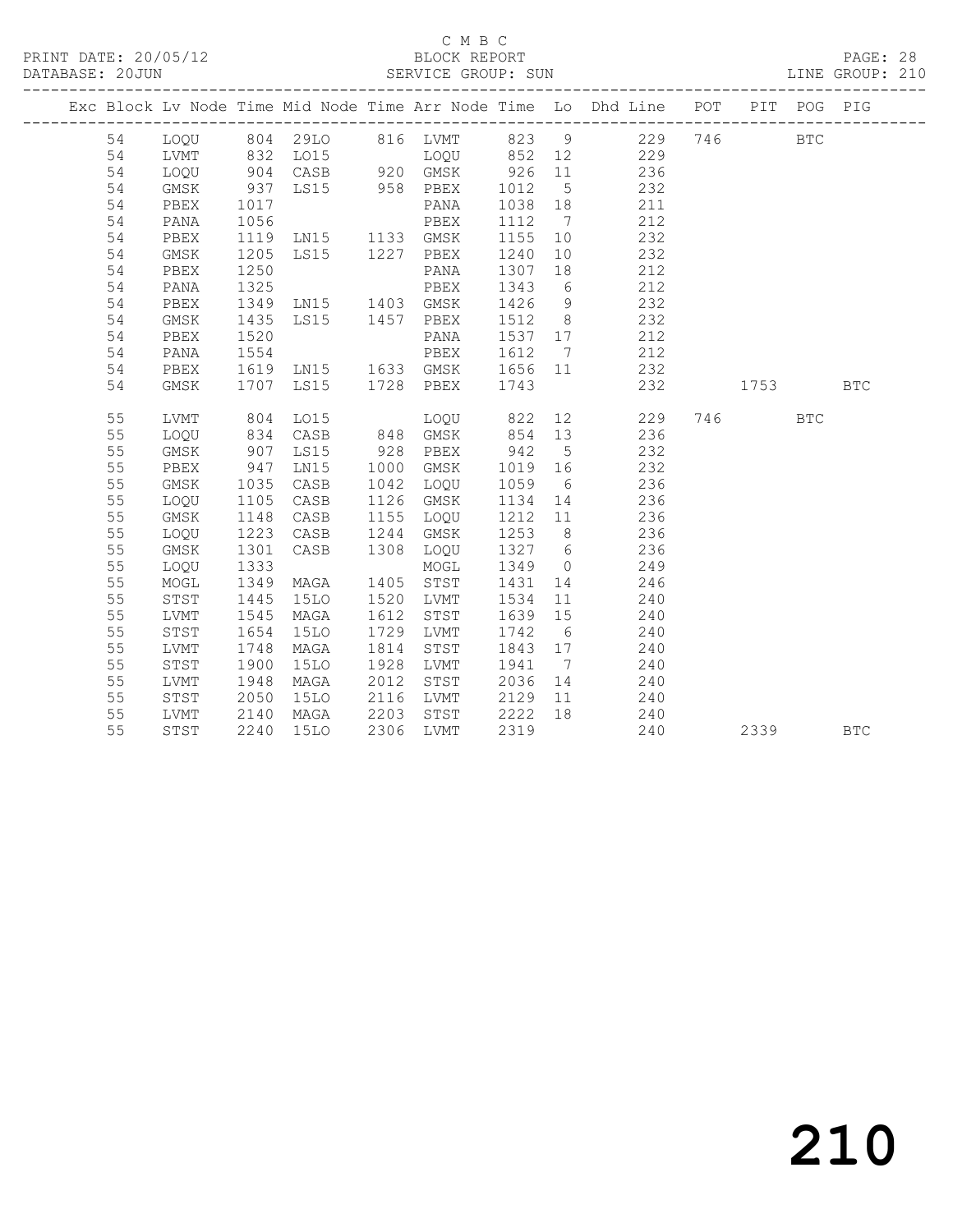#### C M B C<br>BLOCK REPORT

PAGE: 29<br>LINE GROUP: 210

|          |              |              |                                 |              |              |              |                   | Exc Block Lv Node Time Mid Node Time Arr Node Time Lo Dhd Line POT |     |        | PIT POG PIG  |            |
|----------|--------------|--------------|---------------------------------|--------------|--------------|--------------|-------------------|--------------------------------------------------------------------|-----|--------|--------------|------------|
| 56       | LOQU         | 805          |                                 |              | 22PH         | 817 0        |                   | 236                                                                | 747 |        | $_{\rm BTC}$ |            |
| 56       | 22PH         |              |                                 |              | LOQU         | 829          | $5\overline{)}$   | 236                                                                |     |        |              |            |
| 56       | LOQU         |              | 817<br>834 29LO 846<br>902 LO15 |              | 846 LVMT     | 853          | 9                 | 229                                                                |     |        |              |            |
| 56       | LVMT         |              |                                 |              | LOQU         | 924          | 10                | 229                                                                |     |        |              |            |
| 56       | LOQU         | 934          | CASB                            |              | 950 GMSK     | 956          | 11                | 236                                                                |     |        |              |            |
| 56       | GMSK         | 1007         | LS15 1029 PBEX                  |              |              | 1043         | $\overline{7}$    | 232                                                                |     |        |              |            |
| 56       | PBEX         | 1050         |                                 |              | PANA         | 1106         | 20                | 212                                                                |     |        |              |            |
| 56       | PANA         | 1126         |                                 |              | PBEX         | 1142         | $7\overline{ }$   | 212                                                                |     |        |              |            |
| 56       | PBEX         | 1149         | LN15                            | 1203         | GMSK         | 1225         | 10                | 232                                                                |     |        |              |            |
| 56       | GMSK         | 1235         | LS15                            | 1257         | PBEX         | 1309         | 11                | 232                                                                |     |        |              |            |
| 56       | PBEX         | 1320         |                                 |              | PANA         | 1337         | 18                | 212                                                                |     |        |              |            |
| 56       | PANA         | 1355         |                                 |              | PBEX         | 1413         | 6                 | 212                                                                |     |        |              |            |
| 56       | PBEX         | 1419         | LNI5                            |              | 1433 GMSK    | 1456         | 9                 | 232                                                                |     |        |              |            |
| 56       | GMSK         | 1505         | LS15                            | 1527         | PBEX         | 1542         | $\overline{7}$    | 232                                                                |     |        |              |            |
| 56       | PBEX         | 1549         | LN15                            | 1603         | GMSK         | 1626         | 11                | 232                                                                |     |        |              |            |
| 56       | $\rm{GMSK}$  | 1637         | LS15                            | 1658         | PBEX         | 1713         | 6                 | 232                                                                |     |        |              |            |
| 56       | PBEX         | 1719         | LN15                            | 1733         | GMSK         | 1756         | $5\overline{)}$   | 232                                                                |     |        |              |            |
| 56       | GMSK         | 1801         | CASB                            | 1808         | LOQU         | 1826         | 8 <sup>8</sup>    | 236                                                                |     |        |              |            |
| 56       | LOQU         | 1834         | 29LO                            | 1848         | LVMT         | 1855         | 10                | 229                                                                |     |        |              |            |
| 56       | LVMT         | 1905         | LO15                            |              | LOQU         | 1925         | $5\overline{)}$   | 229                                                                |     |        |              |            |
| 56       | LOQU         | 1930         | CASB                            |              | 1944 GMSK    | 1953         | $7\phantom{.0}$   | 236                                                                |     |        |              |            |
| 56       | GMSK         | 2000         | CASB                            | 2007         | LOQU         | 2025         | $5\phantom{.0}$   | 236                                                                |     |        |              |            |
| 56       | LOQU         | 2030         | CASB                            | 2044         | GMSK         | 2053         | $7\phantom{.0}\,$ | 236                                                                |     |        |              |            |
| 56       | GMSK         | 2100         | CASB                            |              | 2107 LOQU    | 2125         | $5\overline{)}$   | 236                                                                |     |        |              |            |
| 56<br>56 | LOQU<br>GMSK | 2130<br>2200 | CASB<br>CASB                    | 2144<br>2207 | GMSK<br>LOQU | 2153<br>2224 | 7                 | 236<br>236                                                         |     | 2242   |              | <b>BTC</b> |
|          |              |              |                                 |              |              |              |                   |                                                                    |     |        |              |            |
| 57       | PBEX         | 817          |                                 |              | PANA         | 838          | 26                | 211                                                                | 805 |        | <b>BTC</b>   |            |
| 57       | PANA         | 904          | PBEX                            |              | 930 BUB2     | 954          | 13                | 211                                                                |     |        |              |            |
| 57       | BUB2         | 1007         | PBEX                            | 1030         | PANA         | 1053         | 11                | 211                                                                |     |        |              |            |
| 57       | PANA         | 1104         | PBEX                            | 1130         | BUB2         | 1154         | 10                | 211                                                                |     |        |              |            |
| 57       | BUB2         | 1204         | PBEX                            | 1230         | PANA         | 1254         | 8                 | 211                                                                |     |        |              |            |
| 57       | PANA         | 1302         | PBEX                            | 1330         | BUB2         | 1357         | $6\overline{6}$   | 211                                                                |     |        |              |            |
| 57       | BUB2         | 1403         | PBEX                            | 1430         | PANA         | 1454         | 9                 | 211                                                                |     |        |              |            |
| 57       | PANA         | 1503         | PBEX                            | 1530         | BUB2         | 1558         | $\overline{7}$    | 211                                                                |     |        |              |            |
| 57       | BUB2         | 1605         | PBEX                            |              | 1628 BAGA    | 1654         | 5                 | 211<br>1                                                           |     |        |              |            |
| 57       | PANA         | 1700         |                                 |              | PBEX         | 1718         |                   | 212                                                                |     | 1728   |              | <b>BTC</b> |
| 58       | PBEX         | 819          |                                 |              | PANA         | 834 22       |                   | 212                                                                |     | 807 80 | <b>BTC</b>   |            |
| 58       | PANA         | 856          |                                 |              | PBEX 912 5   |              |                   | 212                                                                |     |        |              |            |
| 58       | PBEX         | 917          |                                 |              | PANA         | 938          | 20                | 211                                                                |     |        |              |            |
| 58       | PANA         | 958          |                                 |              | PBEX         | 1014         | 5                 | 212                                                                |     |        |              |            |
| 58       | PBEX         | 1019         |                                 |              | PANA         | 1034         | 5                 | 212                                                                |     |        |              |            |
| 58       | PANA         | 1039         | PBEX                            | 1105         | BUB2         | 1129         | 5                 | 211                                                                |     |        |              |            |
| 58       | BUB2         | 1134         | PBEX                            | 1200         | PANA         | 1224         | 8                 | 211                                                                |     |        |              |            |
| 58       | PANA         | 1232         | PBEX                            | 1300         | BUB2         | 1327         | 6                 | 211                                                                |     |        |              |            |
| 58       | BUB2         | 1333         | PBEX                            | 1400         | PANA         | 1424         | 9                 | 211                                                                |     |        |              |            |
| 58       | PANA         | 1433         | PBEX                            | 1500         | BUB2         | 1528         | 5                 | 211                                                                |     |        |              |            |
| 58       | BUB2         | 1533         | PBEX                            | 1600         | PANA         | 1625         | 10                | 211                                                                |     |        |              |            |
| 58       | PANA         | 1635         | PBEX                            | 1700         | BUB2         | 1728         | 7                 | 211                                                                |     |        |              |            |
| 58       | BUB2         | 1735         | PBEX                            | 1758         | <b>BAGA</b>  | 1824         |                   | 211                                                                |     | 1848   |              | <b>BTC</b> |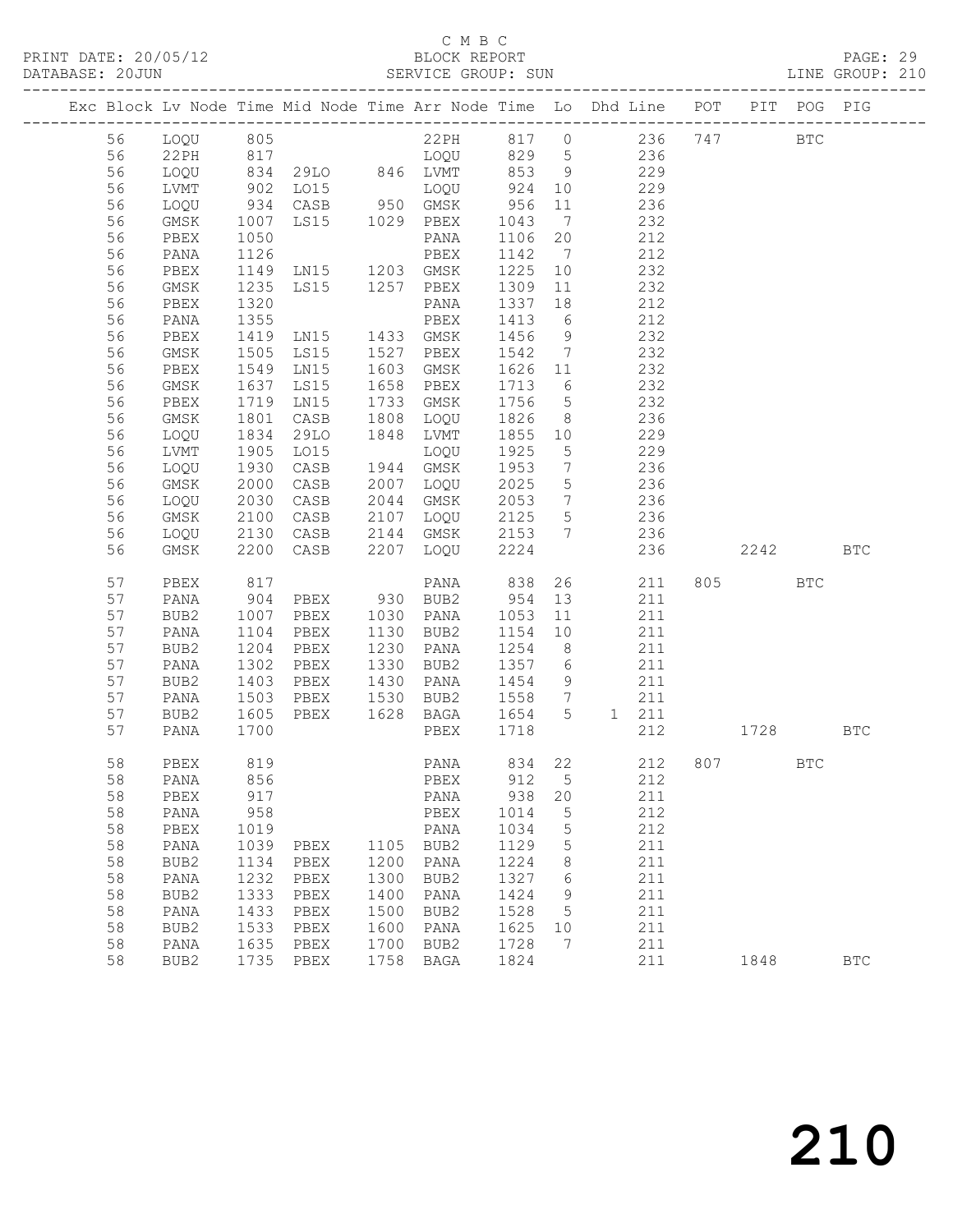PRINT DATE: 20/05/12 BLOCK REPORT<br>DATABASE: 20JUN BATABASE: 2010

#### C M B C<br>BLOCK REPORT

PAGE: 30<br>LINE GROUP: 210

|  |    |      |                  |                 |      | Exc Block Lv Node Time Mid Node Time Arr Node Time Lo Dhd Line POT PIT POG PIG |        |                 |                |     |           |              |            |
|--|----|------|------------------|-----------------|------|--------------------------------------------------------------------------------|--------|-----------------|----------------|-----|-----------|--------------|------------|
|  | 59 |      |                  |                 |      | LOQU 919 CASB 935 GMSK 941 9 236                                               |        |                 |                |     | 901       | $_{\rm BTC}$ |            |
|  | 59 | GMSK | 950              |                 |      | CASB 957 LOQU 1014                                                             |        | 20              | 236            |     |           |              |            |
|  | 59 | LOQU |                  |                 |      | MOGL                                                                           | 1050   | $\overline{0}$  |                | 249 |           |              |            |
|  | 59 | MOGL | 1034<br>1050     | MAGA            |      | 1106 STST                                                                      | 1127   | 18              |                | 246 |           |              |            |
|  | 59 | STST | 1145             | 15LO            |      | 1217 LVMT                                                                      | 1230   | $5\overline{)}$ | 240            |     |           |              |            |
|  | 59 | LVMT | 1235             | MAGA            | 1302 | STST                                                                           | 1325   | 6               |                | 240 |           |              |            |
|  | 59 | STST | 1331             | EDRI            |      | 1358 MOGL                                                                      | 1407   | $\circ$         |                | 246 |           |              |            |
|  | 59 | MOGL | 1407             |                 |      | LOQU                                                                           | 1425   | 8               |                | 249 |           |              |            |
|  | 59 | LOQU | 1433             |                 |      | MOGL                                                                           | 1450   | $\circ$         | 249            |     |           |              |            |
|  | 59 | MOGL | 1450             | MAGA            |      | 1506 STST                                                                      | 1533   | 9               | 246            |     |           |              |            |
|  | 59 | STST |                  | 15LO            |      | 1616 LVMT                                                                      | 1631   | $5\overline{)}$ |                | 240 |           |              |            |
|  | 59 | LVMT | $1542$<br>$1636$ | MAGA            |      | 1703 STST                                                                      | 1733   | 9               |                | 240 |           |              |            |
|  | 59 | STST | 1742             | 15LO            |      | 1815 LVMT                                                                      | 1828   | 8               |                | 240 |           |              |            |
|  | 59 | LVMT | 1836             | MAGA            | 1901 | STST                                                                           | 1927   |                 |                | 240 | 1951 1990 |              | <b>BTC</b> |
|  |    |      |                  |                 |      |                                                                                |        |                 |                |     |           |              |            |
|  | 60 | PBEX | 919              |                 |      | PANA                                                                           | 934    | $5\overline{)}$ |                | 212 | 907       | <b>BTC</b>   |            |
|  | 60 | PANA | 939              | PBEX            |      | 1005 BUB2                                                                      | 1029   | 8               |                | 211 |           |              |            |
|  | 60 | BUB2 | 1037             | PBEX            | 1100 | PANA                                                                           | 1123   | 9               |                | 211 |           |              |            |
|  | 60 | PANA | 1132             | PBEX            | 1200 | BUB2                                                                           | 1227   | 6               |                | 211 |           |              |            |
|  | 60 | BUB2 | 1233             | PBEX            | 1300 | PANA                                                                           | 1324   | 8               |                | 211 |           |              |            |
|  | 60 | PANA | 1332             | PBEX            | 1400 | BUB2                                                                           | 1427   | 6               |                | 211 |           |              |            |
|  | 60 | BUB2 | 1433             | PBEX            | 1500 | PANA                                                                           | 1525   | 8               |                | 211 |           |              |            |
|  | 60 | PANA | 1533             | PBEX            | 1600 | BUB2                                                                           | 1628   | $7\overline{ }$ |                | 211 |           |              |            |
|  | 60 | BUB2 | 1635             | PBEX            | 1658 | <b>BAGA</b>                                                                    | 1724   | 6               | 1 211          |     |           |              |            |
|  | 60 | PANA | 1731             |                 |      | PBEX                                                                           | 1749   | $\circ$         |                | 212 |           |              |            |
|  | 60 | PBEX | 1749             | LN15            | 1803 | GMSK                                                                           | 1826   | 11              |                | 232 |           |              |            |
|  | 60 | GMSK | 1837             | LS15            | 1857 | PBEX                                                                           | 1911   | - 8             |                | 232 |           |              |            |
|  | 60 | PBEX | 1919             | LN15            | 1932 | GMSK                                                                           | 1953   | 15              |                | 232 |           |              |            |
|  | 60 | GMSK | 2008             | LS15            | 2028 | PBEX                                                                           | 2042   | 8               |                | 232 |           |              |            |
|  | 60 | PBEX | 2050             | LN15            | 2103 | GMSK                                                                           | 2124   | 9               |                | 232 |           |              |            |
|  | 60 | GMSK | 2133             | CASB            | 2140 | LOQU                                                                           | 2158   | 5               |                | 236 |           |              |            |
|  | 60 | LOQU | 2203             | 15GB            |      | UNDE                                                                           | 2225   | 8               |                | 228 |           |              |            |
|  | 60 | UNDE | 2233             | GB15            |      | 2245 LOQU                                                                      | 2255   | $7\overline{ }$ |                | 228 |           |              |            |
|  | 60 | LOQU | 2302             | 15GB            |      | UNDE                                                                           | 2323   | 6               |                | 228 |           |              |            |
|  | 60 | UNDE | 2329             |                 |      | GB15                                                                           | 2339   |                 |                | 228 | 2355      |              | <b>BTC</b> |
|  | 61 | LOQU | 934              |                 |      | MOGL 950                                                                       |        |                 | $\overline{0}$ | 249 | 916 — 10  | BTC          |            |
|  | 61 | MOGL |                  |                 |      | 950 MAGA 1006 STST 1025                                                        |        | 8 <sup>8</sup>  | 246            |     |           |              |            |
|  | 61 | STST |                  | 1033 EDRI       |      | 1058 MOGL                                                                      | 1107 0 |                 |                | 246 |           |              |            |
|  | 61 | MOGL | 1107             |                 |      | LOQU 1126 12                                                                   |        |                 |                | 249 |           |              |            |
|  | 61 | LOQU | 1138             | CASB            | 1159 | GMSK                                                                           | 1208   | 9               |                | 236 |           |              |            |
|  | 61 | GMSK | 1217             | CASB            | 1224 | LOQU                                                                           | 1243   | 12              |                | 236 |           |              |            |
|  | 61 | LOQU | 1255             | CASB            | 1316 | GMSK                                                                           | 1325   | 6               |                | 236 |           |              |            |
|  | 61 | GMSK | 1331             | $\mathtt{CASE}$ | 1338 | LOQU                                                                           | 1357   | $\mathsf 9$     |                | 236 |           |              |            |
|  | 61 | LOQU | 1406             | 29LO            | 1421 | LVMT                                                                           | 1429   | 16              |                | 229 |           |              |            |
|  | 61 | LVMT | 1445             | L015            |      | LOQU                                                                           | 1509   | 10              |                | 229 |           |              |            |
|  | 61 | LOQU | 1519             | 29LO            | 1534 | LVMT                                                                           | 1542   | 6               |                | 229 |           |              |            |
|  | 61 | LVMT | 1548             | L015            |      | LOQU                                                                           | 1609   | 8               |                | 229 |           |              |            |
|  | 61 | LOQU | 1617             | 29LO            | 1632 | LVMT                                                                           | 1640   | 5               |                | 229 |           |              |            |
|  | 61 | LVMT | 1645             | LO15            |      | LOQU                                                                           | 1707   | 10              |                | 229 |           |              |            |
|  | 61 | LOQU | 1717             | 29LO            | 1732 | LVMT                                                                           | 1740   | 5               |                | 229 |           |              |            |
|  | 61 | LVMT | 1745             | L015            |      | LOQU                                                                           | 1806   | 11              |                | 229 |           |              |            |
|  | 61 | LOQU | 1817             | 29LO            | 1831 | LVMT                                                                           | 1839   | 7               |                | 229 |           |              |            |
|  | 61 | LVMT | 1846             | L015            |      | LOQU                                                                           | 1906   | 12              |                | 229 |           |              |            |
|  | 61 | LOQU | 1918             | 29LO            | 1931 | <b>LVMT</b>                                                                    | 1938   | 8               |                | 229 |           |              |            |
|  | 61 | LVMT | 1946             | L015            |      | LOQU                                                                           | 2005   | 14              |                | 229 |           |              |            |
|  | 61 | LOQU | 2019             | 29LO            | 2032 | LVMT                                                                           | 2039   | 7               |                | 229 |           |              |            |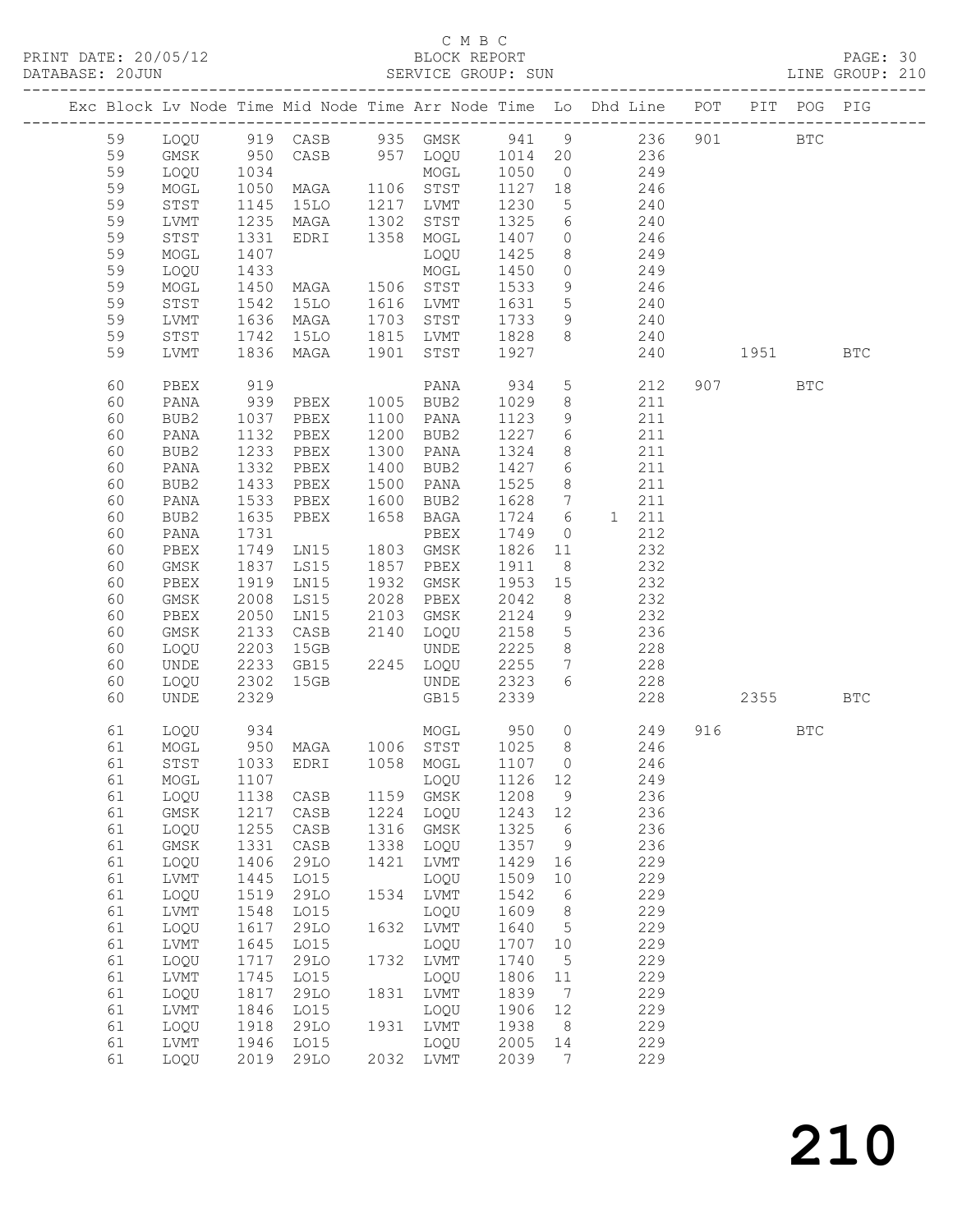#### C M B C<br>BLOCK REPORT

#### PAGE: 31<br>LINE GROUP: 210

|  |          |              |              |                     |      |                   |         |                 | Exc Block Lv Node Time Mid Node Time Arr Node Time Lo Dhd Line POT PIT POG PIG |      |            |                      |
|--|----------|--------------|--------------|---------------------|------|-------------------|---------|-----------------|--------------------------------------------------------------------------------|------|------------|----------------------|
|  | 61       |              |              |                     |      |                   |         |                 | LVMT 2046 LO15 LOQU 2104 229                                                   | 2122 |            | $_{\rm BTC}$         |
|  | 62       | LOQU         |              |                     |      |                   |         |                 | 940 OSLO 955 PRRO 1015 11 230                                                  | 922  | <b>BTC</b> |                      |
|  | 62       | PRRO         | 1026         |                     |      |                   |         |                 | LS15 1035 LOQU 1044 6 230                                                      |      |            |                      |
|  | 62       | LOQU         | 1050<br>1120 | CASB                |      | 1109 GMSK         |         |                 | 1115 5 236                                                                     |      |            |                      |
|  | 62       | GMSK         |              | CASB                |      | 1127 LOQU         | 1144 9  |                 | 236                                                                            |      |            |                      |
|  | 62       | LOQU         | 1153         | CASB                |      | 1214 GMSK         |         |                 | $1223$ 8 236                                                                   |      |            |                      |
|  | 62       | GMSK         | 1231         | CASB                |      | 1238 LOQU         |         |                 | 1257 11 236                                                                    |      |            |                      |
|  | 62       | LOQU         | 1308         | CASB                |      | 1329 GMSK         | 1338    | 9               | 236                                                                            |      |            |                      |
|  | 62       | GMSK         | 1347<br>1422 | CASB                |      | 1354 LOQU         | 1413 9  |                 | $\frac{236}{6}$                                                                |      |            |                      |
|  | 62       | LOQU         |              | LN15                |      | 1430 PRRO         | 1447 8  |                 | 230                                                                            |      |            |                      |
|  | 62       | PRRO         | 1455         | LS15                |      | 1504 LOQU 1513 10 |         |                 | 230                                                                            |      |            |                      |
|  | 62       | LOQU         | 1523         | CASB                |      | 1543 GMSK         | 1552    | 10              | 236                                                                            |      |            |                      |
|  | 62       | GMSK         | 1602<br>1634 | CASB                |      | 1609 LOQU         | 1627 7  |                 | 236                                                                            |      |            |                      |
|  | 62       | LOQU         |              | 29LO                |      | 1649 LVMT         | 1657 8  |                 | 229                                                                            |      |            |                      |
|  | 62       | LVMT         | 1705         | LO15                |      | LOQU              | 1727 9  |                 | 229                                                                            |      |            |                      |
|  | 62       | LOQU         | 1736         | CASB 1752 GMSK      |      |                   | 1801 6  |                 | 236                                                                            |      |            |                      |
|  | 62       | GMSK         | 1807<br>1854 | LS15 1828 PBEX      |      |                   | 1842 12 |                 | 232                                                                            |      |            |                      |
|  | 62       | PBEX         |              |                     |      | PANA              | 1910 21 |                 | 212                                                                            |      |            |                      |
|  | 62       | PANA         | 1931         |                     |      | PBEX              | 1947 7  |                 | 212                                                                            |      |            |                      |
|  | 62       | PBEX         | 1954         |                     |      | PANA              | 2010    | 14              | 212                                                                            |      |            |                      |
|  | 62       | PANA         | 2024         |                     |      | PBEX              | 2040    | 14              | 212                                                                            |      |            |                      |
|  | 62       | PBEX         | 2054         |                     |      | PANA              | 2110    | 14              | 212                                                                            |      |            |                      |
|  | 62       | PANA         | 2124         |                     |      | PBEX              | 2138 16 |                 | 212                                                                            |      |            |                      |
|  | 62       | PBEX         | 2154         |                     |      | PANA              | 2210 14 |                 | 212                                                                            |      |            |                      |
|  | 62       | PANA         | 2224         |                     |      | PBEX              | 2238 9  |                 | 212                                                                            |      |            |                      |
|  | 62       | PBEX         | 2247         |                     |      | PANA 2303 5       |         |                 | 212                                                                            |      |            |                      |
|  | 62       | PANA         | 2308         |                     |      | PBEX              | 2322    |                 | 212                                                                            | 2332 |            | <b>BTC</b>           |
|  | 63       | LOQU         |              | 1006 OSLO 1022 PRRO |      |                   | 1042    | 5 <sup>5</sup>  | 230                                                                            |      | <b>BTC</b> |                      |
|  | 63       | PRRO         | 1047         | LS15                |      | 1056 LOQU         | 1105    | 5 <sup>5</sup>  | 230                                                                            |      |            |                      |
|  | 63       | LOQU         | 1110         | OSLO                |      | 1127 PRRO         | 1147    | $5\overline{)}$ | 230                                                                            |      |            |                      |
|  | 63       | PRRO         | 1152         | LS15                |      | 1201 LOQU         | 1210    | $5\overline{)}$ | 230                                                                            |      |            |                      |
|  | 63       | LOQU         | 1215         | OSLO                |      | 1232 PRRO         | 1252    | 5 <sup>5</sup>  | 230                                                                            |      |            |                      |
|  | 63       | PRRO         | 1257<br>1323 | LS15                |      | 1306 LOQU         | 1315    | 8 <sup>8</sup>  | 230                                                                            |      |            |                      |
|  | 63       | LOQU         | 1402         | CASB<br>CASB        |      | 1344 GMSK         | 1353    | 9               | 236<br>1409 LOQU 1428 6 236                                                    |      |            |                      |
|  | 63<br>63 | GMSK<br>LOQU | 1434         | 29LO                |      | 1449 LVMT         | 1457 8  |                 | 229                                                                            |      |            |                      |
|  | 63       | LVMT         |              | 1505 LO15           |      | LOQU              | 1529 9  |                 | 229                                                                            |      |            |                      |
|  |          |              |              | 63 LOQU 1538 CASB   |      | 1558 GMSK 1607 10 |         |                 | 236                                                                            |      |            |                      |
|  | 63       | GMSK         | 1617         | $\mathtt{CASB}$     | 1624 | LOQU              | 1642    | 11              | 236                                                                            |      |            |                      |
|  | 63       | LOQU         | 1653         | CASB                | 1711 | GMSK              | 1720    | 11              | 236                                                                            |      |            |                      |
|  | 63       | GMSK         | 1731         | CASB                | 1738 | LOQU              | 1757    | 6               | 236                                                                            |      |            |                      |
|  | 63       | LOQU         | 1803         | 15GB                |      | UNDE              | 1828    | 5               | 228                                                                            |      |            |                      |
|  | 63       | UNDE         | 1833         | GB15                | 1845 | LOQU              | 1857    | 6               | 228                                                                            |      |            |                      |
|  | 63       | LOQU         | 1903         | 15GB                |      | <b>UNDE</b>       | 1926    | 7               | 228                                                                            |      |            |                      |
|  | 63       | UNDE         | 1933         | GB15                | 1945 | LOQU              | 1956    | 9               | 228                                                                            |      |            |                      |
|  | 63       | LOQU         | 2005         |                     |      | MOGL              | 2021    | 0               | 249                                                                            |      |            |                      |
|  | 63       | MOGL         | 2021         | MAGA                | 2037 | STST              | 2059    | 7               | 246                                                                            |      |            |                      |
|  | 63       | STST         | 2106         | EDRI                | 2128 | MOGL              | 2137    | $\circ$         | 246                                                                            |      |            |                      |
|  | 63       | MOGL         | 2137         |                     |      | LOQU              | 2155    | 10              | 249                                                                            |      |            |                      |
|  | 63       | LOQU         | 2205         |                     |      | MOGL              | 2221    | $\circ$         | 249                                                                            |      |            |                      |
|  | 63       | MOGL         | 2221         | MAGA                | 2237 | STST              | 2255    | 15              | 246                                                                            |      |            |                      |
|  | 63       | STST         | 2310         | <b>15LO</b>         | 2336 | LVMT              | 2349    |                 | 240                                                                            | 2409 |            | $\operatorname{BTC}$ |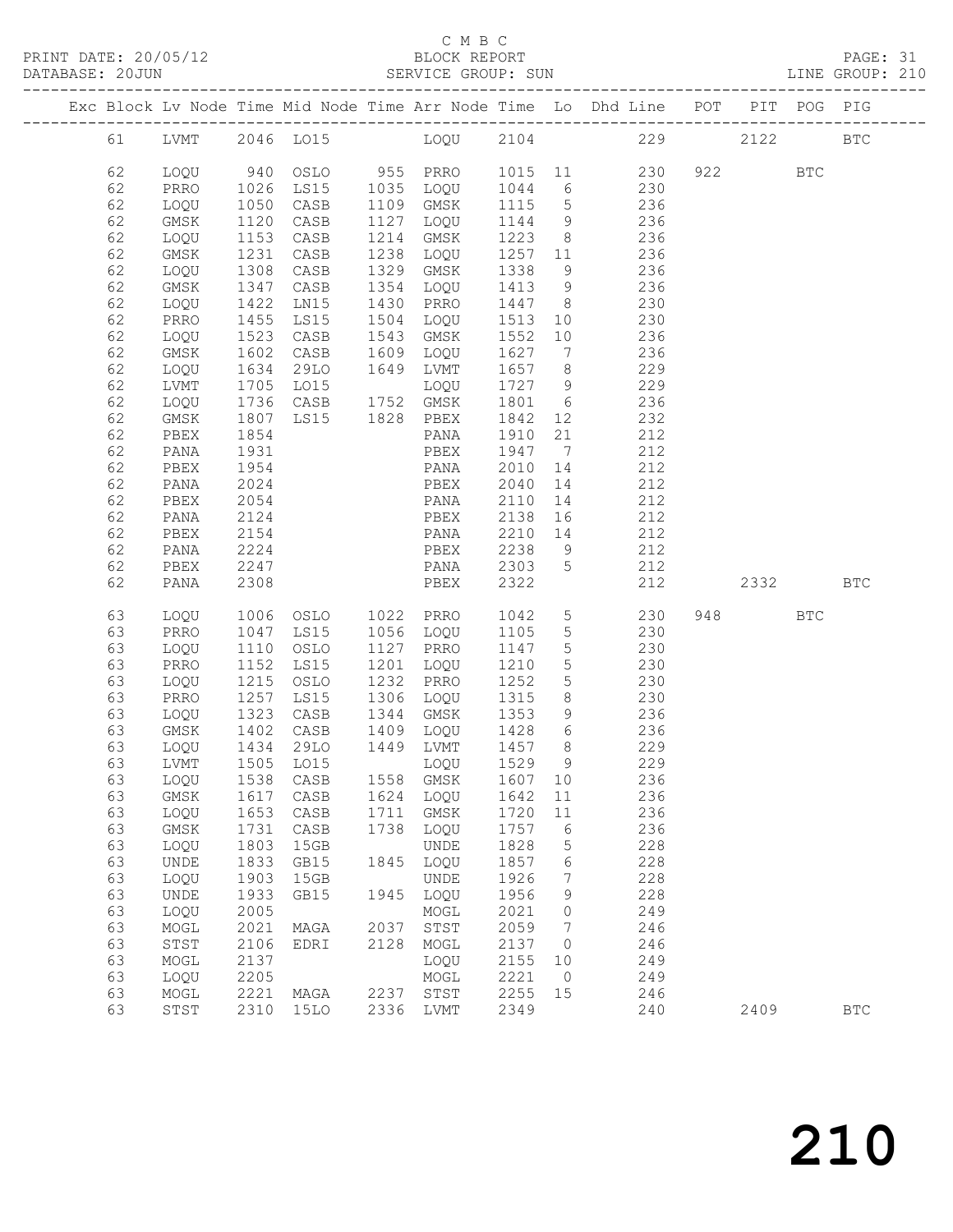#### C M B C<br>BLOCK REPORT

PAGE: 32<br>LINE GROUP: 210

|  |          |              |               |                |      |                               |                 |                              | Exc Block Lv Node Time Mid Node Time Arr Node Time Lo Dhd Line POT |          |          | PIT POG PIG |            |
|--|----------|--------------|---------------|----------------|------|-------------------------------|-----------------|------------------------------|--------------------------------------------------------------------|----------|----------|-------------|------------|
|  | 64       | PBEX         | 1002          |                |      |                               |                 |                              | PANA 1023 5 211 950                                                |          |          | <b>BTC</b>  |            |
|  | 64       | PANA         |               |                |      | PBEX 1044 5                   |                 |                              |                                                                    |          |          |             |            |
|  | 64       | PBEX         |               |                |      |                               |                 | 8 <sup>8</sup>               | 212<br>232                                                         |          |          |             |            |
|  | 64       | GMSK         | 1133          | CASB 1140 LOQU |      |                               | 1157            | 5 <sup>5</sup>               | 236                                                                |          |          |             |            |
|  | 64       | LOQU         | 1202          | 15GB           |      | UNDE                          | 1225            | 9                            | 228                                                                |          |          |             |            |
|  | 64       | UNDE         | 1234          | GB15           |      | 1247 LOQU                     | 1257 5          |                              | 228                                                                |          |          |             |            |
|  | 64       | LOQU         | 1302          | 15GB           |      | UNDE                          | 1328            | 5 <sup>5</sup>               | 228                                                                |          |          |             |            |
|  | 64       | UNDE         | 1333          | GB15           |      | 1346 LOQU                     | 1357 11         |                              | 228                                                                |          |          |             |            |
|  | 64       | LOQU         | 1408          | CASB           |      | 1429 GMSK                     | 1438            | 9                            | 236                                                                |          |          |             |            |
|  | 64       | GMSK         | $14 - 1522$   | CASB           |      | 1454 LOQU                     | 1513            | 9                            | 236                                                                |          |          |             |            |
|  | 64       | LOQU         |               | LN15           |      | 1530 PRRO                     | 1547 9          |                              | 230                                                                |          |          |             |            |
|  | 64       | PRRO         | 1556          | LS15           |      | 1604 LOQU                     | 1613            | 10                           | 230                                                                |          |          |             |            |
|  | 64       | LOQU         | 1623          | CASB           |      | 1641 GMSK                     | 1650            | 11                           | 236                                                                |          |          |             |            |
|  | 64       | GMSK         | 1701<br>1734  | CASB           |      | 1708 LOQU                     | 1727            | $7\overline{ }$              | 236                                                                |          |          |             |            |
|  | 64       | LOQU         |               | 29LO           |      | 1749 LVMT                     | 1757            | 8 <sup>8</sup>               | 229                                                                |          |          |             |            |
|  | 64       | LVMT         | 1805          | LO15           |      | LOQU                          | 1826            | $7\overline{ }$              | 229                                                                |          |          |             |            |
|  | 64       | LOQU         | 1833          | 15GB           |      | UNDE                          | 1857 6          |                              | 228                                                                |          |          |             |            |
|  | 64       | UNDE         | $152$<br>1934 | GB15           |      | 1915 LOQU                     | 1926            | 8 <sup>8</sup>               | 228                                                                |          |          |             |            |
|  | 64       | LOQU         |               | 29LO           |      | 1947 LVMT                     | 1954 13         |                              | 229                                                                |          |          |             |            |
|  | 64       | LVMT         | 2007          | LO15           |      | LOQU                          | 2025            | 8 <sup>8</sup>               | 229                                                                |          |          |             |            |
|  | 64       | LOQU         | 2033          | 15GB           |      | UNDE                          | 2055            | 8 <sup>8</sup>               | 228                                                                |          |          |             |            |
|  | 64       | UNDE         | 2103          | GB15           |      | 2115 LOQU                     | 2126            | 9                            | 228                                                                |          |          |             |            |
|  | 64       | LOQU         | 2135<br>2202  | 29LO           |      | 2148 LVMT                     | 2155            | $7\overline{ }$              | 229                                                                |          |          |             |            |
|  | 64       | LVMT         | 2235          | LO15<br>29LO   |      | LOQU<br>2248 LVMT             | 2220 15<br>2255 | $\overline{7}$               | 229<br>229                                                         |          |          |             |            |
|  | 64       | LOQU         |               | LO15           |      |                               | 2320 15         |                              |                                                                    |          |          |             |            |
|  | 64<br>64 | LVMT         | 2302<br>2335  | 29LO           |      | LOQU<br>2348 LVMT             | 2355            | $7\overline{ }$              | 229<br>229                                                         |          |          |             |            |
|  | 64       | LOQU<br>LVMT | 2402          | LO15           |      | LOQU                          | 2420            |                              | 229                                                                |          | 2438 BTC |             |            |
|  |          |              |               |                |      |                               |                 |                              |                                                                    |          |          |             |            |
|  | 65       | PBEX         | 1017          | LN15           |      | 1030 GMSK                     | 1049            | 16                           |                                                                    | 232 1005 |          | <b>BTC</b>  |            |
|  | 65       | GMSK         | 1105          | CASB           |      | 1112 LOQU                     | 1129            | $5\overline{)}$              | 236                                                                |          |          |             |            |
|  | 65       | LOQU         | 1134          | 29LO           |      | 1149 LVMT                     | 1156            | $7\overline{ }$              | 229                                                                |          |          |             |            |
|  | 65       | LVMT         | 1203          | LO15           |      | LOQU                          | 1226            | 6                            | 229                                                                |          |          |             |            |
|  | 65       | LOQU         | 1232          | 15GB           |      | UNDE                          | 1255            | 8 <sup>8</sup>               | 228                                                                |          |          |             |            |
|  | 65       | UNDE         | 1303<br>1334  | GB15           |      | 1316 LOQU                     | 1327            | $7\phantom{.0}\phantom{.0}7$ | 228                                                                |          |          |             |            |
|  | 65       | LOQU         |               | 29LO           |      | 1349 LVMT                     | 1356            | $7\overline{ }$              | 229                                                                |          |          |             |            |
|  | 65       | LVMT         | 1403          | LO15           |      | LOQU                          | 1425            | $7\overline{ }$              | 229                                                                |          |          |             |            |
|  | 65       | LOQU         | 1432          | 15GB           |      | UNDE                          | 1458            | $5\overline{)}$              | 228                                                                |          |          |             |            |
|  | 65       | UNDE         | 1503          | GB15           |      | 1516 LOQU                     | 1527 6          |                              | 228                                                                |          |          |             |            |
|  |          |              |               |                |      | 65 LOQU 1533 15GB UNDE 1559 5 |                 |                              | 228                                                                |          |          |             |            |
|  | 65       | UNDE         | 1604          | GB15           | 1617 | LOQU                          | 1628            | 5                            | 228                                                                |          |          |             |            |
|  | 65       | LOQU         | 1633          |                |      | MOGL                          | 1650            | $\circ$                      | 249                                                                |          |          |             |            |
|  | 65       | MOGL         | 1650          | MAGA           | 1706 | STST                          | 1733            | 21                           | 246                                                                |          |          |             |            |
|  | 65       | STST         | 1754          | <b>15LO</b>    | 1827 | LVMT                          | 1840            | 8                            | 240                                                                |          |          |             |            |
|  | 65       | LVMT         | 1848          | MAGA           | 1912 | STST                          | 1936            | 14                           | 240                                                                |          |          |             |            |
|  | 65       | STST         | 1950          | <b>15LO</b>    | 2017 | LVMT                          | 2030            | 10                           | 240                                                                |          |          |             |            |
|  | 65       | LVMT         | 2040          | MAGA           | 2103 | STST                          | 2125            | 13                           | 240                                                                |          |          |             |            |
|  | 65       | STST         | 2138          | <b>15LO</b>    | 2204 | LVMT                          | 2217            | 6                            | 240                                                                |          |          |             |            |
|  | 65       | LVMT         | 2223          | MAGA           | 2246 | ${\tt STST}$                  | 2305            |                              | 240                                                                |          | 2329     |             | <b>BTC</b> |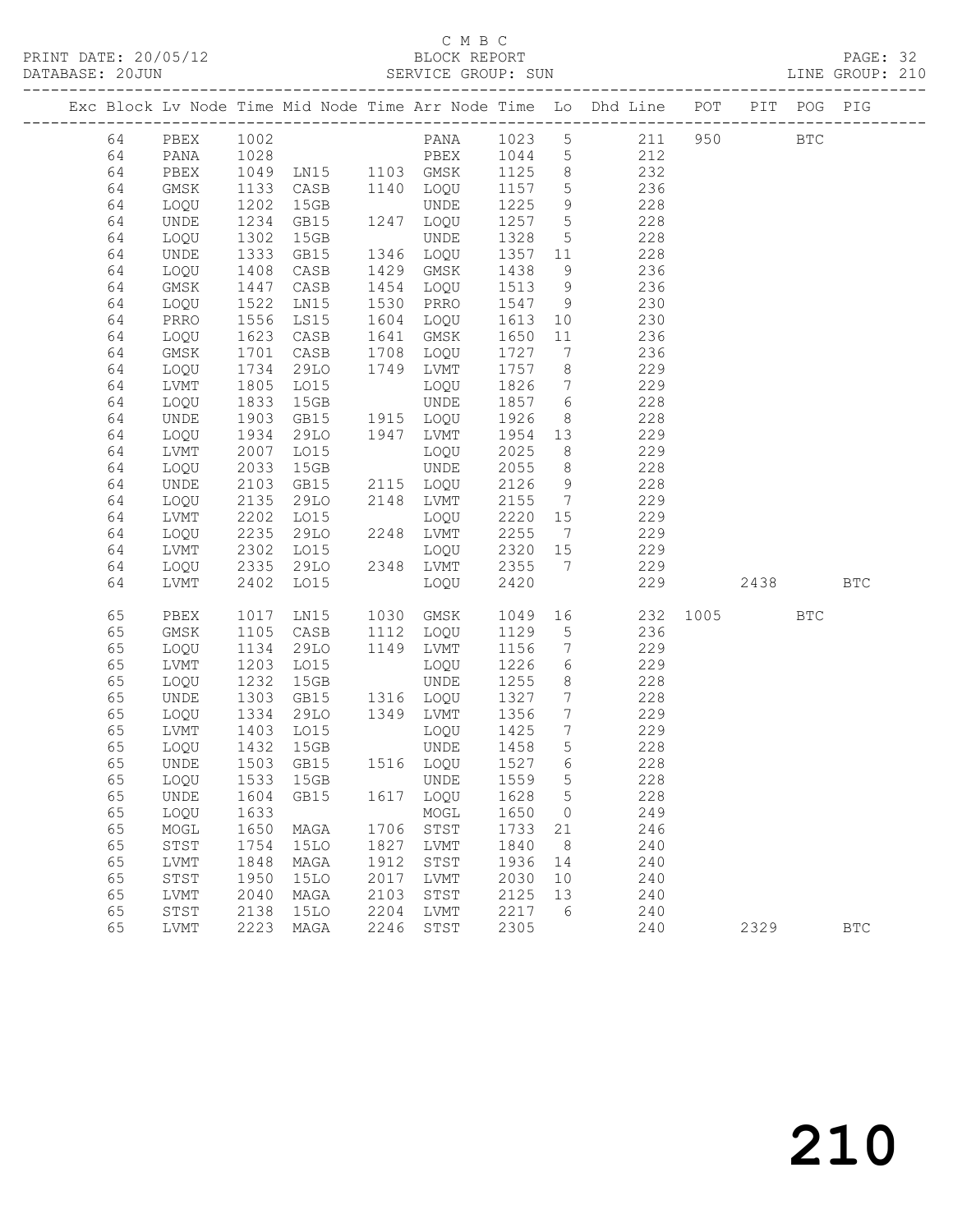## C M B C<br>BLOCK REPORT

PAGE: 33<br>LINE GROUP: 210

|    |              |      |                                  |      | Exc Block Lv Node Time Mid Node Time Arr Node Time Lo Dhd Line POT |        |                 |    |       |          |                                                                                                                                                                                                                                 | PIT POG PIG  |              |
|----|--------------|------|----------------------------------|------|--------------------------------------------------------------------|--------|-----------------|----|-------|----------|---------------------------------------------------------------------------------------------------------------------------------------------------------------------------------------------------------------------------------|--------------|--------------|
| 66 | LOQU         |      |                                  |      |                                                                    |        |                 |    |       | 230 1020 |                                                                                                                                                                                                                                 | $_{\rm BTC}$ |              |
| 66 | PRRO         | 1121 | LS15                             |      | 1130 LOQU                                                          | 1139   | 9               |    | 230   |          |                                                                                                                                                                                                                                 |              |              |
| 66 | LOQU         | 1148 | OSLO                             |      | 1205 PRRO                                                          | 1227 0 |                 |    | 230   |          |                                                                                                                                                                                                                                 |              |              |
| 66 | PRRO         | 1227 | LS15                             |      | 1236 LOQU                                                          | 1245   | 8 <sup>8</sup>  |    | 230   |          |                                                                                                                                                                                                                                 |              |              |
| 66 | LOQU         | 1253 | LN15                             |      | 1301 PRRO                                                          | 1317   | 8 <sup>8</sup>  |    | 230   |          |                                                                                                                                                                                                                                 |              |              |
| 66 | PRRO         | 1325 | LS15                             | 1334 | LOQU                                                               | 1343   | 10              |    | 230   |          |                                                                                                                                                                                                                                 |              |              |
| 66 | LOQU         | 1353 | CASB                             |      | 1414 GMSK                                                          | 1423   | 9               |    | 236   |          |                                                                                                                                                                                                                                 |              |              |
| 66 | GMSK         | 1432 | CASB                             | 1439 | LOQU                                                               | 1458   | 10              |    | 236   |          |                                                                                                                                                                                                                                 |              |              |
|    |              |      |                                  |      |                                                                    |        |                 |    | 236   |          |                                                                                                                                                                                                                                 |              |              |
| 66 | LOQU         | 1508 | CASB                             | 1528 | GMSK                                                               | 1537   | 10              |    |       |          |                                                                                                                                                                                                                                 |              |              |
| 66 | GMSK         | 1547 | CASB                             | 1554 | LOQU                                                               | 1612   | 10              |    | 236   |          |                                                                                                                                                                                                                                 |              |              |
| 66 | LOQU         | 1622 | LN15                             |      | 1630 PRRO                                                          | 1647   | 9               |    | 230   |          |                                                                                                                                                                                                                                 |              |              |
| 66 | PRRO         |      | $1656$ LS15                      |      | 1704 LOQU                                                          | 1712   | 9               |    | 230   |          |                                                                                                                                                                                                                                 |              |              |
| 66 | LOQU         | 1721 | CASB                             | 1737 | GMSK                                                               | 1746   |                 |    | 236   |          | 1816                                                                                                                                                                                                                            |              | <b>BTC</b>   |
| 67 | GMSK         | 1136 | LS15                             |      | 1158 PBEX                                                          | 1211 8 |                 |    |       |          | 232 1106                                                                                                                                                                                                                        | <b>BTC</b>   |              |
| 67 | PBEX         | 1219 | LN15                             |      | 1233 GMSK                                                          | 1256   | 9               |    | 232   |          |                                                                                                                                                                                                                                 |              |              |
| 67 | GMSK         | 1305 | LS15                             | 1327 | PBEX                                                               | 1340   | 10              |    | 232   |          |                                                                                                                                                                                                                                 |              |              |
| 67 | PBEX         | 1350 |                                  |      | PANA                                                               | 1407   | 18              |    | 212   |          |                                                                                                                                                                                                                                 |              |              |
| 67 | PANA         | 1425 |                                  |      | PBEX                                                               | 1443   | 6               |    | 212   |          |                                                                                                                                                                                                                                 |              |              |
| 67 | PBEX         |      | 1425 PBEX<br>1449 LN15 1503 GMSK |      |                                                                    | 1526   | 9               |    | 232   |          |                                                                                                                                                                                                                                 |              |              |
| 67 | GMSK         | 1535 | LS15 1557 PBEX                   |      |                                                                    | 1612   | 8 <sup>8</sup>  |    | 232   |          |                                                                                                                                                                                                                                 |              |              |
| 67 | PBEX         | 1620 |                                  |      | PANA                                                               | 1637   | 13              |    | 1 212 |          |                                                                                                                                                                                                                                 |              |              |
|    |              |      |                                  |      |                                                                    |        |                 |    |       |          |                                                                                                                                                                                                                                 |              |              |
| 67 | BAGA         | 1651 |                                  |      | PBEX                                                               | 1713   | $\overline{7}$  |    | 211   |          |                                                                                                                                                                                                                                 |              |              |
| 67 | PBEX         | 1720 |                                  |      | PANA                                                               | 1737   | 13              |    | 1 212 |          |                                                                                                                                                                                                                                 |              |              |
| 67 | BAGA         | 1751 |                                  |      | PBEX                                                               | 1813   | $\overline{7}$  |    | 211   |          |                                                                                                                                                                                                                                 |              |              |
| 67 | PBEX         | 1820 |                                  |      | BAGA                                                               | 1841   | 10              |    | 211   |          |                                                                                                                                                                                                                                 |              |              |
| 67 | <b>BAGA</b>  | 1851 |                                  |      | PBEX                                                               | 1913   |                 |    | 211   |          | 1923 — 1923 — 1924 — 1925 — 1926 — 1927 — 1928 — 1928 — 1928 — 1928 — 1928 — 1928 — 1928 — 1928 — 1928 — 1928 — 1928 — 1928 — 1928 — 1928 — 1928 — 1928 — 1928 — 1928 — 1928 — 1928 — 1928 — 1928 — 1928 — 1928 — 1928 — 1928 — |              | <b>BTC</b>   |
| 81 | LVMT         | 1422 | LO15                             |      | LOQU                                                               | 1444   |                 | 10 |       |          | 229 1404                                                                                                                                                                                                                        | <b>BTC</b>   |              |
| 81 | LOQU         | 1454 | 29LO                             |      | 1509 LVMT                                                          | 1517   | 6               |    | 229   |          |                                                                                                                                                                                                                                 |              |              |
| 81 | LVMT         | 1523 | LO15                             |      | LOQU                                                               | 1544   | 9               |    | 229   |          |                                                                                                                                                                                                                                 |              |              |
| 81 | LOQU         | 1553 | CASB                             |      | 1613 GMSK                                                          | 1622   | 9               |    | 236   |          |                                                                                                                                                                                                                                 |              |              |
| 81 | GMSK         | 1631 | CASB                             |      | 1638 LOQU                                                          | 1657   | $5\overline{)}$ |    | 236   |          |                                                                                                                                                                                                                                 |              |              |
| 81 | LOQU         | 1702 | 15GB                             |      | UNDE                                                               | 1728   | $5\overline{)}$ |    | 228   |          |                                                                                                                                                                                                                                 |              |              |
| 81 | UNDE         | 1733 | GB15                             |      | 1746 LOQU                                                          | 1758   | $7\phantom{.0}$ |    | 228   |          |                                                                                                                                                                                                                                 |              |              |
| 81 |              | 1805 |                                  |      | MOGL                                                               | 1822   | $\circ$         |    | 249   |          |                                                                                                                                                                                                                                 |              |              |
|    | LOQU         |      |                                  |      | 1838 STST                                                          |        |                 |    |       |          |                                                                                                                                                                                                                                 |              |              |
| 81 | MOGL         | 1822 | MAGA                             |      |                                                                    | 1905   |                 |    | 246   |          | 1929                                                                                                                                                                                                                            |              | <b>BTC</b>   |
| 82 | STST         |      | 1706 15LO                        |      | 1741 LVMT                                                          |        |                 |    |       |          | 1754 6 240 1642                                                                                                                                                                                                                 | <b>BTC</b>   |              |
|    |              |      |                                  |      | 82 LVMT 1800 MAGA 1825 STST 1851 12                                |        |                 |    | 240   |          |                                                                                                                                                                                                                                 |              |              |
| 82 | ${\tt STST}$ | 1903 | EDRI                             | 1925 | MOGL                                                               | 1934   | $\circ$         |    | 246   |          |                                                                                                                                                                                                                                 |              |              |
| 82 | MOGL         | 1934 |                                  |      | LOQU                                                               | 1952   | 12              |    | 249   |          |                                                                                                                                                                                                                                 |              |              |
| 82 | LOQU         | 2004 | CASB                             | 2018 | GMSK                                                               | 2027   | 8               |    | 236   |          |                                                                                                                                                                                                                                 |              |              |
| 82 | GMSK         | 2035 | CASB                             | 2042 | LOQU                                                               | 2100   | 5               |    | 236   |          |                                                                                                                                                                                                                                 |              |              |
| 82 | LOQU         | 2105 | 29LO                             | 2118 | LVMT                                                               | 2125   | 8               |    | 229   |          |                                                                                                                                                                                                                                 |              |              |
| 82 | ${\rm LVMT}$ | 2133 | L015                             |      | LOQU                                                               | 2151   | 14              |    | 229   |          |                                                                                                                                                                                                                                 |              |              |
| 82 | LOQU         | 2205 | 29LO                             | 2218 | LVMT                                                               | 2225   | 8               |    | 229   |          |                                                                                                                                                                                                                                 |              |              |
| 82 | LVMT         | 2233 | LO15                             |      | LOQU                                                               | 2251   | 14              |    | 229   |          |                                                                                                                                                                                                                                 |              |              |
| 82 | LOQU         | 2305 | 29LO                             | 2318 | LVMT                                                               | 2325   | 8               |    | 229   |          |                                                                                                                                                                                                                                 |              |              |
| 82 | LVMT         | 2333 | L015                             |      | LOQU                                                               | 2351   | 11              |    | 229   |          |                                                                                                                                                                                                                                 |              |              |
| 82 |              | 2402 |                                  |      |                                                                    |        |                 |    |       |          |                                                                                                                                                                                                                                 |              |              |
|    | LOQU         |      |                                  |      | HODM                                                               | 2430   | 6               |    | N24   |          |                                                                                                                                                                                                                                 |              |              |
| 82 | HODM         | 2436 | LOQU                             | 2506 | LVMT                                                               | 2525   | 5               |    | N24   |          |                                                                                                                                                                                                                                 |              |              |
| 82 | LVMT         | 2530 |                                  |      | LOQU                                                               | 2546   |                 |    | N24   |          | 2604                                                                                                                                                                                                                            |              | $_{\rm BTC}$ |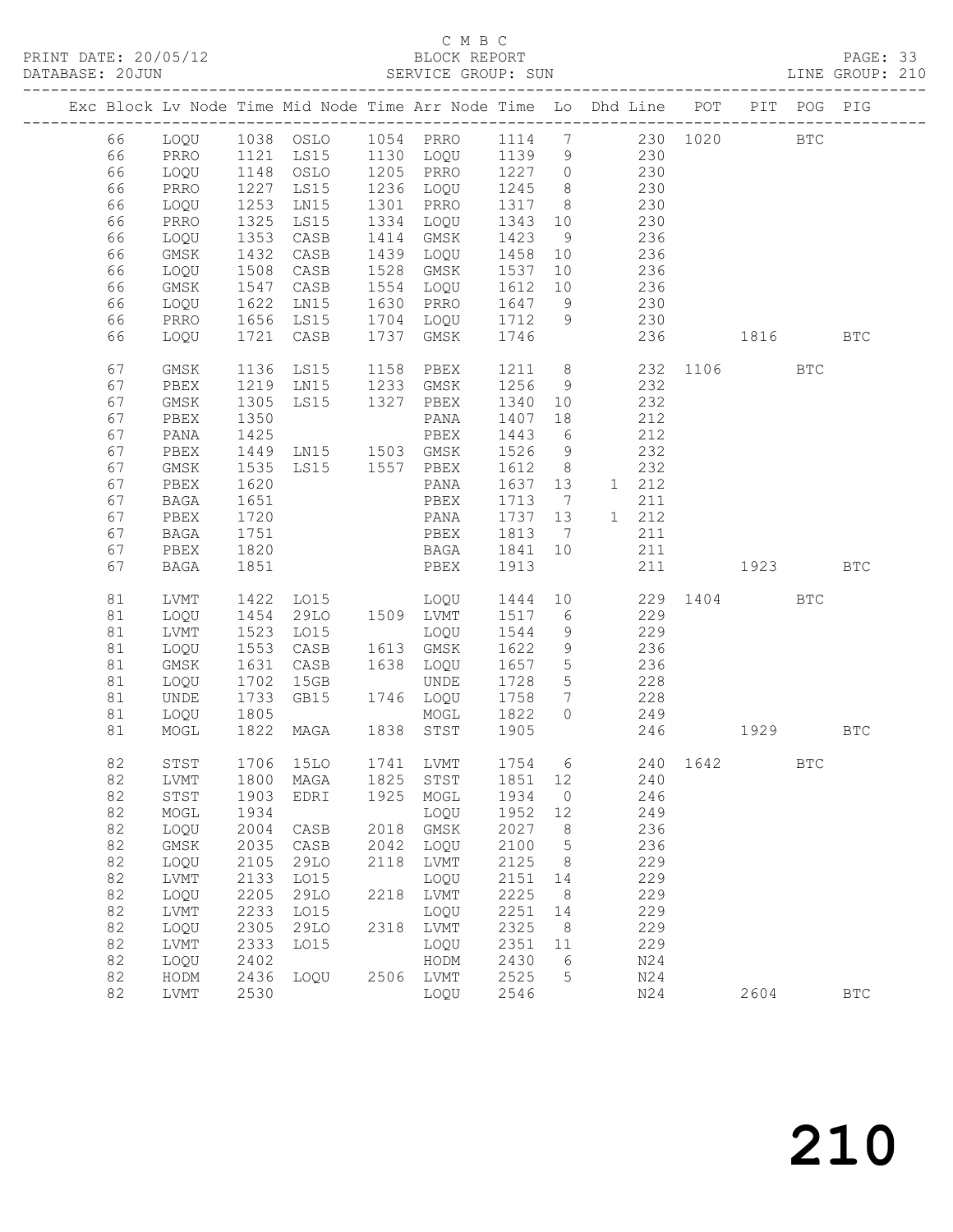|                                                                                                                                                                                                                                                                                       |                                                                                                                                                                                                        |                                                                                                                    |                                                                                                                                                                                         |                                                                                                      | C M B C                                                                                                                                                                       |                                                                                                      |                                                                | C M B C<br>PRINT DATE: 20/05/12<br>DATABASE: 20JUN SERVICE GROUP: SUN SERVICE SUN LINE GROUP: 240                                                                                                                                                                                                                                                                                                                                                                                      |             |            |            |  |
|---------------------------------------------------------------------------------------------------------------------------------------------------------------------------------------------------------------------------------------------------------------------------------------|--------------------------------------------------------------------------------------------------------------------------------------------------------------------------------------------------------|--------------------------------------------------------------------------------------------------------------------|-----------------------------------------------------------------------------------------------------------------------------------------------------------------------------------------|------------------------------------------------------------------------------------------------------|-------------------------------------------------------------------------------------------------------------------------------------------------------------------------------|------------------------------------------------------------------------------------------------------|----------------------------------------------------------------|----------------------------------------------------------------------------------------------------------------------------------------------------------------------------------------------------------------------------------------------------------------------------------------------------------------------------------------------------------------------------------------------------------------------------------------------------------------------------------------|-------------|------------|------------|--|
|                                                                                                                                                                                                                                                                                       |                                                                                                                                                                                                        |                                                                                                                    |                                                                                                                                                                                         |                                                                                                      |                                                                                                                                                                               |                                                                                                      |                                                                | 15GB 15 & GRAND BLVD 15D 15TH & LONSDALE<br>29LO 29 ST & LONSDALE BTC Burnaby Depot<br>CASB CAPILANO SUSPENSION BRG DUCA DUNSMUIR & CAMBIE<br>EDRI EDGEMONT & RIDGEWOOD GB15 GRAND BLVD & 15 ST SB<br>GMSK GROUSE MTN SKYRIDE HBAY HOR<br>MAGA MARINE & GARDEN<br>PEX PHIBBS EXCHANGE PEREX PARK ROYAL SOUTH<br>PERS PARK ROYAL SOUTH<br>STST STADIUM STATION UNDE UNDERWOOD & DEMPSEY<br>THE STADIUM STATION<br>TERRO PROSPECT & ROCKLAND<br>STST STADIUM STATION UNDE<br>TERRO DEMPS |             |            |            |  |
|                                                                                                                                                                                                                                                                                       |                                                                                                                                                                                                        |                                                                                                                    |                                                                                                                                                                                         |                                                                                                      |                                                                                                                                                                               |                                                                                                      |                                                                | Exc Block Lv Node Time Mid Node Time Arr Node Time Lo Dhd Line POT PIT POG PIG                                                                                                                                                                                                                                                                                                                                                                                                         |             |            |            |  |
| 1<br>$\mathbf{1}$<br>$\mathbf{1}$<br>$\mathbf{1}$<br>$\mathbf{1}$<br>$\mathbf{1}$<br>$\mathbf{1}$<br>$\mathbf{1}$<br>$\mathbf{1}$<br>$\mathbf{1}$<br>$\mathbf{1}$<br>$\mathbf{1}$<br>$\mathbf{1}$<br>$\mathbf{1}$                                                                     | DUCA<br>HBAY<br>DUCA<br>HBAY<br>DUCA<br>HBAY<br>DUCA<br>HBAY<br>DUCA<br>HBAY                                                                                                                           | 1055<br>1415<br>1735<br>1823                                                                                       | HBAY 1003 PKRS 1023 DUCA 1039<br>PKRN<br>1143 PKRS<br>1235 PKRN<br>1323 PKRS<br>PKRN<br>1503 PKRS<br>1555 PKRN<br>PKRN<br>PKRS                                                          |                                                                                                      |                                                                                                                                                                               |                                                                                                      |                                                                | 1 DUCA 600 PKRN 616 HBAY 636 12 257 536 BTC<br>1 HBAY 648 PKRS 708 DUCA 724 6 257<br>DUCA 730 PKRN 746 HBAY 806 12 257<br>HBAY 818 PKRS 838 DUCA 854 21 257<br>DUCA 915 PKRN 931 HBAY 951 12 257<br>16 257<br>1111 HBAY 1131 12 257<br>1203 DUCA 1219 16 257<br>1253 HBAY 1314 9 257<br>1343 DUCA 1359 16 257<br>1433 HBAY 1454 9 257<br>1523 DUCA 1539 16 257<br>1613 HBAY 1634 9 257<br>1643 PKRS 1703 DUCA 1719 16 257<br>1753 HBAY 1814 9 257<br>1843 DUCA 1859 257 1920           |             |            | <b>BTC</b> |  |
| 2<br>2<br>$\mathbf{2}$<br>$\mathbf{2}$<br>$\overline{c}$<br>$\overline{2}$<br>$2^{\circ}$<br>$\mathbf{2}$<br>$\mathbf{2}$<br>$\mathbf{2}$<br>$\mathbf{2}$<br>$\mathbf{2}$<br>2<br>$\mathbf{2}$<br>$\mathbf{2}$<br>$\mathbf{2}$<br>$\mathbf{2}$<br>$\mathbf{2}$<br>2<br>$\overline{2}$ | DUCA<br>HBAY<br>DUCA<br>HBAY<br>DUCA<br>HBAY<br><b>DUCA</b><br>HBAY<br><b>DUCA</b><br>HBAY<br><b>DUCA</b><br>HBAY<br><b>DUCA</b><br>HBAY<br>DUCA<br>HBAY<br><b>DUCA</b><br>HBAY<br><b>DUCA</b><br>HBAY | 500<br>548<br>1043<br>1135<br>1223<br>1315<br>1403<br>1455<br>1543<br>1635<br>1723<br>1825<br>1913<br>1955<br>2043 | PKRN<br>PKRS<br>903 PKRS 923 DUCA 939 16<br>955 PKRN 1011 HBAY 1031 12<br>PKRS<br>PKRN<br>PKRS<br>$\mbox{PKRN}$<br>PKRS<br>PKRN<br>PKRS<br>PKRN<br>PKRS<br>PKRN<br>PKRS<br>PKRN<br>PKRS | 1103<br>1153<br>1243<br>1333<br>1423<br>1513<br>1603<br>1653<br>1743<br>1841<br>1933<br>2011<br>2103 | 516 HBAY<br>608 DUCA<br><b>DUCA</b><br>HBAY<br><b>DUCA</b><br>HBAY<br><b>DUCA</b><br>HBAY<br><b>DUCA</b><br>HBAY<br><b>DUCA</b><br>HBAY<br><b>DUCA</b><br>HBAY<br><b>DUCA</b> | 1119<br>1214<br>1259<br>1354<br>1439<br>1534<br>1619<br>1714<br>1759<br>1904<br>1949<br>2031<br>2119 | 16<br>9<br>16<br>9<br>16<br>9<br>16<br>9<br>26<br>9<br>6<br>12 | 536 12 257<br>624 6 257<br>PKRN 646 HBAY 706 12 257<br>PKRS 738 DUCA 754 21 257<br>257<br>257<br>257<br>257<br>257<br>257<br>257<br>257<br>257<br>257<br>257<br>257<br>257<br>257<br>257                                                                                                                                                                                                                                                                                               | 436<br>2140 | <b>BTC</b> | <b>BTC</b> |  |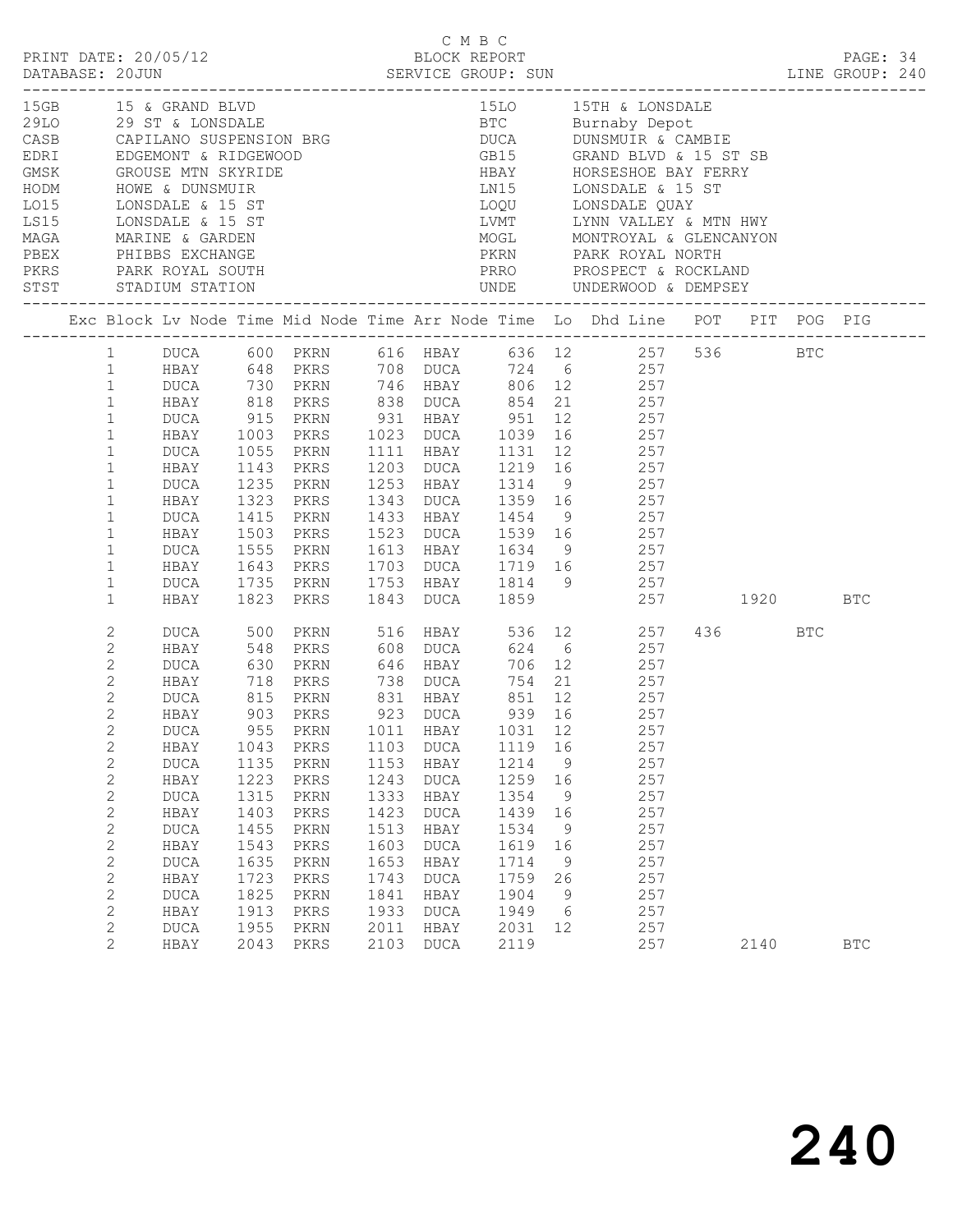#### C M B C<br>BLOCK REPORT

PAGE: 35<br>LINE GROUP: 240

|                |                     |              |                             |              |              |              |           | Exc Block Lv Node Time Mid Node Time Arr Node Time Lo Dhd Line POT |                    |      | PIT POG PIG  |            |
|----------------|---------------------|--------------|-----------------------------|--------------|--------------|--------------|-----------|--------------------------------------------------------------------|--------------------|------|--------------|------------|
| $\mathfrak{Z}$ | DUCA                | 700          | PKRN                        |              | 716 HBAY     | 736 12       |           | 257                                                                | -----------<br>636 |      | $_{\rm BTC}$ |            |
| 3              | HBAY                | 748          | PKRS                        | 808          | DUCA         | 824          | 11        | 257                                                                |                    |      |              |            |
| $\mathsf 3$    | <b>DUCA</b>         | 835          | PKRN                        | 851          | HBAY         | 911          | 12        | 257                                                                |                    |      |              |            |
| 3              | HBAY                | 923          | PKRS                        | 943          | DUCA         | 959          | 16        | 257                                                                |                    |      |              |            |
| 3              | <b>DUCA</b>         | 1015         | PKRN                        | 1031         | HBAY         | 1051         | 12        | 257                                                                |                    |      |              |            |
| 3              | HBAY                | 1103         | PKRS                        | 1123         | DUCA         | 1139         | 16        | 257                                                                |                    |      |              |            |
| $\mathsf S$    | <b>DUCA</b>         | 1155         | PKRN                        | 1213         | HBAY         | 1234         | 9         | 257                                                                |                    |      |              |            |
| $\mathsf S$    | HBAY                | 1243         | PKRS                        | 1303         | DUCA         | 1319         | 16        | 257                                                                |                    |      |              |            |
| $\mathsf 3$    | <b>DUCA</b>         | 1335         | PKRN                        | 1353         | HBAY         | 1414         | - 9       | 257                                                                |                    |      |              |            |
| $\mathsf S$    | HBAY                | 1423         | PKRS                        | 1443         | DUCA         | 1459         | 16        | 257                                                                |                    |      |              |            |
| $\mathsf S$    | <b>DUCA</b>         | 1515         | PKRN                        | 1533         | HBAY         | 1554         | 9         | 257                                                                |                    |      |              |            |
| $\mathsf 3$    | HBAY                | 1603         | PKRS                        | 1623         | DUCA         | 1639         | 16        | 257                                                                |                    |      |              |            |
| 3              | <b>DUCA</b>         | 1655         | PKRN                        | 1713         | HBAY         | 1734         | 9         | 257                                                                |                    |      |              |            |
| 3              | HBAY                | 1743         | PKRS                        | 1803         | DUCA         | 1819         |           | 257                                                                |                    | 1840 |              | <b>BTC</b> |
|                |                     |              |                             |              |              |              |           |                                                                    |                    |      |              |            |
| 4              | <b>DUCA</b>         | 755          | PKRN                        | 811          | HBAY         | 831          | 12        | 257                                                                | 731                |      | <b>BTC</b>   |            |
| 4              | HBAY                | 843          | PKRS                        | 903          | DUCA         | 919          | 16        | 257                                                                |                    |      |              |            |
| 4              | <b>DUCA</b>         | 935          | PKRN                        | 951          | HBAY         | 1011         | 12        | 257                                                                |                    |      |              |            |
| 4              | HBAY                | 1023         | PKRS                        | 1043         | DUCA         | 1059         | 16        | 257                                                                |                    |      |              |            |
| 4              | <b>DUCA</b>         | 1115         | PKRN                        | 1133         | HBAY         | 1154         | 9         | 257                                                                |                    |      |              |            |
| 4              | HBAY                | 1203         | PKRS                        | 1223         | DUCA         | 1239         | 16        | 257                                                                |                    |      |              |            |
| 4              | <b>DUCA</b>         | 1255         | PKRN                        | 1313         | HBAY         | 1334         | - 9       | 257                                                                |                    |      |              |            |
| 4              | HBAY                | 1343         | PKRS                        | 1403         | DUCA         | 1419         | 16        | 257                                                                |                    |      |              |            |
| 4              | <b>DUCA</b>         | 1435         | PKRN                        | 1453         | HBAY         | 1514         | 9         | 257                                                                |                    |      |              |            |
| 4              | HBAY                | 1523         | PKRS                        | 1543         | DUCA         | 1559         | 16        | 257                                                                |                    |      |              |            |
| 4              | <b>DUCA</b>         | 1615         | PKRN                        | 1633         | HBAY         | 1654         | 14        | 257                                                                |                    |      |              |            |
| 4              | HBAY                | 1708         | PKRS                        | 1728         | DUCA         | 1744         | 11        | 257                                                                |                    |      |              |            |
| 4              | <b>DUCA</b>         | 1755         | PKRN                        | 1811         | HBAY         | 1830         | 13        | 257                                                                |                    |      |              |            |
|                |                     |              |                             | 1903         |              |              | 6         | 257                                                                |                    |      |              |            |
| 4<br>4         | HBAY                | 1843         | PKRS                        | 1941         | DUCA         | 1919<br>2004 |           | 257                                                                |                    |      |              |            |
|                | <b>DUCA</b>         | 1925         | PKRN                        |              | HBAY         |              | 9         |                                                                    |                    |      |              |            |
| 4<br>4         | HBAY                | 2013<br>2055 | PKRS                        | 2033<br>2111 | DUCA<br>HBAY | 2049         | - 6<br>29 | 257<br>257                                                         |                    |      |              |            |
| 4              | <b>DUCA</b><br>HBAY | 2200         | PKRN<br>PKRS                | 2220         | DUCA         | 2131<br>2236 |           | 257                                                                |                    | 2257 |              | <b>BTC</b> |
|                |                     |              |                             |              |              |              |           |                                                                    |                    |      |              |            |
| 5              | <b>DUCA</b>         | 855          | PKRN                        | 911          | HBAY         | 931          | 12        | 257                                                                | 831                |      | BTC          |            |
| 5              | HBAY                | 943          | PKRS                        | 1003         | DUCA         | 1019         | 16        | 257                                                                |                    |      |              |            |
| 5              | <b>DUCA</b>         | 1035         | PKRN                        | 1051         | HBAY         | 1111         | 12        | 257                                                                |                    |      |              |            |
| 5              | HBAY                | 1123         | PKRS                        | 1143         | DUCA         | 1159         | 16        | 257                                                                |                    |      |              |            |
| 5              | DUCA                | 1215         | PKRN                        |              | 1233 HBAY    | 1254         | - 9       | 257                                                                |                    |      |              |            |
| 5              | HBAY                |              | 1303 PKRS 1323 DUCA 1339 16 |              |              |              |           | 257                                                                |                    |      |              |            |
| 5              | <b>DUCA</b>         | 1355         | PKRN                        | 1413         | HBAY         | 1434         | 9         | 257                                                                |                    |      |              |            |
| 5              | HBAY                | 1443         | PKRS                        | 1503         | <b>DUCA</b>  | 1519         | 16        | 257                                                                |                    |      |              |            |
| 5              | <b>DUCA</b>         | 1535         | PKRN                        | 1553         | HBAY         | 1614         | 9         | 257                                                                |                    |      |              |            |
| 5              | HBAY                | 1623         | PKRS                        | 1643         | <b>DUCA</b>  | 1659         | 16        | 257                                                                |                    |      |              |            |
| 5              | <b>DUCA</b>         | 1715         | PKRN                        | 1733         | HBAY         | 1754         | 9         | 257                                                                |                    |      |              |            |
| 5              | HBAY                | 1803         | PKRS                        | 1823         | <b>DUCA</b>  | 1839         | 16        | 257                                                                |                    |      |              |            |
| 5              | <b>DUCA</b>         | 1855         | PKRN                        | 1911         | HBAY         | 1934         | 9         | 257                                                                |                    |      |              |            |
| 5              | HBAY                | 1943         | PKRS                        | 2003         | <b>DUCA</b>  | 2019         | 6         | 257                                                                |                    |      |              |            |
| $\mathsf S$    | <b>DUCA</b>         | 2025         | PKRN                        | 2041         | HBAY         | 2101         | 19        | 257                                                                |                    |      |              |            |
| 5              | HBAY                | 2120         | PKRS                        | 2140         | <b>DUCA</b>  | 2156         | 5         | 257                                                                |                    |      |              |            |
| 5              | <b>DUCA</b>         | 2201         | PKRN                        | 2217         | HBAY         | 2237         | 23        | 257                                                                |                    |      |              |            |
| 5              | HBAY                | 2300         | PKRS                        | 2320         | <b>DUCA</b>  | 2336         |           | 257                                                                |                    | 2357 |              | <b>BTC</b> |
|                |                     |              |                             |              |              |              |           |                                                                    |                    |      |              |            |
| E3 10          | <b>DUCA</b>         | 1425         | PKRN                        | 1443         | HBAY         | 1504         | 9         | 257                                                                | 1401               |      | <b>BTC</b>   |            |
| E3 10          | HBAY                | 1513         | PKRS                        | 1533         | DUCA         | 1549         | 16        | 257                                                                |                    |      |              |            |
| E3 10          | <b>DUCA</b>         | 1605         | PKRN                        | 1623         | HBAY         | 1644         | 29        | 257                                                                |                    |      |              |            |
| E3 10          | HBAY                | 1713         | PKRS                        | 1733         | <b>DUCA</b>  | 1749         | 21        | 257                                                                |                    |      |              |            |
|                |                     |              |                             |              |              |              |           |                                                                    |                    |      |              |            |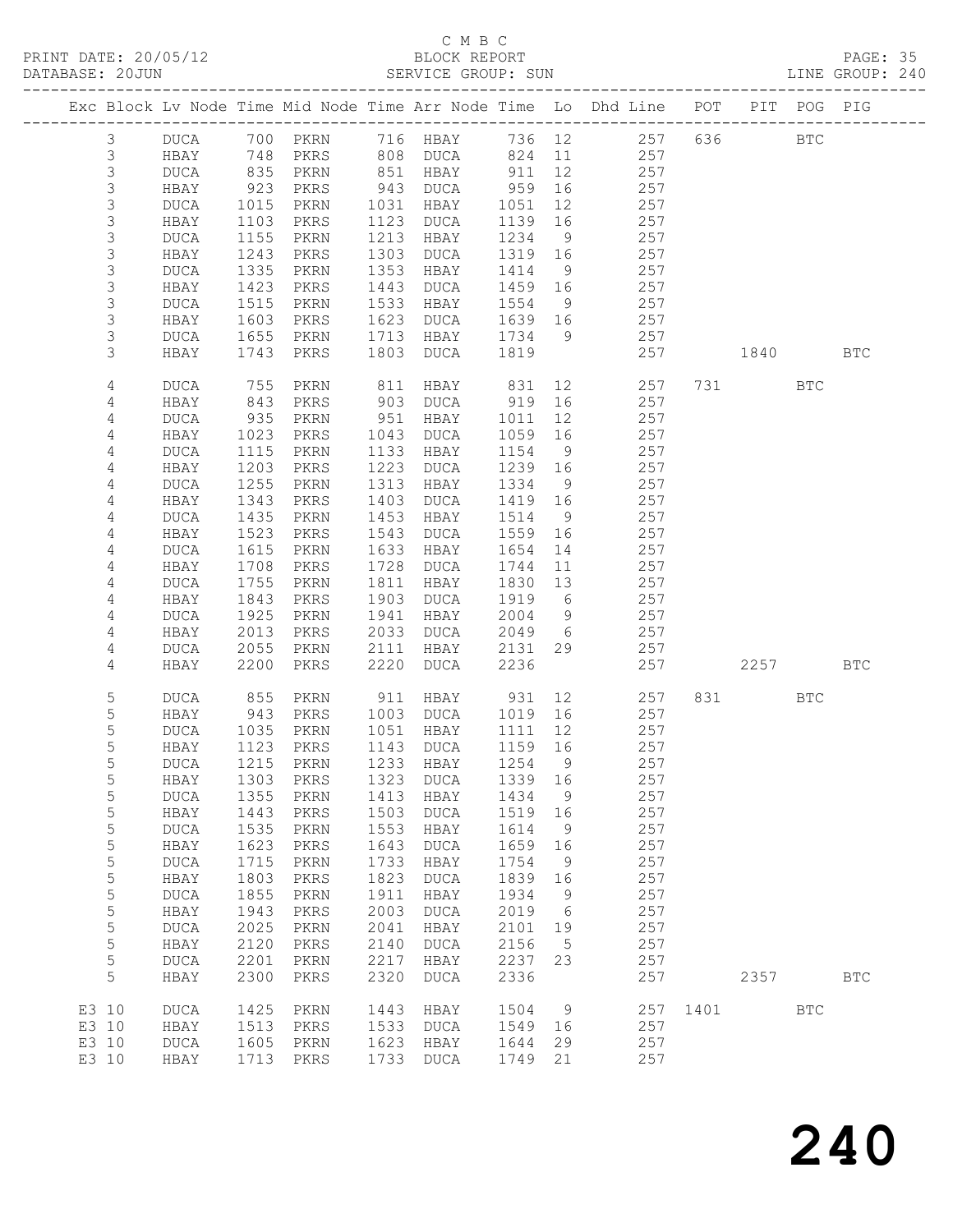#### C M B C<br>BLOCK REPORT

PAGE: 36<br>LINE GROUP: 240

|          |              |                           |                                  |      |              |                 |                | Exc Block Lv Node Time Mid Node Time Arr Node Time Lo Dhd Line POT                            |          | PIT POG PIG |              |
|----------|--------------|---------------------------|----------------------------------|------|--------------|-----------------|----------------|-----------------------------------------------------------------------------------------------|----------|-------------|--------------|
|          |              |                           |                                  |      |              |                 |                |                                                                                               |          |             |              |
|          |              |                           |                                  |      |              |                 |                | E3 10 DUCA 1810 PKRN 1826 HBAY 1849 9 257<br>E3 10 HBAY 1858 PKRS 1918 DUCA 1934 257 1955 BTC |          |             |              |
|          |              |                           |                                  |      |              |                 |                |                                                                                               |          |             |              |
| 11       | LOQU         | 545                       |                                  |      |              |                 |                | LVMT 601 24 N24                                                                               | 527 BTC  |             |              |
| 11       | LVMT         |                           |                                  |      |              | 705 15          |                | 240                                                                                           |          |             |              |
| 11       | STST         |                           |                                  |      |              | 758 7           |                | 240                                                                                           |          |             |              |
| 11       | LVMT         | 625<br>720<br>805         | MAGA                             |      | 829 STST     | 848             | 12             | $240$                                                                                         |          |             |              |
| 11       | STST         | 900                       | 15LO                             |      | 926 LVMT     | 940             |                | 10 240                                                                                        |          |             |              |
| 11       | LVMT         |                           | MAGA                             |      | 1015 STST    | 1035            | 10             | 240                                                                                           |          |             |              |
| 11       | STST         |                           | 15LO                             |      | 1114 LVMT    | 1127 8          |                | 240                                                                                           |          |             |              |
| 11       | LVMT         | $950$<br>$1045$<br>$1135$ | MAGA                             | 1201 | STST         |                 |                | $1223$ 8 240                                                                                  |          |             |              |
| 11       | STST         | 1231                      | EDRI                             |      | 1258 MOGL    |                 |                | 1307 0 246                                                                                    |          |             |              |
| 11       | MOGL         | 1307                      |                                  |      | LOQU         | 1325 13         |                | 249                                                                                           |          |             |              |
| 11       | LOQU         | 1338                      | CASB                             |      | 1359 GMSK    | 1408            | 9              | 236                                                                                           |          |             |              |
| 11       | GMSK         | 1417                      | CASB                             |      | 1424 LOQU    | 1443 9          |                | 236                                                                                           |          |             |              |
| 11       | LOQU         | 1452                      | LN15                             |      | 1500 PRRO    | 1517 8          |                | 230                                                                                           |          |             |              |
| 11       | PRRO         | 1525                      | LS15                             |      | 1534 LOQU    | 1543            | 11             | 230                                                                                           |          |             |              |
| 11       | LOQU         | 1554<br>1623              | 29LO                             |      | 1609 LVMT    | 1617 6          |                | 229                                                                                           |          |             |              |
| 11       | LVMT         |                           | LO15                             |      | LOQU         | 1644 10         |                | 229                                                                                           |          |             |              |
| 11       | LOQU         | 1654                      | 29LO                             |      | 1709 LVMT    | 1717 6          |                | 229                                                                                           |          |             |              |
| 11       | LVMT         | 1723                      | L015                             |      | LOQU         | 1744 10         |                | 229                                                                                           |          |             |              |
| 11       | LOQU         | 1754<br>1823              | 29LO                             |      | 1809 LVMT    | 1817 6          |                | 229                                                                                           |          |             |              |
| 11       | LVMT         |                           | LO15                             |      | LOQU         | 1844            | 9              | $\frac{2}{229}$                                                                               |          |             |              |
| 11       | LOQU         | 1853                      | 29LO                             |      | 1907 LVMT    | 1914 11         |                | 229                                                                                           |          |             |              |
| 11       | LVMT         | 1925                      | LO15                             |      | LOQU         | 1944            | 10             | 229                                                                                           |          |             |              |
| 11       | LOQU         | 1954                      | 29LO 2007 LVMT                   |      |              | 2014            | 12             | 229                                                                                           |          |             |              |
| 11       | LVMT         | 2026                      | LO15                             |      | LOQU         | 2044            | 21             | 229                                                                                           |          |             |              |
| 11       | LOQU         | 2105                      |                                  |      | MOGL         |                 |                | 2121 0 249                                                                                    |          |             |              |
| 11       | MOGL         | 2121                      | MAGA 2137 STST                   |      |              | 2155            | 8 <sup>8</sup> | 246                                                                                           |          |             |              |
| 11<br>11 | STST         | 2203<br>2234              | EDRI 2225 MOGL                   |      |              | 2234<br>2251 14 | $\overline{0}$ | 246<br>249                                                                                    |          |             |              |
| 11       | MOGL<br>LOQU | 2305                      |                                  |      | LOQU<br>MOGL |                 |                | 2321 0 249                                                                                    |          |             |              |
| 11       | MOGL         | 2321                      | MAGA 2337 STST                   |      |              | 2355            |                | 8 246                                                                                         |          |             |              |
| 11       | STST         | 2403                      | EDRI 2425 MOGL                   |      |              | 2434            |                | $0 \qquad \qquad 246$                                                                         |          |             |              |
| 11       | MOGL         | 2434                      |                                  |      | LOQU         | 2449            |                |                                                                                               | 249 2507 |             | BTC          |
|          |              |                           |                                  |      |              |                 |                |                                                                                               |          |             |              |
| 12       | STST         |                           |                                  |      |              |                 |                | 600 15LO 624 LVMT 638 7 240                                                                   | 536 7    | <b>BTC</b>  |              |
| 12       | LVMT         |                           |                                  |      |              |                 |                |                                                                                               |          |             |              |
| 12       | STST         |                           | 645 MAGA<br>740 15LO             |      | 804 LVMT     | 818 17          |                | 240                                                                                           |          |             |              |
|          |              |                           | 12 LVMT 835 MAGA 859 STST 918 12 |      |              |                 |                | 240                                                                                           |          |             |              |
| 12       | STST         | 930                       | 15LO                             | 957  | LVMT         | 1010            | 10             | 240                                                                                           |          |             |              |
| 12       | LVMT         | 1020                      | MAGA                             | 1045 | STST         | 1105            | 25             | 240                                                                                           |          |             |              |
| 12       | STST         | 1130                      | 15LO                             | 1202 | LVMT         | 1215            | 5              | 240                                                                                           |          |             |              |
| 12       | LVMT         | 1220                      | MAGA                             | 1246 | STST         | 1308            | 22             | 240                                                                                           |          |             |              |
| 12       | ${\tt STST}$ | 1330                      | <b>15LO</b>                      | 1404 | LVMT         | 1417            | 8              | 240                                                                                           |          |             |              |
| 12       | LVMT         | 1425                      | MAGA                             | 1452 | STST         | 1516            | 15             | 240                                                                                           |          |             |              |
| 12       | STST         | 1531                      | EDRI                             | 1558 | MOGL         | 1607            | $\overline{0}$ | 246                                                                                           |          |             |              |
| 12       | MOGL         | 1607                      |                                  |      | LOQU         | 1625            | 13             | 249                                                                                           |          |             |              |
| 12       | LOQU         | 1638                      | CASB                             | 1656 | GMSK         | 1705            | 11             | 236                                                                                           |          |             |              |
| 12       | GMSK         | 1716                      | CASB                             | 1723 | LOQU         | 1742            | 9              | 236                                                                                           |          |             |              |
| 12       | LOQU         | 1751                      | LN15                             | 1759 | PRRO         | 1816            | 11             | 230                                                                                           |          |             |              |
| 12       | PRRO         | 1827                      | LS15                             | 1834 | LOQU         | 1842            |                | 230                                                                                           | 1900     |             | $_{\rm BTC}$ |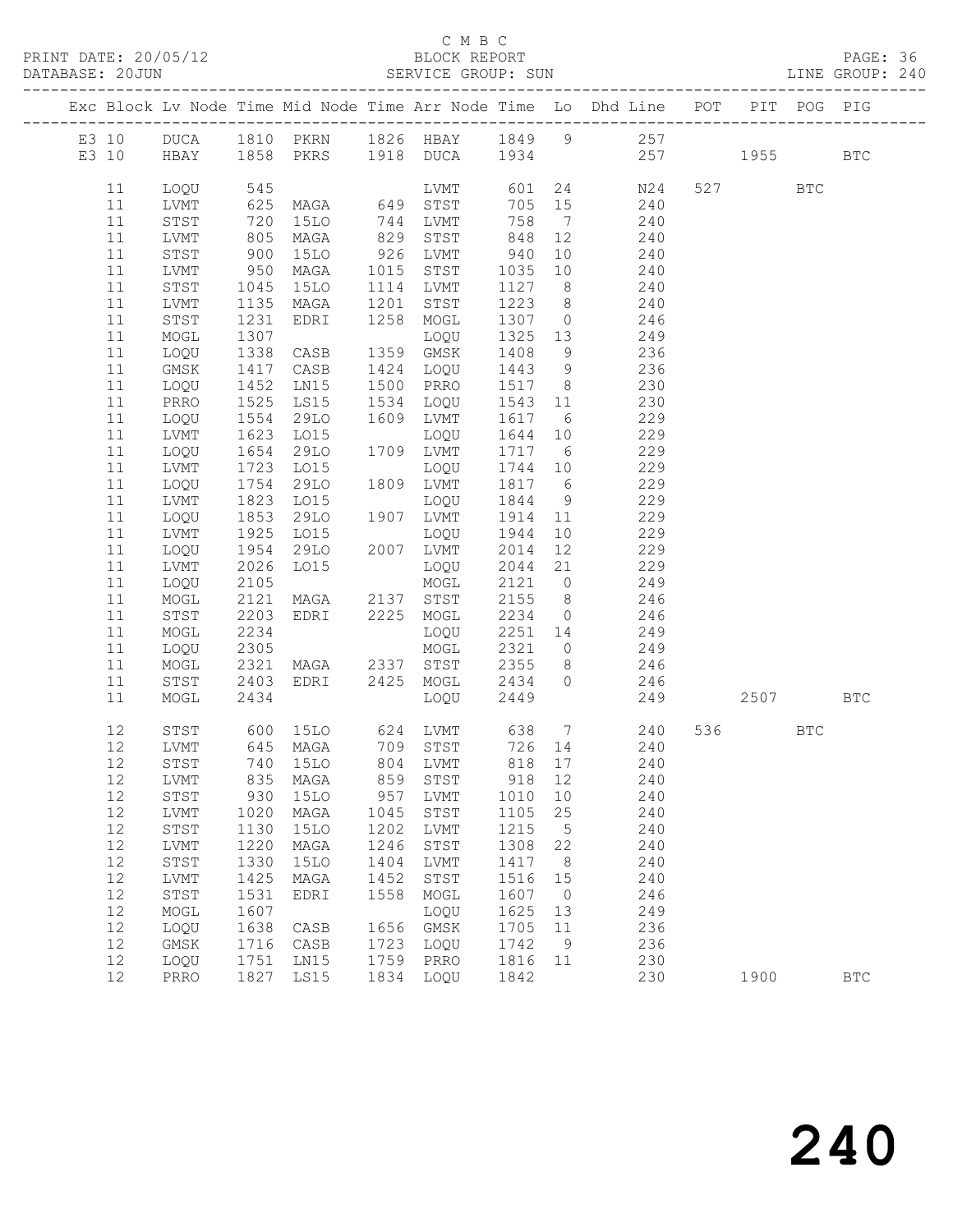#### C M B C<br>BLOCK REPORT

PAGE: 37<br>LINE GROUP: 240

|          |              |                                                                                                           |                                                                                           |      |             |                 |                | Exc Block Lv Node Time Mid Node Time Arr Node Time Lo Dhd Line POT PIT POG PIG |            |            |            |
|----------|--------------|-----------------------------------------------------------------------------------------------------------|-------------------------------------------------------------------------------------------|------|-------------|-----------------|----------------|--------------------------------------------------------------------------------|------------|------------|------------|
| 13       | LVMT         |                                                                                                           |                                                                                           |      |             |                 |                | 605 MAGA 629 STST 645 15 240 547                                               | <b>BTC</b> |            |            |
| 13       | STST         |                                                                                                           | 700 15LO      724   LVMT        738     7<br>745   MAGA        809   STST        828   17 |      |             | 738 7<br>828 17 |                | 240                                                                            |            |            |            |
| 13       | LVMT         |                                                                                                           |                                                                                           |      |             |                 |                | 240                                                                            |            |            |            |
| 13       | STST         | 845<br>935                                                                                                | <b>15LO</b>                                                                               |      | 911 LVMT    | 925             | 10             | 240                                                                            |            |            |            |
| 13       | LVMT         |                                                                                                           | MAGA                                                                                      |      | 1000 STST   | 1020 10         |                | 240                                                                            |            |            |            |
| 13       | STST         | 1030                                                                                                      | 15LO                                                                                      |      | 1059 LVMT   | 1112            | 8 <sup>1</sup> | 240                                                                            |            |            |            |
| 13       | LVMT         | 1120<br>1230                                                                                              | MAGA                                                                                      | 1146 | STST        | 1207 23         |                | 240                                                                            |            |            |            |
| 13       | STST         |                                                                                                           | 15LO                                                                                      |      | 1302 LVMT   | 1315            | $5^{\circ}$    | 240                                                                            |            |            |            |
| 13       | LVMT         | 1320                                                                                                      | MAGA                                                                                      |      | 1347 STST   | 1411            | 19             | 240                                                                            |            |            |            |
| 13       | STST         | 1430                                                                                                      | 15LO                                                                                      |      | 1505 LVMT   | 1519 11         |                | 240                                                                            |            |            |            |
| 13       | LVMT         | 1530                                                                                                      | MAGA                                                                                      | 1557 | STST        | 1624            | $\overline{7}$ | 240                                                                            |            |            |            |
| 13       | STST         | 1631                                                                                                      | EDRI                                                                                      |      | 1657 MOGL   | 1706            | $\overline{0}$ | $246$<br>$249$                                                                 |            |            |            |
| 13       | MOGL         | 1706                                                                                                      |                                                                                           |      | LOOU        | 1724            | 9              |                                                                                |            |            |            |
| 13       | LOQU         | 1733                                                                                                      | MOGL<br>MAGA 1806 STST                                                                    |      |             | 1750            | $\overline{0}$ | 249                                                                            |            |            |            |
| 13       | MOGL         | 1750                                                                                                      |                                                                                           |      |             | 1833            |                | 246                                                                            | 1857 BTC   |            |            |
| 14       | LVMT         | 607                                                                                                       |                                                                                           |      | STST        | 651             | 5 <sup>5</sup> | N24                                                                            | 549        | <b>BTC</b> |            |
| 14       | STST         | 656                                                                                                       | LOQU 721 LVMT                                                                             |      |             | 736             | 6              | N24                                                                            |            |            |            |
| 14       | LVMT         |                                                                                                           |                                                                                           |      | STST        | 827<br>912      | 5 <sup>5</sup> | N24                                                                            |            |            |            |
| 14       | STST         | $\begin{array}{c} \n \stackrel{1}{\cancel{3}} \\ \n 832 \\ \n \stackrel{1}{\cancel{0}} \\ \n \end{array}$ | 15LO 858 LVMT                                                                             |      |             |                 | 8 <sup>8</sup> | 240                                                                            |            |            |            |
| 14       | LVMT         | 920                                                                                                       | MAGA                                                                                      |      | 945 STST    | 1004            | 11             | 240                                                                            |            |            |            |
| 14       | STST         | 1015                                                                                                      | 15LO                                                                                      |      | 1043 LVMT   | 1056            | 9              | 240                                                                            |            |            |            |
| 14       | LVMT         | 1105                                                                                                      | MAGA                                                                                      | 1131 | STST        | 1152            | 9              | 240                                                                            |            |            |            |
| 14       | STST         | 1201                                                                                                      | EDRI                                                                                      |      | 1227 MOGL   | 1236 0          |                | 246                                                                            |            |            |            |
| 14       | MOGL         | 1236                                                                                                      |                                                                                           |      | LOQU        | 1255 8          |                | 249                                                                            |            |            |            |
| 14       | LOQU         | 1303                                                                                                      |                                                                                           |      | MOGL        | 1319            | $\overline{0}$ | 249                                                                            |            |            |            |
| 14       | MOGL         | 1319                                                                                                      | MAGA                                                                                      |      | 1335 STST   | 1358 17         |                | 246                                                                            |            |            |            |
| 14       | STST         | 1415                                                                                                      | 15LO                                                                                      |      | 1450 LVMT   | 1504            | 11             | 240                                                                            |            |            |            |
| 14       | LVMT         | 1515<br>1618                                                                                              | MAGA                                                                                      |      | 1542 STST   | 1608            | 10             | 240                                                                            |            |            |            |
| 14       | STST         |                                                                                                           | 15LO                                                                                      |      | 1653 LVMT   | 1707 9          |                | 240                                                                            |            |            |            |
| 14       | LVMT         | 1716                                                                                                      | MAGA                                                                                      | 1742 | STST        | 1811            | 22             | 240                                                                            |            |            |            |
| 14       | STST         | 1833                                                                                                      | EDRI                                                                                      |      | 1856 MOGL   | 1905            | $\overline{0}$ | 246                                                                            |            |            |            |
| 14       | MOGL         | 1905                                                                                                      |                                                                                           |      | LOOU        | 1923 10         |                | 249                                                                            |            |            |            |
| 14       | LOQU         | 1933<br>2003                                                                                              | 15GB                                                                                      |      | <b>UNDE</b> | 1955            | 8 <sup>8</sup> | 228                                                                            |            |            |            |
| 14       | UNDE         |                                                                                                           | GB15                                                                                      |      | 2015 LOQU   | 2026            | 8 <sup>8</sup> | 228                                                                            |            |            |            |
| 14       | LOQU         | 2034                                                                                                      | 29LO                                                                                      |      | 2047 LVMT   | 2054 12         |                | 229                                                                            |            |            |            |
| 14       | LVMT         | 2106                                                                                                      | L015                                                                                      |      | LOQU        | 2124            | 9              | 229                                                                            |            |            |            |
| 14       | LOQU         | 2133                                                                                                      | 15GB                                                                                      |      | UNDE        | 2155            | 8 <sup>8</sup> | 228                                                                            |            |            |            |
| 14       | UNDE         | 2203<br>2233                                                                                              | GB15                                                                                      |      | 2215 LOQU   | 2225            | 8 <sup>8</sup> | 228                                                                            |            |            |            |
| 14       | LOQU         |                                                                                                           | 15GB                                                                                      |      | UNDE        | 2255 8          |                | 228                                                                            |            |            |            |
| 14       | UNDE         | 2303<br>2334                                                                                              | GB15                                                                                      |      | 2315 LOQU   | 2325            | 9              | 228                                                                            |            |            |            |
| 14<br>14 | LOQU<br>PRRO | 2414                                                                                                      | LN15<br>LS15                                                                              |      | 2341 PRRO   | 2355 19<br>2426 | 8 <sup>8</sup> | 230<br>230                                                                     |            |            |            |
|          |              |                                                                                                           |                                                                                           |      | 2420 LOQU   |                 |                |                                                                                |            |            |            |
| 14       | LOOU         | 2434                                                                                                      | LN15                                                                                      |      | 2441 PRRO   | 2454            |                | 230                                                                            | 2514       |            | <b>BTC</b> |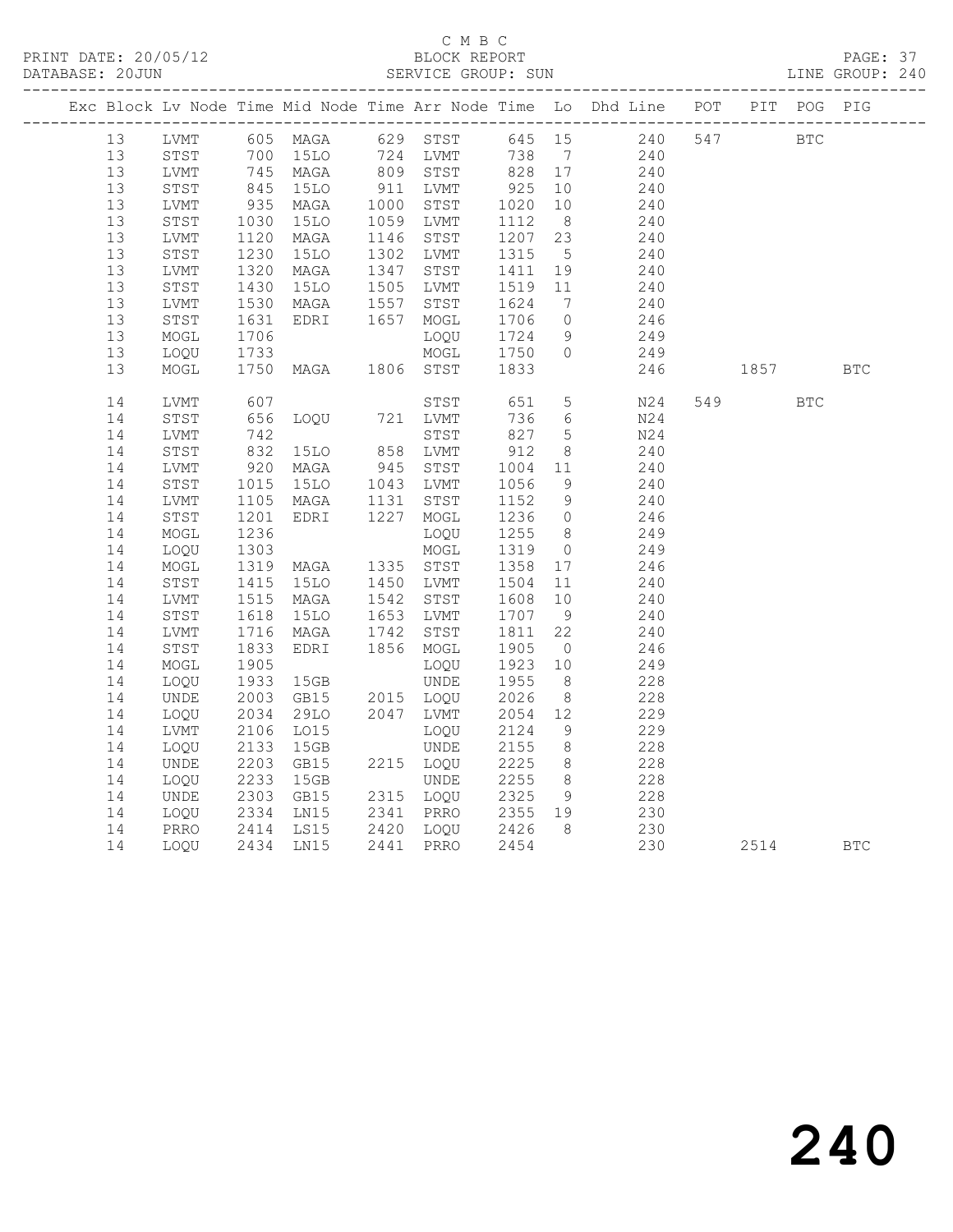## C M B C<br>BLOCK REPORT<br>SERVICE GROUP: SUN

| PRINT DATE: 20/05/12<br>DATABASE: 20JUN |                      |                     |                                          |              |              |            |             |                                                                                                                |     |          |            |                      |  |
|-----------------------------------------|----------------------|---------------------|------------------------------------------|--------------|--------------|------------|-------------|----------------------------------------------------------------------------------------------------------------|-----|----------|------------|----------------------|--|
|                                         |                      |                     |                                          |              |              |            |             | Exc Block Lv Node Time Mid Node Time Arr Node Time Lo Dhd Line POT PIT POG PIG                                 |     |          |            |                      |  |
| 15                                      |                      |                     |                                          |              |              |            |             | 3TST 620 15LO 644 LVMT 658 7 240 556<br>LVMT 705 MAGA 729 STST 748 12 240<br>STST 800 15LO 824 LVMT 838 12 240 |     |          | <b>BTC</b> |                      |  |
| 15                                      |                      |                     |                                          |              |              |            |             |                                                                                                                |     |          |            |                      |  |
| 15                                      |                      |                     |                                          |              |              |            |             |                                                                                                                |     |          |            |                      |  |
| 15                                      | LVMT                 |                     |                                          |              |              |            |             | 850 MAGA 914 STST 933 12 240                                                                                   |     |          |            |                      |  |
| 15                                      | STST                 |                     |                                          |              |              |            |             |                                                                                                                |     |          |            |                      |  |
| 15                                      | LVMT                 | 945<br>1035<br>1131 |                                          |              |              |            |             | 15LO 1012 LVMT 1025 10 240<br>MAGA 1100 STST 1120 11 240<br>EDRI 1157 MOGL 1206 0 246                          |     |          |            |                      |  |
| 15                                      | STST                 |                     |                                          |              |              |            |             |                                                                                                                |     |          |            |                      |  |
| 15                                      | MOGL                 | 1206                |                                          |              |              |            |             | 1225 8 249                                                                                                     |     |          |            |                      |  |
| 15                                      | LOQU                 | 1233                | LOQU<br>MAGA 1305 STST<br>15LO 1419 LVMT |              |              |            |             | 1249 0 249<br>1328 17 246<br>1432 13 240                                                                       |     |          |            |                      |  |
| 15                                      | MOGL                 | 1249<br>1345        |                                          |              |              |            |             |                                                                                                                |     |          |            |                      |  |
| 15                                      | STST                 |                     |                                          |              |              |            |             |                                                                                                                |     |          |            |                      |  |
| 15                                      | LVMT                 | 1445                |                                          |              |              |            |             | MAGA 1512 STST 1536 18 240                                                                                     |     |          |            |                      |  |
| 15                                      | STST                 | 1554                | 15LO                                     |              | 1628 LVMT    |            |             |                                                                                                                |     |          |            |                      |  |
| 15                                      | LVMT                 | 1648<br>1802        |                                          |              |              |            |             |                                                                                                                |     |          |            |                      |  |
| 15                                      | STST                 |                     | MAGA 1715 STST<br>EDRI 1825 MOGL         |              |              |            |             | 1643 5 240<br>1745 17 240<br>1834 0 246                                                                        |     |          |            |                      |  |
| 15                                      | MOGL                 | 1834                |                                          |              | LOQU         |            |             | 1852 12 249                                                                                                    |     |          |            |                      |  |
| 15                                      | LOQU                 |                     |                                          |              |              |            |             | MOGL 1920 0 249                                                                                                |     |          |            |                      |  |
| 15                                      | MOGL                 |                     |                                          |              |              |            |             | 246                                                                                                            |     | 2022 BTC |            |                      |  |
| 16                                      | STST 640             |                     |                                          |              |              |            |             | 15LO 704 LVMT 718 7 240                                                                                        |     | 616 BTC  |            |                      |  |
| 16                                      | LVMT                 |                     |                                          |              |              |            |             | MAGA 749 STST 808 7 240                                                                                        |     |          |            |                      |  |
| 16                                      | STST                 | 725<br>815<br>905   |                                          |              |              |            |             | 15LO 839 LVMT 853 12 240<br>MAGA 930 STST 949 11 240<br>15LO 1028 LVMT 1041 9 240                              |     |          |            |                      |  |
| 16                                      | LVMT                 |                     |                                          |              |              |            |             |                                                                                                                |     |          |            |                      |  |
| 16                                      | STST                 | 1000                |                                          |              |              |            |             |                                                                                                                |     |          |            |                      |  |
| 16                                      | LVMT                 | 1050                | MAGA                                     |              | 1115 STST    |            |             | 1135  25  240                                                                                                  |     |          |            |                      |  |
| 16                                      | STST                 | 1200<br>1250        | 15LO                                     |              | 1232 LVMT    |            |             |                                                                                                                |     |          |            |                      |  |
| 16                                      | LVMT                 |                     | MAGA                                     |              | 1317 STST    |            |             | $\begin{array}{cccc} 1245 & 5 & 240 \\ 1340 & 20 & 240 \\ 1449 & 11 & 240 \end{array}$                         |     |          |            |                      |  |
| 16                                      | STST                 | 1400                | <b>15LO</b>                              |              | 1435 LVMT    |            |             |                                                                                                                |     |          |            |                      |  |
| 16                                      | LVMT                 | 1500                | MAGA                                     | 1527         | STST         |            |             | 1553 8 240                                                                                                     |     |          |            |                      |  |
| 16                                      | STST                 | 1601                | EDRI                                     |              | 1628 MOGL    |            |             | 1637 0 246<br>1655 13 249<br>1733 13 236                                                                       |     |          |            |                      |  |
| 16                                      | MOGL                 | 1637                |                                          |              | LOQU         |            |             |                                                                                                                |     |          |            |                      |  |
| 16                                      | LOQU                 | 1708                | CASB                                     |              | 1724 GMSK    |            |             | 1753 LOQU 1812 9 236                                                                                           |     |          |            |                      |  |
| 16                                      | GMSK                 | 1746                | CASB                                     |              |              |            |             |                                                                                                                |     |          |            |                      |  |
| 16                                      | LOQU                 |                     |                                          |              |              |            |             | 1821 LN15 1829 PRRO 1845 12 230<br>1857 LS15 1904 LOQU 1912 10 230<br>1922 LN15 1929 PRRO 1944 13 230          |     |          |            |                      |  |
| 16                                      | PRRO                 |                     |                                          |              |              |            |             |                                                                                                                |     |          |            |                      |  |
| 16                                      | LOQU                 |                     | 1957 LS15                                |              | 2004 LOQU    |            |             | 2011 11 230                                                                                                    |     |          |            |                      |  |
| 16                                      | PRRO                 |                     |                                          |              |              |            |             |                                                                                                                |     |          |            |                      |  |
| 16                                      | LOQU                 | 2022                | LN15                                     | 2029<br>2104 | PRRO         | 2044       | 13          | 230                                                                                                            |     | 2129     |            | $\operatorname{BTC}$ |  |
| 16                                      | PRRO                 | 2057                | LS15                                     |              | LOQU         | 2111       |             | 230                                                                                                            |     |          |            |                      |  |
| 17<br>17                                | LVMT<br>${\tt STST}$ | 820<br>915          | MAGA<br><b>15LO</b>                      | 844<br>941   | STST<br>LVMT | 903<br>955 | 12<br>10    | 240<br>240                                                                                                     | 802 |          | <b>BTC</b> |                      |  |
| 17                                      | LVMT                 | 1005                | MAGA                                     | 1030         | STST         | 1050       | 11          | 240                                                                                                            |     |          |            |                      |  |
| 17                                      | ${\tt STST}$         | 1101                | EDRI                                     | 1127         | MOGL         | 1136       | $\circ$     | 246                                                                                                            |     |          |            |                      |  |
| 17                                      | MOGL                 | 1136                |                                          |              | LOQU         | 1155       | 8           | 249                                                                                                            |     |          |            |                      |  |
| $17$                                    | LOQU                 | 1203                |                                          |              | MOGL         | 1219       | 0           | 249                                                                                                            |     |          |            |                      |  |
| 17                                      | MOGL                 | 1219                | MAGA                                     | 1235         | STST         | 1258       | 17          | 246                                                                                                            |     |          |            |                      |  |
| $17$                                    | ${\tt STST}$         | 1315                | 15LO                                     | 1347         | LVMT         | 1400       | $\mathsf S$ | 240                                                                                                            |     |          |            |                      |  |
| 17                                      | LVMT                 | 1405                | MAGA                                     | 1432         | STST         | 1456       | 5           | 240                                                                                                            |     |          |            |                      |  |
| 17                                      | STST                 | 1501                | EDRI                                     | 1528         | MOGL         | 1537       | 0           | 246                                                                                                            |     |          |            |                      |  |
| 17                                      | $\sf{MOGL}$          | 1537                |                                          |              | LOQU         | 1555       | 7           | 249                                                                                                            |     |          |            |                      |  |
| 17                                      | LOQU                 | 1602                | 15GB                                     |              | UNDE         | 1628       | 6           | 228                                                                                                            |     |          |            |                      |  |
| 17                                      | UNDE                 | 1634                | GB15                                     | 1647         | LOQU         | 1658       | 5           | 228                                                                                                            |     |          |            |                      |  |
| 17                                      | LOQU                 | 1703                |                                          |              | MOGL         | 1720       | 0           | 249                                                                                                            |     |          |            |                      |  |
| 17                                      | $\sf{MOGL}$          | 1720                | MAGA                                     | 1736         | STST         | 1803       | 15          | 246                                                                                                            |     |          |            |                      |  |
| 17                                      | ${\tt STST}$         | 1818                | 15LO                                     | 1851         | LVMT         | 1904       | 8           | 240                                                                                                            |     |          |            |                      |  |
| 17                                      | LVMT                 | 1912                | MAGA                                     | 1936         | STST         | 2000       | 10          | 240                                                                                                            |     |          |            |                      |  |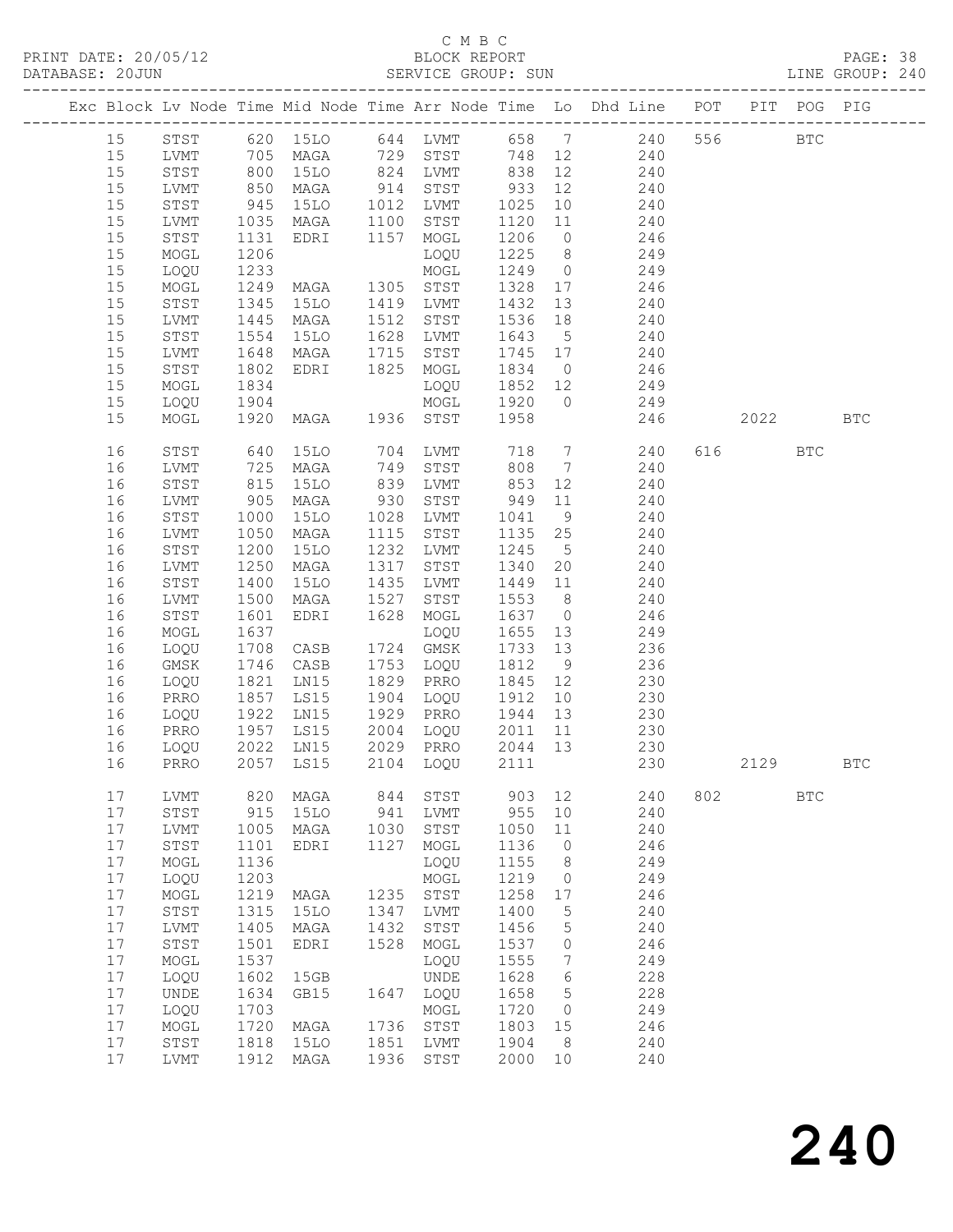#### C M B C<br>BLOCK REPORT

PAGE: 39<br>LINE GROUP: 240

| Exc Block Lv Node Time Mid Node Time Arr Node Time Lo Dhd Line POT PIT POG PIG |                   |                      |                                 |      |                                                    |         |                 |                                                                                                |      |          |            |              |
|--------------------------------------------------------------------------------|-------------------|----------------------|---------------------------------|------|----------------------------------------------------|---------|-----------------|------------------------------------------------------------------------------------------------|------|----------|------------|--------------|
| 17                                                                             | STST              |                      | 2010 15LO 2037 LVMT 2050 10 240 |      |                                                    |         |                 |                                                                                                |      |          |            |              |
| 17                                                                             | LVMT              |                      | 2100 MAGA 2123 STST             |      |                                                    |         |                 | 2142 240                                                                                       |      | 2206     |            | $_{\rm BTC}$ |
| 18                                                                             | PBEX              | 817                  |                                 |      | LN15 830 GMSK 849 16 232                           |         |                 |                                                                                                |      | 805 BTC  |            |              |
| 18                                                                             | GMSK              | 905                  | CASB                            |      | 912 LOQU 929                                       |         |                 | 5 236                                                                                          |      |          |            |              |
| 18                                                                             | LOQU              | 934                  | 29LO                            |      | 946 LVMT                                           | 953 10  |                 | 229                                                                                            |      |          |            |              |
| 18                                                                             | LVMT              |                      | LO15                            |      | LOQU                                               | 1026    | 8 <sup>8</sup>  | 229                                                                                            |      |          |            |              |
| 18                                                                             | LOQU              | 1003<br>1034<br>1034 | 29LO 1049 LVMT                  |      |                                                    | 1056    | $7\overline{ }$ | $\frac{2}{229}$                                                                                |      |          |            |              |
| 18                                                                             | LVMT              | 1103                 | LO15                            |      | LOQU                                               | 1126    | $7\overline{ }$ | 229                                                                                            |      |          |            |              |
| 18                                                                             | LOQU              | 1133                 |                                 |      | MOGL                                               | 1149    | $\overline{0}$  | 249                                                                                            |      |          |            |              |
| 18                                                                             | MOGL              | 1149                 | MAGA 1205 STST                  |      |                                                    | 1228 17 |                 | 246                                                                                            |      |          |            |              |
| 18                                                                             | STST              | 1245                 | 15LO                            |      | 1317 LVMT                                          | 1330    | $5\overline{)}$ | 240                                                                                            |      |          |            |              |
| 18                                                                             | LVMT              | 1335                 | MAGA                            | 1402 | STST                                               | 1426    | $5\overline{)}$ | 240                                                                                            |      |          |            |              |
| 18                                                                             | STST              | 1431                 | EDRI 1458 MOGL                  |      |                                                    |         |                 | 1507 0 246                                                                                     |      |          |            |              |
| 18                                                                             | MOGL              | 1507                 |                                 |      | LOQU                                               | 1525    |                 |                                                                                                |      |          |            |              |
| 18                                                                             | LOQU              | 1533                 |                                 |      | MOGL                                               | 1550    | $\overline{0}$  | $\begin{array}{ccc} 8 & \phantom{00} & \phantom{0} & 249 \\ 0 & \phantom{0} & 249 \end{array}$ |      |          |            |              |
| 18                                                                             | MOGL              | 1550                 | MAGA 1606 STST                  |      |                                                    | 1634    |                 | $8 \overline{)246}$                                                                            |      |          |            |              |
| 18                                                                             | STST              | 1642                 | 15LO                            |      | 1717 LVMT                                          | 1731 5  |                 | 240                                                                                            |      |          |            |              |
| 18                                                                             | LVMT              | 1736                 | MAGA                            |      | 1802 STST                                          | 1831 14 |                 | 240                                                                                            |      |          |            |              |
| 18                                                                             | STST              | 1845                 | 15LO                            |      | 1915 LVMT                                          | 1928 8  |                 | 240                                                                                            |      |          |            |              |
| 18                                                                             | LVMT              | 1936                 | MAGA                            | 2000 | STST                                               | 2024 6  |                 | 240                                                                                            |      |          |            |              |
| 18                                                                             | STST              | 2030                 | 15LO                            |      | 2056 LVMT                                          | 2109 11 |                 | 240                                                                                            |      |          |            |              |
| 18                                                                             | LVMT              | 2120                 | MAGA                            | 2143 | STST                                               | 2202    | 8 <sup>8</sup>  | 240                                                                                            |      |          |            |              |
| 18                                                                             | STST              | 2210                 | 15LO 2236 LVMT                  |      |                                                    | 2249 11 |                 | 240                                                                                            |      |          |            |              |
| 18                                                                             | LVMT              | 2300                 |                                 |      | LS15                                               | 2313 14 |                 | 5 240                                                                                          |      |          |            |              |
| 18                                                                             | LOQU              | 2332                 |                                 |      | HODM                                               | 2400    | $5\overline{)}$ | N24                                                                                            |      |          |            |              |
| 18                                                                             | HODM              | 2405                 | LOQU 2435 LVMT                  |      |                                                    | 2454    | $5\overline{)}$ | N24                                                                                            |      |          |            |              |
| 18                                                                             | LVMT              | 2459                 |                                 |      |                                                    |         |                 | N24                                                                                            |      |          |            |              |
| 18                                                                             | HODM              | 2545                 |                                 |      |                                                    |         |                 | 23 N24                                                                                         |      |          |            |              |
| 18                                                                             | HODM              |                      | 2714 LOQU                       |      | 2744 LVMT                                          | 2803    |                 | N24                                                                                            |      | 2823 BTC |            |              |
| 19                                                                             | STST              | 1100                 | 15LO                            |      | 1130 LVMT                                          |         |                 | $1143$ 7 240 1036 BTC<br>1238 22 240                                                           |      |          |            |              |
| 19                                                                             | LVMT              | 1150                 | MAGA                            |      | 1216 STST                                          | 1238 22 |                 |                                                                                                |      |          |            |              |
| 19                                                                             | STST              | 1300                 | 15LO                            |      | 1332 LVMT                                          | 1345    | 5 <sup>5</sup>  | 240                                                                                            |      |          |            |              |
| 19                                                                             | LVMT              | 1350                 | MAGA                            | 1417 | STST                                               | 1441    | 19              | 240                                                                                            |      |          |            |              |
| 19                                                                             | STST              | 1500                 | 15LO                            |      | 1535 LVMT                                          | 1549 11 |                 | 240                                                                                            |      |          |            |              |
| 19                                                                             | LVMT              | 1600                 | MAGA                            |      | $1533$ $10M_1$ $1543$ $11$<br>$1627$ STST $1654$ 7 |         |                 | 240                                                                                            |      |          |            |              |
| 19                                                                             | STST              | 1701                 | EDRI 1727 MOGL                  |      |                                                    | 1736 0  |                 | 246                                                                                            |      |          |            |              |
| 19                                                                             | MOGL              | 1736                 |                                 |      |                                                    |         |                 | LOQU 1754 8 249                                                                                |      |          |            |              |
|                                                                                | 19 LOQU 1802 CASB |                      |                                 |      | 1817 GMSK 1826 7                                   |         |                 | 236                                                                                            |      |          |            |              |
| 19                                                                             | GMSK              | 1833                 | CASB                            | 1840 | LOQU                                               | 1858    | 6               | 236                                                                                            |      |          |            |              |
| 19                                                                             | LOQU              | 1904                 | CASB                            | 1918 | GMSK                                               | 1927    | 11              | 236                                                                                            |      |          |            |              |
| 19                                                                             | GMSK              | 1938                 | LS15                            | 1958 | ${\tt PBEX}$                                       | 2012    | 8               | 232                                                                                            |      |          |            |              |
| 19                                                                             | PBEX              | 2020                 | LN15                            | 2033 | GMSK                                               | 2054    | 14              | 232                                                                                            |      |          |            |              |
| 19                                                                             | $\rm{GMSK}$       | 2108                 | LS15                            | 2127 | PBEX                                               | 2140    | $10$            | 232                                                                                            |      |          |            |              |
| 19                                                                             | PBEX              | 2150                 | LN15                            | 2203 | GMSK                                               | 2224    | 9               | 232                                                                                            |      |          |            |              |
| 19                                                                             | GMSK              | 2233                 | CASB                            | 2240 | LOQU                                               | 2257    | 7               | 236                                                                                            |      |          |            |              |
| 19                                                                             | LOQU              | 2304                 | CASB                            | 2316 | GMSK                                               | 2322    |                 | 236                                                                                            |      | 2344     |            | <b>BTC</b>   |
| 21                                                                             | STST              | 1530                 | 15LO                            | 1604 | LVMT                                               | 1619    | 5               | 240                                                                                            | 1506 |          | <b>BTC</b> |              |
| 21                                                                             | LVMT              | 1624                 | MAGA                            | 1651 | STST                                               | 1721    | 10              | 240                                                                                            |      |          |            |              |
| 21                                                                             | STST              | 1731                 | EDRI                            | 1757 | MOGL                                               | 1806    | 0               | 246                                                                                            |      |          |            |              |
| 21                                                                             | MOGL              | 1806                 |                                 |      | LOQU                                               | 1824    | 10              | 249                                                                                            |      |          |            |              |
| 21                                                                             | LOQU              | 1834                 | CASB                            | 1849 | GMSK                                               | 1858    | 5               | 236                                                                                            |      |          |            |              |
| 21                                                                             | GMSK              | 1903                 | CASB                            | 1910 | LOQU                                               | 1928    |                 | 236                                                                                            |      | 1946     |            | $_{\rm BTC}$ |
|                                                                                |                   |                      |                                 |      |                                                    |         |                 |                                                                                                |      |          |            |              |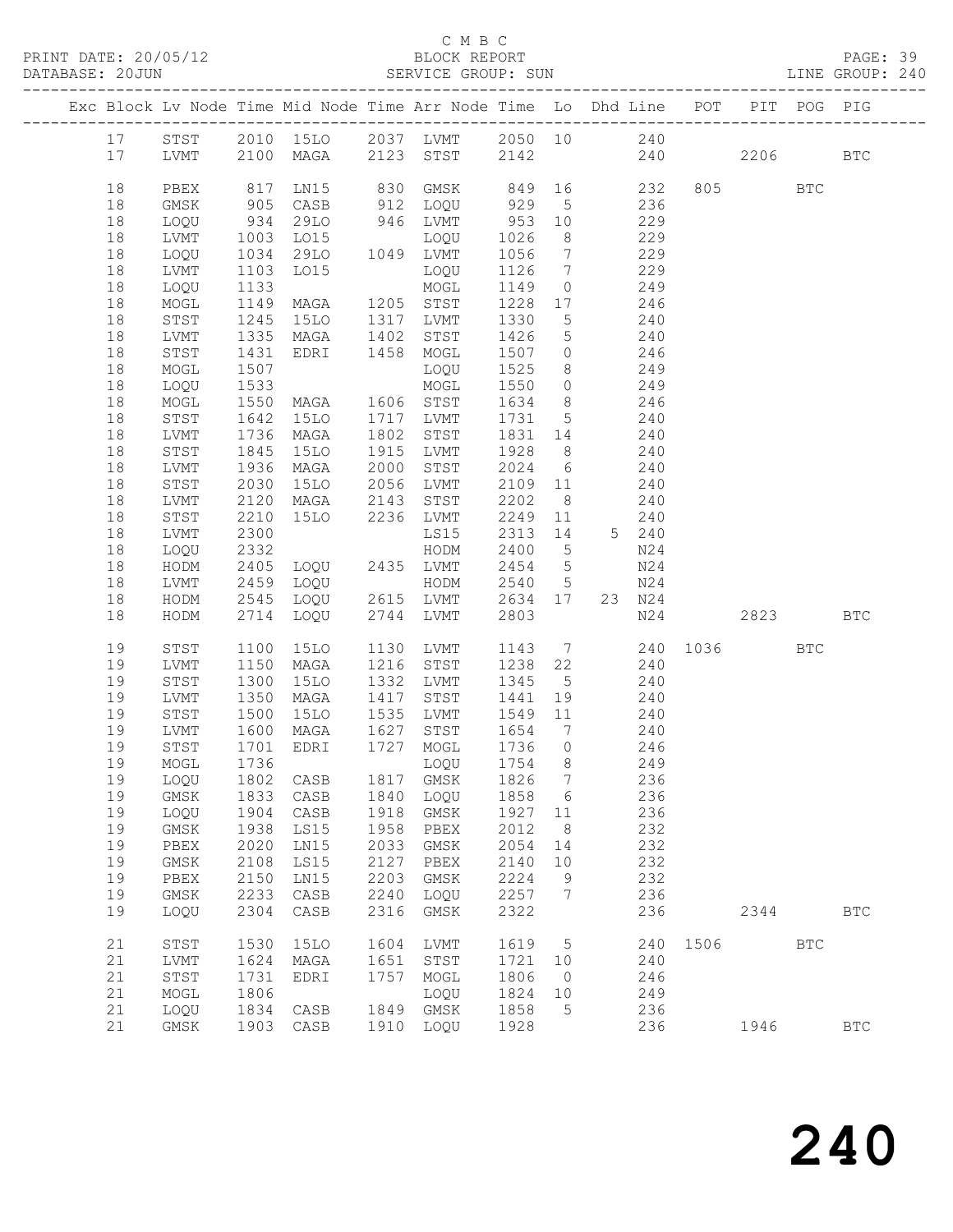### C M B C<br>BLOCK REPORT

PAGE: 40<br>LINE GROUP: 240

| ------------ |                                                                |      |      |      |             |      |          |     |          |      |     |            |
|--------------|----------------------------------------------------------------|------|------|------|-------------|------|----------|-----|----------|------|-----|------------|
|              | Exc Block Ly Node Time Mid Node Time Arr Node Time Lo Dhd Line |      |      |      |             |      |          |     | POT      | PIT  | POG | PIG        |
| 22           | STST                                                           | 1609 | 15LO | 1644 | LVMT        | 1658 | 5        |     | 240 1545 |      | BTC |            |
| 22           | LVMT                                                           | 1703 | MAGA | 1729 | STST        | 1758 | 8        | 240 |          |      |     |            |
| 22           | STST                                                           | 1806 | 15LO | 1839 | LVMT        | 1852 | -8       | 240 |          |      |     |            |
| 22           | LVMT                                                           | 1900 | MAGA | 1924 | STST        | 1948 | -15      | 240 |          |      |     |            |
| 22           | STST                                                           | 2003 | EDRI | 2025 | MOGL        | 2034 | $\Omega$ | 246 |          |      |     |            |
| 22           | MOGL                                                           | 2034 |      |      | <b>LOOU</b> | 2052 | 12       | 249 |          |      |     |            |
| 22           | LOOU                                                           | 2104 | CASB | 2118 | GMSK        | 2127 | -11      | 236 |          |      |     |            |
| 22           | GMSK                                                           | 2138 | LS15 | 2157 | PBEX        | 2210 |          | 232 |          | 2220 |     | <b>BTC</b> |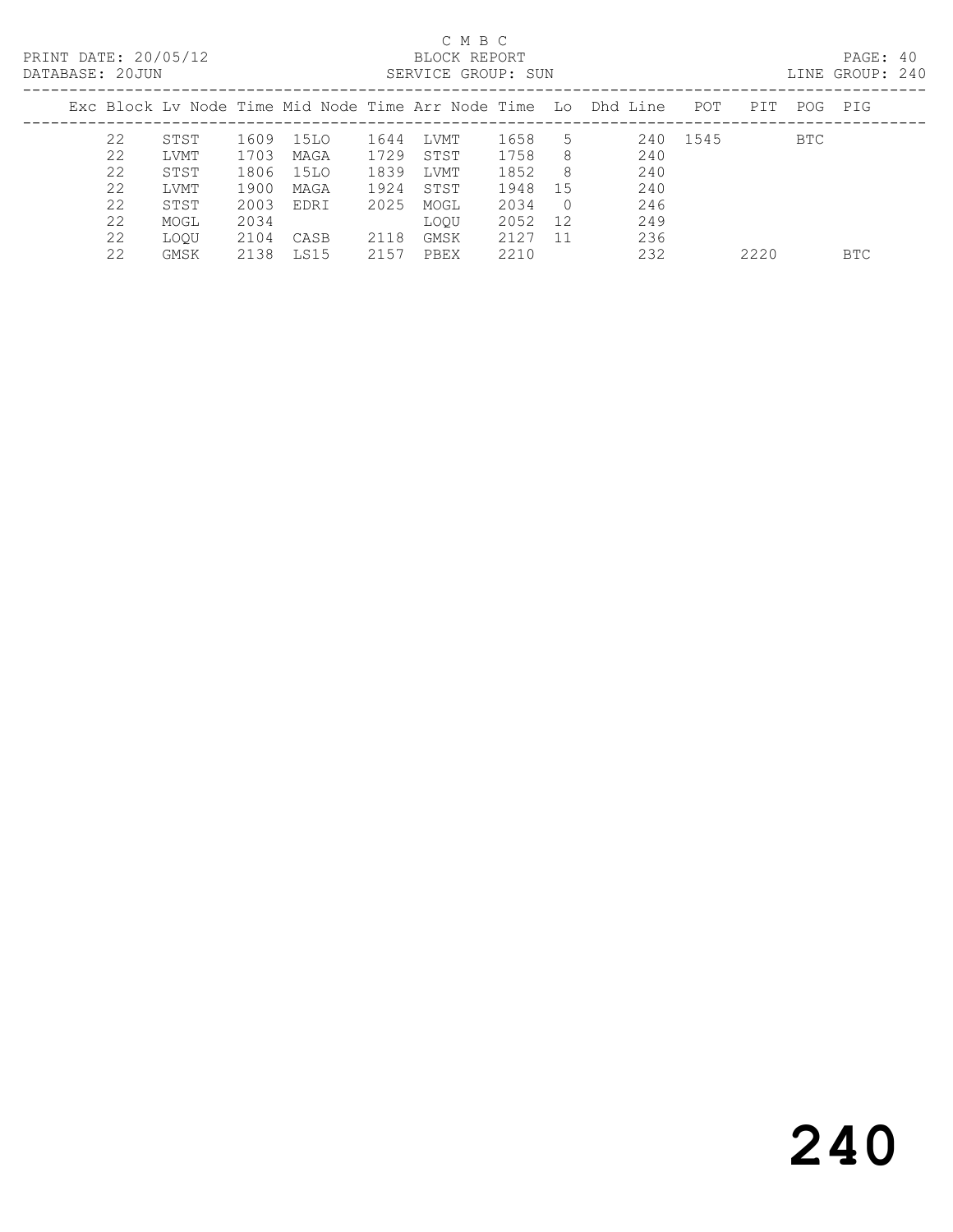| PRINT DATE: 20/05/12<br>BLOCK REPORT BLOCK PERT<br>DATABASE: 20JUN SERVICE GROUP: SUN LINE GROUP: 802 |         |             |      |  |  |  | C M B C              |        |                 |                                                                                                                                                                                                                                                                                                                                                                                                                                    |      |            |            |  |
|-------------------------------------------------------------------------------------------------------|---------|-------------|------|--|--|--|----------------------|--------|-----------------|------------------------------------------------------------------------------------------------------------------------------------------------------------------------------------------------------------------------------------------------------------------------------------------------------------------------------------------------------------------------------------------------------------------------------------|------|------------|------------|--|
|                                                                                                       |         |             |      |  |  |  |                      |        |                 | BTC Burnaby Depot Burnaby CAPT CAPILANO UNIVERSITY<br>PEEX PHIBBS EXCHANGE PKRS PARK ROYAL SOUTH                                                                                                                                                                                                                                                                                                                                   |      |            |            |  |
|                                                                                                       |         |             |      |  |  |  |                      |        |                 | Exc Block Lv Node Time Mid Node Time Arr Node Time Lo Dhd Line POT PIT POG PIG                                                                                                                                                                                                                                                                                                                                                     |      |            |            |  |
|                                                                                                       |         | 31 PBEX 522 |      |  |  |  |                      |        |                 | PKRS 555 5 R2 510 BTC                                                                                                                                                                                                                                                                                                                                                                                                              |      |            |            |  |
|                                                                                                       | 31 PKRS |             |      |  |  |  | 600 PBEX 633 7       |        |                 | R2                                                                                                                                                                                                                                                                                                                                                                                                                                 |      |            |            |  |
|                                                                                                       | 31      | PBEX        | 640  |  |  |  | PKRS<br>PBEX         |        |                 | $713$ 12<br>R2                                                                                                                                                                                                                                                                                                                                                                                                                     |      |            |            |  |
|                                                                                                       | 31      | PKRS        | 725  |  |  |  | PBEX                 | 758    | 12              | R <sub>2</sub>                                                                                                                                                                                                                                                                                                                                                                                                                     |      |            |            |  |
|                                                                                                       | 31      | PBEX        | 810  |  |  |  | PKRS 843             |        |                 | 12<br>R2                                                                                                                                                                                                                                                                                                                                                                                                                           |      |            |            |  |
|                                                                                                       | 31      | PKRS        | 855  |  |  |  | <b>EXERCISE PBEX</b> | 928    |                 | 12 and $\overline{a}$<br>R2                                                                                                                                                                                                                                                                                                                                                                                                        |      |            |            |  |
|                                                                                                       | 31      | PBEX        | 940  |  |  |  | PKRS                 | 1017   |                 | $8 - 8$<br>R2                                                                                                                                                                                                                                                                                                                                                                                                                      |      |            |            |  |
|                                                                                                       | 31      | PKRS        | 1025 |  |  |  | PBEX                 | 1102   |                 | $\begin{array}{ccc} 18 & & \phantom{0} & \phantom{00} & \phantom{00} & \phantom{00} & \phantom{00} & \phantom{00} & \phantom{00} & \phantom{00} & \phantom{00} & \phantom{00} & \phantom{00} & \phantom{00} & \phantom{00} & \phantom{00} & \phantom{00} & \phantom{00} & \phantom{00} & \phantom{00} & \phantom{00} & \phantom{00} & \phantom{00} & \phantom{00} & \phantom{00} & \phantom{00} & \phantom{00} & \phantom{00} & \$ |      |            |            |  |
|                                                                                                       | 31      | PBEX        | 1120 |  |  |  | PKRS                 | 1157   |                 |                                                                                                                                                                                                                                                                                                                                                                                                                                    |      |            |            |  |
|                                                                                                       | 31      | PKRS        | 1205 |  |  |  | PBEX                 | 1242   |                 | 18 18<br>R <sub>2</sub>                                                                                                                                                                                                                                                                                                                                                                                                            |      |            |            |  |
|                                                                                                       | 31      | PBEX        | 1300 |  |  |  | PKRS                 | 1337   |                 | R2<br>8 <sup>1</sup>                                                                                                                                                                                                                                                                                                                                                                                                               |      |            |            |  |
|                                                                                                       | 31      | PKRS        | 1345 |  |  |  | PBEX                 | 1422   |                 | $\begin{array}{ccc} 18 & & \phantom{0}\mathsf{R2} \\ 8 & & \phantom{0}\mathsf{R2} \end{array}$                                                                                                                                                                                                                                                                                                                                     |      |            |            |  |
|                                                                                                       | 31      | PBEX        | 1440 |  |  |  | PKRS                 | 1517   |                 |                                                                                                                                                                                                                                                                                                                                                                                                                                    |      |            |            |  |
|                                                                                                       | 31      | PKRS        | 1525 |  |  |  | PBEX                 | 1602   |                 | 18 18<br>R2                                                                                                                                                                                                                                                                                                                                                                                                                        |      |            |            |  |
|                                                                                                       | 31      | PBEX        | 1620 |  |  |  | PKRS                 | 1657   |                 | 8 <sup>1</sup><br>R2                                                                                                                                                                                                                                                                                                                                                                                                               |      |            |            |  |
|                                                                                                       | 31      | PKRS        | 1705 |  |  |  | PBEX                 | 1742   |                 | R <sub>2</sub><br>$\begin{array}{c} 18 \\ 8 \end{array}$                                                                                                                                                                                                                                                                                                                                                                           |      |            |            |  |
|                                                                                                       | 31      | PBEX        | 1800 |  |  |  | PKRS                 | 1837   | 8 <sup>8</sup>  | R2                                                                                                                                                                                                                                                                                                                                                                                                                                 |      |            |            |  |
|                                                                                                       | 31      | PKRS        | 1845 |  |  |  | PBEX                 | 1922   |                 | 18 18<br>R2                                                                                                                                                                                                                                                                                                                                                                                                                        |      |            |            |  |
|                                                                                                       | 31      | PBEX        | 1940 |  |  |  | PKRS                 | 2017   |                 | $8 - 8$<br>R <sub>2</sub>                                                                                                                                                                                                                                                                                                                                                                                                          |      |            |            |  |
|                                                                                                       | 31      | PKRS        | 2025 |  |  |  | PBEX                 | 2102   | 13              | R <sub>2</sub>                                                                                                                                                                                                                                                                                                                                                                                                                     |      |            |            |  |
|                                                                                                       | 31      | PBEX        | 2115 |  |  |  | PKRS                 | 2148   | $7\overline{ }$ | R2                                                                                                                                                                                                                                                                                                                                                                                                                                 |      |            |            |  |
|                                                                                                       | 31      | PKRS        | 2155 |  |  |  | PBEX                 | 2228   | 17              | R2                                                                                                                                                                                                                                                                                                                                                                                                                                 |      |            |            |  |
|                                                                                                       | 31      | PBEX        | 2245 |  |  |  | PKRS                 | 2318   |                 | $7\overline{ }$<br>R2                                                                                                                                                                                                                                                                                                                                                                                                              |      |            |            |  |
|                                                                                                       | 31      | PKRS        | 2325 |  |  |  | PBEX                 | 2358   | 17              | R <sub>2</sub>                                                                                                                                                                                                                                                                                                                                                                                                                     |      |            |            |  |
|                                                                                                       | 31      | PBEX        | 2415 |  |  |  | PKRS                 | 2448   | 7               | R2                                                                                                                                                                                                                                                                                                                                                                                                                                 |      |            |            |  |
|                                                                                                       | 31      | PKRS        | 2455 |  |  |  | PBEX                 | 2528   |                 | R2                                                                                                                                                                                                                                                                                                                                                                                                                                 |      | 2538       | <b>BTC</b> |  |
|                                                                                                       | 32      | PBEX        | 542  |  |  |  | PKRS                 | 615    | $5\overline{)}$ | R2                                                                                                                                                                                                                                                                                                                                                                                                                                 | 530  | <b>BTC</b> |            |  |
|                                                                                                       | 32      | PKRS        | 620  |  |  |  | PBEX                 | 653    | $7\overline{ }$ | R2                                                                                                                                                                                                                                                                                                                                                                                                                                 |      |            |            |  |
|                                                                                                       | 32      | PBEX        | 700  |  |  |  | PKRS                 | 733    |                 | $12$<br>R2                                                                                                                                                                                                                                                                                                                                                                                                                         |      |            |            |  |
|                                                                                                       | 32      | PKRS        | 745  |  |  |  | PBEX                 | 818    |                 | 12 and $\overline{a}$<br>R2                                                                                                                                                                                                                                                                                                                                                                                                        |      |            |            |  |
|                                                                                                       | 32      | PBEX        | 830  |  |  |  | PKRS                 | 903    | 12              | R <sub>2</sub>                                                                                                                                                                                                                                                                                                                                                                                                                     |      |            |            |  |
|                                                                                                       | 32      | PKRS        | 915  |  |  |  | PBEX                 | 952 18 |                 | R <sub>2</sub>                                                                                                                                                                                                                                                                                                                                                                                                                     |      |            |            |  |
|                                                                                                       | 32      | PBEX 1010   |      |  |  |  | PKRS 1047 8          |        |                 | R2                                                                                                                                                                                                                                                                                                                                                                                                                                 |      |            |            |  |
|                                                                                                       | 32      | PKRS        | 1055 |  |  |  | PBEX                 | 1132   | 18              | R <sub>2</sub>                                                                                                                                                                                                                                                                                                                                                                                                                     |      |            |            |  |
|                                                                                                       | 32      | PBEX        | 1150 |  |  |  | PKRS                 | 1227   | 8               | R2                                                                                                                                                                                                                                                                                                                                                                                                                                 |      |            |            |  |
|                                                                                                       | 32      | PKRS        | 1235 |  |  |  | PBEX                 | 1312   | 18              | R2                                                                                                                                                                                                                                                                                                                                                                                                                                 |      |            |            |  |
|                                                                                                       | 32      | PBEX        | 1330 |  |  |  | PKRS                 | 1407   | 8               | R2                                                                                                                                                                                                                                                                                                                                                                                                                                 |      |            |            |  |
|                                                                                                       | 32      | PKRS        | 1415 |  |  |  | PBEX                 | 1452   | 18              | R2                                                                                                                                                                                                                                                                                                                                                                                                                                 |      |            |            |  |
|                                                                                                       | 32      | PBEX        | 1510 |  |  |  | PKRS                 | 1547   | 8               | R2                                                                                                                                                                                                                                                                                                                                                                                                                                 |      |            |            |  |
|                                                                                                       | 32      | PKRS        | 1555 |  |  |  | PBEX                 | 1632   | 18              | R2                                                                                                                                                                                                                                                                                                                                                                                                                                 |      |            |            |  |
|                                                                                                       | 32      | PBEX        | 1650 |  |  |  | PKRS                 | 1727   | 8               | $\mathbb{R}2$                                                                                                                                                                                                                                                                                                                                                                                                                      |      |            |            |  |
|                                                                                                       | 32      | PKRS        | 1735 |  |  |  | PBEX                 | 1812   | 18              | R2                                                                                                                                                                                                                                                                                                                                                                                                                                 |      |            |            |  |
|                                                                                                       | 32      | PBEX        | 1830 |  |  |  | PKRS                 | 1907   | 8 <sup>8</sup>  | R2                                                                                                                                                                                                                                                                                                                                                                                                                                 |      |            |            |  |
|                                                                                                       | 32      | PKRS        | 1915 |  |  |  | PBEX                 | 1952   | 18              | R2                                                                                                                                                                                                                                                                                                                                                                                                                                 |      |            |            |  |
|                                                                                                       | 32      | PBEX        | 2010 |  |  |  | PKRS                 | 2047   | 8               | R2                                                                                                                                                                                                                                                                                                                                                                                                                                 |      |            |            |  |
|                                                                                                       | 32      | PKRS        | 2055 |  |  |  | PBEX                 | 2132   |                 | R2                                                                                                                                                                                                                                                                                                                                                                                                                                 | 2142 |            | <b>BTC</b> |  |
|                                                                                                       |         |             |      |  |  |  |                      |        |                 |                                                                                                                                                                                                                                                                                                                                                                                                                                    |      |            |            |  |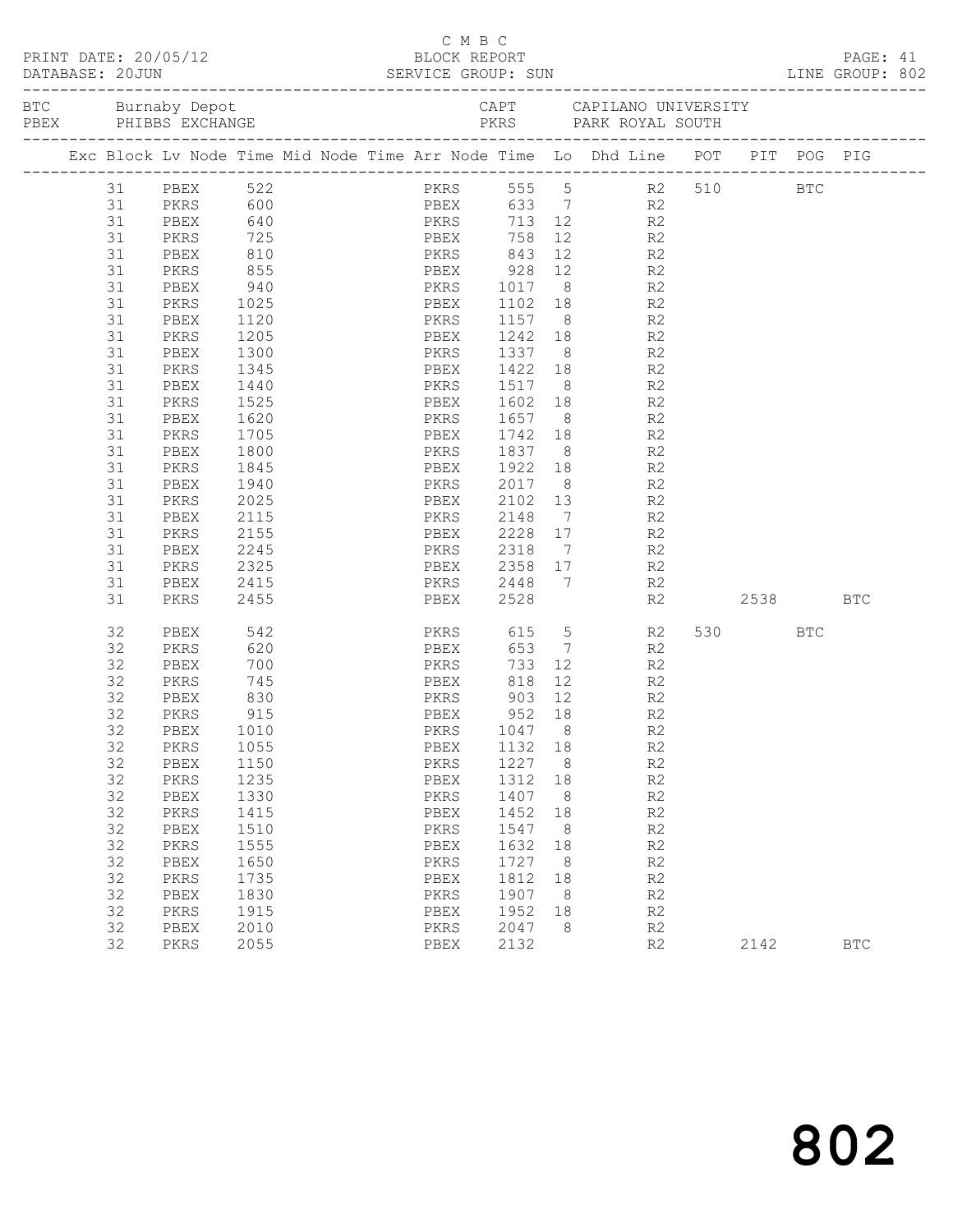# C M B C<br>BLOCK REPORT<br>SERVICE GROUP: SUN

|    |             |            |  | C M B C                                                                        |             |                 |                       |                |         |     | PAGE: 42<br>LINE GROUP: 802 |  |
|----|-------------|------------|--|--------------------------------------------------------------------------------|-------------|-----------------|-----------------------|----------------|---------|-----|-----------------------------|--|
|    |             |            |  | Exc Block Lv Node Time Mid Node Time Arr Node Time Lo Dhd Line POT PIT POG PIG |             |                 |                       |                |         |     |                             |  |
|    | 33 PBEX 605 |            |  | PKRS 638 17 R2 553                                                             |             |                 |                       |                |         | BTC |                             |  |
| 33 | PKRS        |            |  | 655 PBEX                                                                       |             |                 |                       | 728 12 R2      |         |     |                             |  |
| 33 | PBEX        | 740<br>825 |  | PKRS<br>PBEX                                                                   |             |                 |                       | 813  12  R2    |         |     |                             |  |
| 33 | PKRS        |            |  |                                                                                |             | 858 12          |                       | R2             |         |     |                             |  |
| 33 | PBEX        | 910        |  | PKRS 947 8 R2                                                                  |             |                 |                       |                |         |     |                             |  |
| 33 | PKRS        | 955        |  | PBEX                                                                           | 1032 18 R2  |                 |                       |                |         |     |                             |  |
| 33 | PBEX        | 1050       |  | PKRS                                                                           | 1127 8 R2   |                 |                       |                |         |     |                             |  |
| 33 | PKRS        | 1135       |  | PBEX                                                                           | 1212 18     |                 |                       | R2             |         |     |                             |  |
| 33 | PBEX        | 1230       |  | PKRS                                                                           | $1307$ 8 R2 |                 |                       |                |         |     |                             |  |
| 33 | PKRS        | 1315       |  | PBEX                                                                           | 1352 18 R2  |                 |                       |                |         |     |                             |  |
| 33 | PBEX        | 1410       |  | PKRS                                                                           | 1447 8 R2   |                 |                       |                |         |     |                             |  |
| 33 | PKRS        | 1455       |  | PBEX                                                                           | 1532 18     |                 |                       |                |         |     |                             |  |
| 33 | PBEX        | 1550       |  | PKRS                                                                           | 1627 8      |                 |                       | R2<br>R2       |         |     |                             |  |
| 33 | PKRS        | 1635       |  | PBEX                                                                           | 1712 18 R2  |                 |                       |                |         |     |                             |  |
| 33 | PBEX        | 1730       |  | PKRS                                                                           | 1807        |                 |                       | 8 R2           |         |     |                             |  |
| 33 | PKRS        | 1815       |  | PBEX                                                                           | 1852 18     |                 |                       |                |         |     |                             |  |
| 33 | PBEX        | 1910       |  | PKRS                                                                           | 1947        | 8               |                       | R2<br>R2       |         |     |                             |  |
| 33 | PKRS        | 1955       |  | PBEX                                                                           | 2032        |                 |                       | 18 R2          |         |     |                             |  |
| 33 | PBEX        | 2050       |  | PKRS                                                                           | 2127        |                 |                       | 8 R2           |         |     |                             |  |
| 33 | PKRS        | 2135       |  | PBEX                                                                           | 2208        | $7\overline{ }$ |                       |                |         |     |                             |  |
| 33 | PBEX        | 2215       |  | PKRS                                                                           | 2248        | $7\overline{ }$ |                       | R2<br>R2       |         |     |                             |  |
| 33 | PKRS        | 2255       |  | PBEX                                                                           | 2328        |                 |                       | 17 R2          |         |     |                             |  |
| 33 | PBEX        | 2345       |  | PKRS                                                                           | 2418        |                 |                       | 7 R2           |         |     |                             |  |
| 33 | PKRS        | 2425       |  | PBEX                                                                           | 2458        |                 |                       | 2 $R2$         |         |     |                             |  |
| 33 | PBEX        | 2500       |  | PKRS                                                                           | 2533 7      |                 |                       | R <sub>2</sub> |         |     |                             |  |
| 33 | PKRS        | 2540       |  | PBEX                                                                           | 2613        |                 |                       | R2             | 2623    |     | <b>BTC</b>                  |  |
| 34 | PKRS        | 635        |  | PBEX                                                                           | 708         |                 |                       | 12 R2          | 605 BTC |     |                             |  |
| 34 | PBEX        | 720        |  | PKRS                                                                           | 753         | 12              |                       | R <sub>2</sub> |         |     |                             |  |
| 34 | PKRS        | 805        |  | PBEX                                                                           | 838         |                 | 12                    | R2             |         |     |                             |  |
| 34 | PBEX        | 850        |  | PKRS                                                                           | 923         |                 | 12 and $\overline{a}$ | R2             |         |     |                             |  |
| 34 | PKRS        | 935        |  | PBEX                                                                           | 1012 18 R2  |                 |                       |                |         |     |                             |  |
| 34 | PBEX        | 1030       |  | PKRS                                                                           | 1107 8      |                 |                       | R2             |         |     |                             |  |
| 34 | PKRS        | 1115       |  | PBEX                                                                           | 1152 18     |                 |                       | R2             |         |     |                             |  |
| 34 | PBEX        | 1210       |  | PKRS                                                                           | 1247        | 8 <sup>8</sup>  |                       | R2             |         |     |                             |  |
| 34 | PKRS        | 1255       |  | PBEX                                                                           | 1332        | 18              |                       | R <sub>2</sub> |         |     |                             |  |
| 34 | PBEX        | 1350       |  | PKRS                                                                           | 1427        | $\,8\,$         |                       | R2             |         |     |                             |  |
| 34 | PKRS        | 1435       |  | PBEX                                                                           | 1512        | 18              |                       | R2             |         |     |                             |  |
| 34 | PBEX        | 1530       |  | PKRS                                                                           | 1607        | 8               |                       | $\mathbb{R}2$  |         |     |                             |  |
| 34 | PKRS        | 1615       |  | PBEX                                                                           | 1652        | 18              |                       | $\mathbb{R}2$  |         |     |                             |  |
| 34 | PBEX        | 1710       |  | PKRS                                                                           | 1747        | 8               |                       | $\mathbb{R}2$  |         |     |                             |  |
| 34 | PKRS        | 1755       |  | PBEX                                                                           | 1832        | 18              |                       | $\mathbb{R}2$  |         |     |                             |  |
| 34 | PBEX        | 1850       |  | PKRS                                                                           | 1927        | 8               |                       | R2             |         |     |                             |  |
| 34 | PKRS        | 1935       |  | PBEX                                                                           | 2012        | 18              |                       | R2             |         |     |                             |  |
| 34 | PBEX        | 2030       |  | PKRS                                                                           | 2107        | 8               |                       | $\mathbb{R}2$  |         |     |                             |  |
| 34 | PKRS        | 2115       |  | PBEX                                                                           | 2148        | 12              |                       | $\mathbb{R}2$  |         |     |                             |  |
| 34 | PBEX        | 2200       |  | PKRS                                                                           | 2233        | 7               |                       | $\mathbb{R}2$  |         |     |                             |  |
| 34 | PKRS        | 2240       |  | PBEX                                                                           | 2313        | 17              |                       | $\mathbb{R}2$  |         |     |                             |  |
| 34 | PBEX        | 2330       |  | PKRS                                                                           | 2403        | 7               |                       | $\mathbb{R}2$  |         |     |                             |  |
| 34 | PKRS        | 2410       |  | PBEX                                                                           | 2443        |                 |                       | R2             | 2453    |     | $_{\rm BTC}$                |  |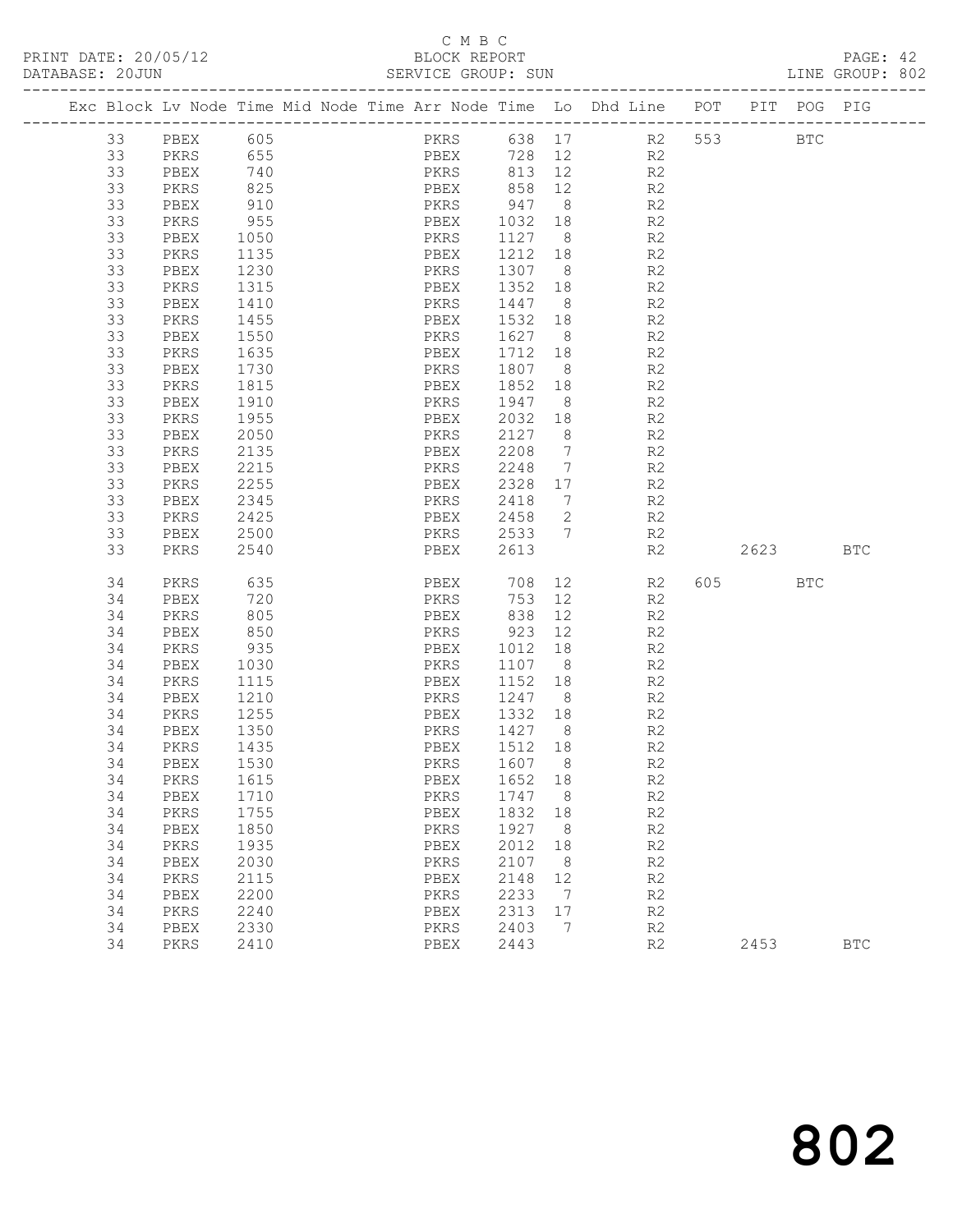#### C M B C<br>BLOCK REPORT SERVICE GROUP: SUN

|  |          | Exc Block Lv Node Time Mid Node Time Arr Node Time Lo Dhd Line POT |              |  |              |                  |                |        |                |     |            | PIT POG PIG |            |
|--|----------|--------------------------------------------------------------------|--------------|--|--------------|------------------|----------------|--------|----------------|-----|------------|-------------|------------|
|  |          |                                                                    |              |  |              |                  |                |        |                |     |            |             |            |
|  | 35       | PBEX                                                               | 620          |  | PKRS         |                  |                | 653 12 | R2             | 608 | <b>BTC</b> |             |            |
|  | 35       | PKRS                                                               | 705          |  | PBEX         | 738 12           |                |        | R2             |     |            |             |            |
|  | 35<br>35 | PBEX                                                               | 750<br>835   |  | PKRS         | 823 12<br>908 12 |                |        | R2<br>R2       |     |            |             |            |
|  | 35       | PKRS                                                               | 920          |  | PBEX<br>PKRS | 957 8            |                |        | R2             |     |            |             |            |
|  | 35       | PBEX<br>PKRS                                                       |              |  | PBEX         |                  | 18             |        | R2             |     |            |             |            |
|  | 35       | PBEX                                                               | 1005<br>1100 |  | PKRS         | 1042<br>1137 8   |                |        | R2             |     |            |             |            |
|  | 35       | PKRS                                                               | 1145         |  | PBEX         | 1222             | 18             |        | R2             |     |            |             |            |
|  | 35       | PBEX                                                               | 1240         |  | PKRS         | 1317 8           |                |        | R <sub>2</sub> |     |            |             |            |
|  | 35       | PKRS                                                               | 1325         |  | PBEX         | 1402 18          |                |        | R <sub>2</sub> |     |            |             |            |
|  | 35       | PBEX                                                               | 1420         |  | PKRS         | 1457             | 8 <sup>8</sup> |        | R <sub>2</sub> |     |            |             |            |
|  | 35       | PKRS                                                               | 1505         |  | PBEX         | 1542             | 18             |        | R <sub>2</sub> |     |            |             |            |
|  | 35       | PBEX                                                               | 1600         |  | PKRS         | 1637             | 8              |        | R2             |     |            |             |            |
|  | 35       | PKRS                                                               | 1645         |  | PBEX         | 1722 18          |                |        | R2             |     |            |             |            |
|  | 35       | PBEX                                                               | 1740         |  | PKRS         | 1817             | 8              |        | R2             |     |            |             |            |
|  | 35       | PKRS                                                               | 1825         |  | PBEX         | 1902 18          |                |        | R <sub>2</sub> |     |            |             |            |
|  | 35       | PBEX                                                               | 1920         |  | PKRS         | 1957             | 8 <sup>8</sup> |        | R <sub>2</sub> |     |            |             |            |
|  | 35       | PKRS                                                               | 2005         |  | PBEX         | 2042             | 18             |        | R <sub>2</sub> |     |            |             |            |
|  | 35       | PBEX                                                               | 2100         |  | PKRS         | 2133             | 12             |        | R2             |     |            |             |            |
|  | 35       | PKRS                                                               | 2145         |  | PBEX         | 2218 12          |                |        | R <sub>2</sub> |     |            |             |            |
|  | 35       | PBEX                                                               | 2230         |  | PKRS         | 2303             | $\overline{7}$ |        | R <sub>2</sub> |     |            |             |            |
|  | 35       | PKRS                                                               | 2310         |  | PBEX         | 2343 17          |                |        | R2             |     |            |             |            |
|  | 35       | PBEX                                                               | 2400         |  |              | PKRS 2433 7      |                |        | R2             |     |            |             |            |
|  | 35       | PKRS                                                               | 2440         |  | PBEX         | 2513             |                |        | R2             |     | 2523 BTC   |             |            |
|  | 36       | PKRS                                                               | 645          |  | PBEX         | 718              | 12             |        | R2             |     | 615 — 10   | <b>BTC</b>  |            |
|  | 36       | PBEX                                                               | 730          |  | PKRS         | 803 12           |                |        | R2             |     |            |             |            |
|  | 36       | PKRS                                                               | 815          |  | PBEX         | 848 12           |                |        | R2             |     |            |             |            |
|  | 36       | PBEX                                                               | 900          |  | PKRS         | 937 8            |                |        | R2             |     |            |             |            |
|  | 36       | PKRS                                                               | 945          |  | PBEX         | 1022             | 18             |        | R2             |     |            |             |            |
|  | 36       | PBEX                                                               | 1040         |  | PKRS         | 1117 8           |                |        | R <sub>2</sub> |     |            |             |            |
|  | 36       | PKRS                                                               | 1125         |  | PBEX         | 1202             | 18             |        | R <sub>2</sub> |     |            |             |            |
|  | 36       | PBEX                                                               | 1220         |  | PKRS         | 1257 8           |                |        | R2             |     |            |             |            |
|  | 36       | PKRS                                                               | 1305         |  | PBEX         | 1342             | 18             |        | R <sub>2</sub> |     |            |             |            |
|  | 36       | PBEX                                                               | 1400         |  | PKRS         | 1437             | 8 <sup>8</sup> |        | R2             |     |            |             |            |
|  | 36       | PKRS                                                               | 1445         |  | PBEX         | 1522             | 18             |        | R2             |     |            |             |            |
|  | 36       | PBEX                                                               | 1540         |  | PKRS         | 1617             | 8              |        | R2             |     |            |             |            |
|  | 36       | PKRS                                                               | 1625         |  | PBEX         | 1702             | 18             |        | R <sub>2</sub> |     |            |             |            |
|  | 36       | PBEX                                                               | 1720         |  | PKRS         | 1757             | 8 <sup>8</sup> |        | R <sub>2</sub> |     |            |             |            |
|  | 36       | PKRS                                                               | 1805         |  | PBEX         | 1842 18          |                |        | R <sub>2</sub> |     |            |             |            |
|  | 36       | PBEX                                                               | 1900         |  | PKRS         | 1937             | 8 <sup>8</sup> |        | R <sub>2</sub> |     |            |             |            |
|  | 36       | PKRS                                                               | 1945         |  | PBEX         | 2022             | 18             |        | R2             |     |            |             |            |
|  | 36       | PBEX                                                               | 2040         |  | PKRS         | 2117 8           |                |        | R2             |     |            |             |            |
|  | 36       | PKRS                                                               | 2125         |  | PBEX         | 2158             |                |        | R2             |     | 2208       |             | <b>BTC</b> |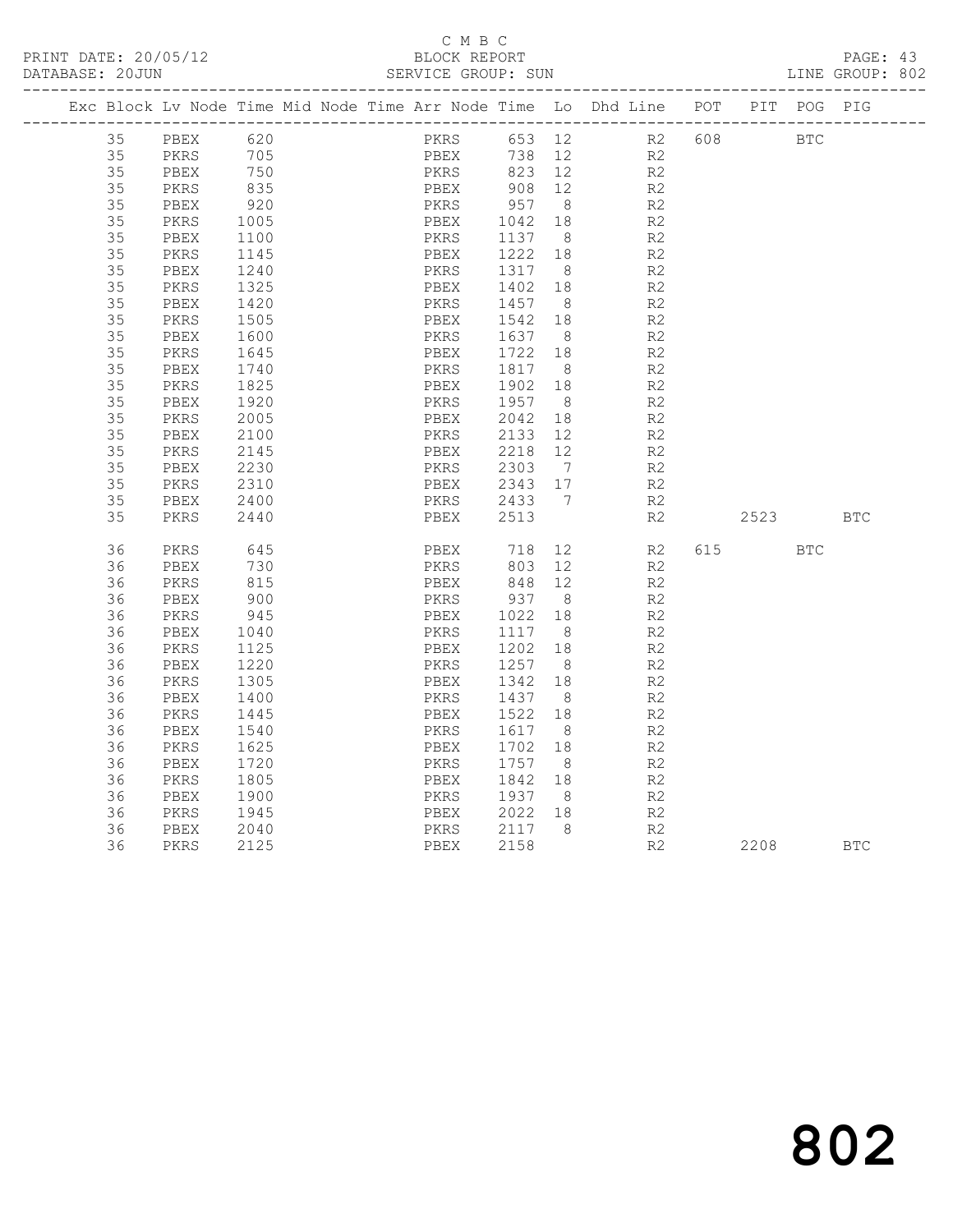#### C M B C<br>BLOCK REPORT

PAGE: 44<br>LINE GROUP: 802

| Exc Block Lv Node Time Mid Node Time Arr Node Time Lo Dhd Line POT |      |      |  |      |      |         |                |           |                |     |            | PIT POG PIG |            |
|--------------------------------------------------------------------|------|------|--|------|------|---------|----------------|-----------|----------------|-----|------------|-------------|------------|
| 37                                                                 | PBEX | 630  |  |      | PKRS |         |                | 703 12 R2 |                | 618 | <b>BTC</b> |             |            |
| 37                                                                 | PKRS | 715  |  |      | PBEX | 748     | 12             |           | R2             |     |            |             |            |
| 37                                                                 | PBEX | 800  |  |      | PKRS | 833 12  |                |           | R2             |     |            |             |            |
| 37                                                                 | PKRS | 845  |  | PBEX |      | 918 12  |                |           | R2             |     |            |             |            |
| 37                                                                 | PBEX | 930  |  | PKRS |      | 1007 8  |                |           | R2             |     |            |             |            |
| 37                                                                 | PKRS | 1015 |  | PBEX |      | 1052 18 |                |           | R2             |     |            |             |            |
| 37                                                                 | PBEX | 1110 |  | PKRS |      | 1147    | 8 <sup>8</sup> |           | R <sub>2</sub> |     |            |             |            |
| 37                                                                 | PKRS | 1155 |  | PBEX |      | 1232 18 |                |           | R2             |     |            |             |            |
| 37                                                                 | PBEX | 1250 |  | PKRS |      | 1327    | 8              |           | R2             |     |            |             |            |
| 37                                                                 | PKRS | 1335 |  | PBEX |      | 1412 18 |                |           | R <sub>2</sub> |     |            |             |            |
| 37                                                                 | PBEX | 1430 |  | PKRS |      | 1507 8  |                |           | R2             |     |            |             |            |
| 37                                                                 | PKRS | 1515 |  | PBEX |      | 1552    | 18             |           | R2             |     |            |             |            |
| 37                                                                 | PBEX | 1610 |  | PKRS |      | 1647 8  |                |           | R2             |     |            |             |            |
| 37                                                                 | PKRS | 1655 |  | PBEX |      | 1732 18 |                |           | R2             |     |            |             |            |
| 37                                                                 | PBEX | 1750 |  | PKRS |      | 1827 8  |                |           | R2             |     |            |             |            |
| 37                                                                 | PKRS | 1835 |  | PBEX |      | 1912 18 |                |           | R2             |     |            |             |            |
| 37                                                                 | PBEX | 1930 |  | PKRS |      | 2007 8  |                |           | R2             |     |            |             |            |
| 37                                                                 | PKRS | 2015 |  | PBEX |      | 2052    |                |           | R <sub>2</sub> |     | 2102       |             | <b>BTC</b> |
| 38                                                                 | PBEX | 650  |  | PKRS |      | 723     | 12             |           | R2             |     |            | <b>BTC</b>  |            |
| 38                                                                 | PKRS | 735  |  | PBEX |      | 808     | 12             |           | R2             |     |            |             |            |
| 38                                                                 | PBEX | 820  |  | PKRS |      | 853     | 12             |           | R2             |     |            |             |            |
| 38                                                                 | PKRS | 905  |  | PBEX |      | 942     | 18             |           | R <sub>2</sub> |     |            |             |            |
| 38                                                                 | PBEX | 1000 |  | PKRS |      | 1037    | 8 <sup>8</sup> |           | R <sub>2</sub> |     |            |             |            |
| 38                                                                 | PKRS | 1045 |  | PBEX |      | 1122    | 18             |           | R <sub>2</sub> |     |            |             |            |
| 38                                                                 | PBEX | 1140 |  | PKRS |      | 1217 8  |                |           | R2             |     |            |             |            |
| 38                                                                 | PKRS | 1225 |  | PBEX |      | 1302    | 18             |           | R <sub>2</sub> |     |            |             |            |
| 38                                                                 | PBEX | 1320 |  | PKRS |      | 1357    | 8              |           | R2             |     |            |             |            |
| 38                                                                 | PKRS | 1405 |  | PBEX |      | 1442    | 18             |           | R2             |     |            |             |            |
| 38                                                                 | PBEX | 1500 |  | PKRS |      | 1537    | 8              |           | R2             |     |            |             |            |
| 38                                                                 | PKRS | 1545 |  | PBEX |      | 1622 18 |                |           | R2             |     |            |             |            |
| 38                                                                 | PBEX | 1640 |  | PKRS |      | 1717    | 8              |           | R <sub>2</sub> |     |            |             |            |
| 38                                                                 | PKRS | 1725 |  | PBEX |      | 1802 18 |                |           | R2             |     |            |             |            |
| 38                                                                 | PBEX | 1820 |  | PKRS |      | 1857    | 8 <sup>8</sup> |           | R2             |     |            |             |            |
| 38                                                                 | PKRS | 1905 |  | PBEX |      | 1942    | 18             |           | R2             |     |            |             |            |
| 38                                                                 | PBEX | 2000 |  | PKRS |      | 2037 8  |                |           | R2             |     |            |             |            |
| 38                                                                 | PKRS | 2045 |  | PBEX |      | 2122    | 8 <sup>8</sup> |           | R <sub>2</sub> |     |            |             |            |
| 38                                                                 | PBEX | 2130 |  | PKRS |      | 2203    | $\overline{7}$ |           | R <sub>2</sub> |     |            |             |            |
| 38                                                                 | PKRS | 2210 |  | PBEX |      | 2243 17 |                |           | R2             |     |            |             |            |
| 38                                                                 | PBEX | 2300 |  | PKRS |      | 2333    | $\overline{7}$ |           | R <sub>2</sub> |     |            |             |            |
| 38                                                                 | PKRS | 2340 |  | PBEX |      | 2413 17 |                |           | R2             |     |            |             |            |
| 38                                                                 | PBEX | 2430 |  | PKRS |      | 2503 7  |                |           | R2             |     |            |             |            |
| 38                                                                 | PKRS | 2510 |  | PBEX |      | 2543    |                |           | R <sub>2</sub> |     | 2553       |             | <b>BTC</b> |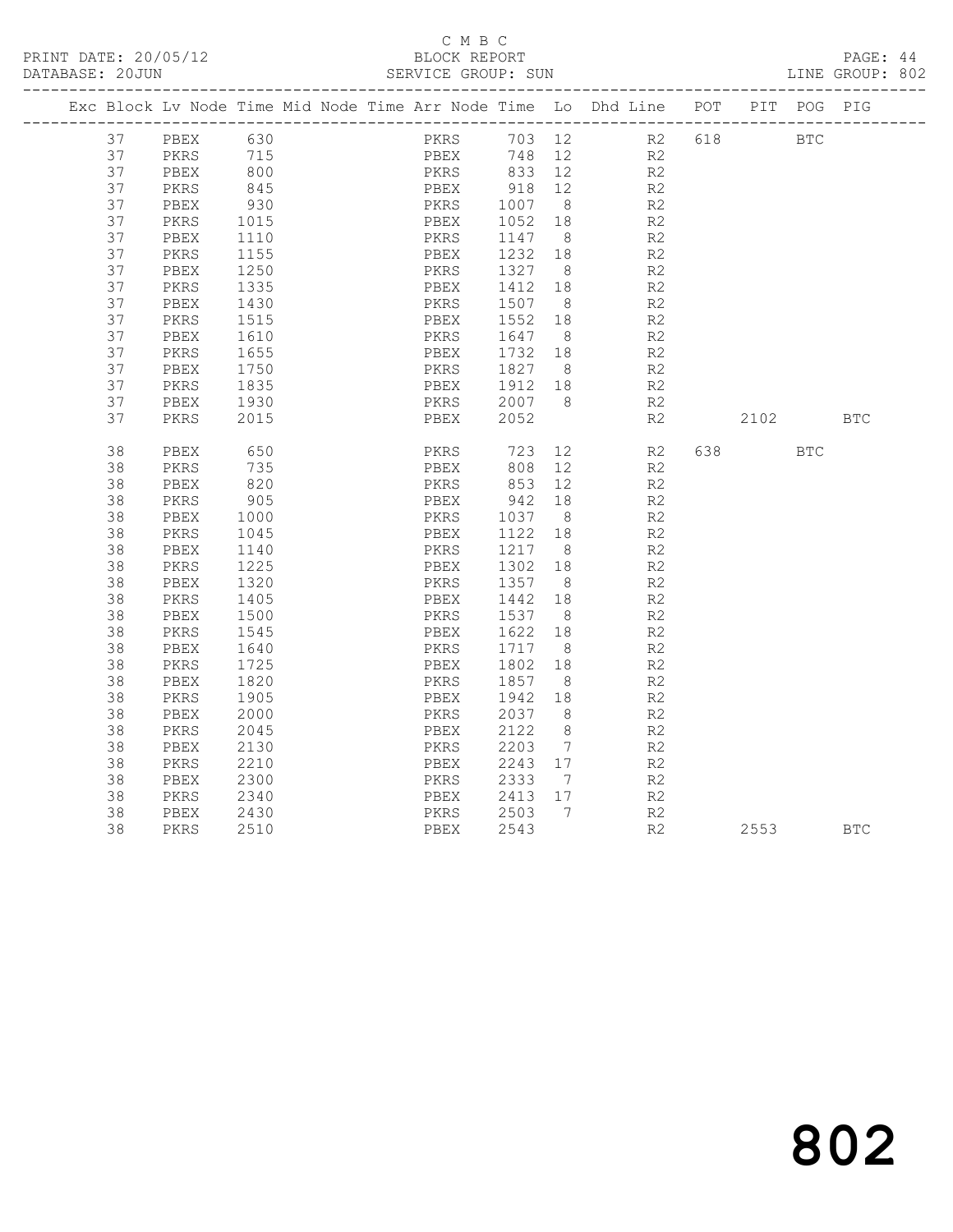#### C M B C<br>BLOCK REPORT SERVICE GROUP: SUN

|    |      |            |  |                            |         |                | Exc Block Lv Node Time Mid Node Time Arr Node Time Lo Dhd Line POT |        | PIT POG PIG |            |
|----|------|------------|--|----------------------------|---------|----------------|--------------------------------------------------------------------|--------|-------------|------------|
| 39 | PBEX | 710        |  |                            |         |                | PKRS 743 12 R2                                                     | 658 8  | <b>BTC</b>  |            |
| 39 | PKRS | 755<br>840 |  | PBEX 828 12<br>PKRS 913 12 |         |                | R2                                                                 |        |             |            |
| 39 | PBEX |            |  |                            |         |                | R2                                                                 |        |             |            |
| 39 | PKRS | 925        |  | PBEX 1002 18               |         |                | R2                                                                 |        |             |            |
| 39 | PBEX | 1020       |  | PKRS                       | 1057 8  |                | R2                                                                 |        |             |            |
| 39 | PKRS | 1105       |  | PBEX                       | 1142 18 |                | R <sub>2</sub>                                                     |        |             |            |
| 39 | PBEX | 1200       |  | PKRS                       | 1237 8  |                | R2                                                                 |        |             |            |
| 39 | PKRS | 1245       |  | PBEX                       | 1322    | 18             | R <sub>2</sub>                                                     |        |             |            |
| 39 | PBEX | 1340       |  | PKRS                       | 1417 8  |                | R <sub>2</sub>                                                     |        |             |            |
| 39 | PKRS | 1425       |  | PBEX                       | 1502    | 18             | R2                                                                 |        |             |            |
| 39 | PBEX | 1520       |  | PKRS                       | 1557 8  |                | R2                                                                 |        |             |            |
| 39 | PKRS | 1605       |  | PBEX                       | 1642 18 |                | R2                                                                 |        |             |            |
| 39 | PBEX | 1700       |  | PKRS                       | 1737 8  |                | R <sub>2</sub>                                                     |        |             |            |
| 39 | PKRS | 1745       |  | PBEX                       | 1822    | 18             | R <sub>2</sub>                                                     |        |             |            |
| 39 | PBEX | 1840       |  | PKRS                       | 1917    | - 8            | R2                                                                 |        |             |            |
| 39 | PKRS | 1925       |  | PBEX                       | 2002    | 18             | R2                                                                 |        |             |            |
| 39 | PBEX | 2020       |  | PKRS                       | 2057    | 8 <sup>8</sup> | R <sub>2</sub>                                                     |        |             |            |
| 39 | PKRS | 2105       |  | PBEX                       | 2138    | $\overline{7}$ | R2                                                                 |        |             |            |
| 39 | PBEX | 2145       |  | PKRS                       | 2218 7  |                | R <sub>2</sub>                                                     |        |             |            |
| 39 | PKRS | 2225       |  | PBEX                       | 2258 17 |                | R <sub>2</sub>                                                     |        |             |            |
| 39 | PBEX | 2315       |  | PKRS                       | 2348 7  |                | R2                                                                 |        |             |            |
| 39 | PKRS | 2355       |  | PBEX                       | 2428 17 |                | R <sub>2</sub>                                                     |        |             |            |
| 39 | PBEX | 2445       |  | PKRS                       | 2518 7  |                | R2                                                                 |        |             |            |
| 39 | PKRS | 2525       |  | PBEX                       | 2558    |                | R2                                                                 | 2608 7 |             | <b>BTC</b> |
| 40 | PBEX | 950        |  | PKRS                       |         |                | 1027 8<br>R2                                                       |        | BTC         |            |
| 40 | PKRS | 1035       |  | PBEX                       | 1112 18 |                | R2                                                                 |        |             |            |
| 40 | PBEX | 1130       |  | PKRS                       | 1207 8  |                | R2                                                                 |        |             |            |
| 40 | PKRS | 1215       |  | PBEX                       | 1252    | 18             | R <sub>2</sub>                                                     |        |             |            |
| 40 | PBEX | 1310       |  | PKRS                       | 1347 8  |                | R <sub>2</sub>                                                     |        |             |            |
| 40 | PKRS | 1355       |  | PBEX                       | 1432    | 18             | R <sub>2</sub>                                                     |        |             |            |
| 40 | PBEX | 1450       |  | PKRS                       | 1527    | 8              | R <sub>2</sub>                                                     |        |             |            |
| 40 | PKRS | 1535       |  | PBEX                       | 1612    | 18             | R <sub>2</sub>                                                     |        |             |            |
| 40 | PBEX | 1630       |  | PKRS                       | 1707    | 8 <sup>8</sup> | R <sub>2</sub>                                                     |        |             |            |
| 40 | PKRS | 1715       |  | PBEX                       | 1752    | 18             | R <sub>2</sub>                                                     |        |             |            |
| 40 | PBEX | 1810       |  | PKRS                       | 1847    | 8 <sup>8</sup> | R2                                                                 |        |             |            |
| 40 | PKRS | 1855       |  | PBEX                       | 1932    | 18             | R <sub>2</sub>                                                     |        |             |            |
| 40 | PBEX | 1950       |  | PKRS                       | 2027 8  |                | R2                                                                 |        |             |            |
| 40 | PKRS | 2035       |  | PBEX                       | 2112    |                | R2                                                                 | 2122   |             | <b>BTC</b> |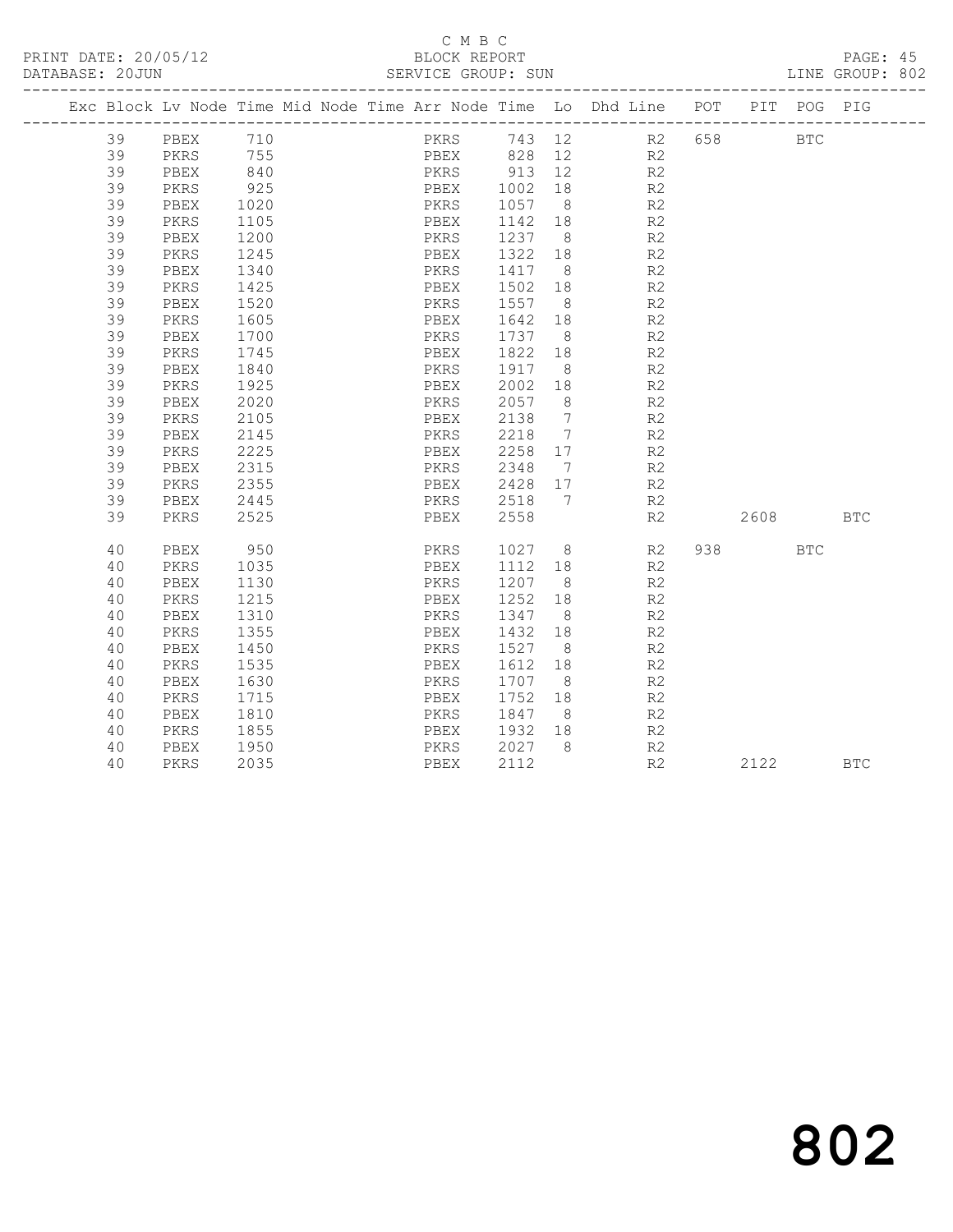#### C M B C<br>BLOCK REPORT

| PRINT DATE: 20/05/12 |  |  |  |  | BLOCK REPORT       |  |  |                                                                                |  | PAGE: 46        |  |
|----------------------|--|--|--|--|--------------------|--|--|--------------------------------------------------------------------------------|--|-----------------|--|
| DATABASE: 20JUN      |  |  |  |  | SERVICE GROUP: SUN |  |  |                                                                                |  | LINE GROUP: 802 |  |
|                      |  |  |  |  |                    |  |  | Exc Block Ly Node Time Mid Node Time Arr Node Time Lo Dhd Line POT PIT POG PIG |  |                 |  |

|          |                 |              |  |                                      |              |                            | Exc Block Lv Node Time Mid Node Time Arr Node Time Lo Dhd Line | POT | PIT POG PIG |  |
|----------|-----------------|--------------|--|--------------------------------------|--------------|----------------------------|----------------------------------------------------------------|-----|-------------|--|
| 71       | PBEX            |              |  |                                      | 750          | $\overline{2}$             | 245                                                            | 728 | <b>BTC</b>  |  |
| 71       | CAPT            | 740<br>752   |  | $\mathop{\rm CAPT}\nolimits$<br>PBEX | 802          | 8                          | 245                                                            |     |             |  |
| 71       | PBEX            | 810          |  | CAPT                                 | 820          | 2                          | 245                                                            |     |             |  |
| 71       | CAPT            | 822          |  | PBEX                                 | 832          | 8                          | 245                                                            |     |             |  |
| 71       | PBEX            | 840          |  | CAPT                                 | 850          | 2                          | 245                                                            |     |             |  |
| 71       | CAPT            | 852          |  | PBEX                                 | 902          | 8                          | 245                                                            |     |             |  |
| 71       | PBEX            | 910          |  | CAPT                                 | 920          | 2                          | 245                                                            |     |             |  |
| 71       | CAPT            | 922          |  | PBEX                                 | 932          | 8                          | 245                                                            |     |             |  |
| 71       | PBEX            | 940          |  | CAPT                                 | 950          | 2                          | 245                                                            |     |             |  |
| 71       | CAPT            | 952          |  | PBEX                                 | 1002         | 8                          | 245                                                            |     |             |  |
| 71       | PBEX            | 1010         |  | CAPT                                 | 1020         | 2                          | 245                                                            |     |             |  |
| 71       | CAPT            | 1022         |  | PBEX                                 | 1032         | 8                          | 245                                                            |     |             |  |
| 71       | PBEX            | 1040         |  | CAPT                                 | 1050         | 2                          | 245                                                            |     |             |  |
| 71       | CAPT            | 1052         |  | PBEX                                 | 1102         | 8                          | 245                                                            |     |             |  |
| 71       | PBEX            | 1110         |  | CAPT                                 | 1120         | 2                          | 245                                                            |     |             |  |
| 71       | CAPT            | 1122         |  | PBEX                                 | 1132         | 8                          | 245                                                            |     |             |  |
| 71       | PBEX            | 1140         |  | CAPT                                 | 1150         | 2                          | 245                                                            |     |             |  |
| 71       | CAPT            | 1152         |  | PBEX                                 | 1202         | $8\,$                      | 245                                                            |     |             |  |
| 71       | PBEX            | 1210         |  | CAPT                                 | 1220         | $\mathbf{2}$               | 245                                                            |     |             |  |
| 71       | CAPT            | 1222         |  | PBEX                                 | 1232         | 8                          | 245                                                            |     |             |  |
| 71       | PBEX            | 1240         |  | CAPT                                 | 1250         | 2                          | 245                                                            |     |             |  |
| 71       | CAPT            | 1252         |  | PBEX                                 | 1302         | 8                          | 245                                                            |     |             |  |
| 71       | PBEX            | 1310         |  | CAPT                                 | 1320         | 2                          | 245                                                            |     |             |  |
| 71       | CAPT            | 1322         |  | PBEX                                 | 1332         | 8                          | 245                                                            |     |             |  |
| 71       | PBEX            | 1340         |  | CAPT                                 | 1350         | 2                          | 245                                                            |     |             |  |
| 71       | $\texttt{CAPT}$ | 1352         |  | PBEX                                 | 1402         | 8                          | 245                                                            |     |             |  |
| 71       | PBEX            | 1410         |  | CAPT                                 | 1420         | 2                          | 245                                                            |     |             |  |
| 71       | CAPT            | 1422         |  | PBEX                                 | 1432         | 8                          | 245                                                            |     |             |  |
| 71       | PBEX            | 1440         |  | CAPT                                 | 1450         | 2                          | 245                                                            |     |             |  |
| 71       | CAPT            | 1452         |  | PBEX                                 | 1502         | 8                          | 245                                                            |     |             |  |
| 71       | PBEX            | 1510         |  | CAPT                                 | 1520         | 2                          | 245                                                            |     |             |  |
| 71       | $\texttt{CAPT}$ | 1522         |  | PBEX                                 | 1532         | 8                          | 245                                                            |     |             |  |
| 71       | PBEX            | 1540         |  | CAPT                                 | 1550         | 2                          | 245                                                            |     |             |  |
| 71       | CAPT            | 1552         |  | PBEX                                 | 1602         | 8                          | 245                                                            |     |             |  |
| 71       | PBEX            | 1610         |  | CAPT                                 | 1620         | 2                          | 245                                                            |     |             |  |
| 71       | CAPT            | 1622         |  | PBEX                                 | 1632         | 8                          | 245                                                            |     |             |  |
| 71       | PBEX            | 1640         |  | CAPT                                 | 1650         | 2                          | 245                                                            |     |             |  |
| 71       | CAPT            | 1652         |  | PBEX                                 | 1702         | 8                          | 245                                                            |     |             |  |
| 71       | PBEX            | 1710         |  | CAPT                                 | 1720         | 2                          | 245                                                            |     |             |  |
| 71       | CAPT            | 1722         |  | PBEX                                 | 1732         | 8                          | 245                                                            |     |             |  |
| 71       | PBEX 1740       |              |  | CAPT                                 | 1750 2       |                            | 245                                                            |     |             |  |
| 71       | CAPT            | 1752         |  | PBEX                                 | 1802         | 8                          | 245                                                            |     |             |  |
| 71       | PBEX            | 1810         |  | CAPT                                 | 1820         | 2                          | 245                                                            |     |             |  |
| 71<br>71 | CAPT            | 1822<br>1840 |  | PBEX                                 | 1832<br>1850 | 8<br>2                     | 245<br>245                                                     |     |             |  |
| 71       | PBEX            | 1852         |  | CAPT                                 | 1902         |                            | 245                                                            |     |             |  |
| 71       | CAPT<br>PBEX    | 1910         |  | PBEX<br>CAPT                         | 1920         | 8<br>2                     | 245                                                            |     |             |  |
| 71       | CAPT            | 1922         |  | PBEX                                 | 1932         | 8                          | 245                                                            |     |             |  |
| 71       | PBEX            | 1940         |  | CAPT                                 | 1950         | 2                          | 245                                                            |     |             |  |
| 71       | CAPT            | 1952         |  | PBEX                                 | 2002         | 8                          | 245                                                            |     |             |  |
| 71       | PBEX            | 2010         |  | CAPT                                 | 2019         | 2                          | 245                                                            |     |             |  |
| 71       | CAPT            | 2021         |  | PBEX                                 | 2030         | 10                         | 245                                                            |     |             |  |
| 71       | PBEX            | 2040         |  | CAPT                                 | 2049         | $\overline{\phantom{0}}^2$ | 245                                                            |     |             |  |
| 71       | CAPT            | 2051         |  | PBEX                                 | 2100         | 10                         | 245                                                            |     |             |  |
| 71       | PBEX            | 2110         |  | CAPT                                 | 2119         | $\overline{\phantom{0}}^2$ | 245                                                            |     |             |  |
| 71       | CAPT            | 2121         |  | PBEX                                 | 2130 10      |                            | 245                                                            |     |             |  |
| 71       | PBEX            | 2140         |  | CAPT                                 | 2149         | $\overline{2}$             | 245                                                            |     |             |  |
|          |                 |              |  |                                      |              |                            |                                                                |     |             |  |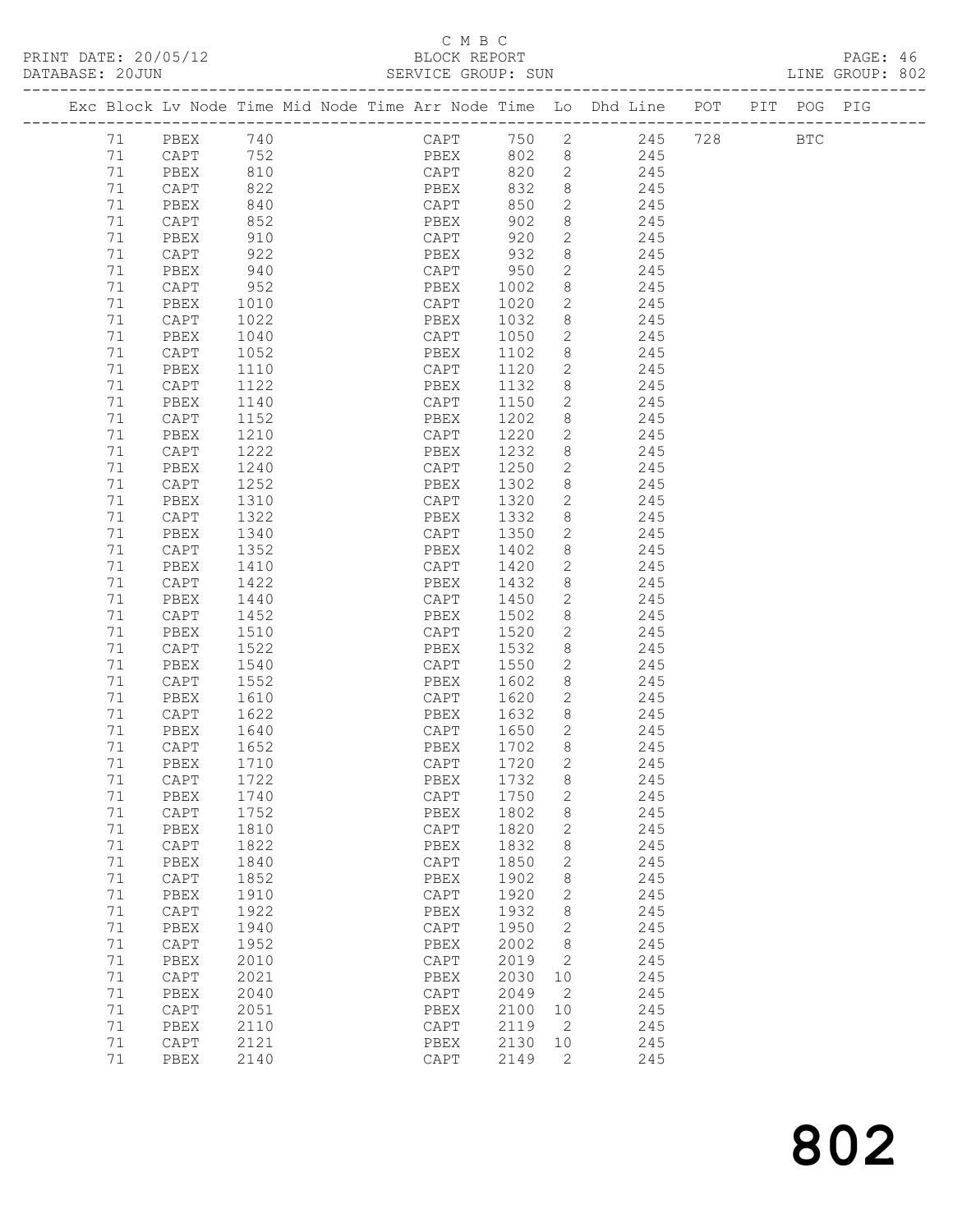#### C M B C

| DATABASE: 20JUN |    |                                                                     |      |  |      | SERVICE GROUP: SUN |                |     |     |      |             | LINE GROUP: 802 |  |
|-----------------|----|---------------------------------------------------------------------|------|--|------|--------------------|----------------|-----|-----|------|-------------|-----------------|--|
|                 |    | Exc Block Lv Node Time Mid Node Time Arr Node Time  Lo  Dhd Line  . |      |  |      |                    |                |     | POT |      | PIT POG PIG |                 |  |
|                 | 71 | CAPT                                                                | 2151 |  | PBEX | 2200               | 10             | 245 |     |      |             |                 |  |
|                 | 71 | PBEX                                                                | 2210 |  | CAPT | 2219               | $\overline{2}$ | 245 |     |      |             |                 |  |
|                 | 71 | CAPT                                                                | 2221 |  | PBEX | 2230               | 10             | 245 |     |      |             |                 |  |
|                 | 71 | PBEX                                                                | 2240 |  | CAPT | 2249               | -2             | 245 |     |      |             |                 |  |
|                 | 71 | CAPT                                                                | 2251 |  | PBEX | 2300               | 10             | 245 |     |      |             |                 |  |
|                 | 71 | PBEX                                                                | 2310 |  | CAPT | 2319               | 2              | 245 |     |      |             |                 |  |
|                 | 71 | CAPT                                                                | 2321 |  | PBEX | 2330               | 10             | 245 |     |      |             |                 |  |
|                 | 71 | PBEX                                                                | 2340 |  | CAPT | 2349               | 2              | 245 |     |      |             |                 |  |
|                 | 71 | CAPT                                                                | 2351 |  | PBEX | 2400               | 10             | 245 |     |      |             |                 |  |
|                 | 71 | PBEX                                                                | 2410 |  | CAPT | 2419               | -2             | 245 |     |      |             |                 |  |
|                 | 71 | CAPT                                                                | 2421 |  | PBEX | 2430               | 10             | 245 |     |      |             |                 |  |
|                 | 71 | PBEX                                                                | 2440 |  | CAPT | 2449               | 2              | 245 |     |      |             |                 |  |
|                 | 71 | CAPT                                                                | 2451 |  | PBEX | 2500               | 10             | 245 |     |      |             |                 |  |
|                 | 71 | PBEX                                                                | 2510 |  | CAPT | 2519               | 2              | 245 |     |      |             |                 |  |
|                 | 71 | CAPT                                                                | 2521 |  | PBEX | 2530               |                | 245 |     | 2540 |             | <b>BTC</b>      |  |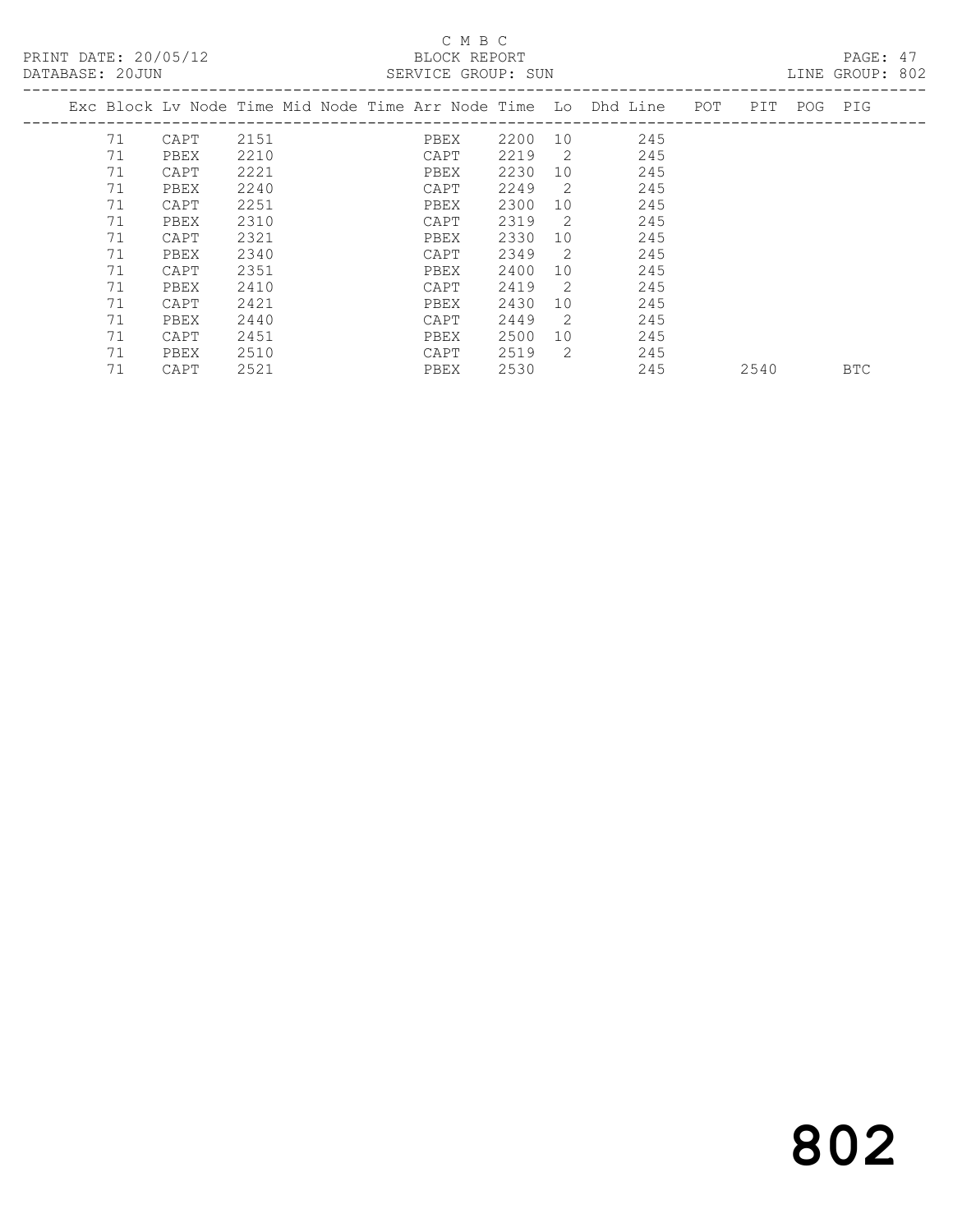#### C M B C SERVICE GROUP: SUN

|  |    |      |      |  |                 |       |              | Exc Block Lv Node Time Mid Node Time Arr Node Time Lo Dhd Line POT PIT POG PIG |         |            |  |
|--|----|------|------|--|-----------------|-------|--------------|--------------------------------------------------------------------------------|---------|------------|--|
|  | 72 | PBEX | 725  |  | CAPT            | 735 2 |              |                                                                                | 245 713 | <b>BTC</b> |  |
|  | 72 | CAPT | 737  |  | PBEX            | 747 8 |              | 245                                                                            |         |            |  |
|  | 72 | PBEX | 755  |  | CAPT            | 805   | 2            | 245                                                                            |         |            |  |
|  | 72 | CAPT | 807  |  | PBEX            | 817   | $8\,$        | 245                                                                            |         |            |  |
|  | 72 | PBEX | 825  |  | CAPT            | 835   | 2            | 245                                                                            |         |            |  |
|  | 72 | CAPT | 837  |  | PBEX            | 847   | $8\,$        | 245                                                                            |         |            |  |
|  | 72 | PBEX | 855  |  | CAPT            | 905   | $\mathbf{2}$ | 245                                                                            |         |            |  |
|  | 72 | CAPT | 907  |  | PBEX            | 917   | $\,8\,$      | 245                                                                            |         |            |  |
|  | 72 | PBEX | 925  |  | CAPT            | 935   | $\mathbf{2}$ | 245                                                                            |         |            |  |
|  | 72 | CAPT | 937  |  | PBEX            | 947   | 8            | 245                                                                            |         |            |  |
|  | 72 | PBEX | 955  |  | CAPT            | 1005  | $\mathbf{2}$ | 245                                                                            |         |            |  |
|  | 72 | CAPT | 1007 |  | PBEX            | 1017  | 8            | 245                                                                            |         |            |  |
|  | 72 | PBEX | 1025 |  | CAPT            | 1035  | $\mathbf{2}$ | 245                                                                            |         |            |  |
|  | 72 | CAPT | 1037 |  | PBEX            | 1047  | 8            | 245                                                                            |         |            |  |
|  | 72 | PBEX | 1055 |  | CAPT            | 1105  | $\mathbf{2}$ | 245                                                                            |         |            |  |
|  | 72 | CAPT | 1107 |  | PBEX            | 1117  | 8            | 245                                                                            |         |            |  |
|  | 72 | PBEX | 1125 |  | CAPT            | 1135  | $\sqrt{2}$   | 245                                                                            |         |            |  |
|  | 72 | CAPT | 1137 |  | PBEX            | 1147  | $\,8\,$      | 245                                                                            |         |            |  |
|  | 72 | PBEX | 1155 |  | CAPT            | 1205  | $\mathbf{2}$ | 245                                                                            |         |            |  |
|  | 72 | CAPT | 1207 |  | PBEX            | 1217  | 8            | 245                                                                            |         |            |  |
|  | 72 | PBEX | 1225 |  | CAPT            | 1235  | $\mathbf{2}$ | 245                                                                            |         |            |  |
|  | 72 | CAPT | 1237 |  | PBEX            | 1247  | 8            | 245                                                                            |         |            |  |
|  | 72 | PBEX | 1255 |  | ${\tt CAPT}$    | 1305  | $\mathbf{2}$ | 245                                                                            |         |            |  |
|  | 72 | CAPT | 1307 |  | PBEX            | 1317  | 8            | 245                                                                            |         |            |  |
|  | 72 | PBEX | 1325 |  | CAPT            | 1335  | $\mathbf{2}$ | 245                                                                            |         |            |  |
|  | 72 | CAPT | 1337 |  | PBEX            | 1347  | 8            | 245                                                                            |         |            |  |
|  | 72 | PBEX | 1355 |  | $\texttt{CAPT}$ | 1405  | $\mathbf{2}$ | 245                                                                            |         |            |  |
|  | 72 | CAPT | 1407 |  | PBEX            | 1417  | 8            | 245                                                                            |         |            |  |
|  | 72 | PBEX | 1425 |  | CAPT            | 1435  | $\mathbf{2}$ | 245                                                                            |         |            |  |
|  | 72 | CAPT | 1437 |  | PBEX            | 1447  | 8            | 245                                                                            |         |            |  |
|  | 72 | PBEX | 1455 |  | CAPT            | 1505  | $\mathbf{2}$ | 245                                                                            |         |            |  |
|  | 72 | CAPT | 1507 |  | PBEX            | 1517  | 8            | 245                                                                            |         |            |  |
|  | 72 | PBEX | 1525 |  | CAPT            | 1535  | 2            | 245                                                                            |         |            |  |
|  | 72 | CAPT | 1537 |  | PBEX            | 1547  | 8            | 245                                                                            |         |            |  |
|  | 72 | PBEX | 1555 |  | CAPT            | 1605  | $\mathbf{2}$ | 245                                                                            |         |            |  |
|  | 72 | CAPT | 1607 |  | PBEX            | 1617  | $8\,$        | 245                                                                            |         |            |  |
|  | 72 | PBEX | 1625 |  | CAPT            | 1635  | 2            | 245                                                                            |         |            |  |
|  | 72 | CAPT | 1637 |  | PBEX            | 1647  | 8            | 245                                                                            |         |            |  |
|  | 72 | PBEX | 1655 |  | CAPT            | 1705  | $\mathbf{2}$ | 245                                                                            |         |            |  |

 72 PBEX 1655 CAPT 1705 2 245 72 CAPT 1707 PBEX 1717 8 245 72 PBEX 1725 CAPT 1735 2 245 72 CAPT 1737 PBEX 1747 8 245 72 PBEX 1755 CAPT 1805 2 245 72 CAPT 1807 PBEX 1817 8 245 72 PBEX 1825 CAPT 1835 2 245 72 CAPT 1837 PBEX 1847 8 245 72 PBEX 1855 CAPT 1905 2 245 72 CAPT 1907 PBEX 1917 8 245 72 PBEX 1925 CAPT 1935 2 245 72 CAPT 1937 PBEX 1947 8 245 72 PBEX 1955 CAPT 2005 2 245 72 CAPT 2007 PBEX 2016 9 245

72 PBEX 2025 CAPT 2034 2 245

2055 BTC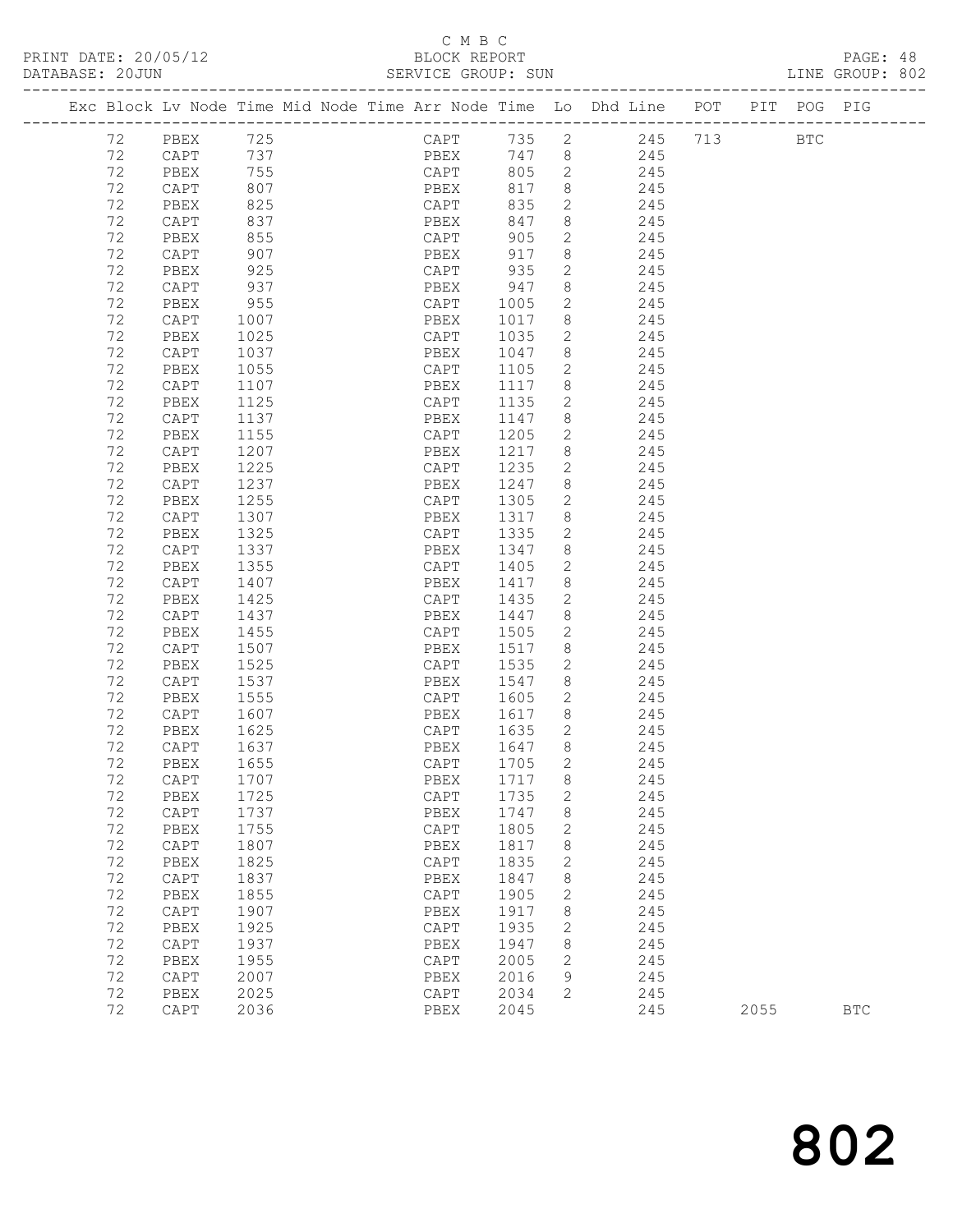|  | DATABASE: 20JUN | PRINT DATE: 20/05/12                                |      |                       | BLOCK REPORT |      | C M B C |                                       |                                  | LINE GROUP: 805                                                                                                                                                                                                                | PAGE: 49   |  |
|--|-----------------|-----------------------------------------------------|------|-----------------------|--------------|------|---------|---------------------------------------|----------------------------------|--------------------------------------------------------------------------------------------------------------------------------------------------------------------------------------------------------------------------------|------------|--|
|  |                 | SFU SFU EXCHANGE<br>------------------------------- |      |                       |              |      |         |                                       |                                  | BDKI BOUNDARY & KITCHENER-NORTH BTC Burnaby Depot<br>BUB6 BURRARD STN BURRARD STN HADU HASTINGS & DUTHIE-WEST<br>HK-E HASTINGS & KOOTENAY EB HK-W HASTINGS & KOOTENAY WB<br>HODM HOWE & DUTHING & ROOTENAY EREN PRODUCTION STN |            |  |
|  |                 |                                                     |      |                       |              |      |         |                                       |                                  | Exc Block Lv Node Time Mid Node Time Arr Node Time Lo Dhd Line POT PIT POG PIG                                                                                                                                                 |            |  |
|  |                 | 41 BDKI 449                                         |      |                       |              |      |         |                                       |                                  | BDKI 449<br>SFU 513 HK-W 531 BUB6 548 7 R5 448 BTC<br>RUB6 555 HK-F 612 OFII 600 5                                                                                                                                             |            |  |
|  | 41              |                                                     |      |                       |              |      |         |                                       |                                  |                                                                                                                                                                                                                                |            |  |
|  | 41              |                                                     |      | BUB6 555 HK-E 612 SFU |              |      |         |                                       | 628 5 R5                         |                                                                                                                                                                                                                                |            |  |
|  | 41              | SFU                                                 | 633  | HK-W 652              |              |      |         |                                       | BUB6 712 10 R5                   |                                                                                                                                                                                                                                |            |  |
|  | 41              | BUB6 722                                            |      | HK-E                  | 739          |      | SFU     | 757                                   | 7 R5                             |                                                                                                                                                                                                                                |            |  |
|  | 41              | SFU                                                 | 804  | $HK-W$                | 825          |      |         |                                       | BUB6 845 10 R5                   |                                                                                                                                                                                                                                |            |  |
|  | 41              | BUB6 855                                            |      | HK-E                  | 913          |      |         | SFU 932                               | 14 R5                            |                                                                                                                                                                                                                                |            |  |
|  | 41              | SFU                                                 | 946  | HK-W                  | 1009         |      |         | BUB6 1032                             | 14 R5                            |                                                                                                                                                                                                                                |            |  |
|  | 41              | BUB6 1046                                           |      | HK-E                  | 1107         |      |         | SFU 1128                              | 10 R5                            |                                                                                                                                                                                                                                |            |  |
|  | 41              | SFU 1138                                            |      | HK-W                  | 1202         |      |         | BUB6 1229                             | 16 R5                            |                                                                                                                                                                                                                                |            |  |
|  | 41              | BUB6                                                | 1245 | HK-E                  | 1309         |      |         | SFU 1330                              | 10 R5                            |                                                                                                                                                                                                                                |            |  |
|  | 41              | SFU 1340                                            |      | HK-W                  | 1404         |      |         |                                       | BUB6 1433 12 R5                  |                                                                                                                                                                                                                                |            |  |
|  | 41<br>41        | BUB6 1445                                           |      | HK-E                  | 1510         |      |         |                                       | SFU 1533 9 R5<br>BUB6 1631 14 R5 |                                                                                                                                                                                                                                |            |  |
|  | 41              | SFU 1542                                            |      | HK-W                  | 1604         |      |         |                                       | 10 R5                            |                                                                                                                                                                                                                                |            |  |
|  | 41              | BUB6<br>SFU 1744                                    | 1645 | HK-E<br>$HK-W$        | 1711<br>1806 |      |         | SFU 1734<br>BUB6 1832                 | 13 R5                            |                                                                                                                                                                                                                                |            |  |
|  | 41              | BUB6                                                | 1845 | HK-E                  | 1909         |      |         | SFU 1930                              | 10 R5                            |                                                                                                                                                                                                                                |            |  |
|  | 41              | SFU                                                 | 1940 | HK-W                  | 2001         |      |         | BUB6 2022                             | 14 R5                            |                                                                                                                                                                                                                                |            |  |
|  | 41              | BUB6                                                | 2036 | HK-E                  | 2057         |      | SFU     | 2116                                  | 11 R5                            |                                                                                                                                                                                                                                |            |  |
|  | 41              | SFU                                                 | 2127 | HK-W                  | 2147         | BUB6 |         |                                       | 2208 14 R5                       |                                                                                                                                                                                                                                |            |  |
|  | 41              | BUB6                                                | 2222 | $HK-E$                | 2242         |      |         |                                       | SFU 2300 7 R5                    |                                                                                                                                                                                                                                |            |  |
|  | 41              | SFU                                                 | 2307 | $HK-W$                | 2326         |      |         | BUB6 2345                             | 20 R5                            |                                                                                                                                                                                                                                |            |  |
|  | 41              | BUB6                                                | 2405 | HK-E                  |              |      |         |                                       | 19<br>R5                         |                                                                                                                                                                                                                                |            |  |
|  | 41              | SFU 2458                                            |      | HK-W                  |              |      |         |                                       | R5                               |                                                                                                                                                                                                                                |            |  |
|  | 41              | BUB6                                                |      | 2550 HK-E             |              |      | SFU     | 2421 SFU 2439 12<br>2517 BUB6 2536 14 | R5                               | 2643                                                                                                                                                                                                                           | <b>BTC</b> |  |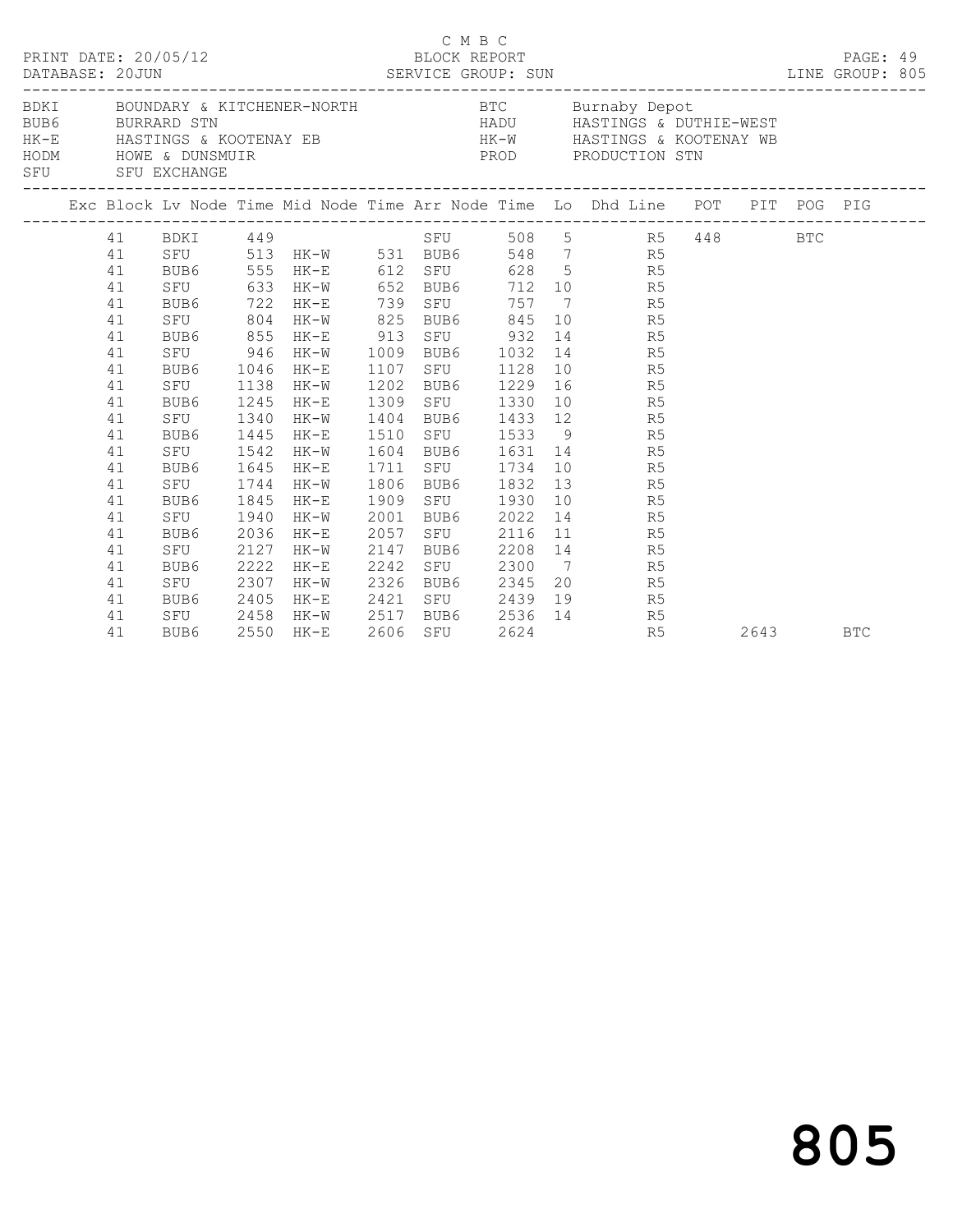#### C M B C

DATABASE: 20JUN SERVICE GROUP: SUN SERVICE GROUP: 805 ------------------------------------------------------------------------------------------------- Exc Block Lv Node Time Mid Node Time Arr Node Time Lo Dhd Line POT PIT POG PIG ------------------------------------------------------------------------------------------------- 42 BDKI 506 HK-W 509 BUB6 526 5 R5 505 BTC 42 BUB6 531 HK-E 548 SFU 604 5 R5 42 SFU 609 HK-W 628 BUB6 648 5 R5 42 BUB6 653 HK-E 710 SFU 726 6 R5

| 42 | SFU         | 732  | $HK-W$ | 753  | BUB6     | 813     | 9               | R5             |     |      |            |              |  |
|----|-------------|------|--------|------|----------|---------|-----------------|----------------|-----|------|------------|--------------|--|
| 42 | BUB6        | 822  | $HK-E$ | 840  | SFU      | 859     | 7               | R5             |     |      |            |              |  |
| 42 | SFU         | 906  | $HK-W$ | 929  | BUB6     | 952     | 6               | R5             |     |      |            |              |  |
| 42 | BUB6        | 958  | $HK-E$ | 1019 | SFU      | 1039    | 15              | R5             |     |      |            |              |  |
| 42 | SFU         | 1054 | $HK-W$ | 1117 | BUB6     | 1143    | 14              | R5             |     |      |            |              |  |
| 42 | BUB6        | 1157 | $HK-E$ | 1220 | SFU      | 1241    | 11              | R5             |     |      |            |              |  |
| 42 | SFU         | 1252 | $HK-W$ | 1316 | BUB6     | 1345    | 12              | R5             |     |      |            |              |  |
| 42 | BUB6        | 1357 | $HK-E$ | 1421 | SFU      | 1442    | 10              | R5             |     |      |            |              |  |
| 42 | SFU         | 1452 | $HK-W$ | 1514 | BUB6     | 1541    | 13              | R5             |     |      |            |              |  |
| 42 | BUB6        | 1554 | $HK-E$ | 1619 | SFU      | 1642    | $\overline{9}$  | R5             |     |      |            |              |  |
| 42 | SFU         | 1651 | $HK-W$ | 1713 | BUB6     | 1740    | 15              | R5             |     |      |            |              |  |
| 42 | BUB6        | 1755 | $HK-E$ | 1819 | SFU      | 1840    | 12              | R5             |     |      |            |              |  |
| 42 | SFU         | 1852 | $HK-W$ | 1914 | BUB6     | 1938    | 14              | R5             |     |      |            |              |  |
| 42 | BUB6        | 1952 | $HK-E$ | 2014 | SFU      | 2034    | $5\phantom{.0}$ | R5             |     |      |            |              |  |
| 42 | SFU         | 2039 | $HK-W$ | 2059 | BUB6     | 2120    | 13              | R5             |     |      |            |              |  |
| 42 | BUB6        | 2133 | $HK-E$ | 2154 | SFU      | 2213    | 14              | R5             |     |      |            |              |  |
| 42 | SFU         | 2227 | $HK-W$ | 2247 | BUB6     | 2308    | 12              | R5             |     |      |            |              |  |
| 42 | BUB6        | 2320 | $HK-E$ | 2340 | SFU      | 2358    | 14              | R5             |     |      |            |              |  |
| 42 | SFU         | 2412 | $HK-W$ | 2431 | BUB6     | 2450    | 15              | R5             |     |      |            |              |  |
| 42 | BUB6        | 2505 |        | 2521 |          | 2539    |                 | R5             |     |      |            |              |  |
|    |             |      | $HK-E$ |      | SFU      |         | 10              |                |     |      |            |              |  |
| 42 | SFU         | 2549 | $HK-W$ | 2612 | HODM     | 2634    | $\overline{5}$  | N35            |     |      |            |              |  |
| 42 | HODM        | 2639 | $HK-E$ | 2701 | SFU      | 2724    | 26              | N35            |     |      |            |              |  |
| 42 | SFU         | 2750 | $HK-W$ | 2813 | HODM     | 2835    | 5               | N35            |     |      |            |              |  |
| 42 | HODM        | 2840 | $HK-E$ | 2902 | SFU      | 2925    |                 | N35            |     | 2944 |            | $_{\rm BTC}$ |  |
|    |             |      |        |      |          |         |                 |                |     |      |            |              |  |
| 43 | HADU        | 558  | $HK-W$ | 609  | BUB6     | 628     | 5               | R5             | 545 |      | <b>BTC</b> |              |  |
| 43 | BUB6        | 633  | $HK-E$ | 650  | SFU      | 706     | 8               | R5             |     |      |            |              |  |
| 43 | SFU         | 714  | $HK-W$ | 734  | BUB6     | 754     | 13              | R5             |     |      |            |              |  |
| 43 | BUB6        | 807  | $HK-E$ | 824  | SFU      | 842     | 12              | R5             |     |      |            |              |  |
| 43 | SFU         | 854  | $HK-W$ | 917  | BUB6     | 940     | $6\,$           | R5             |     |      |            |              |  |
| 43 | BUB6        | 946  | $HK-E$ | 1007 | SFU      | 1027    | 7               | R5             |     |      |            |              |  |
| 43 | SFU         | 1034 | $HK-W$ | 1057 | BUB6     | 1123    | 11              | R5             |     |      |            |              |  |
| 43 | BUB6        | 1134 | $HK-E$ | 1157 | SFU      | 1218    | 10              | R5             |     |      |            |              |  |
| 43 | ${\tt SFU}$ | 1228 | $HK-W$ | 1252 | BUB6     | 1321    | 12              | R5             |     |      |            |              |  |
| 43 | BUB6        | 1333 | $HK-E$ | 1357 | SFU      | 1418    | 10              | R5             |     |      |            |              |  |
| 43 | SFU         | 1428 | $HK-W$ | 1452 | BUB6     | 1521    | 11              | R5             |     |      |            |              |  |
| 43 | BUB6        | 1532 | $HK-E$ | 1557 | SFU      | 1620    | 11              | R5             |     |      |            |              |  |
| 43 | SFU         | 1631 | $HK-W$ | 1653 | BUB6     | 1720    | 15              | R5             |     |      |            |              |  |
| 43 | BUB6        | 1735 | $HK-E$ | 1800 | SFU      | 1821    | 10              | R5             |     |      |            |              |  |
| 43 | SFU         | 1831 | $HK-W$ | 1853 | BUB6     | 1917    | 11              | R5             |     |      |            |              |  |
| 43 | BUB6        | 1928 | $HK-E$ | 1950 | SFU      | 2010    | $6\,$           | R5             |     |      |            |              |  |
| 43 | SFU         | 2016 | $HK-W$ | 2037 | BUB6     | 2058    | 11              | R5             |     |      |            |              |  |
| 43 | BUB6        | 2109 | $HK-E$ |      | 2130 SFU | 2149 14 |                 | R5             |     |      |            |              |  |
| 43 | SFU         | 2203 | HK-W   | 2223 | BUB6     | 2244    | 8               | R5             |     |      |            |              |  |
| 43 | BUB6        | 2252 | HK-E   | 2312 | SFU      | 2330    | $\overline{7}$  | R <sub>5</sub> |     |      |            |              |  |
| 43 | SFU         | 2337 | $HK-W$ | 2356 | BUB6     | 2415    | 20              | R5             |     |      |            |              |  |
| 43 | BUB6        | 2435 | $HK-E$ | 2451 | SFU      | 2509    | 10              | R5             |     |      |            |              |  |
| 43 | SFU         | 2519 | $HK-W$ | 2542 | HODM     | 2604    | 5               | N35            |     |      |            |              |  |
| 43 | HODM        | 2609 | $HK-E$ | 2631 | SFU      | 2654    | 5               | N35            |     |      |            |              |  |
| 43 | SFU         | 2659 | $HK-W$ | 2722 | HODM     | 2744    | 5               | N35            |     |      |            |              |  |
| 43 | HODM        | 2749 | $HK-E$ | 2811 | SFU      | 2834    |                 | N35            |     | 2853 |            | <b>BTC</b>   |  |
|    |             |      |        |      |          |         |                 |                |     |      |            |              |  |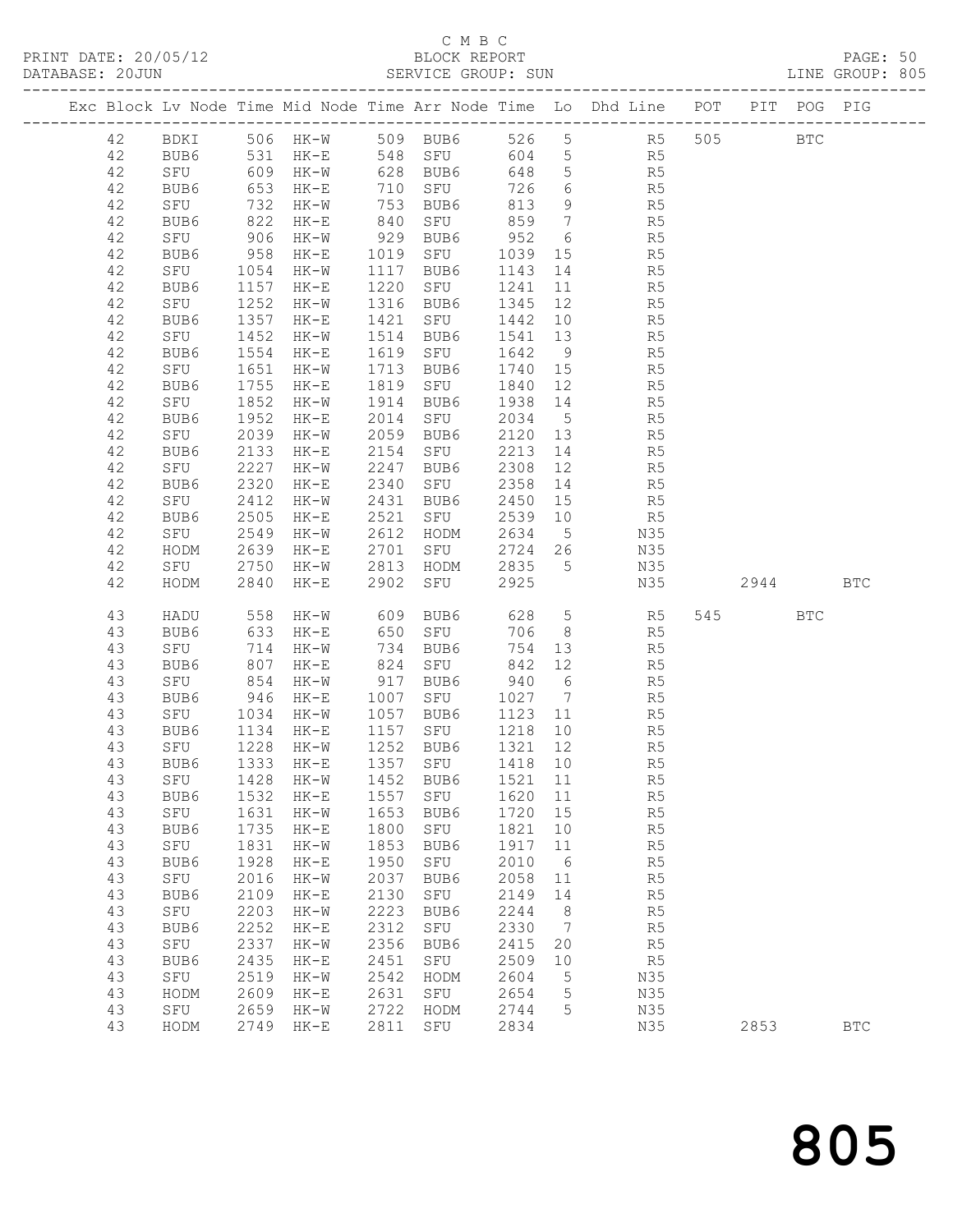### C M B C

| PRINT DATE: 20/05/12<br>BLOCK REPORT BLOCK PERT<br>DATABASE: 20JUN SERVICE GROUP: SUN LINE GROUP: 805    |                                                                                                                                      |                                                                                                                                         |                                                                                                                                                                                  |                                                                                                                                          |                                                                                                                                             |                                                                                                                                          |                                                                                                      |                                                                                                                                                                                                                                                                                                                                                                                                                                                                                                               |     |          |            |            |  |
|----------------------------------------------------------------------------------------------------------|--------------------------------------------------------------------------------------------------------------------------------------|-----------------------------------------------------------------------------------------------------------------------------------------|----------------------------------------------------------------------------------------------------------------------------------------------------------------------------------|------------------------------------------------------------------------------------------------------------------------------------------|---------------------------------------------------------------------------------------------------------------------------------------------|------------------------------------------------------------------------------------------------------------------------------------------|------------------------------------------------------------------------------------------------------|---------------------------------------------------------------------------------------------------------------------------------------------------------------------------------------------------------------------------------------------------------------------------------------------------------------------------------------------------------------------------------------------------------------------------------------------------------------------------------------------------------------|-----|----------|------------|------------|--|
|                                                                                                          |                                                                                                                                      |                                                                                                                                         |                                                                                                                                                                                  |                                                                                                                                          |                                                                                                                                             |                                                                                                                                          |                                                                                                      | Exc Block Lv Node Time Mid Node Time Arr Node Time Lo Dhd Line POT PIT POG PIG                                                                                                                                                                                                                                                                                                                                                                                                                                |     |          |            |            |  |
| 44<br>44<br>44                                                                                           | SFU 657 HK-W 716 BUB6 736 16 R5<br>BUB6 752 HK-E 809 SFU 827 5 R5<br>SFU 832 HK-W 855 BUB6 918 6 R5                                  |                                                                                                                                         |                                                                                                                                                                                  |                                                                                                                                          |                                                                                                                                             |                                                                                                                                          |                                                                                                      | 44 BDKI 631 SFU 650 7 R5 630                                                                                                                                                                                                                                                                                                                                                                                                                                                                                  |     |          | <b>BTC</b> |            |  |
| 44<br>44<br>44<br>44                                                                                     | SFU<br>BUB6<br>SFU                                                                                                                   | 1010<br>1110<br>1204                                                                                                                    | HK-E<br>$HK-W$                                                                                                                                                                   |                                                                                                                                          | HK-W 1033 BUB6<br>1133 SFU<br>1228 BUB6                                                                                                     | 1154<br>1257                                                                                                                             |                                                                                                      | BUB6 924 HK-E 942 SFU 1001 9 R5<br>1059 11 R5<br>$\begin{array}{ccc} 10 & \quad & \quad \text{R5} \\ 12 & \quad & \quad \text{R5} \end{array}$                                                                                                                                                                                                                                                                                                                                                                |     |          |            |            |  |
| 44<br>44<br>44<br>44                                                                                     | BUB6<br>SFU<br>BUB6 1509<br>SFU 1603                                                                                                 | 1309<br>1404                                                                                                                            | HK-E<br>$HK-W$<br>$HK-E$<br>$HK-W$                                                                                                                                               | 1333                                                                                                                                     | SFU 1354<br>1428 BUB6<br>1625 BUB6                                                                                                          | 1457 12                                                                                                                                  |                                                                                                      | 10 R5<br>R <sub>5</sub><br>1534 SFU 1557 6 R5<br>1625 BUB6 1652 13 R5                                                                                                                                                                                                                                                                                                                                                                                                                                         |     |          |            |            |  |
| 44<br>44<br>44                                                                                           | BUB6<br>SFU<br>BUB6                                                                                                                  | 1705<br>1804<br>1905                                                                                                                    | $HK-E$<br>$HK-W$<br>$HK-E$                                                                                                                                                       | 1731                                                                                                                                     | 1927 SFU                                                                                                                                    | 1947                                                                                                                                     |                                                                                                      | SFU 1754 10 R5<br>1826 BUB6 1851 14 R5<br>R5                                                                                                                                                                                                                                                                                                                                                                                                                                                                  |     | 2009 BTC |            |            |  |
| 45<br>45<br>45<br>45<br>45                                                                               | BDKI<br>BUB6<br>SFU 748 HK-W<br>BUB6 837 HK-E<br>SFU 930 HK-W                                                                        |                                                                                                                                         | 642 HK-W<br>707 HK-E<br>HK-W 953 BUB6                                                                                                                                            | 809                                                                                                                                      | 645 BUB6<br>724 SFU<br>BUB6                                                                                                                 | 829                                                                                                                                      |                                                                                                      | 702 5 R5<br>742 6<br>R5<br>$\begin{array}{ccc} & 8 & & \phantom{0} & \phantom{0} & \phantom{0} & \phantom{0} & \phantom{0} & \phantom{0} & \phantom{0} & \phantom{0} & \phantom{0} & \phantom{0} & \phantom{0} & \phantom{0} & \phantom{0} & \phantom{0} & \phantom{0} & \phantom{0} & \phantom{0} & \phantom{0} & \phantom{0} & \phantom{0} & \phantom{0} & \phantom{0} & \phantom{0} & \phantom{0} & \phantom{0} & \phantom{0} & \phantom{0} & \phantom{0} & \phantom{0} & \phantom{0$<br>$\frac{18}{6}$ R5 |     | 641 BTC  |            |            |  |
| 45<br>45<br>45<br>45<br>45                                                                               | BUB6<br>SFU<br>BUB6<br>SFU<br>BUB6                                                                                                   | 1117<br>1221<br>1316<br>1421                                                                                                            | 1022 HK-E<br>$HK-W$<br>$HK-E$<br>$HK-W$<br>$HK-E$                                                                                                                                | 1141<br>1340<br>1445                                                                                                                     | 1043 SFU<br>BUB6<br>1245 SFU<br>BUB6<br>SFU 1506                                                                                            | 1103 14<br>1208<br>1306<br>1409                                                                                                          | 13<br>10<br>12<br>10                                                                                 | R <sub>5</sub><br>R <sub>5</sub><br>R5<br>R5<br>R <sub>5</sub>                                                                                                                                                                                                                                                                                                                                                                                                                                                |     |          |            |            |  |
| 45<br>45<br>45<br>45                                                                                     | SFU<br>BUB6<br>BUB6<br>SFU<br>BUB6                                                                                                   | 1516<br>1616<br>1815                                                                                                                    | $HK-W$<br>$HK-E$<br>1714 HK-W<br>HK-E                                                                                                                                            | 1538<br>1641<br>1736<br>1839                                                                                                             | BUB6<br>SFU<br>BUB6<br>SFU 1900                                                                                                             | 1605<br>1704<br>1803                                                                                                                     | 11<br>16                                                                                             | R5<br>$\begin{array}{ccc}\n11 \\ 10 \\ \hline\n15\n\end{array}$<br>R5                                                                                                                                                                                                                                                                                                                                                                                                                                         |     |          |            |            |  |
| 45<br>45<br>45<br>45                                                                                     | SFU<br>BUB6<br>SFU<br>BUB6                                                                                                           | 1916<br>2014<br>2103<br>2157                                                                                                            | HK-W<br>$HK-E$<br>$HK-W$<br>$HK-E$                                                                                                                                               | 1938<br>2036<br>2123<br>2218                                                                                                             | BUB6<br>SFU<br>BUB6<br>SFU 2237 15                                                                                                          | 2002<br>2057 6<br>2144 13                                                                                                                | 12                                                                                                   | R5<br>R5<br>R5<br>R <sub>5</sub>                                                                                                                                                                                                                                                                                                                                                                                                                                                                              |     |          |            |            |  |
| 45<br>45                                                                                                 | SFU 2252<br>BUB6                                                                                                                     | 2350                                                                                                                                    | HK-E                                                                                                                                                                             |                                                                                                                                          | 2410 SFU                                                                                                                                    | 2428                                                                                                                                     |                                                                                                      | HK-W 2312 BUB6 2333 17 R5<br>R5                                                                                                                                                                                                                                                                                                                                                                                                                                                                               |     | 2447     |            | <b>BTC</b> |  |
| 46<br>46<br>46<br>46<br>46<br>46<br>46<br>46<br>46<br>46<br>46<br>46<br>46<br>46<br>46<br>46<br>46<br>46 | BDKI<br>BUB6<br>SFU<br>BUB6<br>SFU<br>BUB6<br>SFU<br>BUB6<br>SFU<br>BUB6<br>SFU<br>BUB6<br>SFU<br>BUB6<br>SFU<br>BUB6<br>SFU<br>BUB6 | 706<br>737<br>818<br>910<br>958<br>1058<br>1152<br>1257<br>1352<br>1457<br>1553<br>1655<br>1754<br>1855<br>1952<br>2047<br>2139<br>2235 | $HK-W$<br>$HK-E$<br>$HK-W$<br>$HK-E$<br>$HK-W$<br>$HK-E$<br>$HK-W$<br>$HK-E$<br>$HK-W$<br>$HK-E$<br>$HK-W$<br>$HK-E$<br>$HK-W$<br>$HK-E$<br>$HK-W$<br>$HK-E$<br>$HK-W$<br>$HK-E$ | 709<br>754<br>841<br>928<br>1021<br>1119<br>1216<br>1321<br>1416<br>1522<br>1615<br>1721<br>1816<br>1919<br>2013<br>2108<br>2159<br>2255 | BUB6<br>SFU<br>BUB6<br>SFU<br>BUB6<br>SFU<br>BUB6<br>SFU<br>BUB6<br>SFU<br>BUB6<br>SFU<br>BUB6<br>SFU<br>BUB6<br>${\tt SFU}$<br>BUB6<br>SFU | 726<br>812<br>904<br>947<br>1044<br>1140<br>1243<br>1342<br>1445<br>1545<br>1642<br>1744<br>1842<br>1940<br>2034<br>2127<br>2220<br>2313 | 11<br>6<br>6<br>11<br>14<br>12<br>14<br>10<br>12<br>8<br>13<br>10<br>13<br>12<br>13<br>12<br>15<br>9 | R5<br>R5<br>R5<br>R5<br>R5<br>R <sub>5</sub><br>R5<br>R5<br>R5<br>R5<br>R5<br>R5<br>R5<br>R <sub>5</sub><br>R5<br>R5<br>R5<br>R5                                                                                                                                                                                                                                                                                                                                                                              | 705 |          | <b>BTC</b> |            |  |
| 46<br>46                                                                                                 | SFU<br>BUB6                                                                                                                          | 2322<br>2420                                                                                                                            | $\texttt{HK-W}{}$<br>$\rm{HK\!-\!E}$                                                                                                                                             | 2341<br>2436                                                                                                                             | BUB6<br>SFU                                                                                                                                 | 2400<br>2454                                                                                                                             | 20                                                                                                   | R5<br>R5                                                                                                                                                                                                                                                                                                                                                                                                                                                                                                      |     | 2513     |            | <b>BTC</b> |  |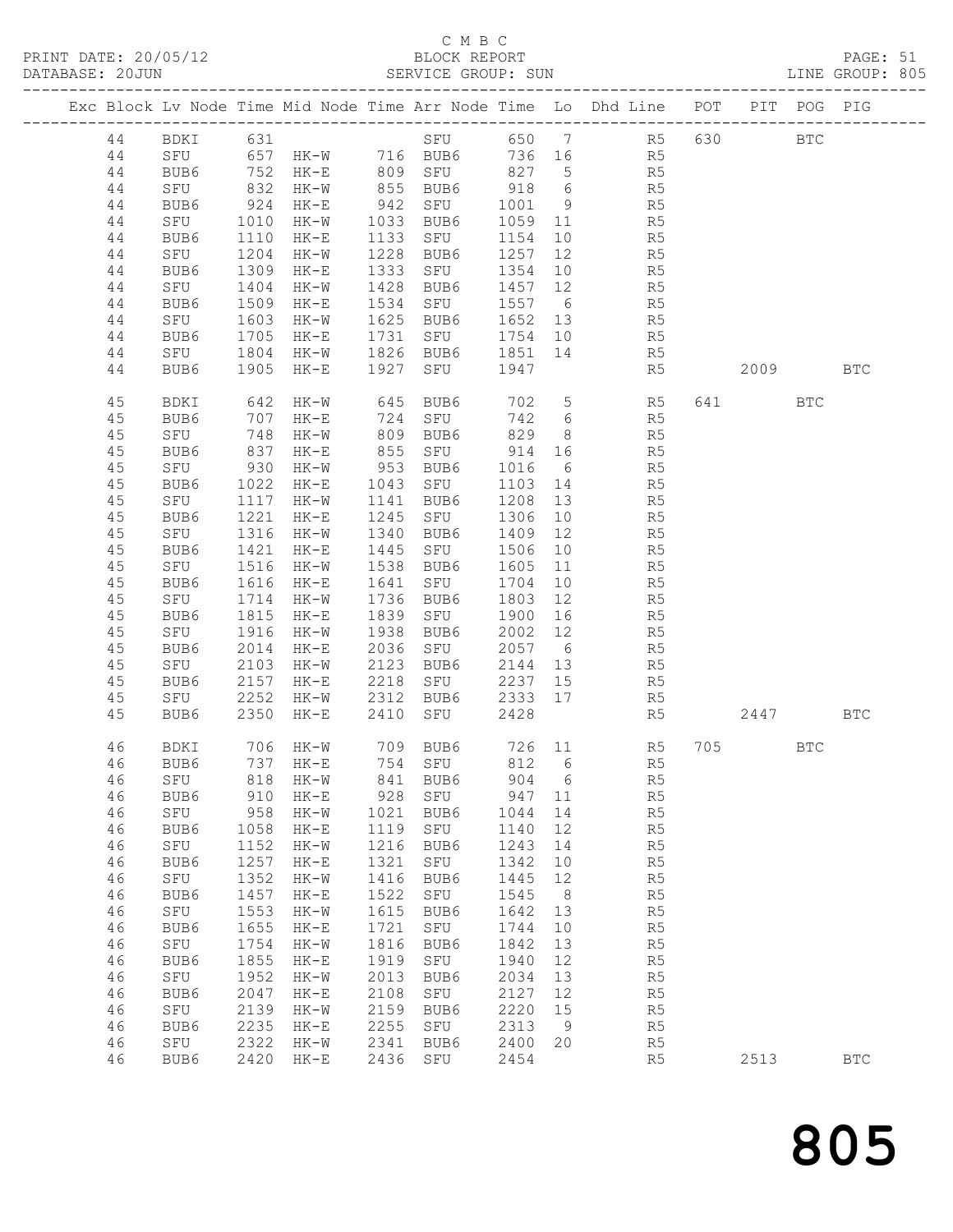### C M B C<br>BLOCK REPORT

| DATABASE: 20JUN |              |             |              |                                |              | SERVICE GROUP: SUN                                                                                 |                    |                 |                                                                                |      |        |            | LINE GROUP: 805 |  |
|-----------------|--------------|-------------|--------------|--------------------------------|--------------|----------------------------------------------------------------------------------------------------|--------------------|-----------------|--------------------------------------------------------------------------------|------|--------|------------|-----------------|--|
|                 |              |             |              |                                |              |                                                                                                    |                    |                 | Exc Block Lv Node Time Mid Node Time Arr Node Time Lo Dhd Line POT PIT POG PIG |      |        |            |                 |  |
|                 | 47           |             |              |                                |              |                                                                                                    |                    |                 | BDKI 815 SFU 835 7 R5 814 BTC                                                  |      |        |            |                 |  |
|                 | 47           |             |              |                                |              |                                                                                                    |                    |                 | SFU 842 HK-W 905 BUB6 928 6 R5                                                 |      |        |            |                 |  |
|                 | 47           | BUB6        |              |                                |              | BUB6 934 HK-E 955 SFU 1015 7<br>SFU 1022 HK-W 1045 BUB6 1111 11<br>BUB6 1122 HK-E 1145 SFU 1206 10 |                    |                 | R5                                                                             |      |        |            |                 |  |
|                 | 47           |             |              |                                |              |                                                                                                    |                    |                 | R5                                                                             |      |        |            |                 |  |
|                 | 47           |             |              |                                |              | 1145 SFU                                                                                           |                    |                 | R5                                                                             |      |        |            |                 |  |
|                 | 47           | SFU         | 1216         | $HK-W$                         |              | 1240 BUB6                                                                                          | 1309               | 12              | R <sub>5</sub>                                                                 |      |        |            |                 |  |
|                 | 47           | BUB6        | 1321         | $HK-E$                         |              | 1345 SFU                                                                                           | 1406               | 10              | R5                                                                             |      |        |            |                 |  |
|                 | 47           | SFU         | 1416         | HK-W                           |              | 1440 BUB6                                                                                          | 1509 12            |                 | R5<br>R5                                                                       |      |        |            |                 |  |
|                 | 47           | BUB6        | 1521         | $HK-E$                         |              | 1546 SFU                                                                                           | 1609 12            |                 |                                                                                |      |        |            |                 |  |
|                 | 47           | SFU         | 1621         | $HK-W$                         |              | 1643 BUB6                                                                                          | 1710 15            |                 | R <sub>5</sub>                                                                 |      |        |            |                 |  |
|                 | 47           | BUB6        | 1725         | $HK-E$                         |              | 1750 SFU                                                                                           | 1811 10            |                 | R5                                                                             |      |        |            |                 |  |
|                 | 47           | SFU         | 1821         | HK-W 1843 BUB6                 |              |                                                                                                    | 1908 5<br>1935     |                 | R5                                                                             |      |        |            |                 |  |
|                 | 47           | BUB6        | 1913         |                                |              | $HK-E$                                                                                             |                    |                 | R5                                                                             | 1939 |        |            | <b>BTC</b>      |  |
|                 | 48           | BDKI        | 847          |                                |              |                                                                                                    |                    |                 | SFU 907 11 R5                                                                  |      | 846 12 | <b>BTC</b> |                 |  |
|                 | 48           | SFU         | $-918$       | HK-W 941 BUB6<br>HK-E 1031 SFU |              |                                                                                                    | 1004 6             |                 | R5                                                                             |      |        |            |                 |  |
|                 | 48           | BUB6        |              |                                |              |                                                                                                    | 1051 14            |                 | R5                                                                             |      |        |            |                 |  |
|                 | 48           | SFU         | 1105         | HK-W 1129                      |              | BUB6                                                                                               | 1156 13            |                 | R5                                                                             |      |        |            |                 |  |
|                 | 48           | BUB6        | 1209         | $HK-E$                         |              | 1233 SFU                                                                                           | 1254               | 10              | R5                                                                             |      |        |            |                 |  |
|                 | 48           | SFU         | 1304<br>1409 | HK-W                           | 1328         | BUB6<br>1433 SFU                                                                                   | 1357 12            |                 | R5                                                                             |      |        |            |                 |  |
|                 | $4\,8$<br>48 | BUB6        | 1504         | $HK-E$                         |              | 1526 BUB6                                                                                          | 1454 10<br>1553 13 |                 | R5<br>R5                                                                       |      |        |            |                 |  |
|                 | 48           | SFU<br>BUB6 | 1606         | HK-W<br>$HK-E$                 |              | 1631 SFU                                                                                           | 1654               | 10              | R <sub>5</sub>                                                                 |      |        |            |                 |  |
|                 | 48           | SFU         | 1704         | $HK-W$                         |              | 1726 BUB6                                                                                          | 1753 12            |                 | R5                                                                             |      |        |            |                 |  |
|                 | 48           | BUB6        | 1805         | $HK-E$                         | 1829         | SFU                                                                                                | 1850 14            |                 | R5                                                                             |      |        |            |                 |  |
|                 | 48           | SFU         | 1904         | HK-W                           | 1926         | BUB6                                                                                               | 1950 13            |                 | R5                                                                             |      |        |            |                 |  |
|                 | 48           | BUB6        | 2003         | $HK-E$                         | 2025         | SFU                                                                                                | 2046               | $5\overline{)}$ | R <sub>5</sub>                                                                 |      |        |            |                 |  |
|                 | 48           | SFU         | 2051         | HK-W                           | 2111         | BUB6                                                                                               | 2132 13            |                 | R5                                                                             |      |        |            |                 |  |
|                 | 48           | BUB6        | 2145         | $HK-E$                         | 2206         | SFU                                                                                                | 2225               | 14              | R5                                                                             |      |        |            |                 |  |
|                 | 48           | SFU         | 2239         | $HK-W$                         |              | 2259 BUB6                                                                                          | 2320               | 15              | R5                                                                             |      |        |            |                 |  |
|                 | 48           | BUB6        | 2335         | HK-E                           | 2355         | SFU                                                                                                | 2413               | 19              | R <sub>5</sub>                                                                 |      |        |            |                 |  |
|                 | 48           | SFU         | 2432         | HK-W                           | 2451         | BUB6                                                                                               | 2510               | 11              | R <sub>5</sub>                                                                 |      |        |            |                 |  |
|                 | 48           | BUB6        | 2521         | HK-E                           | 2537         | SFU                                                                                                | 2555 24            |                 | R5                                                                             |      |        |            |                 |  |
|                 | 48           | SFU         | 2619         | $HK-W$                         | 2642         | HODM                                                                                               | 2704 5             |                 | N35                                                                            |      |        |            |                 |  |
|                 | 48           | HODM        | 2709         | $HK-E$                         | 2731         | SFU                                                                                                | 2754 26            |                 | N35                                                                            |      |        |            |                 |  |
|                 | 48           | SFU         | 2820         |                                |              | HK-W 2843 HODM                                                                                     | 2905 5             |                 | N35                                                                            |      |        |            |                 |  |
|                 | 48           | HODM        | 2910         | HK-E                           |              | 2932 SFU                                                                                           | 2955               |                 | N35                                                                            | 3014 |        |            | BTC             |  |
|                 | 49           | BDKI        |              |                                |              |                                                                                                    |                    |                 | 959 HK-W 1002 BUB6 1025 9 R5                                                   | 958  |        | BTC        |                 |  |
|                 | 49           | BUB6        | 1034         | HK-E                           | 1055         | SFU                                                                                                | 1116               | 13              | R5                                                                             |      |        |            |                 |  |
|                 | 49           | SFU         | 1129         | HK-W                           | 1153         | BUB6                                                                                               | 1220 13            |                 | R5                                                                             |      |        |            |                 |  |
|                 | 49           | BUB6        | 1233         | $HK-E$                         | 1257         | SFU                                                                                                | 1318               | 10              | R5                                                                             |      |        |            |                 |  |
|                 | 49           | SFU         | 1328         | HK-W                           | 1352         | BUB6                                                                                               | 1421               | 12              | R5                                                                             |      |        |            |                 |  |
|                 | 49           | BUB6        | 1433         | $HK-E$                         | 1458         | SFU                                                                                                | 1521               | 9               | R5                                                                             |      |        |            |                 |  |
|                 | 49<br>49     | SFU<br>BUB6 | 1530<br>1635 | $HK-W$                         | 1552<br>1700 | BUB6<br>SFU                                                                                        | 1619 16<br>1723    |                 | R5<br>R5                                                                       |      |        |            |                 |  |
|                 | 49           | SFU         | 1734         | $HK-E$<br>$HK-W$               | 1756         | BUB6                                                                                               | 1822               | 11<br>13        | R5                                                                             |      |        |            |                 |  |
|                 | 49           | BUB6        | 1835         | $HK-E$                         | 1859         | SFU                                                                                                | 1920               | 8 <sup>8</sup>  | R5                                                                             |      |        |            |                 |  |
|                 | 49           | SFU         | 1928         | $HK-W$                         | 1950         | BUB6                                                                                               | 2014 11            |                 | R5                                                                             |      |        |            |                 |  |
|                 | 49           | BUB6        | 2025         | $HK-E$                         | 2047         | SFU                                                                                                | 2108               | $\overline{7}$  | R <sub>5</sub>                                                                 |      |        |            |                 |  |
|                 | 49           | SFU         | 2115         | HK-W                           | 2135         | BUB6                                                                                               | 2156               | 13              | R5                                                                             |      |        |            |                 |  |
|                 | 49           | BUB6        | 2209         | $HK-E$                         | 2229         | SFU                                                                                                | 2247               |                 | R5                                                                             |      | 2306   |            | <b>BTC</b>      |  |
|                 |              |             |              |                                |              |                                                                                                    |                    |                 |                                                                                |      |        |            |                 |  |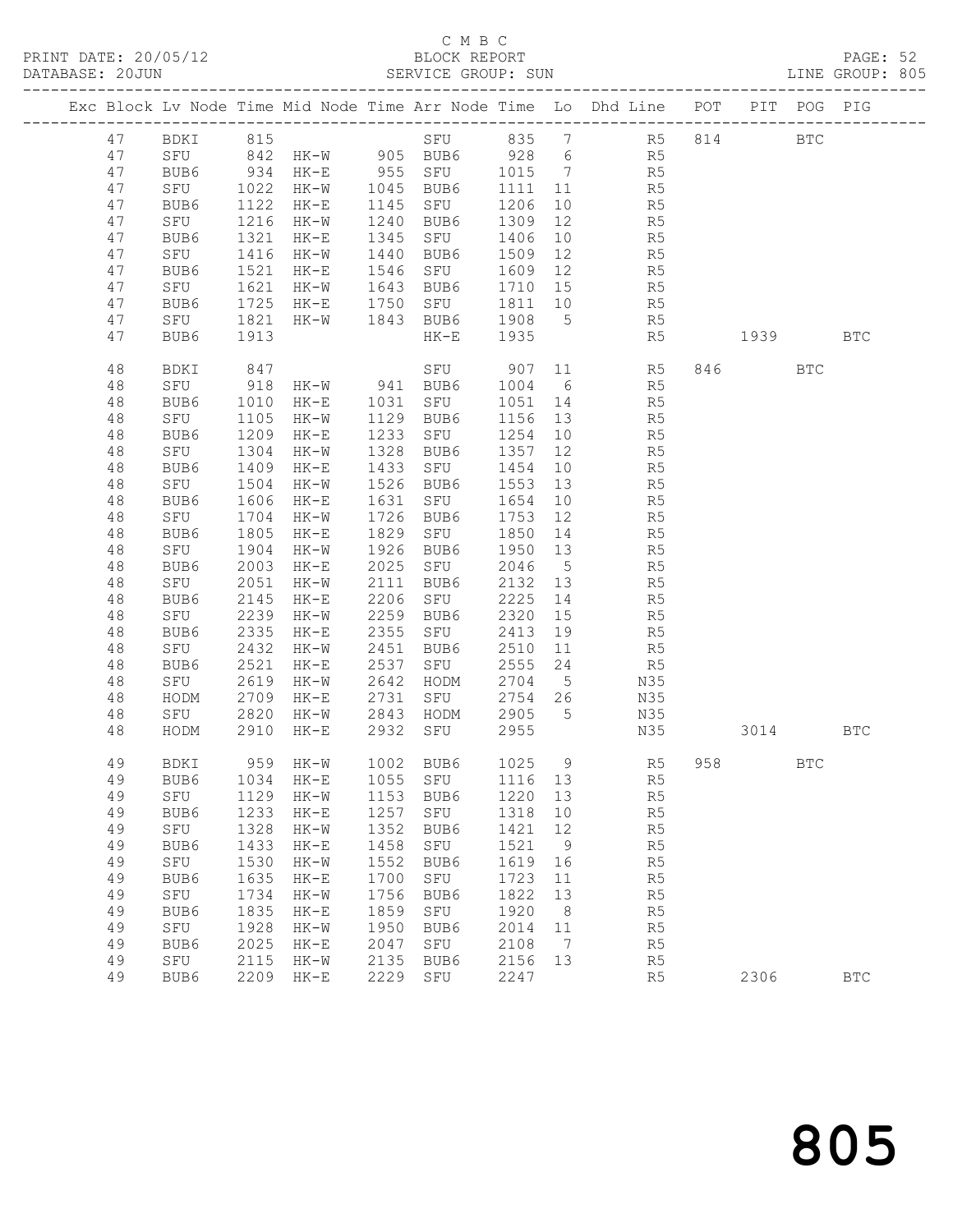#### C M B C

| DATABASE: 20JUN |           |              |                       |      |               |         |                 |                                                                                                     |      |            | LINE GROUP: 805 |
|-----------------|-----------|--------------|-----------------------|------|---------------|---------|-----------------|-----------------------------------------------------------------------------------------------------|------|------------|-----------------|
|                 |           |              |                       |      |               |         |                 | Exc Block Lv Node Time Mid Node Time Arr Node Time Lo Dhd Line POT PIT POG PIG                      |      |            |                 |
| 50              | BDKI 1011 |              |                       |      |               |         |                 | SFU 1033 9 R5 1010 BTC                                                                              |      |            |                 |
| 50              |           |              |                       |      |               |         |                 | BDKI 1011 SFU 1033 9 R5<br>SFU 1042 HK-W 1105 BUB6 1131 15 R5<br>BUB6 1146 HK-E 1209 SFU 1230 10 R5 |      |            |                 |
| 50              |           |              |                       |      |               |         |                 |                                                                                                     |      |            |                 |
| 50              | SFU       | 1240         | HK-W 1304 BUB6        |      |               | 1333 12 |                 | R <sub>5</sub>                                                                                      |      |            |                 |
| 50              | BUB6      | 1345         | HK-E                  |      | 1409 SFU      | 1430    | 10              | R5                                                                                                  |      |            |                 |
| 50              | SFU       | 1440         | HK-W                  |      | 1502 BUB6     | 1529 14 |                 | R5                                                                                                  |      |            |                 |
| 50              | BUB6      | 1543         | $HK-E$                | 1608 | SFU           | 1631    | 10              | R5                                                                                                  |      |            |                 |
| 50              | SFU       | 1641         | $HK-W$                | 1703 | BUB6          | 1730    | 15              | R5                                                                                                  |      |            |                 |
| 50              | BUB6      | 1745<br>1841 | $HK-E$                | 1809 | SFU           | 1830    |                 | $\begin{array}{ccc} 11 & \quad & \quad \text{R5} \\ 14 & \quad & \quad \text{R5} \end{array}$       |      |            |                 |
| 50              | SFU       |              | $HK-W$                | 1903 | BUB6          | 1927    |                 |                                                                                                     |      |            |                 |
| 50              | BUB6      | 1941         | HK-E                  |      | 2003 SFU 2023 |         | $5\overline{)}$ | R <sub>5</sub>                                                                                      |      |            |                 |
| 50              | SFU       | 2028         | $HK-W$                | 2049 | BUB6          | 2110 11 |                 | R <sub>5</sub>                                                                                      |      |            |                 |
| 50              | BUB6      | 2121         | HK-E                  |      | 2142 SFU      | 2201 14 |                 | R5                                                                                                  |      |            |                 |
| 50              | SFU       | 2215         | HK-W                  | 2235 | BUB6          |         |                 | 2256 9 R5                                                                                           |      |            |                 |
| 50              | BUB6      | 2305         | HK-E                  | 2325 | SFU           | 2343    | - 9             | R5                                                                                                  |      |            |                 |
| 50              | SFU       | 2352         | HK-W                  |      | 2411 BUB6     | 2430 20 |                 | R <sub>5</sub>                                                                                      |      |            |                 |
| 50              | BUB6      | 2450         | $HK-E$                |      | 2506 SFU      | 2524    |                 | R5                                                                                                  | 2543 |            | <b>BTC</b>      |
| 51              | BDKI      | 1544         | HK-W                  |      | 1547 BUB6     | 1611    |                 | 15 R5 1543<br>10 R5                                                                                 |      | <b>BTC</b> |                 |
| 51              | BUB6      |              | 1626 HK-E             |      | 1651 SFU      | 1714    |                 |                                                                                                     |      |            |                 |
| 51              | SFU       | 1724         | HK-W 1746 BUB6        |      |               | 1813    | 12              | R <sub>5</sub>                                                                                      |      |            |                 |
| 51              | BUB6      | 1825         | $HK-E$                |      | 1849 SFU      | 1910    | 20              | R5                                                                                                  |      |            |                 |
| 51              | SFU       | 1930         |                       |      | PROD          | 1945    | $5^{\circ}$     | 145                                                                                                 |      |            |                 |
| 51              | PROD      | 1950         |                       |      | SFU           | 2003 12 |                 | 145                                                                                                 |      |            |                 |
| 51              | SFU       | 2015         |                       |      | PROD          | 2030    | $5\overline{)}$ | 145                                                                                                 |      |            |                 |
| 51              | PROD      | 2035         |                       |      | SFU           | 2048 12 |                 | 145                                                                                                 |      |            |                 |
| 51              | SFU       | 2100         |                       |      | PROD          | 2115    | 5 <sup>5</sup>  | 145                                                                                                 |      |            |                 |
| 51              | PROD      | 2120         |                       |      | SFU 2133 12   |         |                 | 145                                                                                                 |      |            |                 |
| 51              | SFU       | 2145         |                       |      | PROD          | 2200    | $5^{\circ}$     | 145                                                                                                 |      |            |                 |
| 51              | PROD      | 2205         |                       |      | SFU           | 2218    |                 | 145                                                                                                 | 2237 |            | <b>BTC</b>      |
| 52              | BDKI      | 1535         | SFU<br>HK-W 1633 BUB6 |      |               | 1603    |                 | 8 R5 1534                                                                                           |      | <b>BTC</b> |                 |
| 52              | SFU       | 1611         |                       |      |               | 1700 15 |                 | R <sub>5</sub>                                                                                      |      |            |                 |
| 52              | BUB6      | 1715         | $HK-E$                | 1740 | SFU           | 1801    | 10              | R5                                                                                                  |      |            |                 |
| 52              | SFU       | 1811         | $HK-W$                | 1833 | BUB6          | 1858    | 19              | R5                                                                                                  |      |            |                 |
| 52              | BUB6      | 1917         | $HK-E$                |      | 1939 SFU      | 1959    | $5\overline{)}$ | R5                                                                                                  |      |            |                 |
| 52              | SFU       | 2004         | HK-W                  |      | 2025 BUB6     | 2046 12 |                 | R5                                                                                                  |      |            |                 |
| 52              | BUB6      | 2058         | HK-E                  |      | 2119 SFU      | 2138 13 |                 | R <sub>5</sub>                                                                                      |      |            |                 |
| 52              | SFU       | 2151         | HK-W                  |      | 2211 BUB6     | 2232    | 8               | R5                                                                                                  |      |            |                 |
| 52              | BUB6      | 2240         |                       |      | $HK-E$        | 2300    |                 | R5                                                                                                  | 2304 |            | <b>BTC</b>      |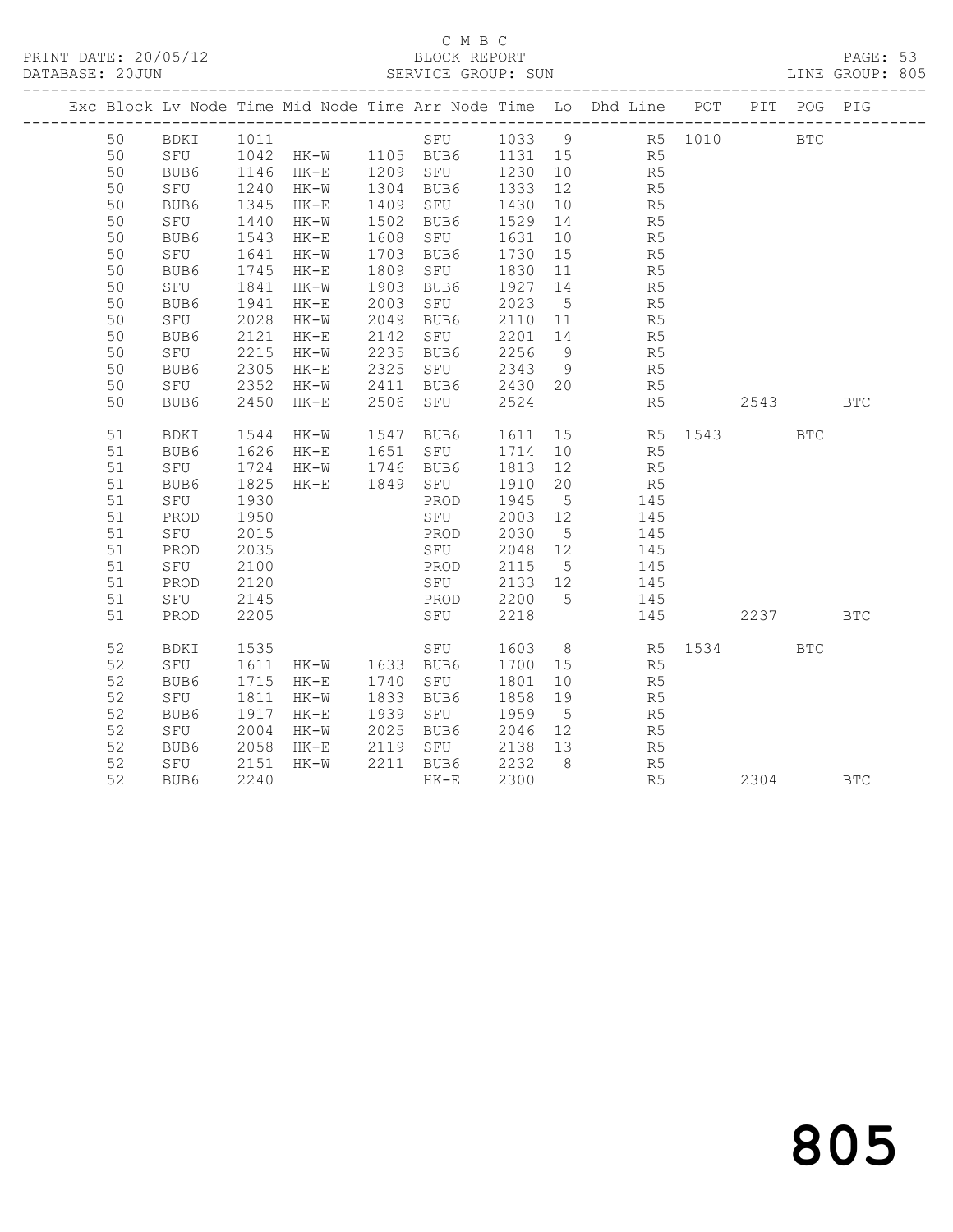#### C M B C<br>BLOCK REPORT

PRINT DATE: 20/05/12 BLOCK REPORT BATABASE: 20JUN

PAGE: 54<br>LINE GROUP: 805

|    |         |      |  | Exc Block Lv Node Time Mid Node Time Arr Node Time Lo Dhd Line POT PIT POG PIG |         |                 |                |     |     |            |            |
|----|---------|------|--|--------------------------------------------------------------------------------|---------|-----------------|----------------|-----|-----|------------|------------|
| 81 | BDKI    | 731  |  | SFU 750 10                                                                     |         |                 | R <sub>5</sub> |     | 730 | <b>BTC</b> |            |
| 81 | SFU 800 |      |  | PROD                                                                           |         |                 | 814 5 145      |     |     |            |            |
| 81 | PROD    | 819  |  | SFU                                                                            | 832 13  |                 | 145            |     |     |            |            |
| 81 | SFU     | 845  |  | PROD                                                                           | 859     | $5\overline{)}$ | 145            |     |     |            |            |
| 81 | PROD    | 904  |  | SFU                                                                            | 917 11  |                 | 145            |     |     |            |            |
| 81 | SFU     | 928  |  | PROD                                                                           | 943     | $5\overline{)}$ | 145            |     |     |            |            |
| 81 | PROD    | 948  |  | SFU                                                                            | 1001 12 |                 |                | 145 |     |            |            |
| 81 | SFU     | 1013 |  | PROD                                                                           | 1028    | $5^{\circ}$     |                | 145 |     |            |            |
| 81 | PROD    | 1033 |  | SFU                                                                            | 1046 12 |                 | 145            |     |     |            |            |
| 81 | SFU     | 1058 |  | PROD                                                                           | 1113    | $5\overline{)}$ |                | 145 |     |            |            |
| 81 | PROD    | 1118 |  | SFU                                                                            | 1131 12 |                 |                | 145 |     |            |            |
| 81 | SFU     | 1143 |  | PROD                                                                           | 1158    | $5^{\circ}$     |                | 145 |     |            |            |
| 81 | PROD    | 1203 |  | SFU                                                                            | 1216 12 |                 |                | 145 |     |            |            |
| 81 | SFU     | 1228 |  | PROD                                                                           | 1243    | $5\overline{)}$ |                | 145 |     |            |            |
| 81 | PROD    | 1248 |  | SFU                                                                            | 1301    | 12              |                | 145 |     |            |            |
| 81 | SFU     | 1313 |  | PROD                                                                           | 1328    | $5\overline{)}$ |                | 145 |     |            |            |
| 81 | PROD    | 1333 |  | SFU                                                                            | 1346    | 12              |                | 145 |     |            |            |
| 81 | SFU     | 1358 |  | PROD                                                                           | 1413    | $5\overline{)}$ |                | 145 |     |            |            |
| 81 | PROD    | 1418 |  | SFU                                                                            | 1431 12 |                 |                | 145 |     |            |            |
| 81 | SFU     | 1443 |  | PROD                                                                           | 1458    | $5\overline{)}$ |                | 145 |     |            |            |
| 81 | PROD    | 1503 |  | SFU                                                                            | 1516    | 12              |                | 145 |     |            |            |
| 81 | SFU     | 1528 |  | PROD                                                                           | 1543    | $5^{\circ}$     |                | 145 |     |            |            |
| 81 | PROD    | 1548 |  | SFU                                                                            | 1601    | 12              |                | 145 |     |            |            |
| 81 | SFU     | 1613 |  | PROD                                                                           | 1628    | $5\overline{)}$ |                | 145 |     |            |            |
| 81 | PROD    | 1633 |  | SFU                                                                            | 1646    | 12              |                | 145 |     |            |            |
| 81 | SFU     | 1658 |  | PROD                                                                           | 1713    | $5\overline{)}$ | 145            |     |     |            |            |
| 81 | PROD    | 1718 |  | SFU                                                                            | 1731 12 |                 |                | 145 |     |            |            |
| 81 | SFU     | 1743 |  | PROD                                                                           | 1758    | $5^{\circ}$     |                | 145 |     |            |            |
| 81 | PROD    | 1803 |  | SFU                                                                            | 1816    | 13              |                | 145 |     |            |            |
| 81 | SFU     | 1829 |  | PROD                                                                           | 1844    | $5^{\circ}$     |                | 145 |     |            |            |
| 81 | PROD    | 1849 |  | SFU                                                                            | 1903 12 |                 |                | 145 |     |            |            |
| 81 | SFU     | 1915 |  | PROD                                                                           | 1930    | $5^{\circ}$     |                | 145 |     |            |            |
| 81 | PROD    | 1935 |  | SFU                                                                            | 1949    | 11              |                | 145 |     |            |            |
| 81 | SFU     | 2000 |  | PROD                                                                           | 2015    | 5 <sup>5</sup>  |                | 145 |     |            |            |
| 81 | PROD    | 2020 |  | SFU                                                                            | 2033 12 |                 |                | 145 |     |            |            |
| 81 | SFU     | 2045 |  | PROD                                                                           | 2100    | $5\overline{)}$ |                | 145 |     |            |            |
| 81 | PROD    | 2105 |  | SFU                                                                            | 2118 12 |                 |                | 145 |     |            |            |
| 81 | SFU     | 2130 |  | PROD                                                                           | 2145    | $5^{\circ}$     | 145            |     |     |            |            |
| 81 | PROD    | 2150 |  | SFU                                                                            | 2203 10 |                 | 145            |     |     |            |            |
| 81 | SFU     | 2213 |  | PROD 2227 8                                                                    |         |                 | 145            |     |     |            |            |
| 81 | PROD    | 2235 |  | SFU                                                                            | 2248    | 5               |                | 145 |     |            |            |
| 81 | SFU     | 2253 |  | PROD                                                                           | 2307    | 8               |                | 145 |     |            |            |
| 81 | PROD    | 2315 |  | SFU                                                                            | 2328    | 5               |                | 145 |     |            |            |
| 81 | SFU     | 2333 |  | PROD                                                                           | 2347    | 9               |                | 145 |     |            |            |
| 81 | PROD    | 2356 |  | SFU                                                                            | 2408    | 5               |                | 145 |     |            |            |
| 81 | SFU     | 2413 |  | PROD                                                                           | 2427    | 9               |                | 145 |     |            |            |
| 81 | PROD    | 2436 |  | SFU                                                                            | 2448    | 5               |                | 145 |     |            |            |
| 81 | SFU     | 2453 |  | PROD                                                                           | 2508    |                 |                | 145 |     | 2525       | <b>BTC</b> |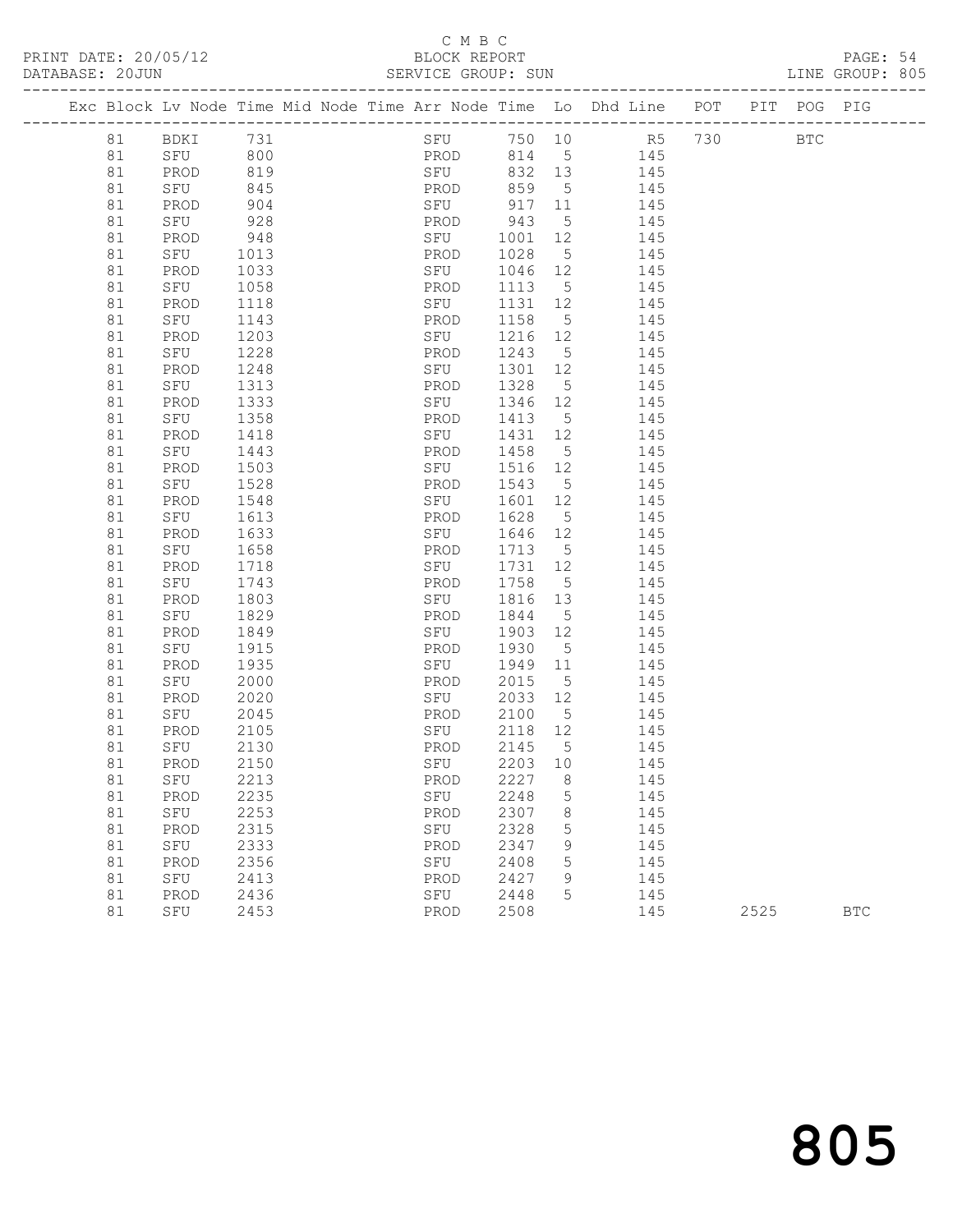#### C M B C<br>BLOCK REPORT

| PRINT DATE: 20/05/12 | BLOCK REPORT       | PAGE: 55        |
|----------------------|--------------------|-----------------|
| DATABASE: 20JUN      | SERVICE GROUP: SUN | LINE GROUP: 805 |
|                      |                    |                 |

|  |    |      |      |  |      |        |                 | Exc Block Lv Node Time Mid Node Time Arr Node Time Lo Dhd Line | POT |      | PIT POG PIG |            |
|--|----|------|------|--|------|--------|-----------------|----------------------------------------------------------------|-----|------|-------------|------------|
|  | 82 | BDKI | 746  |  | SFU  | 805 10 |                 | R5                                                             | 745 |      | <b>BTC</b>  |            |
|  | 82 | SFU  | 815  |  | PROD | 829    | 5               | 145                                                            |     |      |             |            |
|  | 82 | PROD | 834  |  | SFU  | 847    | 11              | 145                                                            |     |      |             |            |
|  | 82 | SFU  | 858  |  | PROD | 912    | 5               | 145                                                            |     |      |             |            |
|  | 82 | PROD | 917  |  | SFU  | 930    | 13              | 145                                                            |     |      |             |            |
|  | 82 | SFU  | 943  |  | PROD | 958    | $5\overline{)}$ | 145                                                            |     |      |             |            |
|  | 82 | PROD | 1003 |  | SFU  | 1016   | 12              | 145                                                            |     |      |             |            |
|  | 82 | SFU  | 1028 |  | PROD | 1043   | 5               | 145                                                            |     |      |             |            |
|  | 82 | PROD | 1048 |  | SFU  | 1101   | 12              | 145                                                            |     |      |             |            |
|  | 82 | SFU  | 1113 |  | PROD | 1128   | 5               | 145                                                            |     |      |             |            |
|  | 82 | PROD | 1133 |  | SFU  | 1146   | 12              | 145                                                            |     |      |             |            |
|  | 82 | SFU  | 1158 |  | PROD | 1213   | 5               | 145                                                            |     |      |             |            |
|  | 82 | PROD | 1218 |  | SFU  | 1231   | 12              | 145                                                            |     |      |             |            |
|  | 82 | SFU  | 1243 |  | PROD | 1258   | - 5             | 145                                                            |     |      |             |            |
|  | 82 | PROD | 1303 |  | SFU  | 1316   | 12              | 145                                                            |     |      |             |            |
|  | 82 | SFU  | 1328 |  | PROD | 1343   | 5               | 145                                                            |     |      |             |            |
|  | 82 | PROD | 1348 |  | SFU  | 1401   | 12              | 145                                                            |     |      |             |            |
|  | 82 | SFU  | 1413 |  | PROD | 1428   | $5\phantom{.0}$ | 145                                                            |     |      |             |            |
|  | 82 | PROD | 1433 |  | SFU  | 1446   | 12              | 145                                                            |     |      |             |            |
|  | 82 | SFU  | 1458 |  | PROD | 1513   | 5               | 145                                                            |     |      |             |            |
|  | 82 | PROD | 1518 |  | SFU  | 1531   | 12              | 145                                                            |     |      |             |            |
|  | 82 | SFU  | 1543 |  | PROD | 1558   | 5               | 145                                                            |     |      |             |            |
|  | 82 | PROD | 1603 |  | SFU  | 1616   | 12              | 145                                                            |     |      |             |            |
|  | 82 | SFU  | 1628 |  | PROD | 1643   | 5               | 145                                                            |     |      |             |            |
|  | 82 | PROD | 1648 |  | SFU  | 1701   | 12              | 145                                                            |     |      |             |            |
|  | 82 | SFU  | 1713 |  | PROD | 1728   | 5               | 145                                                            |     |      |             |            |
|  | 82 | PROD | 1733 |  | SFU  | 1746   | 12              | 145                                                            |     |      |             |            |
|  | 82 | SFU  | 1758 |  | PROD | 1813   | 5               | 145                                                            |     |      |             |            |
|  | 82 | PROD | 1818 |  | SFU  | 1831   | 14              | 145                                                            |     |      |             |            |
|  | 82 | SFU  | 1845 |  | PROD | 1900   | 5               | 145                                                            |     |      |             |            |
|  | 82 | PROD | 1905 |  | SFU  | 1919   |                 | 145                                                            |     | 1941 |             | <b>BTC</b> |